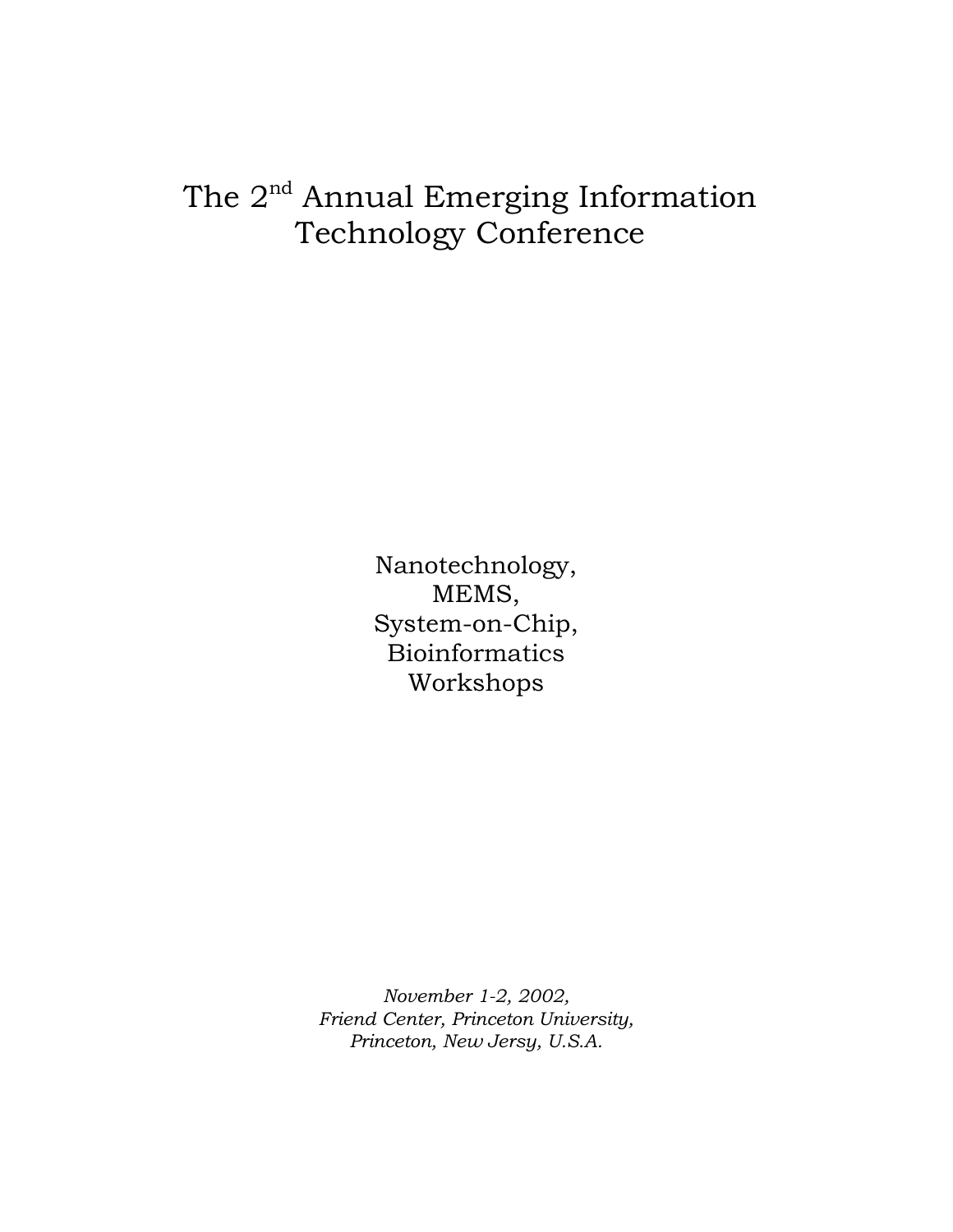# Table of Contents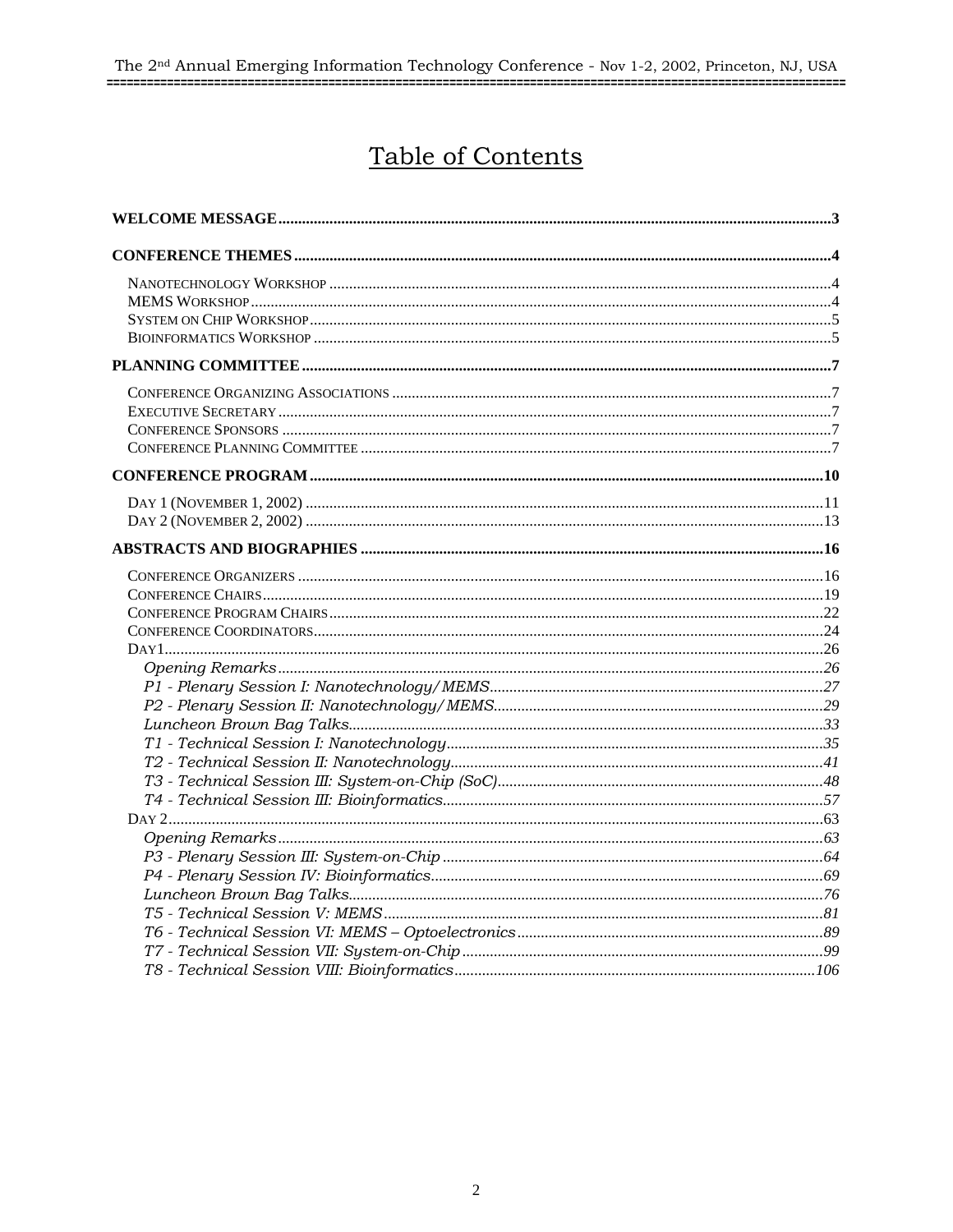# Welcome Message

On behalf of the organizing committee, we would like to welcome all the participants at EITC2002. The organizing committee, under the leadership of Mr. Michael Hwa Han Wang, has demonstrated a most efficient model and cooperative teamwork of putting together an outstanding technical program in the Internet information era. We wish to use this opportunity to express our most sincere gratitude to the selfless efforts by the entire conference team.

The series of Emerging Information Technology Conference (EITC) is held annually. The objectives are to facilitate technical and information exchange among professionals from the Pacific Rim and North America on emerging information technologies; to strengthen the technical and business ties between the IT industries and academics; and to jointly explore research and business opportunities in emerging information technologies. This year marks the first time that we attempt to cover a broad spectrum of key technologies, including Nanotechnology, MEMS, System-on-Chip, and Bioinformatics. It is also a new experience that this year's meeting is held in a university campus, Princeton University, to highlight the vital importance of fundamental and basic research in all of the selected disciplines. We are very pleased to be able to have attracted so many prominent technical experts and industrial leaders from both sides of Pacific.

We wish all of you a most enriching and wonderful experience at Princeton.

Chun-Yen Chang *Conference Co-Chair* 

Sun-Yuan Kung *Conference Co-Chair*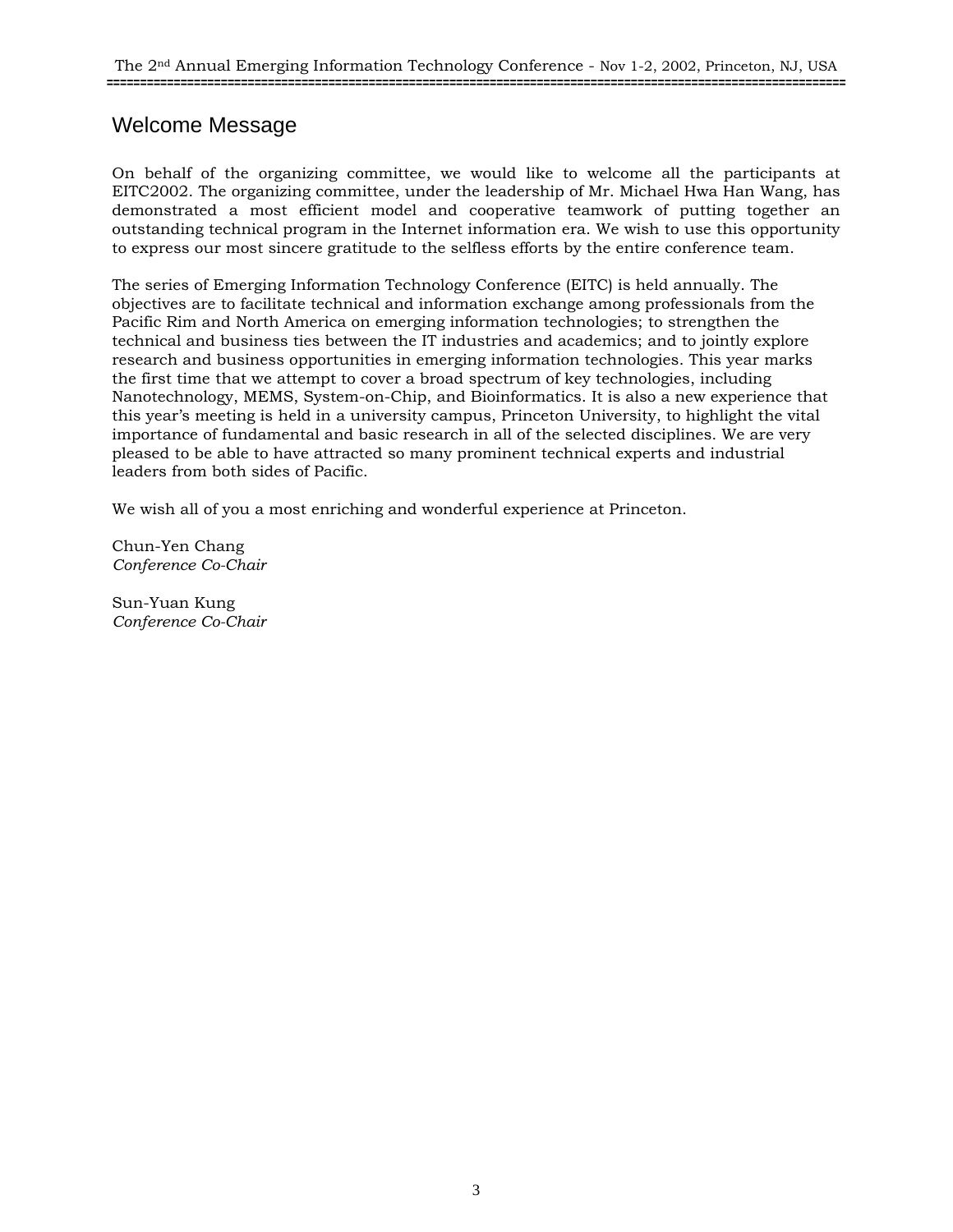# Conference Themes

# *Nanotechnology Workshop*

Nanotechnology, emerging from nanoscience and nanoengineering is expected to lead the next industrial revolution through the 21st century. It is tiny, on the scale of one billionth of a meter (nano-meter or nm), yet its impact on our life will be tremendous. It is expected to change everything from agriculture to medicine and from electronics to mechanics. Nanometer scaled devices are imagined to be the smallest and fastest computer, smart and potent medicine, and self-replicating machines. Two approaches are being adopted to fabricate these devices. The top-down process such as to shrink the MEMS to NEMS and the bottom-up approach by synthesizing nano- parts via self-assembly process.

There is an intense interest in Nanotechnology stemming from the fact that developed countries and visionary businesses are rushing to invest and taking a leading position in. Additionally this vast frontier technology is open to chemists, physicists, molecular biologists, material scientists, engineers and literally anyone with new ideas and a want to explore and discover. If you have a thirst for exploration and wish to make your mark in science history, join us to learn more, make contacts, and share ideas with other experts in this brand new field.

# *MEMS Workshop*

Microelectromechanical systems (MEMS) is an enabling technology that will potentially impact the economy and society every bit as much as microelectronics have these past few decades. Silicon integrated-circuit fabrication technology, through the practice of batch fabrication and reduction of scale, revolutionized the electronics industry. Applying these same principles and similar technologies to MEMS, the future shall bring microsystems in the optical, chemical, biological, electrical or mechanical domains that will create new and unforeseen markets. Already, MEMS products have reached the consumer marketplace. Examples include the silicon accelerometer in the automotive and video/computer games industries and the Texas Instruments Digital Mirror Device for projection displays. Yet, this is only the beginning. MEMS have the potential to provide critical enabling solutions to many new technology areas including wireless communications, optical communications and biotechnology. Examples include RF switches and other passive elements for personal communication systems; microoptical switches for optical fiber networks; and chemical "lab on a chip" for biomedical applications.

To further this vision the second Emerging Information Technology Conference is being organized by a group of Chinese-American professionals and professional organizations. The conference would be a forum for the latest developments, issues, and trends in MEMS in the areas of 1) Consumer Products (Automobile Industry); 2) Wireless Communications; 3) Optical Systems; 4) Biotechnology; 5) Aerospace Technology.

The rapid growth and success of high technology industries around Asia have transformed many economies including Taiwan's, which has a thriving semiconductor and electronics industry. Now, with the movement of the high-tech sector into information technology, and biotechnology, MEMS may have a significant future role in these economies.

One goal of this conference is to build and strengthen technical and business relationships among professionals, institutions and industries around the Pacific Rim. The conference would provide an opportunity for experts and industry leaders to exchange research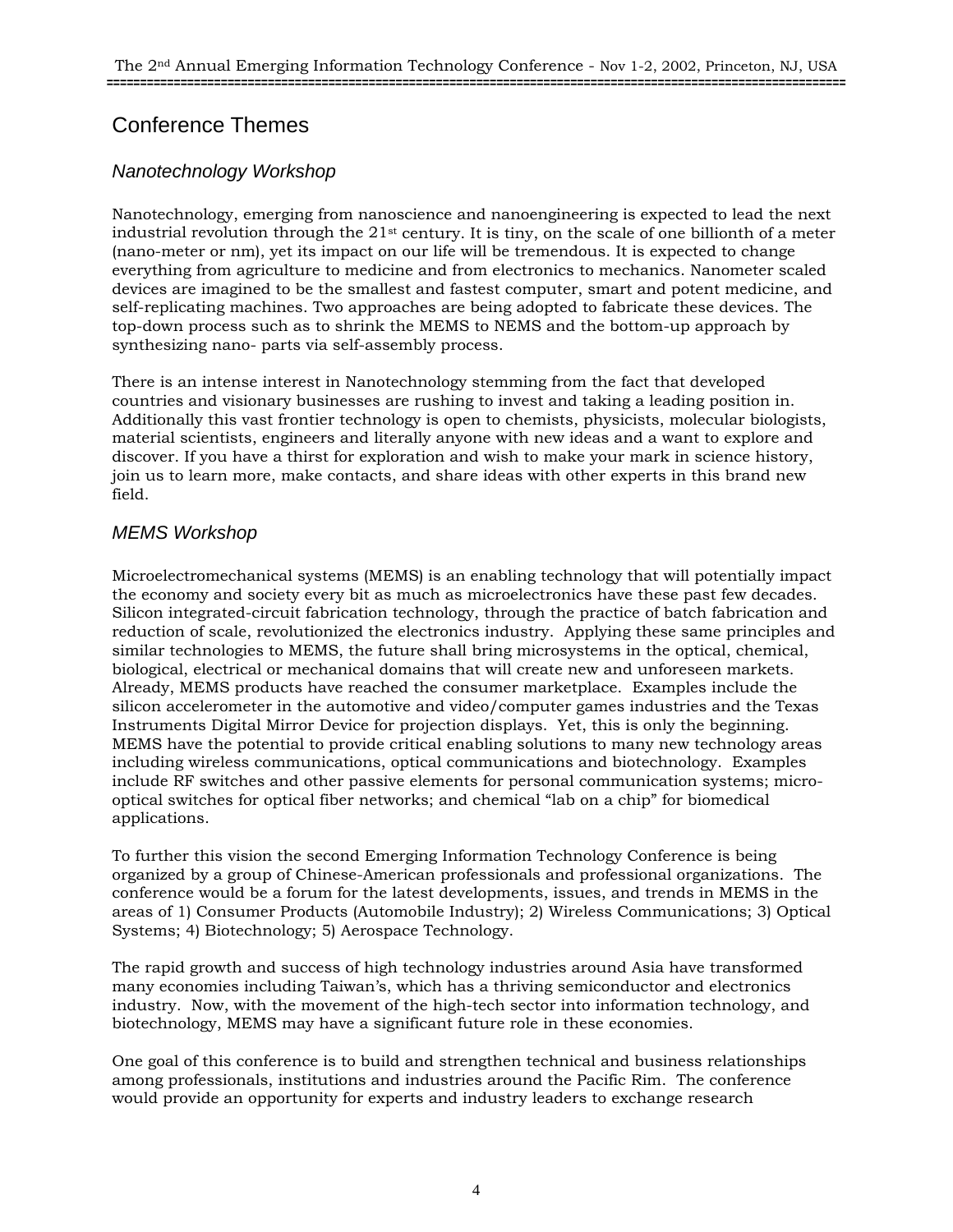developments in MEMS technologies, business experiences and to jointly explore new directions and opportunities.

# *System on Chip Workshop*

Electronic system design has entered a new era with the ability to integrate an entire system onto a single silicon chip. Driven by the rapid growth of the Internet, telecommunications technology, wireless systems, pervasive computing, multimedia, and consumer electronics, System-on-Chip (SoC) designs have become a dominant focus in today's application-specific ICs (ASIC) industry. The transition from tradition ASIC designs to more complex SoC designs has created new challenges in the areas of design methodologies, CAD tools, electronic design automation (EDA) and manufacturing and test.

Development of system-level software and hardware design methodologies are critical to enhance productivity and enable SoC designs to meet time-to-market and time-to-volume goals. The combination of reusable digital, analog and mixed-signal intellectual property (IP) cores /macros and embedded memories will become more pronounced. Third party IP and reusable methodologies will have to be integrated into EDA design flows. These design flows will have to be flexible enough to partition the SoC into software and hardware components, or even to manage concurrent software-hardware co-designs. The tight interaction between hardware and software in SoCs causes unique design and verification problems which demand specialized methodologies, tools and techniques.

The SoC track will bring together an interdisciplinary panel of experts from academics and industry to address critical software and hardware issues and concerns, such as compilers, operational systems and languages, embedded systems, architectures, synthesis, EDA, tools, VHDL, logic and memory, circuits, devices, physical design, implementation, integration, technology, verification and test related topics. The EITC-2002 workshop provides a forum for sharing advanced information in SoC designs, implementations and applications.

# *Bioinformatics Workshop*

The human genome project has revolutionized the practice of biology and the future potential of medicine. The draft DNA sequence of the human genome has been published and complete genomes of other organisms continue to be sequenced *en masse*. Meanwhile, high-throughput studies are being conducted and rapid advances being made in areas such as gene expression, protein expression, protein structure and function, metabolic and signalling pathways, and protein-protein interactions and networks. With the enormous quantity and variety of data being produced, biology is becoming an increasingly quantitative science. Computational approaches, in combination with empirical methods, are expected to become essential for deriving and evaluating hypotheses.

Bioinformatics is an emerging field where biological and computational disciplines converge. The field encompasses the development and application of computational tools and approaches for the collection, analysis, management, and visualization of biological data, as well as mathematical modeling and computational simulation techniques for the study of biological systems. A wide range of bioinformatics methods have been developed, including sequence and structural alignment, molecular database design and mining, phylogenetic tree construction, prediction of protein structure and function, gene finding, and expression data clustering. The emphasis is on approaches integrating a variety of computational methods and heterogeneous data sources for biological knowledge discovery. Future progress may require new computational techniques in areas such as machine learning, information theory, data mining, natural language processing, supercomputing, pattern recognition, and image processing.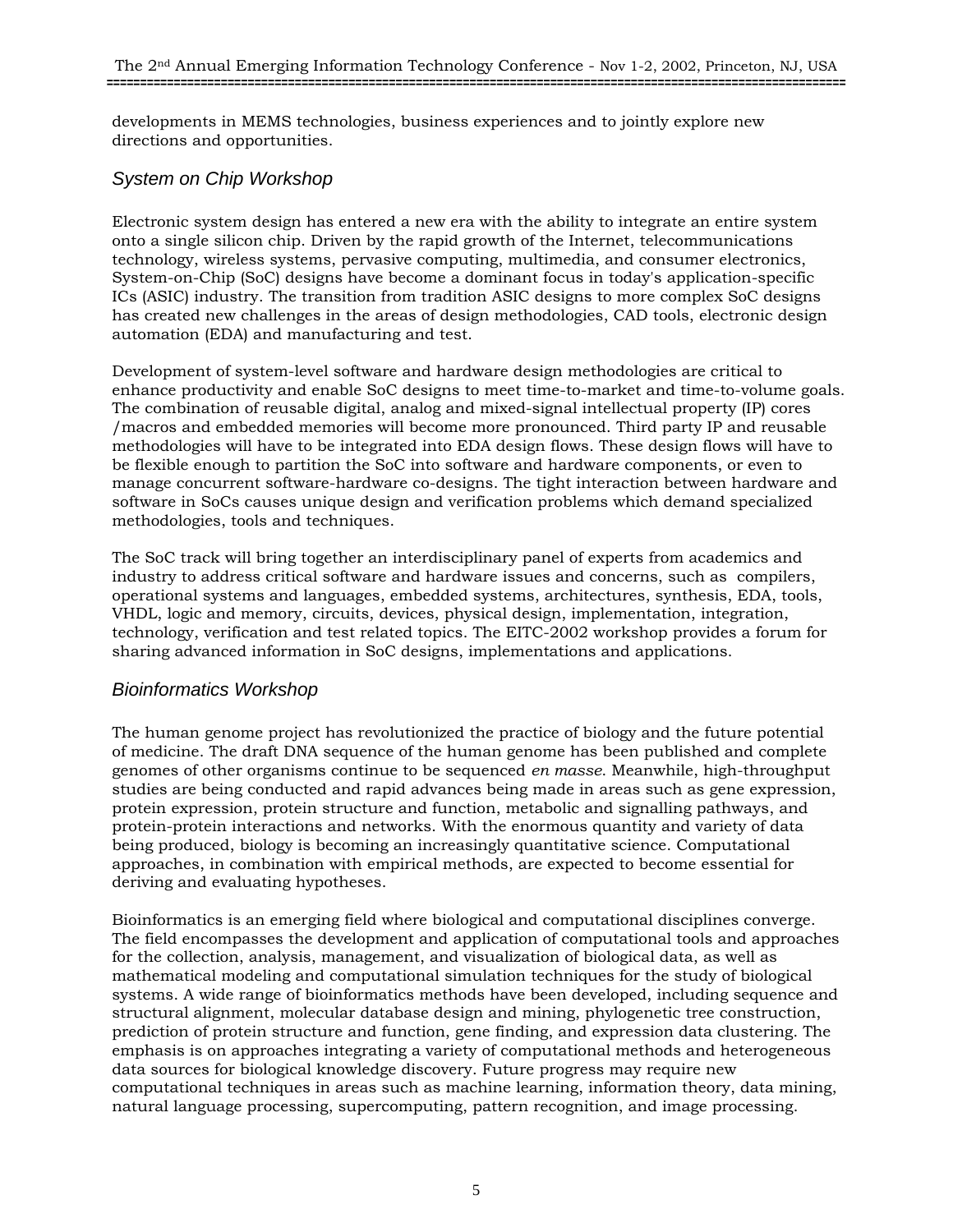Advances in genomics and proteomics have highlighted the importance of bioinformatics approach to biotechnology, drug discovery, and disease diagnosis. The challenges are to determine the functional significance of each gene, understand the complex functional networks and control mechanisms, and figure out the role that genotype and environment play in determining the phenotype. For example, the genetic variation (polymorphism) and gene expression profiling data generated by massive genotyping and DNA microarray studies may help elucidate the genetic basis of disease susceptibility and drug response. Disease diagnosis is possible with gene chip technology and statistical clustering algorithms that are capable of screening and analyzing the expression of thousands of genes correlated with disease states. The proteomic data may be translated into workable models or simulations of cells, pathways, or targets, providing guidance for target selection and drug development.

The Bioinformatics Track will bring together an interdisciplinary panel of experts from bioinformatics, biotechnology, information science, and statistics to address critical issues, stimulate ideas and collaborations, and foster technology transfer and strengthen communications between academics and industry. Our distinguished speakers will showcase examples of genomic approach to drug development, gene-expression profiling for disease diagnosis, knowledge base system for functional proteomics, and gene and protein chip technology, among other recent advancements.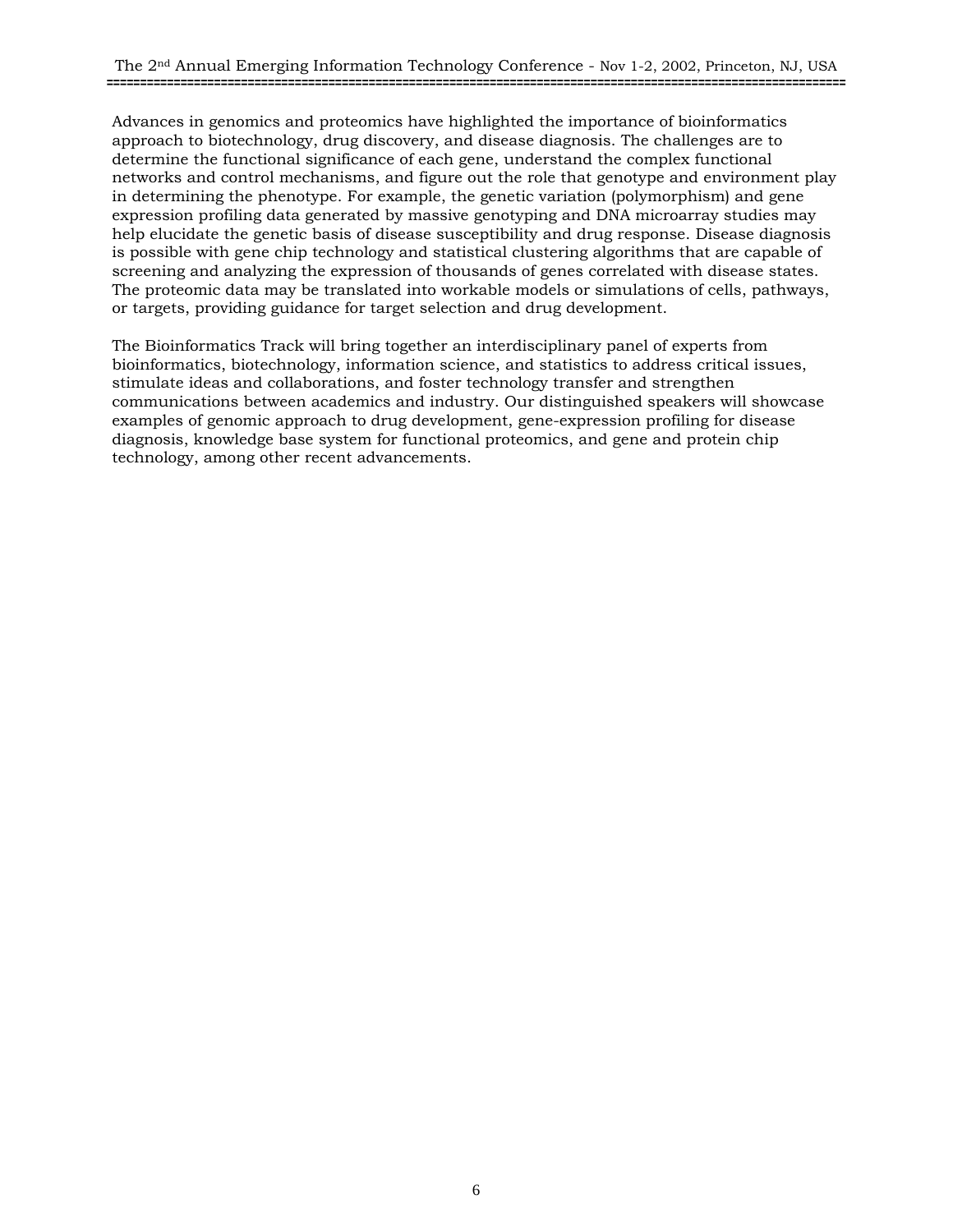# Planning Committee

#### *Conference Organizing Associations*

Chinese Institute of Engineers - U.S.A. Monte Jade Science and Technology Association Chinese American Academic and Professional Society The Photonics Society of Chinese Americans Chinese Association for Science and Technology, U.S.A.

#### *Executive Secretary*

Investment and Trade Office Taipei Economic and Cultural Representative Office in the United States

#### *Conference Sponsors*

American Network Expert Hsinchu Science Park Administration Investment and Trade Office, TECRO National Chiao-Tung University Science Division, TECRO

#### *Conference Planning Committee*

#### Conference Organizers

Cathy H. Wu, National Biomedical Research Foundation and

Wei Hwang, National Chiao-Tung University

#### Conference Chairs

Sun-Yuan Kung, The Princeton University

Chun-Yen Chang, National Chiao-Tung University

Georgetown University Medical Center

#### Program Chairs

Mow S. Lin, Brookhaven National Lab Lurng-Kuo Liu, IBM T. J. Watson Research Center

#### Conference Coordinators

Jung-Tao Liu, Lucent Technologies Wei-Hsing Wang, NicheUSA, L.L.C.

#### Conference Manager

Fei Sun, Princeton University

# Conference Treasurer

Jason Chou, Lucent Technologies

## Fund Raising

Rong Chang, The IBM T. J. Watson Research Center Shih-Ping Liou, Siemens Corporate Research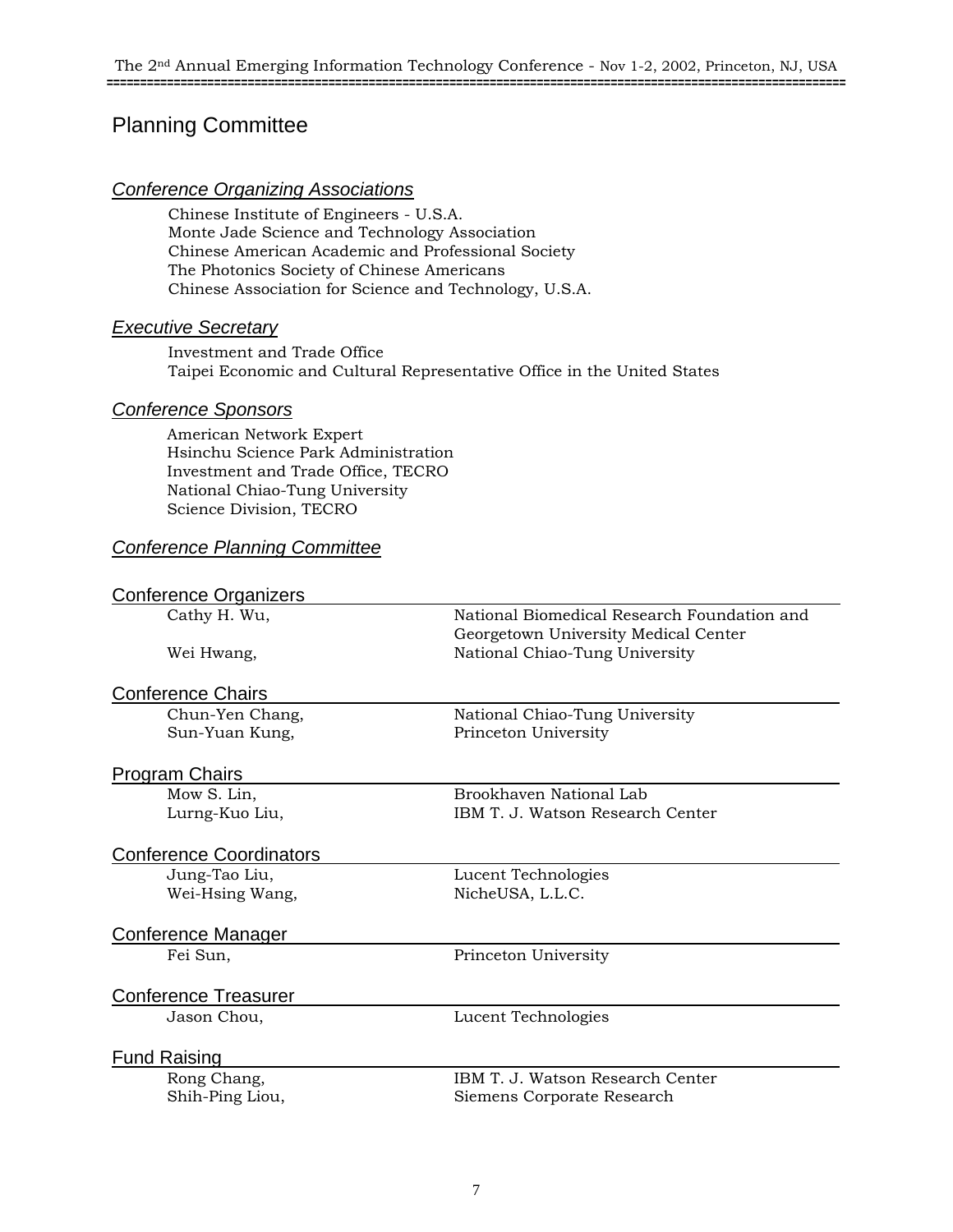| Publications/Proceedings                     |                                            |  |  |
|----------------------------------------------|--------------------------------------------|--|--|
| Li-Ping Chou,                                | David Fisher & Company                     |  |  |
| Li-San Wang,                                 | University of Texas, Austin                |  |  |
|                                              |                                            |  |  |
| <b>Advance Registration</b>                  |                                            |  |  |
| Investment & Trade Office,                   | <b>TECRO</b>                               |  |  |
|                                              |                                            |  |  |
| On Site Registration                         |                                            |  |  |
| Li-San Wang                                  | University of Texas, Austin                |  |  |
| Investment & Trade Office,                   | <b>TECRO</b>                               |  |  |
|                                              |                                            |  |  |
| <u>Web Site, Proceedings Cover Design</u>    |                                            |  |  |
| Elliott Wu,                                  | American Network Expert                    |  |  |
| Chia-Jer Tsai,                               | AT&T Labs                                  |  |  |
| Bob Chen,                                    | AT&T Labs                                  |  |  |
|                                              |                                            |  |  |
| <b>Hotel/Local Accommodation Coordinator</b> | AT&T Labs                                  |  |  |
| Michael H. Wang,                             |                                            |  |  |
| <b>Public Relations</b>                      |                                            |  |  |
| Kevin Lu,                                    | Telcordia Technologies                     |  |  |
| Chih-Lin I,                                  | Industrial Technology Research Institute   |  |  |
|                                              |                                            |  |  |
| Local Management                             |                                            |  |  |
| Wei-Hsing Wang,                              | NicheUSA, L.L.C.                           |  |  |
| Wei-Li Lee,                                  | Princeton University                       |  |  |
|                                              |                                            |  |  |
| <b>Other Planning Committee Members</b>      |                                            |  |  |
| Howard Chen,                                 | IBM T. J. Watson Research Center           |  |  |
| Benjamin Chu,                                | State University of New York - Stony Brook |  |  |
| Te-Hua Tearina Chu,                          | Mount Sinai School of Medicine             |  |  |
| Da Hsuan Feng,                               | University of Texas at Dallas              |  |  |
| Jyh-Sheng Ke,                                | Institute for Information Industry         |  |  |
| Wen H. Ko,                                   | Case Western Reserve University            |  |  |
| Bret Lee,                                    | CETRA. New York                            |  |  |
| Ruby Lee,                                    | Princeton University                       |  |  |
| Wei-Chi Liao,                                | Global Clinical Practice                   |  |  |
| Lih Y. Lin,                                  | Consultant                                 |  |  |
| Tony Lin,                                    | Culture Division, TECO in New York         |  |  |
| Yeh-Huei, Lin,                               | Wyeth-Lederle Vaccines                     |  |  |
| Daniel Lou,                                  | New York Life Insurance Company            |  |  |
| Chongqing Lu,                                | Foster Wheeler Energy International        |  |  |
| Chuan Pu,                                    | Tellium Inc.                               |  |  |
| Hong Shi,                                    | <b>Fashion River</b>                       |  |  |
| Yu-Chong Tai,                                | California Institute of Technology         |  |  |
| Norman C. Tien,                              | University of California, Davis            |  |  |
| Albert H. Wang,                              | Philips Nizer LLP                          |  |  |
| Richard Wang,                                | IBM T. J. Watson Research Center           |  |  |
| Sue-Jane Wang,                               | <b>FDA</b>                                 |  |  |
| H. S. Philip Wong,                           | IBM T. J. Watson Research Center           |  |  |
| Chung-Yu Wu,                                 | National Chiao-Tung University             |  |  |
| Li-Ji Wu,                                    | Internet Photonics Inc.                    |  |  |
| Bob Yang,                                    | Industrial Technology Research Institute   |  |  |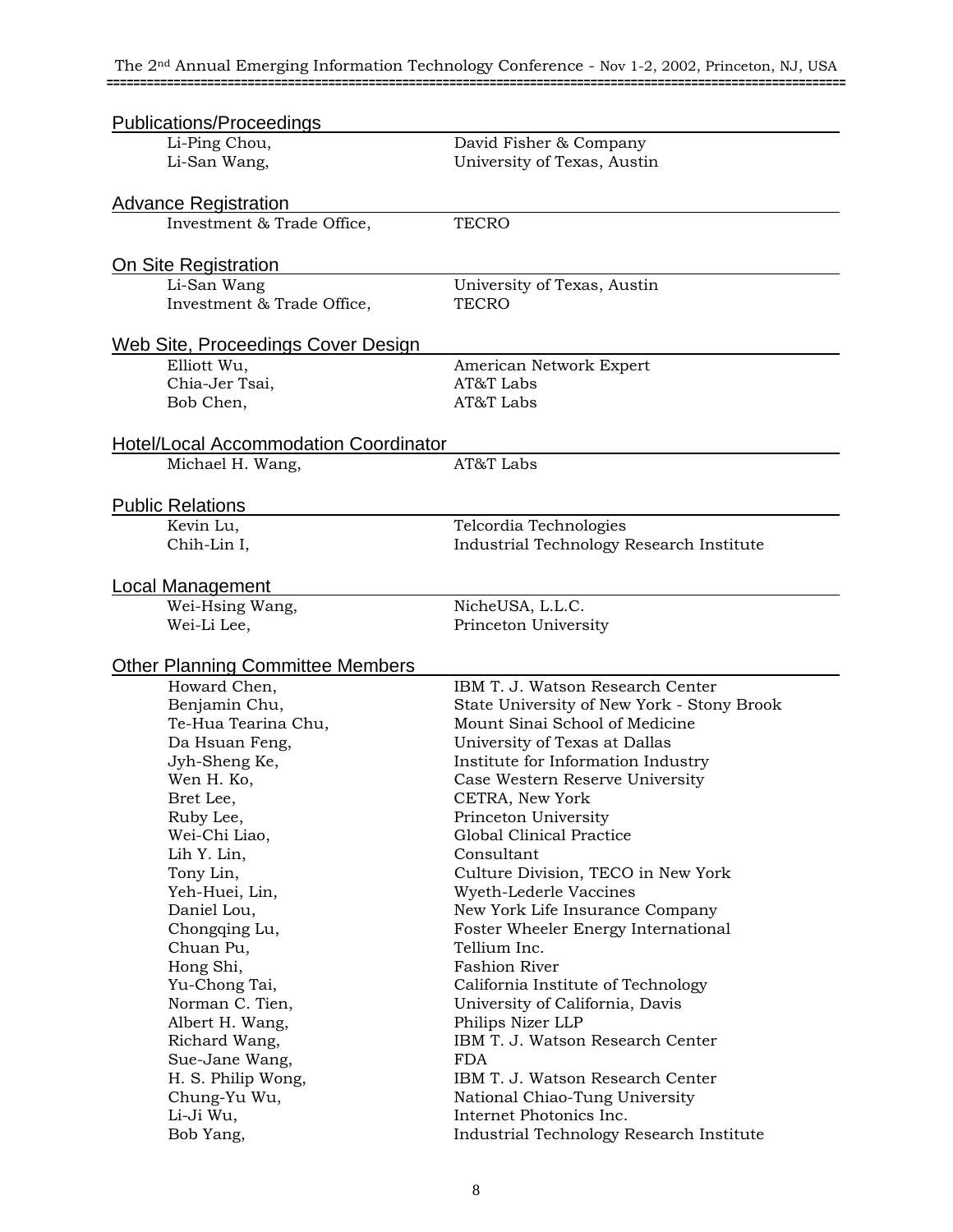#### The 2nd Annual Emerging Information Technology Conference - Nov 1-2, 2002, Princeton, NJ, USA **==============================================================================================================**

#### Ruhong Zhou, IBM T. J. Watson Research Center

#### Website

http://www.eitc.org

# **Advisory Board**<br>**Chair:** Shih-Ping Liou,

**Vice Chair:** Shih-Fu Chang, Columbia University<br> **Treasurer:** Michael H. Wang. AT&T Labs **Treasurer:** Michael H. Wang, Jeane Chen, Kintera Inc. Yaw-Nan Chen, Science Division, TECRO Nim Cheung, Telcordia Technologies Sun-Yuan Kung, Princeton University Ruby Lee, Princeton University Kevin Lu, Telcordia Technologies Edward Yao-Wu Yang, Hwa-Nien Yu, Academia Sinica Ya-Qin Zhang, Microsoft Research Asia

Siemens Corporate Research Rong Chang, The IBM T. J. Watson Research Center Tsu-Han Chen, Carnegie Mellon University Henry C. Yang, Investment & Trade Office, TECRO Jen-Yao Chung, IBM T. J. Watson Research Center Arding Hsu, Siemens Technology-To-Business Center Lung-Sing Liang, Telecommunication Lab, Chunghwa Telecom Chung-Sheng Li, IBM T. J. Watson Research Cennter Ferng-Ching Lin, **Institute for Information Industry** Tak H. Ning, Tak H. Ning, Tak H. J. Watson Research Center Chintay Shih, Industrial Technology Research Institute

#### Legal Advisors

### Honary Advisory Board

Hsiao-Wuen Hon, Microsoft Research Hsin-Kuo Kan, and AT&T Labs Chung-Shu Yang, AT&T Labs

Kent H. Cheng, Cohen Pontani Lieberman & Pavane Albert H. Wang, Phillips Nizer LLP

Shing-Fu Hsueh, West Windsor Township, New Jersey Teddy Huang, The Industrial Technology Research Institute Jay Kuo, University of Southern California Ming-Ting Sun, University of Washington Anthony Wei, Photonic Bridges, Inc.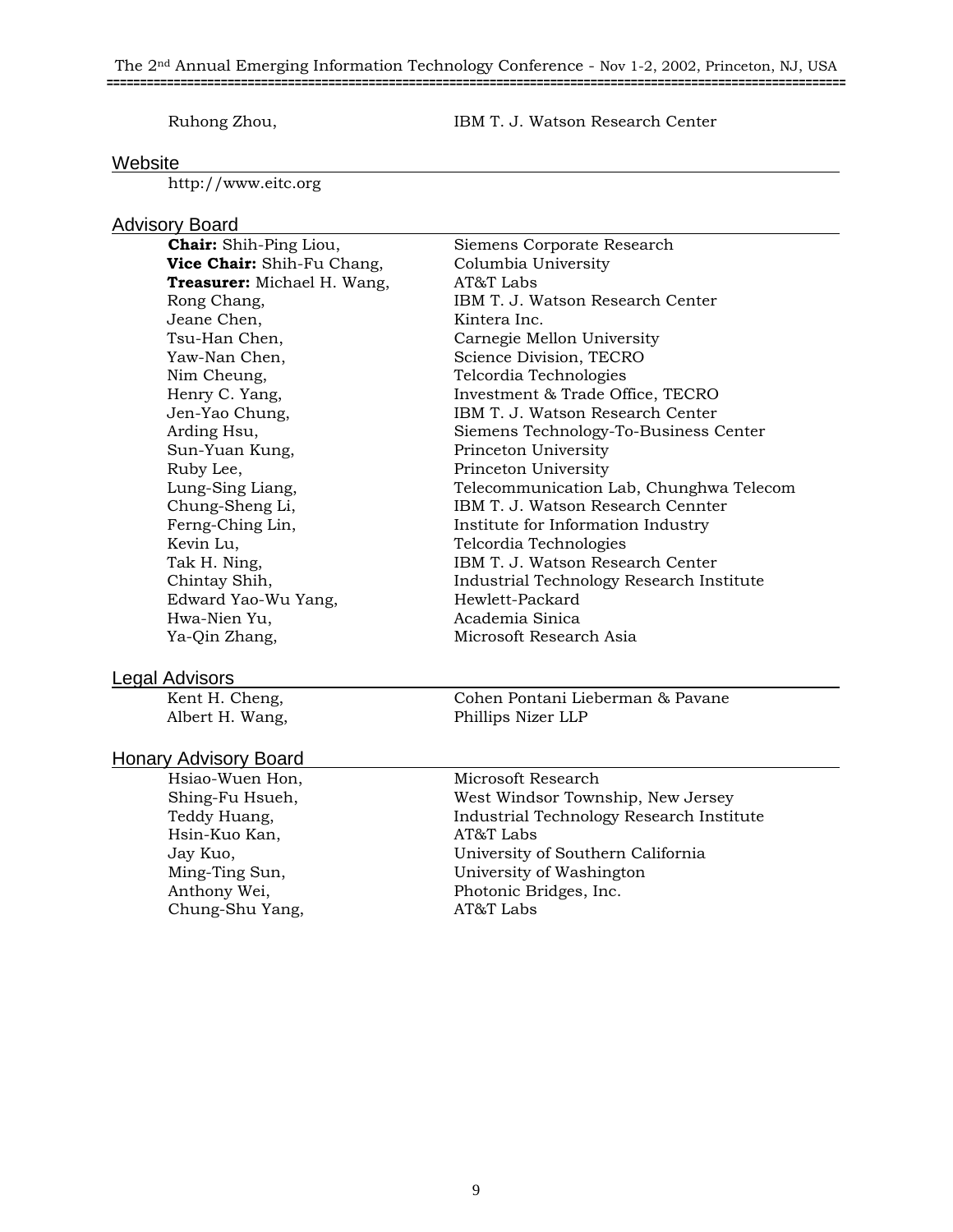# Conference Program

|                                         | November 1, 2002 (Friday)                      | November 2, 2002 (Saturday)                               |
|-----------------------------------------|------------------------------------------------|-----------------------------------------------------------|
| 8:00 AM<br>to<br>9:00 AM                | Registration                                   | Registration                                              |
| 9:00 AM<br>to<br>9:30 AM                | <b>Opening Remarks</b>                         | Opening Remarks                                           |
| 9:30 AM<br>to<br>10:50 AM               | P1 - Plenary Session I<br>Nanotechnology/MEMS  | P3 - Plenary Session III<br>Systems on Chip               |
| 10<br>Minutes                           | <b>Break</b>                                   | <b>Break</b>                                              |
| 11:00 AM<br>to<br>12:20 PM              | P2 - Plenary Session II<br>Nanotechnology/MEMS | P4 - Plenary Session IV<br><b>Bioinformatics</b>          |
| 12:30 PM<br>to<br>02:00 PM              | Luncheon<br><b>Brown Bag Talks</b>             | Luncheon<br><b>Brown Bag Talks</b>                        |
| (Parallel)<br>02:00PM<br>to<br>06:00 PM | T1 - Technical Session 1<br>Nanotechnology     | T5 - Technical Session 5<br><b>MEMS</b>                   |
|                                         | T2 - Technical Session 2<br>Nanotechnology     | T6 – Technical Session 6<br><b>MEMS</b> - Optoelectronics |
|                                         | T3 - Technical Session 3<br>Systems on Chip    | T7 - Technical Session 7<br><b>Systems on Chip</b>        |
|                                         | T4 - Technical Session 4<br>Bioinformatics     | T8 - Technical Session 8<br>Bioinformatics                |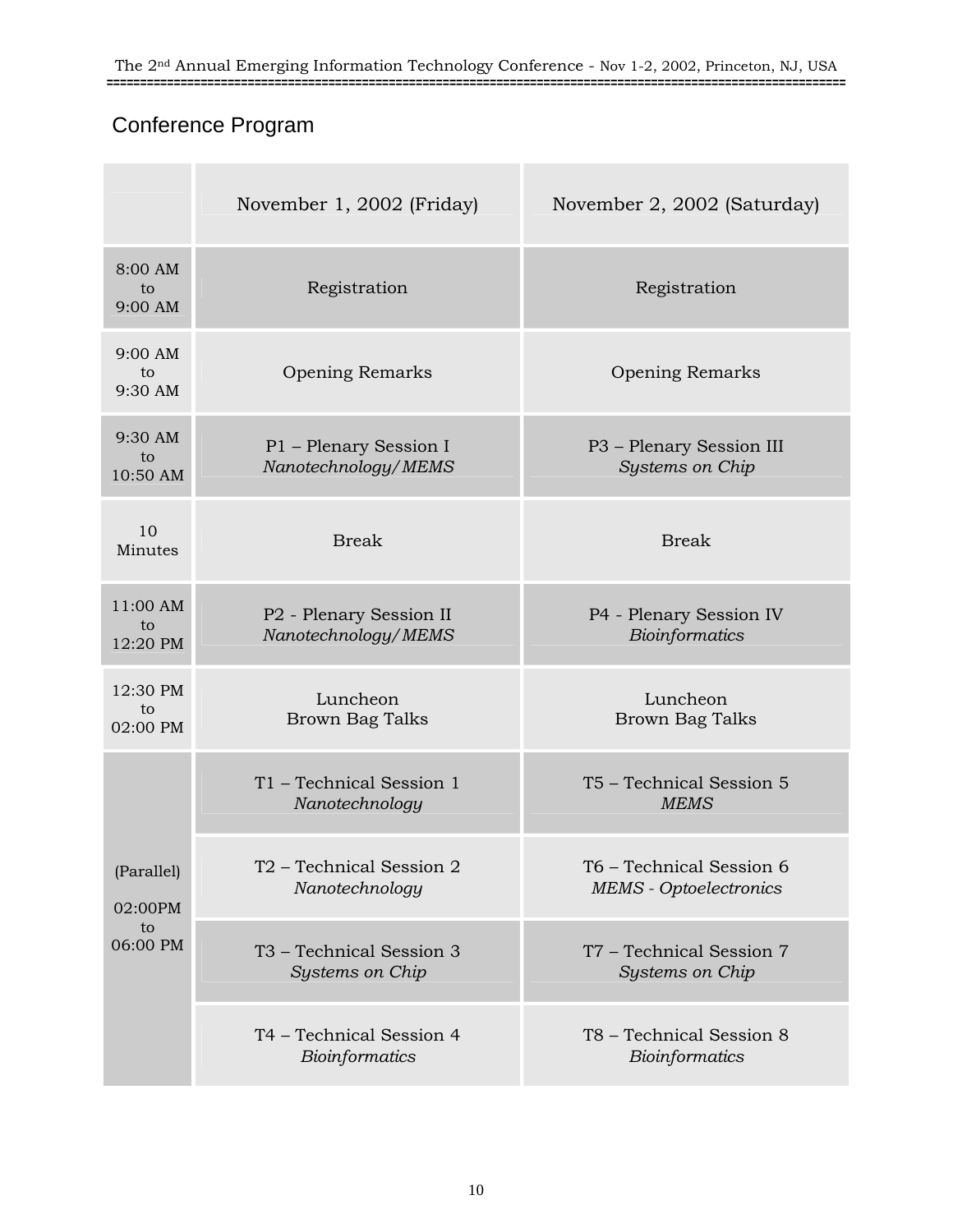*Day 1 (November 1, 2002)*

#### 08:00-09:00 AM Registration

09:00-09:30 AM Opening Remarks Conference Chair: Chun-Yen Chang, National Chiao-Tung University

09:30-10:50 AM P1 - Plenary Session I: Nanotechnology/MEMS Chair: Mow S. Lin, Brookhaven National Lab

> "Nanotechnology – A Device Perspective" H. S. Philip Wong, IBM T. J. Watson Research Center Tony Heinz, Columbia University Robert Austin, Princeton University

#### 10:50-11:00 AM Break

11:00 AM-12:20 PM P2 – Plenary Session II: Nanotechnology/MEMS Chair: Lurng-Kuo Liu, IBM T. J. Watson Research Center

> "Nanopattern-Guided Growth of Single-Crystal Si on Amorphous Substrates at Low Temperature and High Performance Sub-100 nm Thin-film Transistors for 3-Dimensional Integrated Circuits" Stephen Y. Chou, Princeton University "Design for Reliability of MEMS /MOEMS for Lightwave Telecommunications" Susanne Arney, Bell Labs, Lucent Technologies "The New Jersey MEMS Initiative: from Concept to Commercialization"

Beau Farmer, New Jersy Institute of Technology

12:30-2:00 PM Luncheon Brown Bag Talks: Chair: Daniel Lou, New York Life Insurance Company

Zhenhong Fan, Merrill Lynch

02:00-06:00 PM Parallel Technical Sessions

T1 – Technical Session I: Nanotechnology Chair: H. S. Philip Wong, IBM T. J. Watson Research Center Organizer: Mow S. Lin, Brookhaven National Lab

> "Nanopattern-Guided Growth of Single-Crystal Si on Amorphous Substrates at Low Temperature and High Performance Sub-100 nm Thin-film Transistors for 3- Dimensional Integrated Circuits" Jian Gu, Princeton University "Tunable Dielectric and Metallic Photonic Crystals for Info-Tech Applications" Anvar Zakhidov, University of Texas at Dallas "Carbon Nanotube NEMs" Ethan Minot, Cornell University "Overview of BNL Nanoscience Center" Chi-Chang Kao, Brookhaven National Laboratory "Nanoscale Functionalization Strategies" Stanislaus Wong, Brookhaven National Laboratory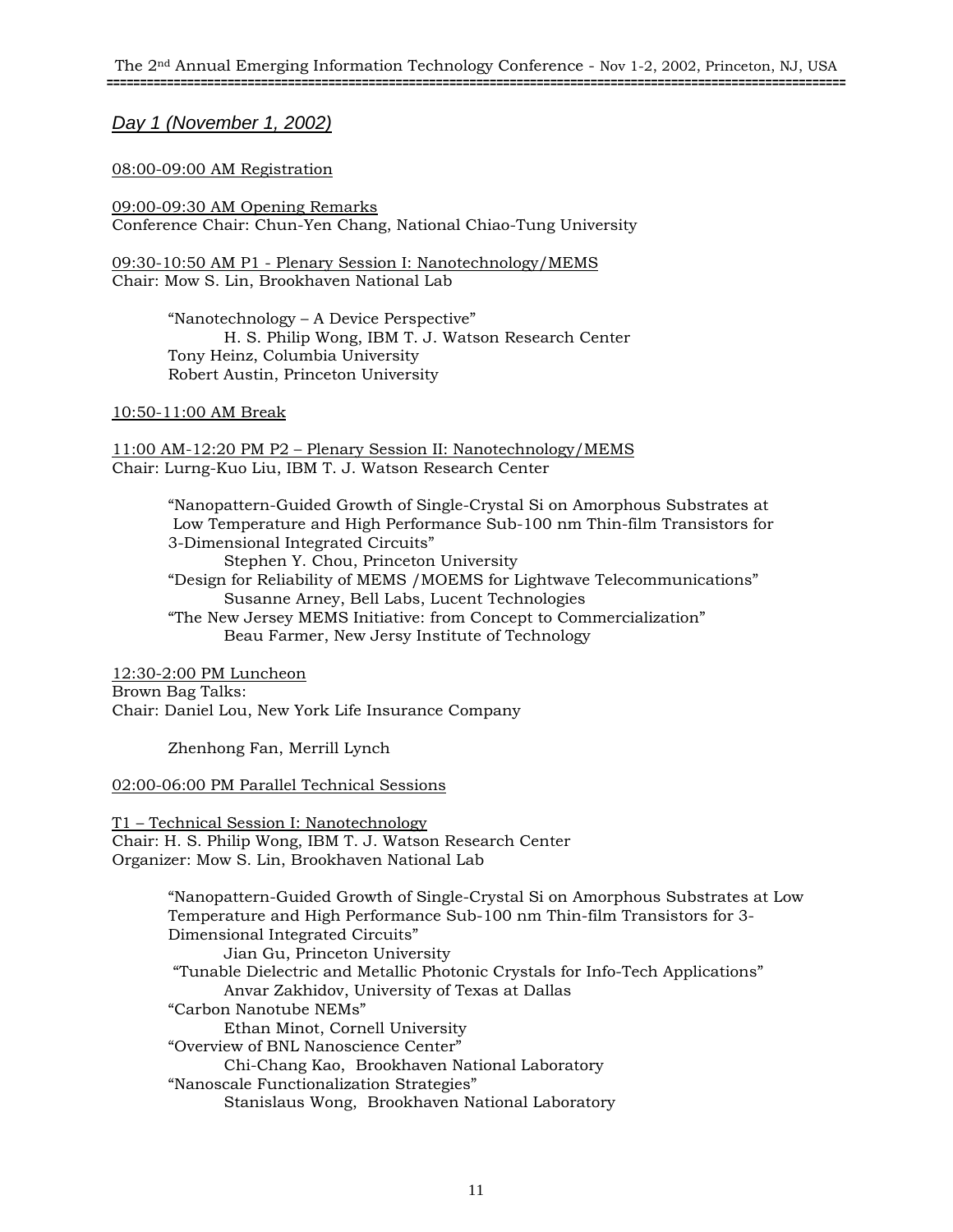#### T2 – Technical Session 2: Nanotechnology

Chair: Benjamin Chu, State University of New York - Stony Brook Organizer: Mow S. Lin, Brookhaven National Lab

> Robert McGraw, Brookhaven National Laboratory Daniel Rosner, Yale University "Nanoparticles and Nanostructures in Catalysis" C. J. Zhong, State University of New York at Binghamton "Polymer Nanocomposites Technology" Benjamin S. Hsiao, State University of New York at Stony Brook "Electrospinning and the Use of Nanostructured Polymers for Biomedical Applications" Benjamin Chu, State University of New York at Stony Brook

T3 – Technical Session 3: Systems on Chip Chair: Ruby Lee, Princeton University Organizer: Richard Wang, IBM T. J. Watson Research Center

"Configurable Security Modules for System-on-Chip Designs" Ruby Lee, Zhijie Shi, Princeton University "IC Design Industries and Governmental R&D Funding Policies in Taiwan" Wen-Tsuen Chen, Natioanl Tsing Hua University "Design Methodology for Wireless SoC" Stella Wen, National Chiao-Tung University "System-on-a-Chip and the Coming Design Revolution" Stephen A. Edwards, Columbia University "A 2.9ns Random Access Embedded DRAM Macro with Destructive Read Architecture and Direct Sensing" Chorng-Lii Hwang, IBM T. J. Watson Research Center "Dynamic Power Management Techniques for System-on-a-Chip" Suhwan Kim, IBM T. J. Watson Research Center

T4 – Technical Session 4: Bioinformatics Chair: Ruhong Zhou, IBM T. J. Watson Research Center Organizer: Ruhong Zhou, IBM T. J. Watson Research Center

> "High-Performance Computing Needs in Pharmaceutical Discovery" Terry Stouch, Bristol Meyers Squibb Pharmaceutical Research Institute "Gene Expression Microarray Analysis: from Technology to Application" Yuhai Tu, IBM T. J. Watson Research Center "New Knowledge-based Potentials from Known Protein Structures" Yaoqi Zhou, State University of New York at Buffalo "Protein Structural Codes: Applications in Protein Sequence and Structure Analyses" An-Suei Yang, Columbia University "Blue Gene: Protein Folding with Molecular Dynamics" Ruhong Zhou, IBM T. J. Watson Research Center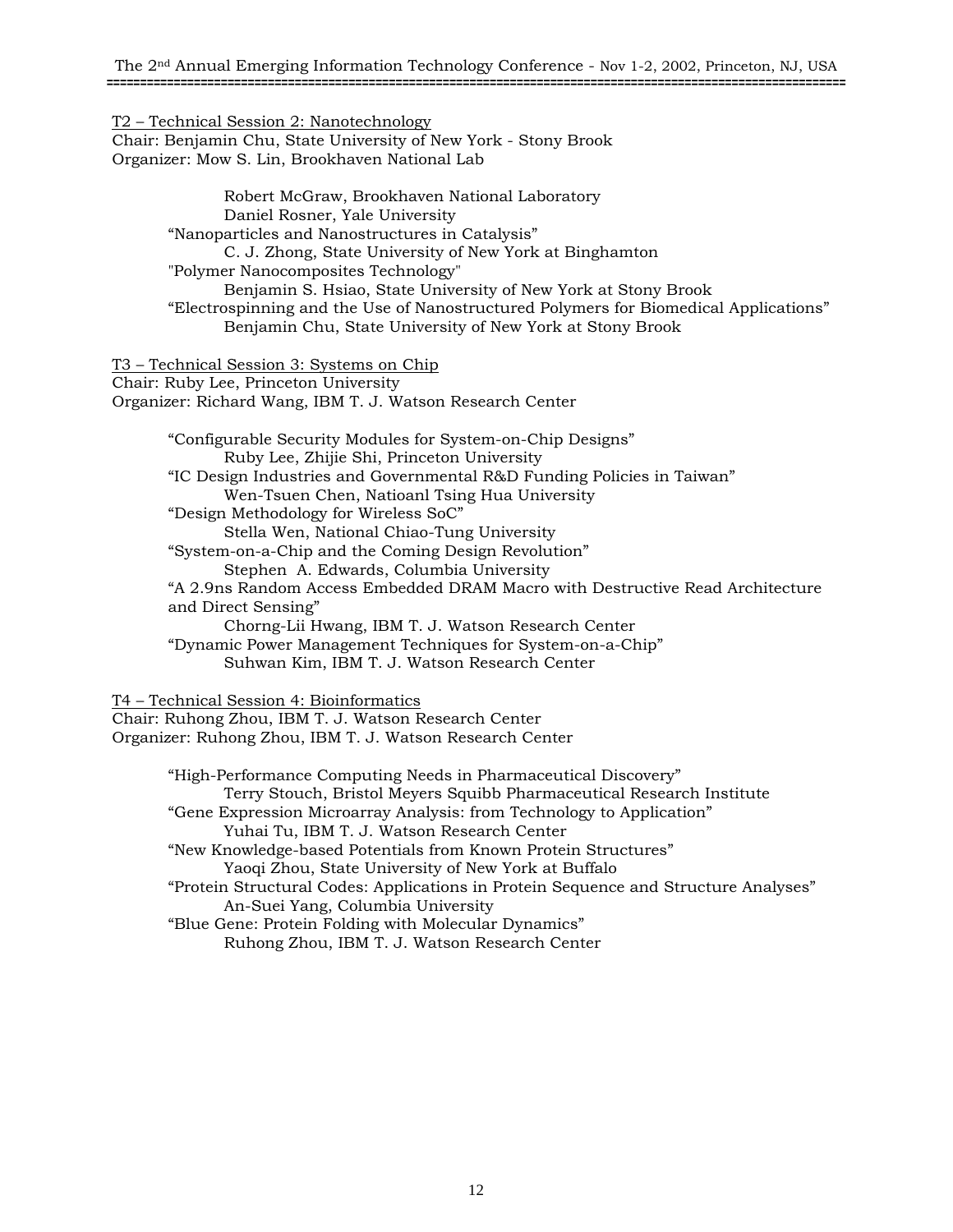*Day 2 (November 2, 2002)*

#### 08:00-09:00 AM Registration

09:00-09:30 AM Opening Remarks Conference Chair: Sun-Yuan Kung, Princeton University

09:30-10:50 AM P3 - Plenary Session III: Systems on Chip Chair: Wei Hwang, National Chiao-Tung University

> "Systems-on-Chip" Reinaldo Bergamaschi, IBM T. J. Watson Research Center "Design Challenges for Systems-on-Chips" Wayne Wolf, Princeton University "SOC Research Activities in National Taiwan University" Sao-Jie Chen, National Taiwan University

#### 10:50-11:00 AM Break

11:00 AM-12:20 PM P4 – Plenary Session IV: Bioinformatics Chair: Cathy H. Wu, Georgetown University Medical Center

> "Integrated Bioinformatics Projects on Functional Genomic Studies of Disease" Agnes Hsiung Chao, National Health Research Institutes "Research, Development and Education of Bioinformatics at EMBnet China Node" Jingchu Luo, Peking University "Bioinformatics and Functional Genomics/Proteomics: The Protein Information Resource"

Cathy H. Wu, Georgetown University Medical Center

12:30-2:00 PM Luncheon Brown Bag Talks: Chair: Albert H. Wang, Philips Nizer LLP

> Kenneth K. Fisher, Phillips Nizer Benjamin Krim & Ballon LLP Peter A. Fileds, Phillips Nizer Benjamin Krim & Ballon LLP Stephen M. Nagler, Phillips Nizer Benjamin Krim & Ballon LLP

#### 02:00-06:00 PM Parallel Technical Sessions

T5 – Technical Session 5: MEMS Chair: Norman C. Tien, University of California, Davis Organizer: Wen H. Ko, Case Wester Reserve University

> "Micromachined Variable Capacitors with Wide Tuning Range" Wuyong Peng, New Jersey Institute of Technology "RF MEMS – A Brief Overview" James C. M. Hwang, Lehigh University "Optically-Power Wireless Transmitter for High-Temperature MEMS Sensing and Communications" Darrin Young, Case Western Reserve University

"Electrolytic Bubble Based Actuation for Microfluidics without Mechanically Moving Parts"

Susan Hua, State University of New York at Buffalo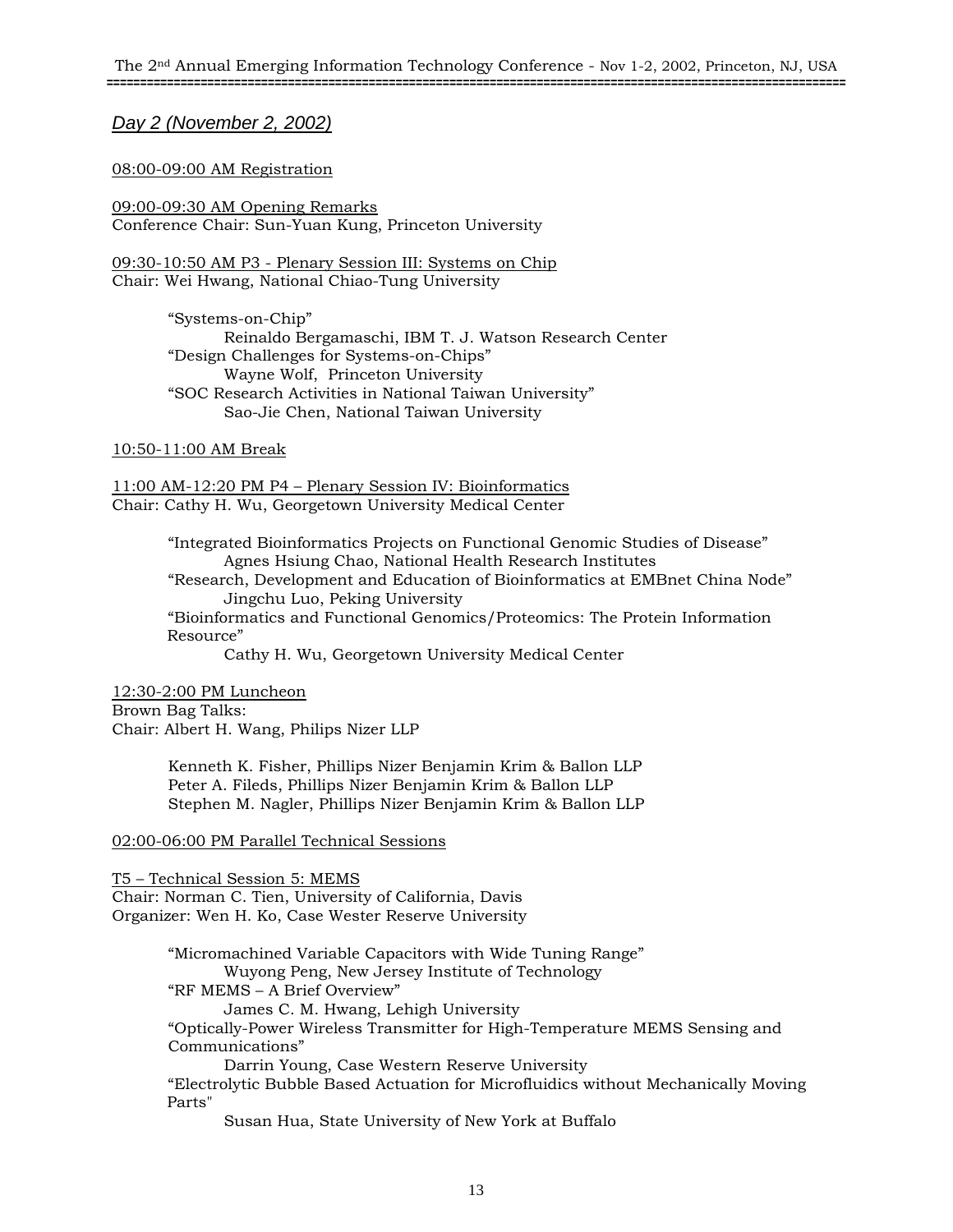#### "Radiation Hardness/Tolerance of Si Sensors" Zheng Li, Brookhaven National Lab "Comparison of Piezo-resistive, Capacitive and Resonant Type Physical Sensors" Wen H. Ko, Case Wester Reserve University Norman C. Tien, University of California at Davis

T6 – Technical Session 6: MEMS Chair: Li-Ji Wu, Internet Photonics Inc. Organizer: Chuan Pu, Tellium Inc.

> "Technologies for Large-Scale Optical Switching" Shi-Sheng Lee, Private Consultant "Frame-Based Exhaustive Matching (FEM) Scheme for Photoinc Packet Switch" Zhi-Gang Jing, Polytechnic University "Experimental Study of Micromachined Electrostatic Torsion Actuators with Full Travel Range" Zhixiong Xiao, New Jersey Institute of Technology "Integrated Optoelectronics—Key to Future Metro Optical Networks" Zheng Zheng, Lucent Technologies "Availability and Application of Free Space Optics (FSO) in Cellular Transport Radio Access Network (CT RAN)"

Ti-Shiang Wang, Nokia Research Center

T7 – Technical Session 7: Systems on Chip

Chair: Yarsun Hsu, National Tsing-Hua University Organizer: Howard Chen, IBM T. J. Watson Research Center

> "New Trend of Chip Design for Digital Speech/Audio Signal Processing" Jhing-Fa Wang, National Cheng Kung University

"System-on-Chip (SoC) Implementation of Multimedia Systems"

Yu-Hen Hu, University of Wisconsin at Madison

"SoC Signal Integrity and Power Delivery Design Challenges and Solutions" Charlie Chung-Ping Chen, University of Wisconsin at Madison

"A Practical Paradigm for Optimization-based Design Systems and its Applications to VLSI CAD"

Hsiao-Dong Chiang, Cornell University

"Firm IP Methodology for Low-Power, High-Performance ASIC and SoC Designs" George Diedrich Gristede, IBM T. J. Watson Research Center

T8 – Technical Session 8: Bioinformatics Chair: Sue-Jane Wang, FDA

Organizer: Tsu-Han Chen, Carnegie Mellon University

"3D Graphics and Bioinformatics: Protein Retrieval by Matching 3D Surfaces" Shann-Ching Sam Chen, Tsu-Han Chen, Carnegie Mellon University "Information-driven Biomedical Research: Integrating Genomics, Gene Expression and Proteomics" Ueng-Cheng Yang, National Yang-Ming University "Analysis of Gene Expression Data and Cancer Diagnosis" Heping Zhang Yale University "Building a fully integrated informatics tool to exploit the sequence databases" Andrew T. Y. Kuo, Taiwan Genome Sciences, Inc. "Scatterplotting Protein Sequences"

Bruce L. Bush, Merck & Co., Inc.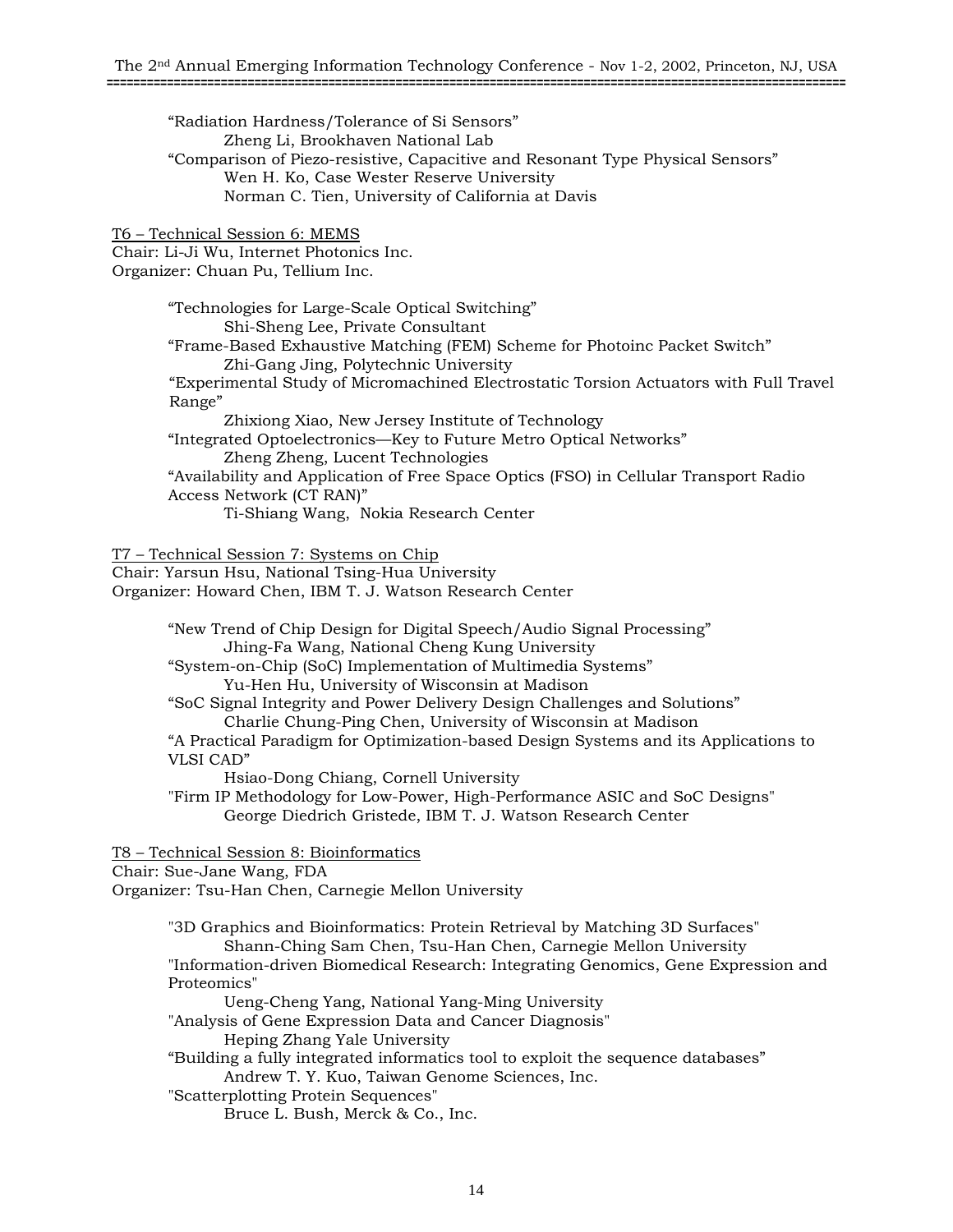"Design and Power Consideration in Pharmacogenomics/Pharmacogenetics Studies in Which Data Are Generated from Gene Expression Data or From Single Neucleotide Polymorphism Data" Sue-Jane Wang, FDA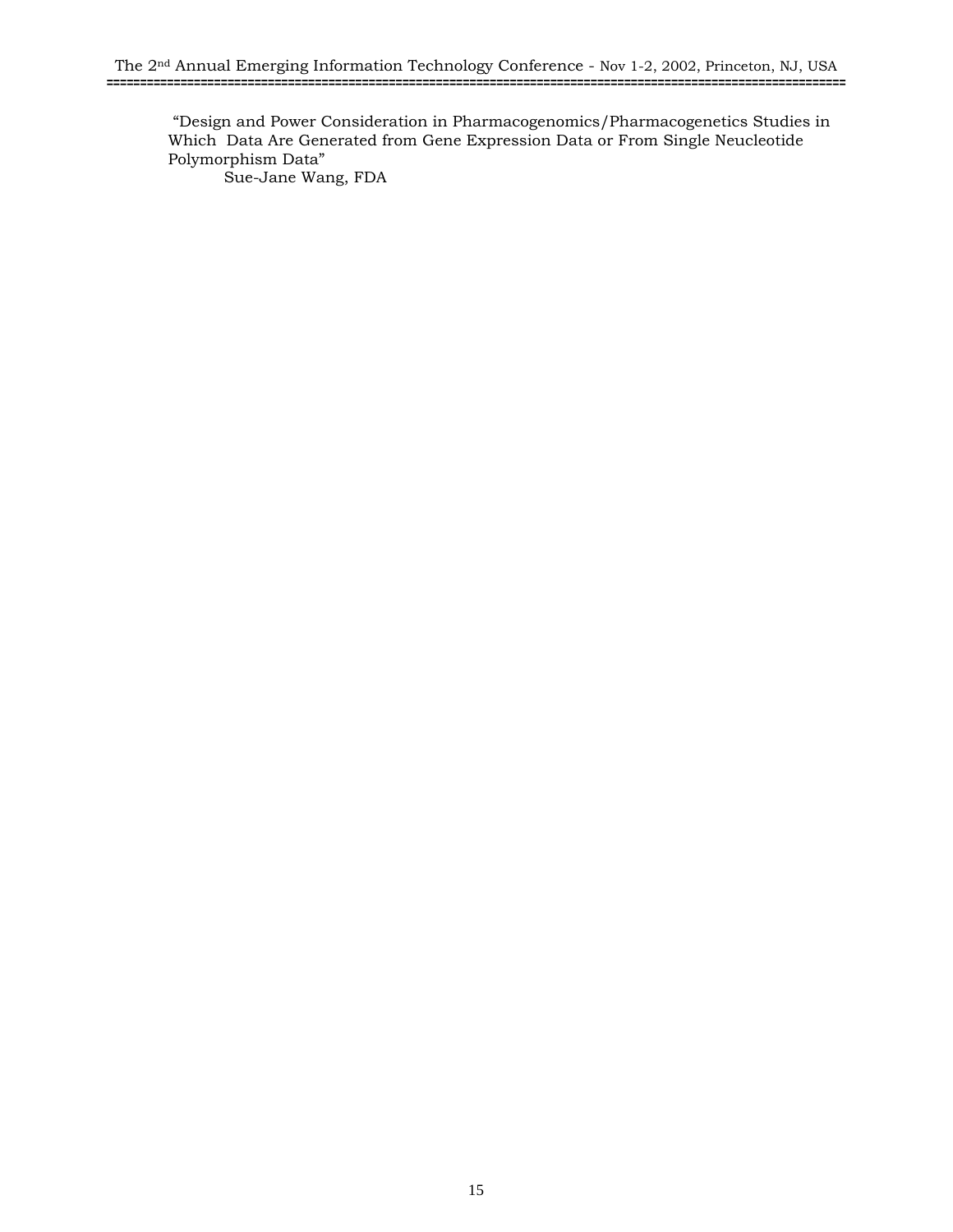# Abstracts and Biographies

*Conference Organizers*

Cathy H. Wu

Georgetown University Medical Center

#### BIOGRAPHY

#### **Positions and Employment**

2001-Present: Professor of Biochemistry and Molecular Biology and Director of Protein Information Resource, Georgetown University Medical Center; 1999-2002: Director of Bioinformatics and Vice President, National Biomedical Research Foundation; 1990-1999: Assistant Professor (90-94), Associate Professor (94-98), Professor (98-99) of Biomathematics, University of Texas Health Center at Tyler

#### **Education**

B.S., Plant Pathology, National Taiwan University, 1978; M.S., Ph.D., Molecular Plant Pathology, Purdue University, 1982, 1984; M.S., Computer Science, University of Texas at Tyler, 1989

#### **Primary Expertise/Activities**

Conducting bioinformatics research since 1990 and developed several protein family classification systems including neural network systems and protein databases; Directing the Protein Information Resource (PIR); Teaching bioinformatics; Mentoring graduate students

#### **Publications**

Published over 75 research papers, authored a book and edited two books

#### **Professional Activities**

Advisory Board: Serve on Board of Directors, International Society for Computational Biology; Advisory Board, Association of Chinese Bioinformaticians

Organizing Committees: Organized several international bioinformatics conferences, including ISMB-2002; PSB-2003; PSB-2002; CBGI-2002; CBGI-2001; BIOKDD-2002; BIOKDD-2001 Grant Review Panels: Serve as an *ad hoc* reviewer and on numerous review panels and site visit panels for National Institutes of Health (NIH), National Science Foundation (NSF), Department of Energy (DOE), and National Science Council, Taiwan.

#### **Invited Presentations**

Over 30 invited seminars and tutorials in the last two years, including NIH Proteomics Course; ESF Training Course in Functional Genomics; Conference on Proteomics; CHI Beyond Genomics; Summer Institute on Bioinformatics, Taiwan; GCG/MSI Bioinformatics Workshop; ISMB-2001; BIBE-2001, SIAC-2001; CBGI-2001; MPSA-2000; University of Delaware; Medical College of Ohio; University of Alabama at Birmingham; George Mason University; Academia Sinica, National Taiwan University, National Chiao Tung University, National Health Research Institute, Yang Ming University, Taiwan

#### **Profiled at** *The Scientist* **(10/15/2001)**

Cathy Wu at the Crossroads: She saved the Protein Information Resource database and now aims to restore it to the world's best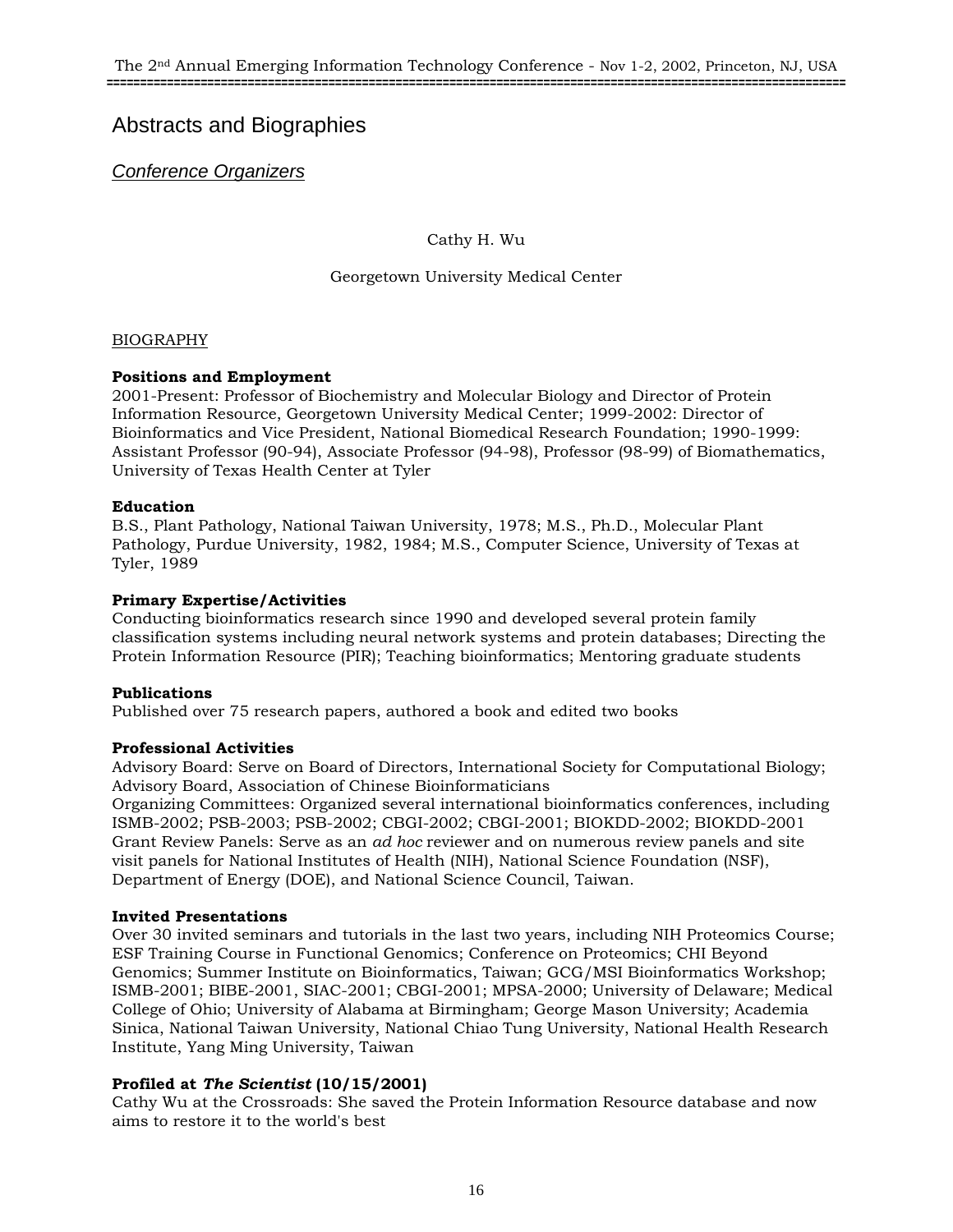The 2nd Annual Emerging Information Technology Conference - Nov 1-2, 2002, Princeton, NJ, USA **==============================================================================================================**

(http://www.the-scientist.com/yr2001/oct/prof1\_011015.html)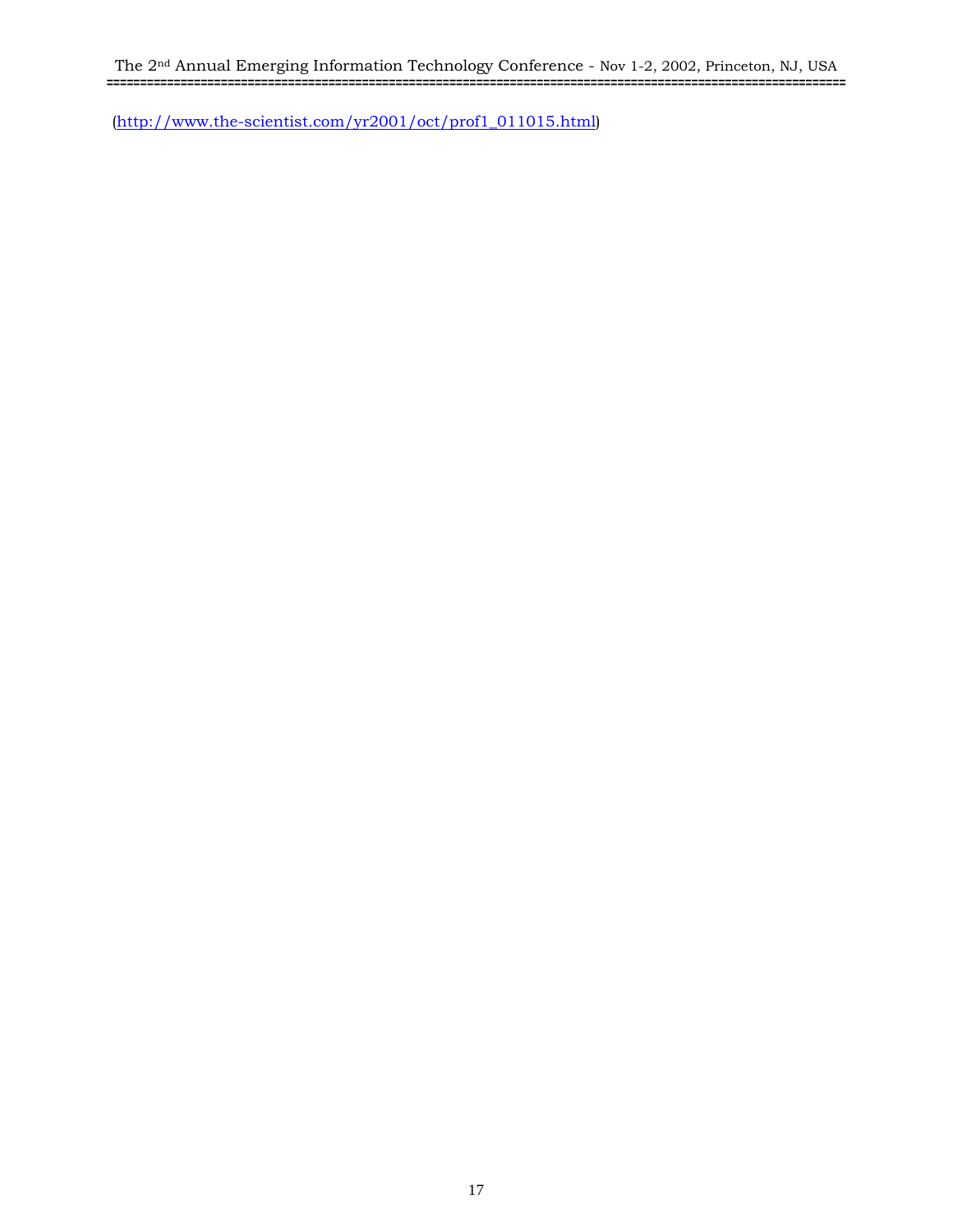## *Conference Organizers*

#### Wei Hwang

#### National Chiao-Tung University

#### BIOGRAPHY

Dr. Hwang is the Director of Microelectronic and Information Systems Research Center and Professor of Electronics Engineering Department of National Chiao-Tung University in Hsinchu, Taiwan since August 2002. Prior to that, he was a Research Staff Member at the IBM Thomas J. Watson Research Center, Yorktown Heights, NY from 1984 to 2002. He also served as an Adjunct Professor of Electrical Engineering at Columbia University in New York, NY from 1993 to 2001. He was Associate Professor of Electrical Engineering Department at Columbia University in New York from 1979 to 1984.He was Assistant Professor of Electrical Engineering at Concordia University in Montreal from 1975 to 1978. He received his M.S. and Ph.D. degrees from the University of Manitoba in 1970 and 1974 respectively, his M.S. degree from National Chiao-Tung University in 1967, and his B.S. degree from National Cheng-Kung University in 1964. His interests are in the general area of VLSI circuits and technology, semiconductor memories, high-frequency server microprocessors, and embedded systems. His current research interests are in low power SoC design and technology, emerging information technology, systems and applications. He has received several IBM Awards, including sixteen Invention Achievement Awards and four Research Division Technical Awards and has been elected an IBM Master Inventor. He holds 106 international patents (including 53 U.S. patents). He has authored or coauthored one book, and over 110 technical papers in journals and conferences. Dr. Hwang is a Fellow of the IEEE.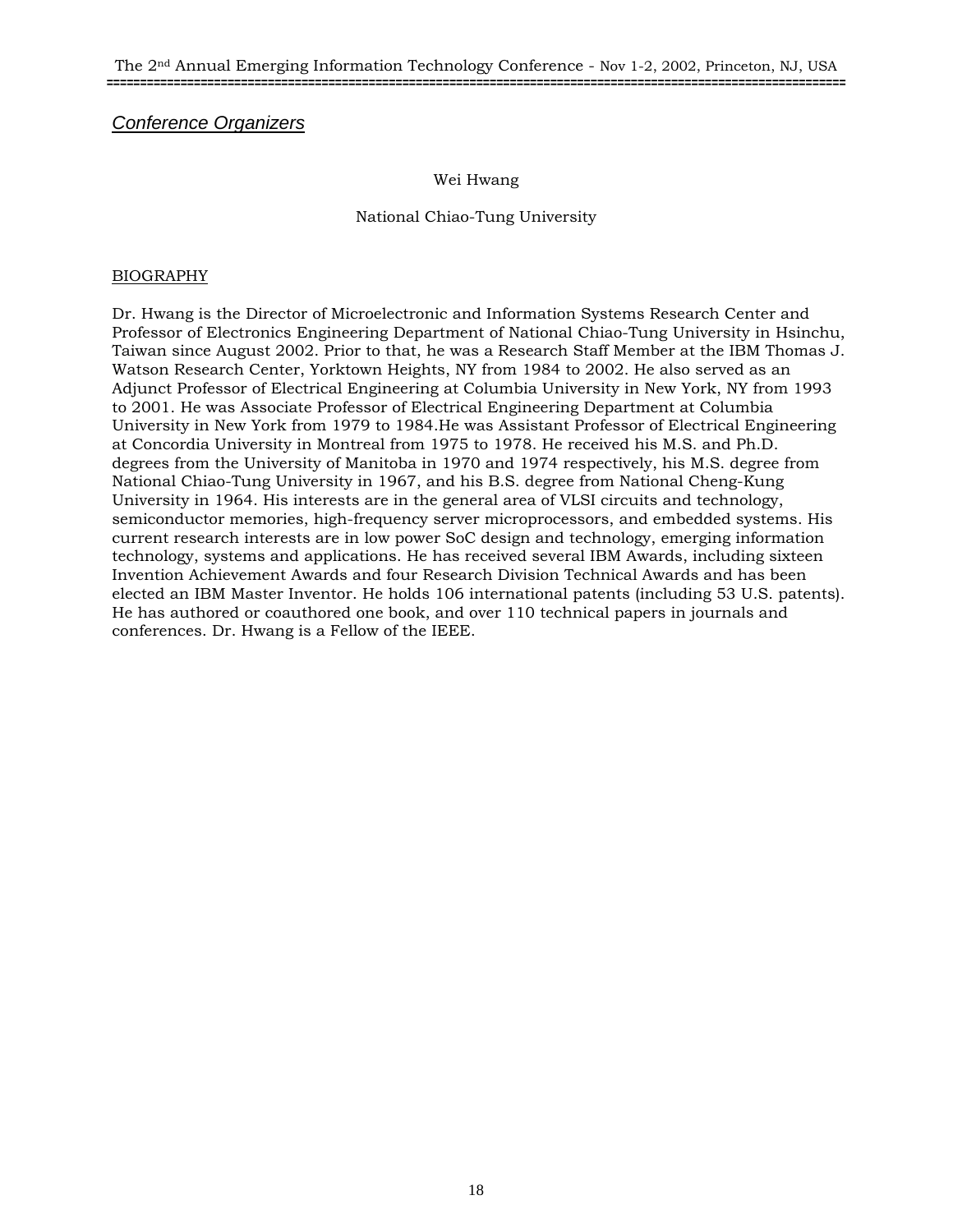## *Conference Chairs*

Chun-Yen. Chang

National Chiao Tung University 1001-1 Ta Hsueh Road, Hsinchu 30050, Taiwan, R.O.C. Tel: 886-3-5718083, Fax: 886-3-5721500, E-mail: cyc@cc.nctu.edu.tw

#### BIOGRAPHY

I. Education:

B.S. National Cheng Kung University (EE) in 1960

M.S. National Chiao Tung University (EE) in 1962

Ph.D. National Chiao Tung University (EE) in 1970

#### II Careers:

- President, National Chiao Tung University (1998-)
- National Endowed Chair Professor (1997-)
- Professor, the National Chiao Tung University (1969-)
- Foreign Associate, National Academy of Engineering, U.S.A. (2000-)
- Member, Academia Sinica (1996-)
- Advisor, President of R.O.C. Taiwan (2000-)
- Science & Technology Advisor, Executive Yuan, Premier's Office, R.O.C., Taiwan (1997-)
- Fellow, IEEE, "For his contributions to semiconductor device development and to education." (1998-)
- Executive Committee, VLSI Symposium.
- President, National Nano Device Laboratories (1990-1997)
- Dean, College of Electrical Engineering&Computer Sciences (1994-1995), College of Engineering (1990-1994), Division of Research & Development, (1987-1990)
- Visiting Professor, Stuttgart University (1989-1996)
- Visiting Professor, University of Florida (1987)
- MTS, AT&T Bell Laboratories (1981)
- Advisor to Nippon Seili, ERSO, Nova, Lovoltech, ULVAC etc.
- Chairman of the Board (2000-2001) and Board Member (2001-), China Aviation Development Foundation

#### III. Honors:

- Foreign Associate, National Academy of Engineering, U.S.A. "For his contributions to the Taiwanese electronics industry, education and to material technology."
- Member, Academia Sinica.
- IEEE third millennium medal.
- Fellow, IEEE, "For his contribution to semiconductor device development and to education."

#### IV Outline:

Prof. C.Y. Chang has contributed significantly to the science and technology of microelectronics, information systems and optoelectronics. He has supervised 60 Ph.D. & 300 M.S. students. He has served as the director of the Microelectronics Information System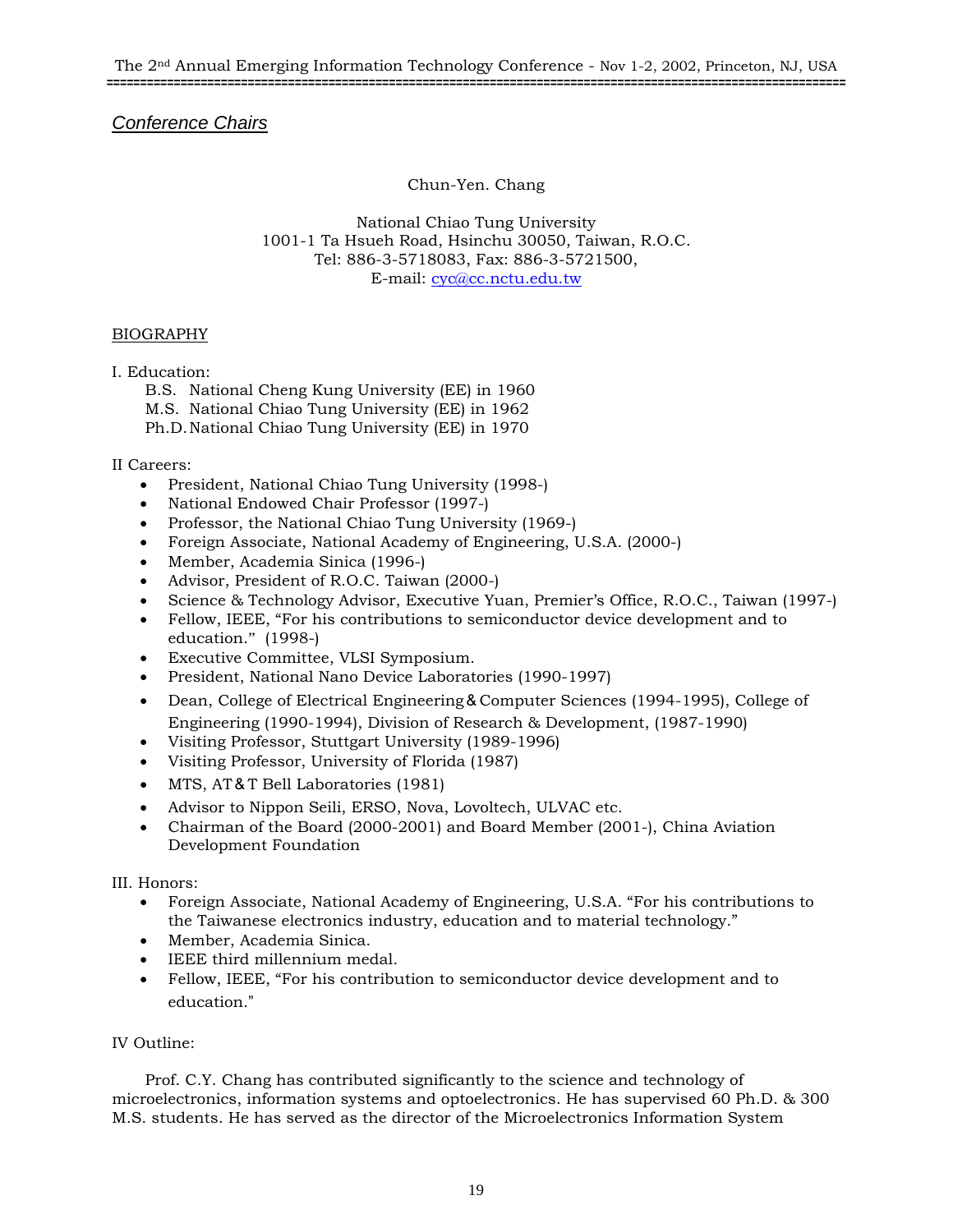Research Center (MIRC) and promoted the W3C project, the communication system project, and the P7 project, the basis for CPU research at MIRC. As the president of the National Nano Device Labs (NDL), the scale research programs for ULSI and nano science technologies were established. As president of National Chiao Tung University and as advisory board member for the government of the Republic of China, he contributes a global vision on humanity, the social sciences, and education. The university's academic level has been promoted to a world class standard, and is ranked first in the number of IEEE publications contributed between 1995- 2000. President Chang serves as an executive or advisory member to many international societies and communities including the VLSI Symposium, an IEEE chapter, and SSDM. His technical activities started during the 1960's and as an initiator and founder of so many research projects, he is regarded as the father of the Taiwan semiconductor industry. In 1969, he invented a method to stabilize a Si-SiO2 surface by using zinc (US Patent 3,873,384), a process that is still widely used to improve the reliability of power transistors and rectifiers. In 1981, he was first to demonstrate that the use of TEGa as the Ga source in low pressure MOCVD can significantly improve crystal quality while providing the lowest carbon concentrations. This method is still widely used in fabricating optoelectronics and microwave devices. He has published several pioneering papers in microelectronics including the 1971 work "Specific Contact Resistivty of Metal-Semiconductor System" and the 1984 work "The Method of Nitrodizing SiO2 to Prevent Impurity Diffusion and Current Stresses." These papers and others are of critical importance to the manufacture of giga bit scale ULSI devices. Another work "Modulation Doped Base Hot Electron Transistor" (US Patent 5,172,194) is a pioneering paper on nano-devices for quantum processors. President Chang has co-authored several books including "ULSI Technology," "High Speed Devices" (McGraw Hill), "ULSI Devices" (Wiley), and "Made by Taiwan" (World Scientific). His current research and administrative focus are directed toward promoting the National "Si-Soft" initiative to boost Taiwanese future IT prospects.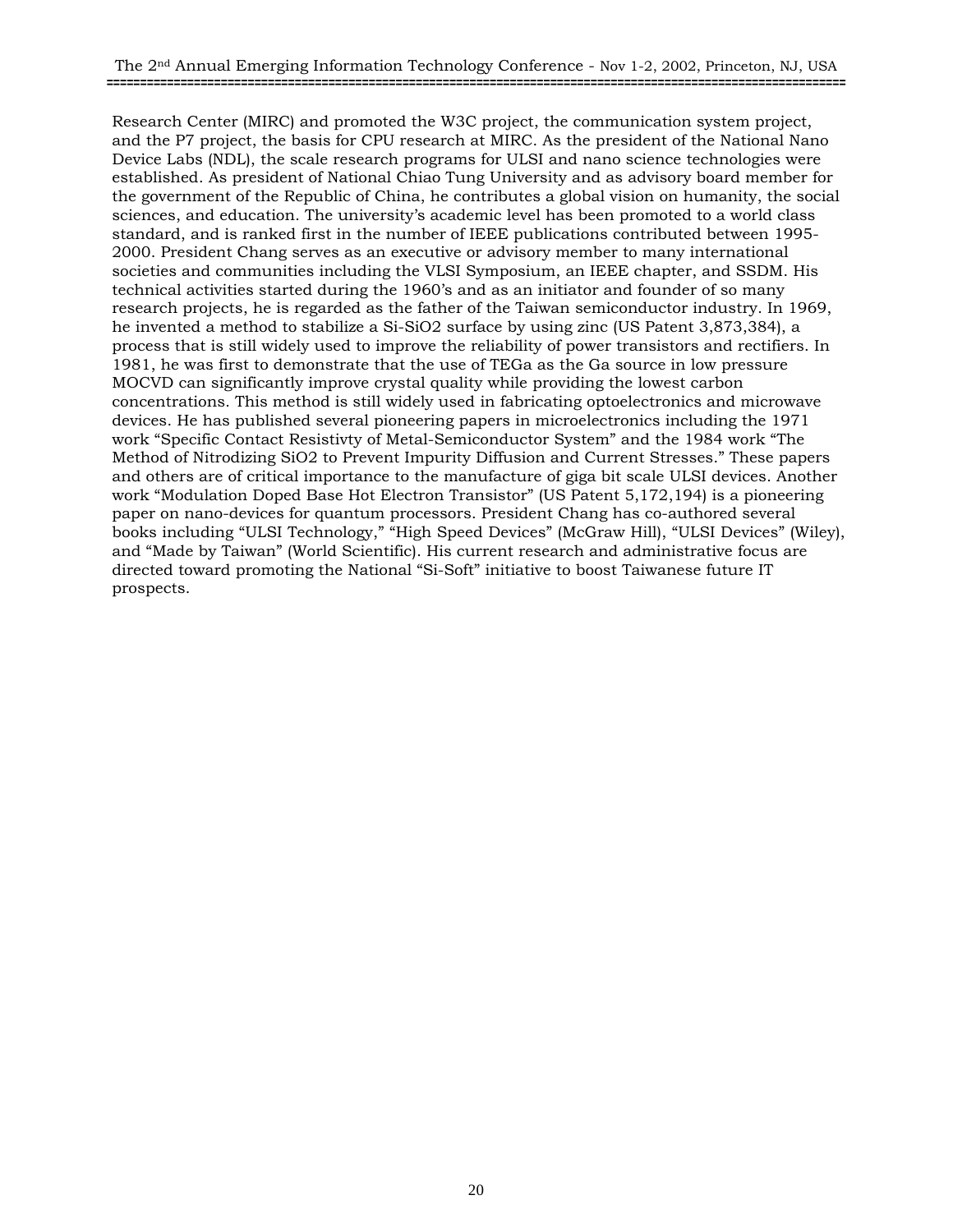The 2nd Annual Emerging Information Technology Conference - Nov 1-2, 2002, Princeton, NJ, USA **==============================================================================================================**

## *Conference Chairs*

#### Sun-Yuan Kung

#### Princeton University

#### BIOGRAPHY

Professor Sun-Yuan Kung received his Ph.D. Degree in Electrical Engineering from Stanford University. Since 1987, he has been a Professor of Electrical Engineering at the Princeton University. In 1974, he was an Associate Engineer of Amdahl Corporation, Sunnyvale, CA. From 1977 to 1987, he was a Professor of Electrical Engineering-Systems of the University of Southern California, L.A. In 1984, he was a Visiting Professor of the Stanford University and the Delft University of Technology. In 1994 he was a Toshiba Chair Professor at Waseda University, Japan, and a Honorary Professor, Central China University of Science and Technology, China. In 2001, he was a Distinguished Chair of Multimedia Signal Processing, Hong Kong Polytechnic University, Hong Kong. His research interests include VLSI array processors, image/video/multimedia signal processing, neural networks for biometric and bioinformatic signal processing, and wireless digital communication.

Since 1990, he has served as an Editor-In-Chief of Journal of VLSI Signal Processing Systems. He was appointed as the first Associate Editor in VLSI Area (1984) and the first Associate Editor in Neural Network (1991) of the IEEE Transactions on Signal Processing. He served as a member of IEEE SPS (Signal Processing Society) Administration Committee (1989-1991). He was a founding member of IEEE-SPS Technical Committees (TC) on VLSI Signal Processing, TC on Neural Networks, and TC on Multimedia Signal Processing. He served as a founding member and General Chairman of various international conferences, including IEEE Workshops on VLSI Signal Processing, IEEE Workshops on Neural Networks and Signal Processing, IEEE Workshops on Multimedia Signal Processing, International Conference on Application Specific Array Processors, and International Computer Symposium.

Professr Kung has authored more than 300 technical publications. He has authored three books ``VLSI Array Processors'', (P-H, 1988) (with Russian and Chinese translations); ``Digital Neural Networks'', P-H, 1993; and ``Principal Component Neural Networks'', John-Wiley, 1996. He has edited numerous reference books, including: "VLSI and Modern Signal Processing," Prentice-Hall, 1985. (with Russian translation), ``VLSI Signal Processing, Vol.I&II (IEEE Press), ``Neural Networks for Signal Processing, Vol. I,II & III (IEEE Press), ``Multimedia Signal Processing, Vol. I (IEEE Press) and ``Systolic Arrays'', 1988, ``Application-Specific Array Processors, (IEEE Computer Society Press). He has recently co-edited a book on ``Multimedia Image and Video Processing'', CRC Press, 2001.

Dr. Kung is a Fellow of IEEE since 1988. He was the recipient of 1992 IEEE Signal Processing Society's Technical Achievement Award for his contributions on "parallel processing and neural network algorithms for signal processing". He was appointed as an IEEE-SP Distinguished Lecturer in 1994. He received 1996 IEEE Signal Processing Society's Best Paper Award for his publication on principal component neural networks. He was a recipient of the IEEE Third Millennium Medal in 2000.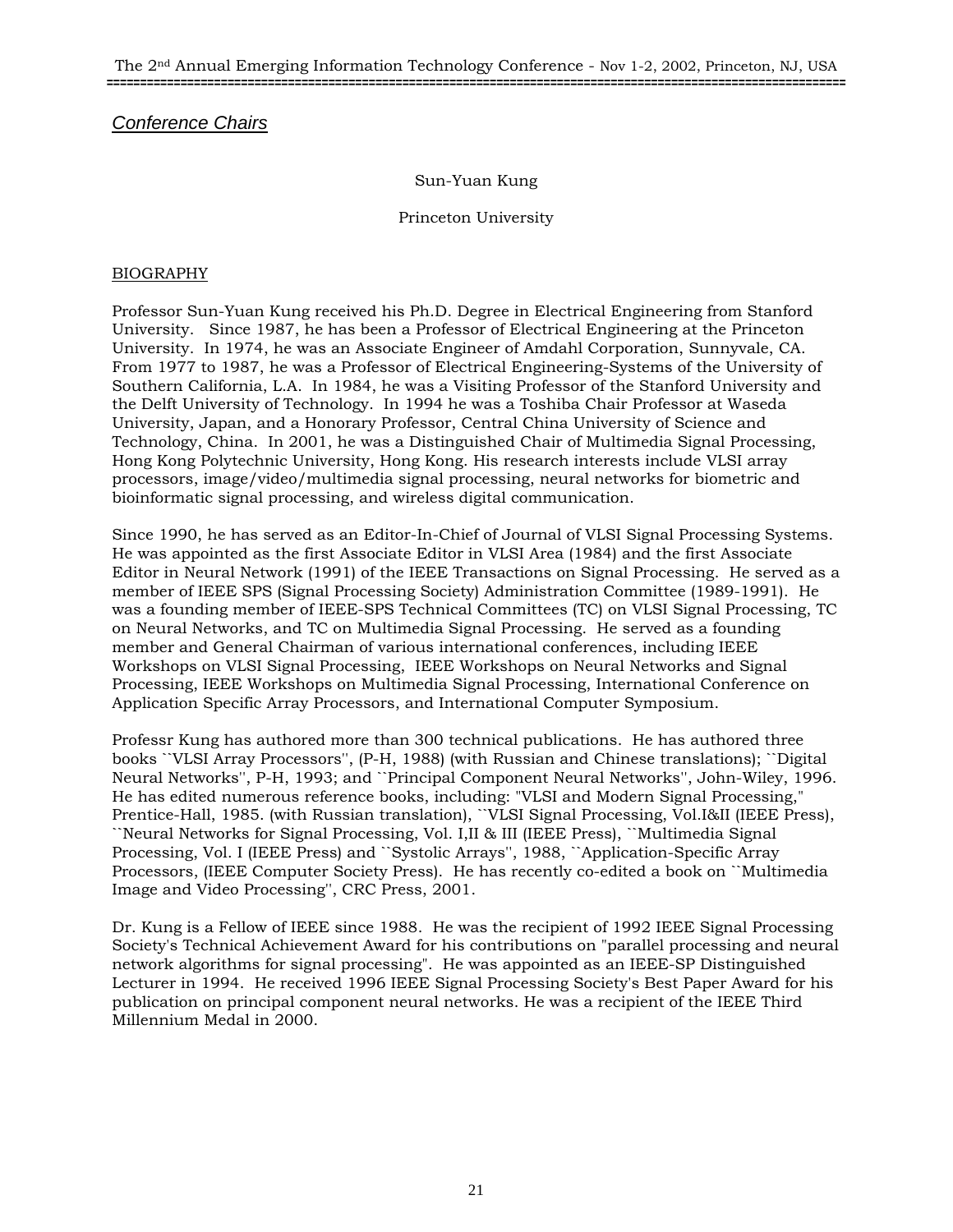## *Conference Program Chairs*

#### Mow S. Lin

#### Brookhaven National Laboratory

#### BIOGRAPHY

Mow Lin, Chemist, Brookhaven National Laboratory, Ph D in chemistry, U. of Wyoming, MS in nuclear engineering, Polytech U. of NY, MBA Downling College. After two year NIH fellowship at U. Missouri, he has been working at the "Lab" since 1975. He has published more than a hundred papers and reports, granted ten US patents and won awards of R&D in biotechnology, fossil fuels and environment areas. He is currently conducting studies in nanofabrication of electronic and molecular imprinting process.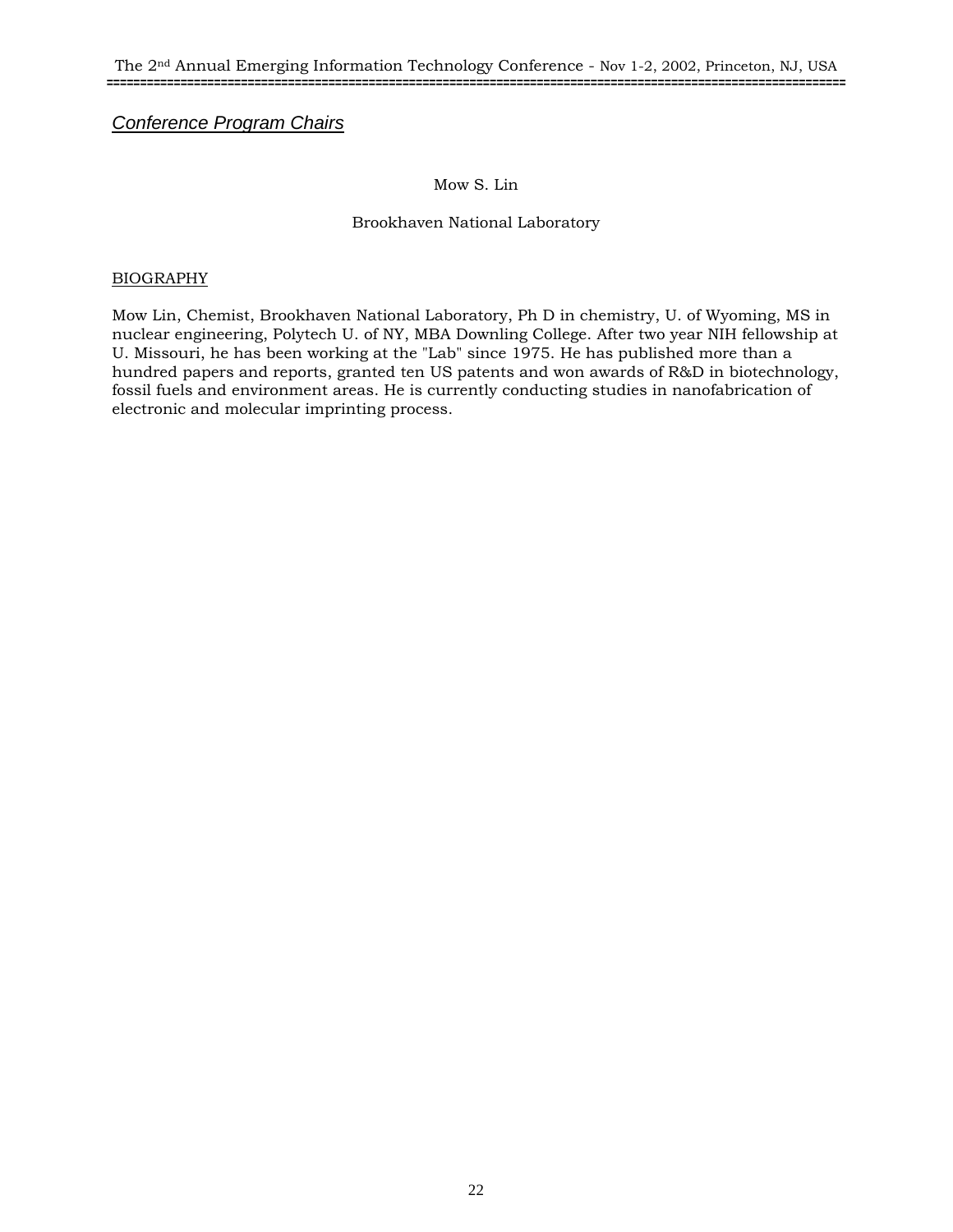*Conference Program Chairs*

#### Lurng-Kuo Liu

Program Manager Blue Gene SuperComputer Exploratory Server System IBM T.J. Watson Research Center Email: lkliu@us.ibm.com

#### BIOGRAPHY

Dr. Lurng-Kuo Liu received the M.S. degree in control engineering from National Chiao-Tung University, Taiwan, in 1987, and the Ph.D. degree in electrical engineering from University of Maryland at College Park in 1993. In 1993, he joined the High Performance Computing and Communications (HPCC) department at IBM T.J. Watson Research Center as a Research Staff Member, where he was involved in the algorithmic development and architecture design of a multi-points and multi-standards capable video conferencing system. Dr. Liu is currently a program manager in the Exploratory Server System department at IBM T.J. Watson Research Center where he is involved in the IBM Blue Gene supercomputer project – A supercomputer for protein folding and life science applications. Dr. Liu has worked on broadband e-commerce, interactive TV, pervasive video streaming, Set-Top Box, MP3 audio, system architectures for H.324 video conferencing, very low bit rate video coding, motion estimation, low delay MPEG-2 video coding, MPEG-4 system multiplexing, immersion computer game systems, and visionenhanced human computer user interface (HCI) system. Dr. Liu also participated in both H.324 and MPEG-4 standards activities. His research interests include digital video compression technology, digital signal and image processing, computer vision, interactive games, multimedia communications, broadband e-business, mobile computing, deep computing, and neural networks.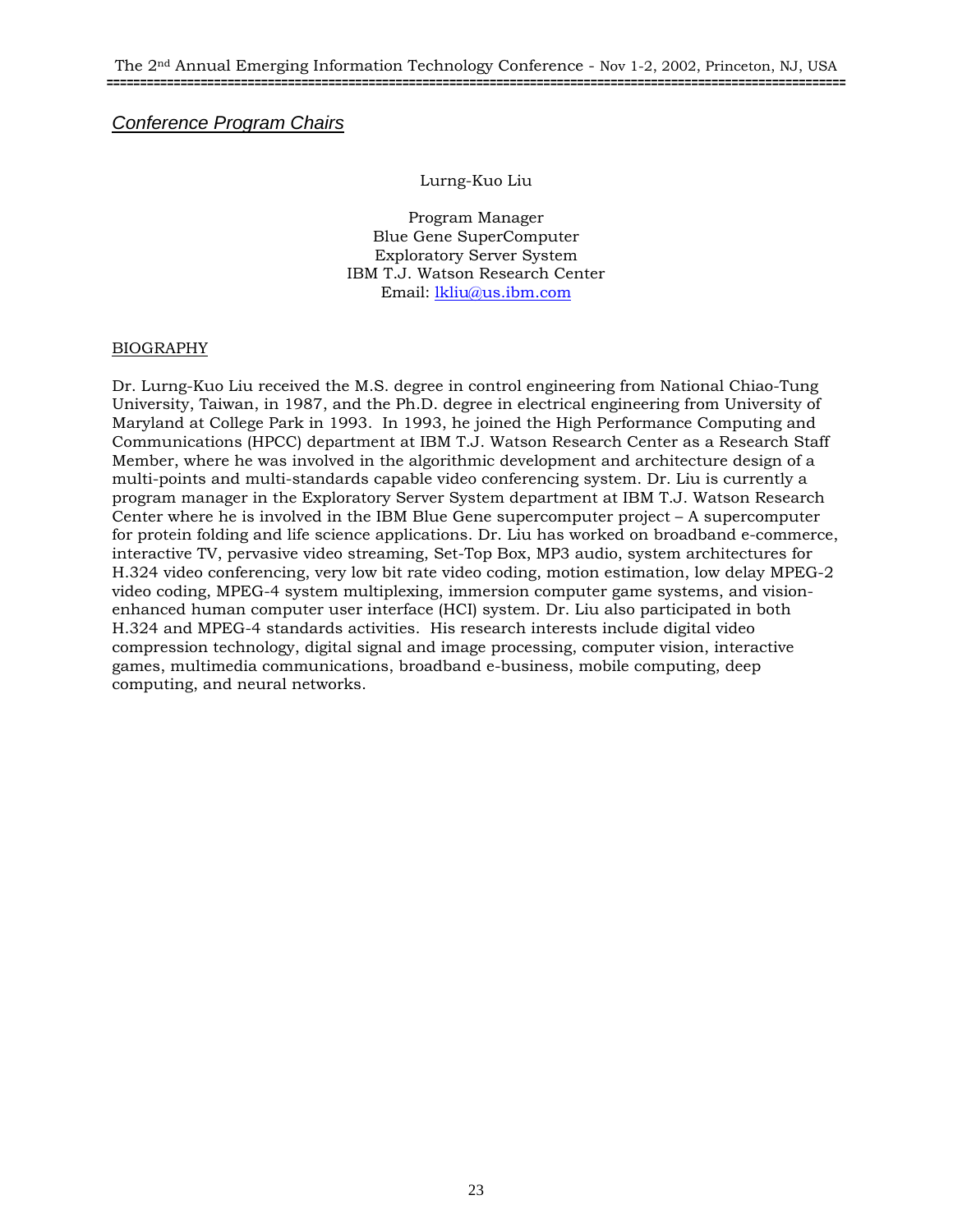*Conference Coordinators* 

Jung-Tao Liu

Wireless Advanced Technology Laboratory Bell Laboratories, Lucent Technologies Whippany, NJ, 07981 E-mail: jtliu@lucent.com

#### BIOGRAPHY

Jung-Tao Liu was born in Taipei, Taiwan, in 1970. He received the B.S. degree in electrical engineering from National Taiwan University, Taipei, Taiwan, in 1992 and the M.S. and Ph.D. degree from the School of Electrical and Computer Engineering at Purdue University in 1997 and 1999, respectively.

Since then, he has been at Lucent Technologies, Whippany, NJ, USA where he initially worked on the algorithm design for GPRS/EDGE receiver. Recently, he has been working on the high speed packet data for WCDMA, MIMO technologies for HSDPA in UMTS. Currently, He is a Member of Technical Staff in CDMA Systems Technology Group, Wireless Systems Core Technology Department, Wireless Network Group, working on multimedia broadcast and multicasting, high speed uplink data access in UMTS and high speed data using OFDM. In general, he is interested in the research of wireless communication theories; more specifically, His current interests include coding theory, equalization, multiple antenna technologies, adaptive modulation, link adaptation, fast scheduling, multi-tone/multi-carrier wireless communications. He received the Recognition of Excellence Award from Lucent Technologies in June 2000 while he was working on EDGE. He has authored more than ten papers and has over ten patents pending.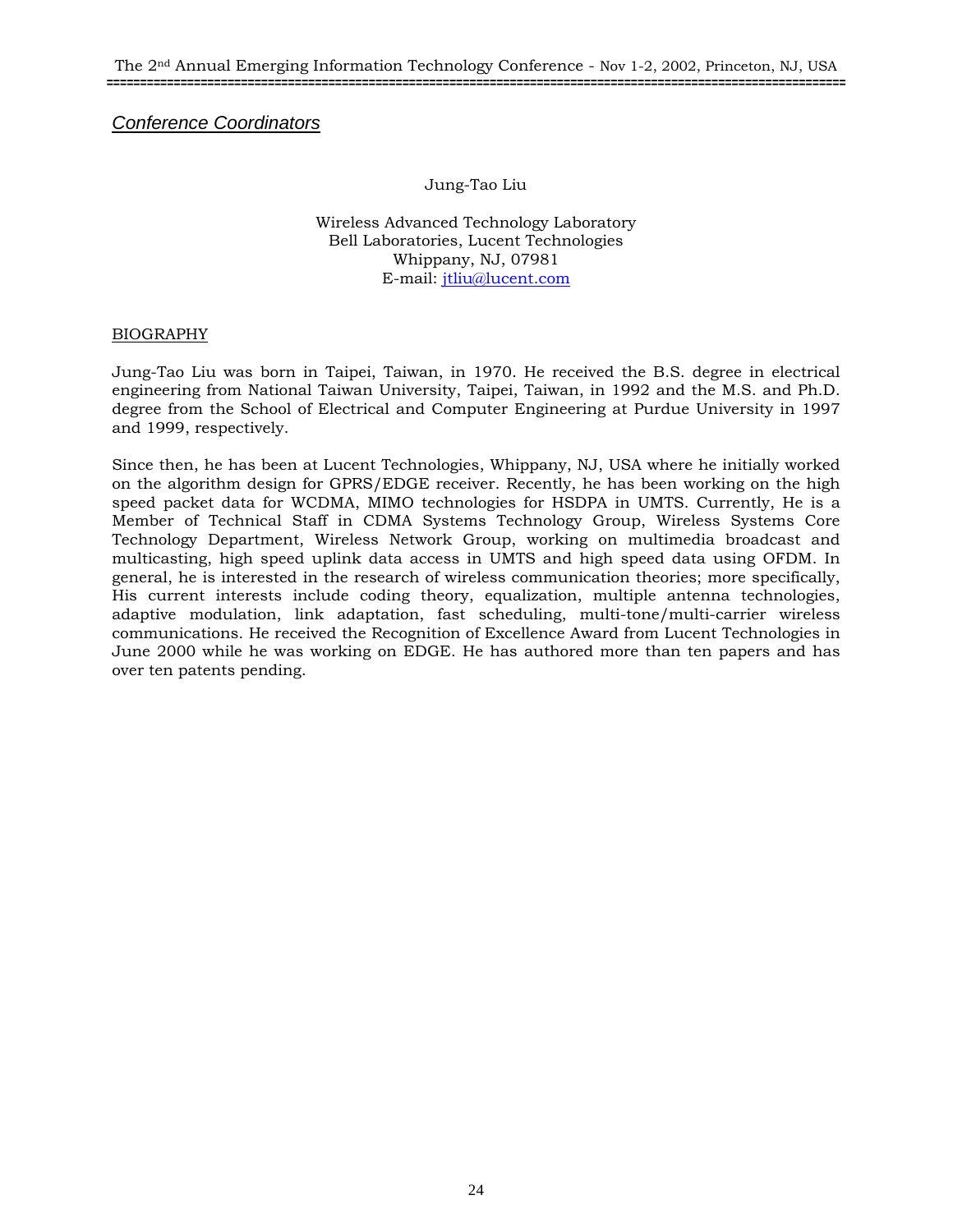# *Conference Coordinators*

#### Wei-Hsin Wang

#### NicheUSA, L.L.C.

#### BIOGRAPHY

Dr. Wei-hsing Wang is the co-founder and president of NicheUSA, L.L.C., a thriving start-up company based in Princeton, New Jersey. The company's flagship product, ZoomerOne, based on patent pending technologies, offers freedom, savings, and power to both web site providers and web users. And it is the only WIN-WIN solution on the market. The company is currently marketing ZoomerOne for teachers and ZoomerOne for scholars.

Before founding NicheUSA, L.L.C., Dr. Wang worked for BroadVision Inc. on projects serving companies in the eastern region, such as Liberty Mutual, AIG, Merrill Lynch, and First Union Bank. He has also worked for AT&T Bell Laboratories in the areas of Network Database, Wireless Systems, and Internet Services at various locations in New Jersey.

Dr. Wang received his Ph.D. degree in computer science from Boston University, and B.S. and M.S. degrees in Computer Science and Information Engineering from National Taiwan University. He can be reached at Wang@NicheUSA.com or www.NicheUSA.com.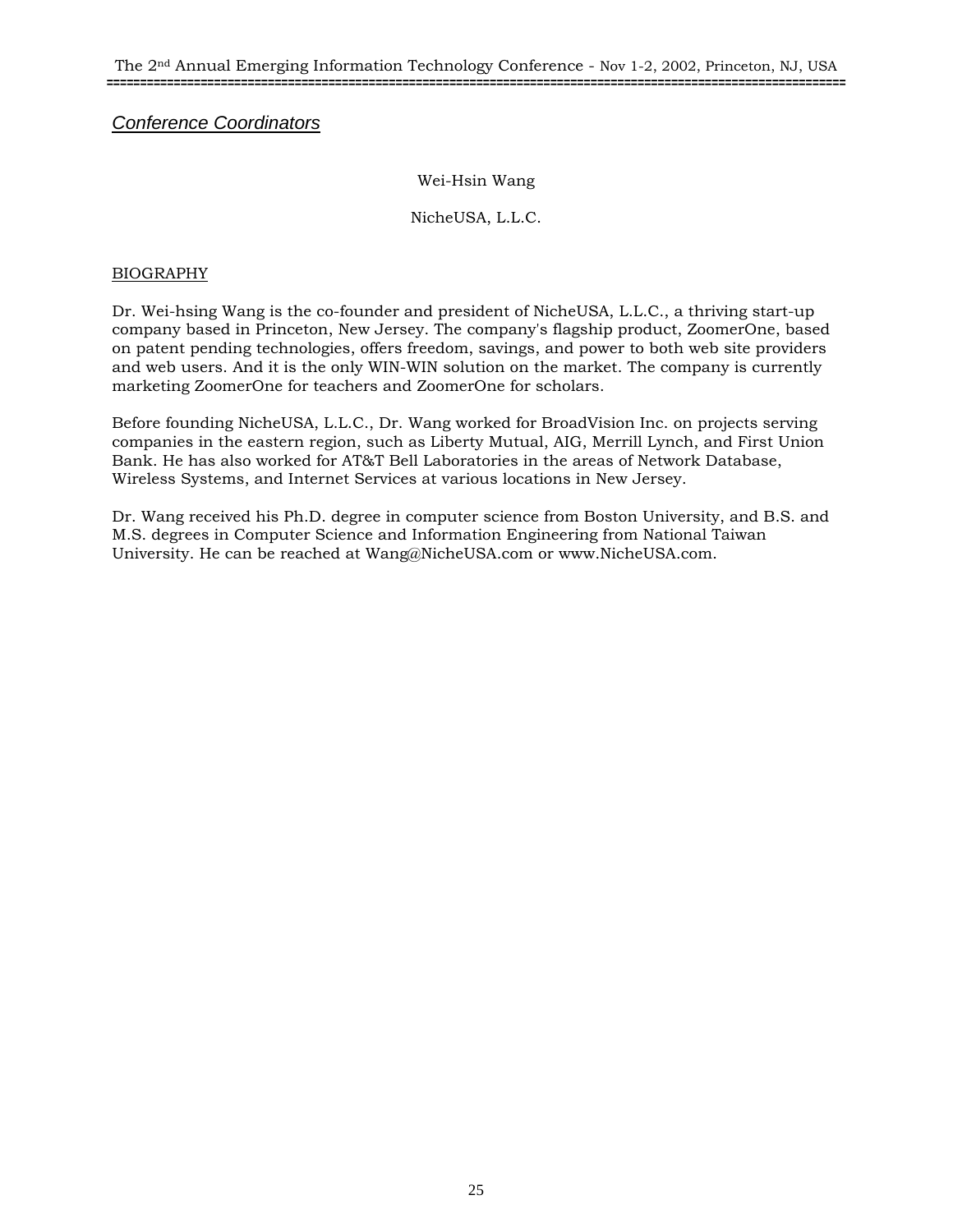# *Day1*

## Opening Remarks

Conference Chair

Chun-Yen Chang

National Chiao-Tung University

#### BIOGRAPHY

Prof. C.Y. Chang has contributed significantly to the science and technology of microelectronics, information systems and optoelectronics. He has supervised 60 Ph.D. & 300 M.S. students. He has served as the director of the Microelectronics Information System Research Center (MIRC) and promoted the W3C project, the communication system project, and the P7 project, the basis for CPU research at MIRC. As the president of the National Nano Device Labs (NDL), the scale research programs for ULSI and nano science technologies were established. As president of National Chiao Tung University and as advisory board member for the government of the Republic of China, he contributes a global vision on humanity, the social sciences, and education. The university's academic level has been promoted to a world class standard, and is ranked first in the number of IEEE publications contributed between 1995-2000. President Chang serves as an executive or advisory member to many international societies and communities including the VLSI Symposium, an IEEE chapter, and SSDM. His technical activities started during the 1960's and as an initiator and founder of so many research projects, he is regarded as the father of the Taiwan semiconductor industry. In 1969, he invented a method to stabilize a Si-SiO2 surface by using zinc (US Patent 3,873,384), a process that is still widely used to improve the reliability of power transistors and rectifiers. In 1981, he was first to demonstrate that the use of TEGa as the Ga source in low pressure MOCVD can significantly improve crystal quality while providing the lowest carbon concentrations. This method is still widely used in fabricating optoelectronics and microwave devices. He has published several pioneering papers in microelectronics including the 1971 work "Specific Contact Resistivty of Metal-Semiconductor System" and the 1984 work "The Method of Nitrodizing SiO2 to Prevent Impurity Diffusion and Current Stresses." These papers and others are of critical importance to the manufacture of giga bit scale ULSI devices. Another work "Modulation Doped Base Hot Electron Transistor" (US Patent 5,172,194) is a pioneering paper on nano-devices for quantum processors. President Chang has co-authored several books including "ULSI Technology," "High Speed Devices" (McGraw Hill), "ULSI Devices" (Wiley), and "Made by Taiwan" (World Scientific). His current research and administrative focus are directed toward promoting the National "Si-Soft" initiative to boost Taiwanese future IT prospects.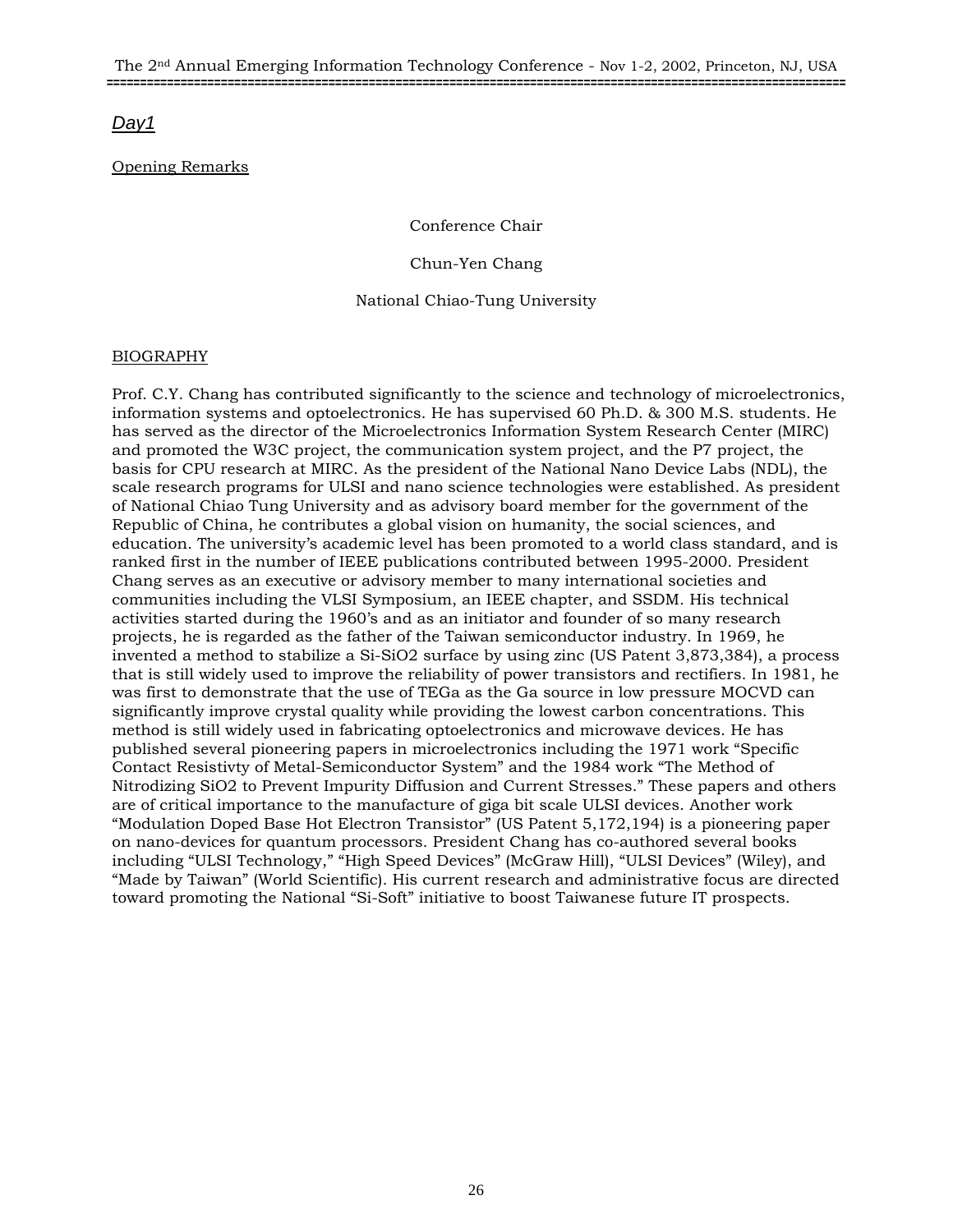#### Session Chair

#### Mow S. Lin

#### Brookhaven National Laboratory

#### BIOGRAPHY

Mow Lin, Chemist, Brookhaven National Laboratory, Ph D in chemistry, U. of Wyoming, MS in nuclear engineering, Polytech U. of NY, MBA Downling College. After two year NIH fellowship at U. Missouri, he has been working at the "Lab" since 1975. He has published more than a hundred papers and reports, granted ten US patents and won awards of R&D in biotechnology, fossil fuels and environment areas. He is currently conducting studies in nanofabrication of electronic and molecular imprinting process.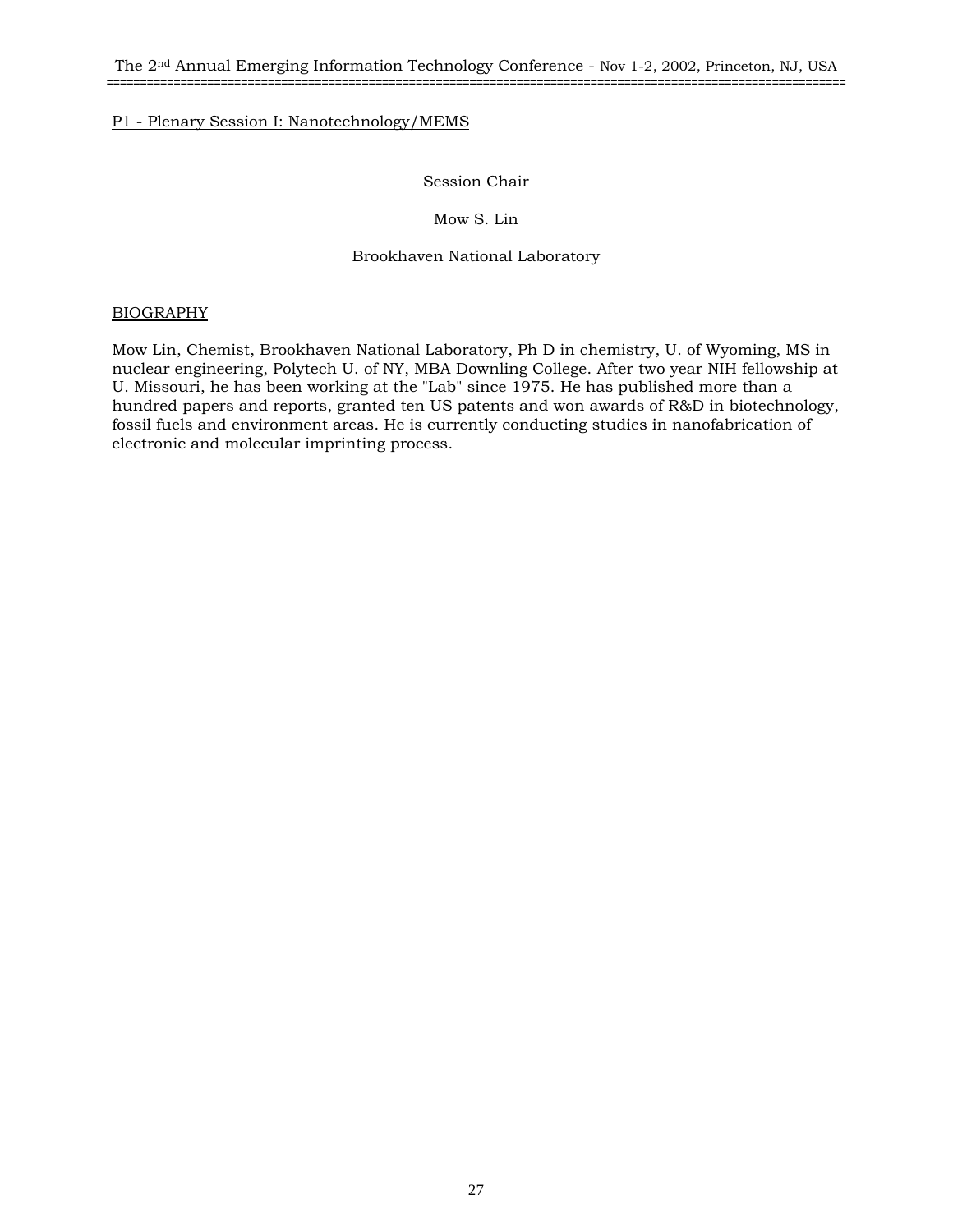#### Nanotechnology – A Device Perspective

Hon-Sum Philip Wong

IBM T. J. Watson Research Center

#### ABSTRACT

As CMOS devices scale into the nanometer regime, the material set and device structures employed by conventional FET are beginning to reach their limits. While alternative materials and devices such as strained silicon and double-gate FET are being actively explored to extend silicon technology, the fundamental and practical limits imposed by silicon technology will eventually prevail. The new opportunities offered by nanotechnologies such as new materials, new fabrication/assembly methods, and new devices are reviewed in this paper. We will illustrate these opportunities using examples such as the carbon nanotube transistor for logic circuits, nano-electromechanical systems (NEMS) for storage, self-assembled methods of fabricating nanocrystals, organic thin films, SiGe quantum dots, and the use of diblock copolymers for the formation of regular arrays of materials of the order of 20-40 nm. We conclude with an outlook for nanotechnology for the next 20 years.

#### BIOGRAPHY

H.-S. Philip Wong received the Ph.D. degree in electrical engineering from Lehigh University, Pennsylvania, in 1988. He joined the IBM Thomas J. Watson Research Center, Yorktown Heights, New York, in 1988, as a Research Staff Member. He is now Senior Manager of the Nanoscale Materials, Processes, and Devices Department. His department is responsible for defining and executing IBM's nanoscale science and technology roadmap. Prior to this appointment, he was Senior Manager of the Exploratory Devices and Integration Technology Department. His department was responsible for defining and executing IBM's exploratory devices and technology roadmap for silicon technology.

While he has managed a wide range of technical activities from e-beam lithography, silicon materials and devices, molecular electronics and assemblies, nanotechnology, to quantum device modeling, he maintains an active personal research career that centers on solid-state devices, device physics and fabrication technology, system applications of nano- and microelectronic devices, and solid-state image sensors.

He is a Fellow of the IEEE and serves on the IEEE Electron Devices Society (EDS) as elected AdCom member. He serves on the IEDM committee from 1998 to 2002 and serves on the ISSCC program committee from 1998 – 2003. He is a Distinguished Lecturer of the IEEE EDS. He has taught several short courses at the IEDM, ISSCC, SOI conference, and SPIE conferences.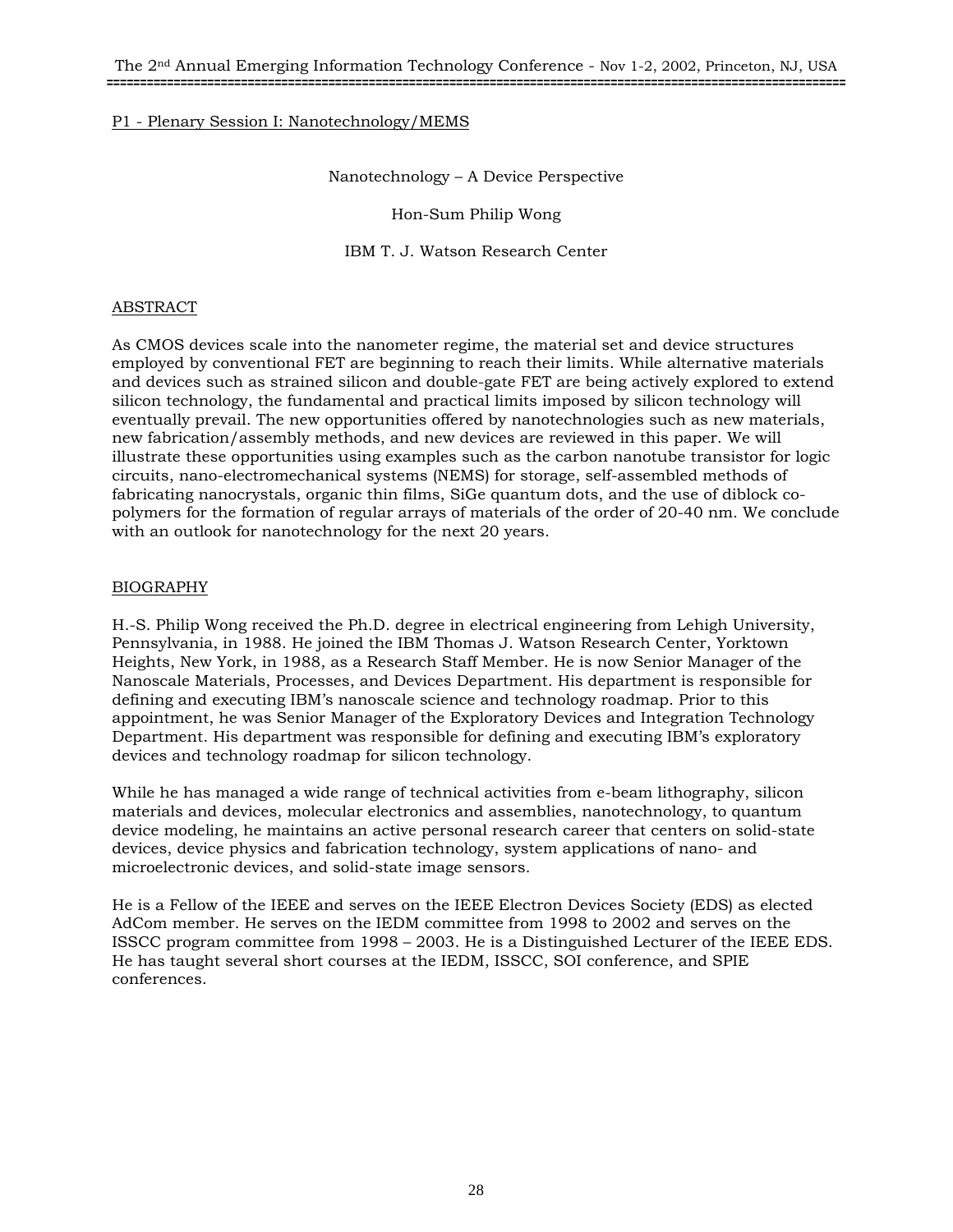#### Session Chair

Lurng-Kuo Liu

Program Manager Blue Gene SuperComputer Exploratory Server System IBM T.J. Watson Research Center Email: lkliu@us.ibm.com

#### BIOGRAPHY

Dr. Lurng-Kuo Liu received the M.S. degree in control engineering from National Chiao-Tung University, Taiwan, in 1987, and the Ph.D. degree in electrical engineering from University of Maryland at College Park in 1993. In 1993, he joined the High Performance Computing and Communications (HPCC) department at IBM T.J. Watson Research Center as a Research Staff Member, where he was involved in the algorithmic development and architecture design of a multi-points and multi-standards capable video conferencing system. Dr. Liu is currently a program manager in the Exploratory Server System department at IBM T.J. Watson Research Center where he is involved in the IBM Blue Gene supercomputer project – A supercomputer for protein folding and life science applications. Dr. Liu has worked on broadband e-commerce, interactive TV, pervasive video streaming, Set-Top Box, MP3 audio, system architectures for H.324 video conferencing, very low bit rate video coding, motion estimation, low delay MPEG-2 video coding, MPEG-4 system multiplexing, immersion computer game systems, and visionenhanced human computer user interface (HCI) system. Dr. Liu also participated in both H.324 and MPEG-4 standards activities. His research interests include digital video compression technology, digital signal and image processing, computer vision, interactive games, multimedia communications, broadband e-business, mobile computing, deep computing, and neural networks.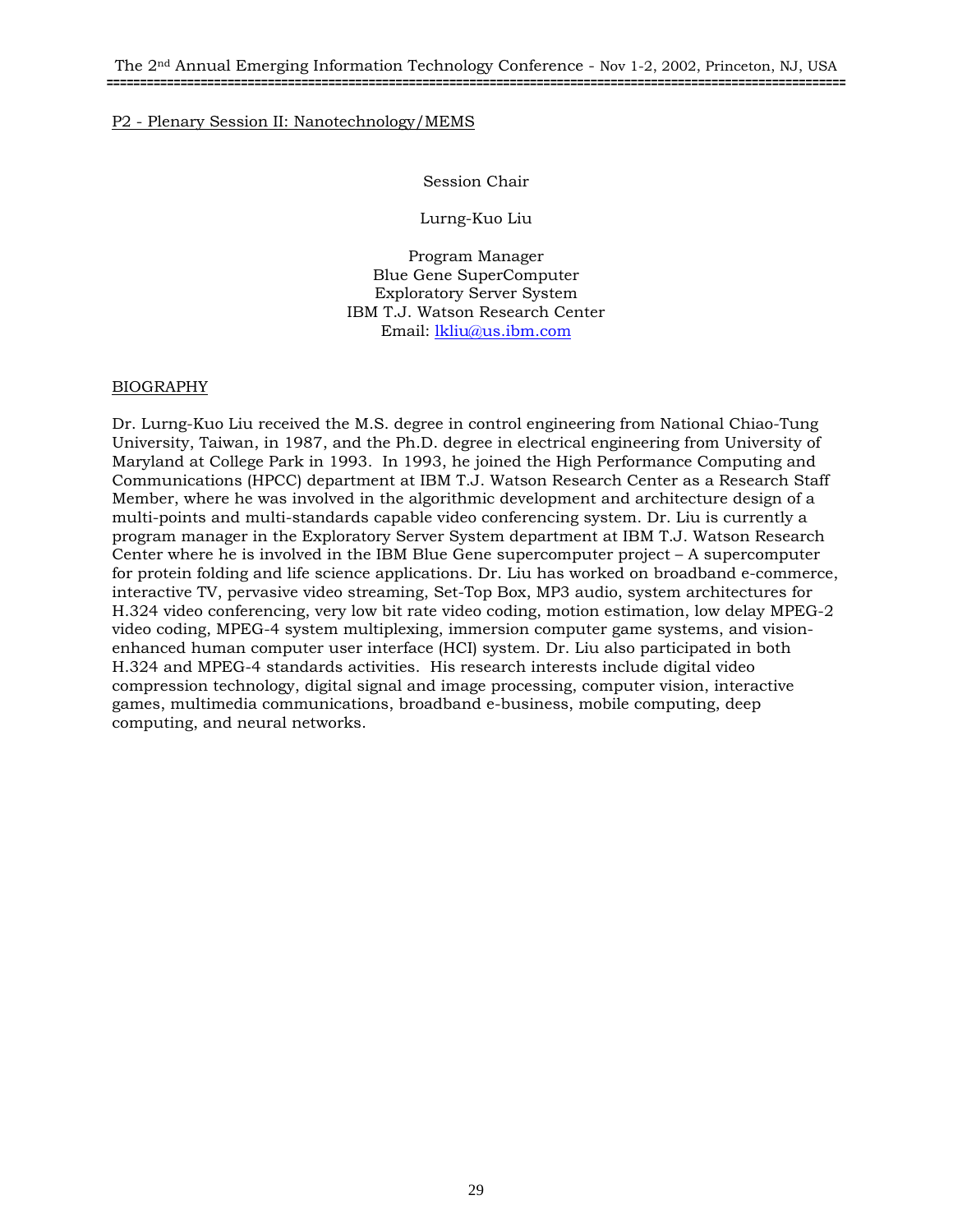#### Nanopattern-Guided Growth of Single-Crystal Si on Amorphous Substrates at Low Temperature and High Performance Sub-100 nm Thin-film Transistors for 3-Dimensional Integrated Circuits

Stephen Y. Chou

Princeton University

#### ABSTRACT

Growing single-crystal silicon on amorphous substrates at low temperature is highly desired for the fabrication of high performance thin-film transistors (TFTs) for many important applications, such as 3-dimensional integrated circuits and active matrix liquid crystal display. It is, however, very difficult to obtain single-crystal silicon on amorphous substrates because it cannot be grown epitaxially due to the amorphous nature of the substrates. In this talk, we will show that with nanopatterning technology and nickel induced lateral crystallization, single-crystal silicon can be achieved on amorphous substrates at low temperature. Pattern size effects on the formation of single-crystal silicon have been studied. Sub-100 nm silicon TFTs have also been demonstrated with performances comparable to that of silicon-oninsulator (SOI) devices.

#### BIOGRAPHY

Dr. Chou, Joseph C. Elgin Professor of Engineering, Princeton University, received his Ph.D. degree from the Massachusetts Institute of Technology in 1986. Then, he was on faculty of Stanford University and the University of Minnesota before coming to Princeton. In the past 10 years, Dr. Chou has been leading a group of 20 researchers in conducting innovative reach in nanotechnology. His inventions cover nanofabrication technology and innovative nanoscale electronics, photonics, magnetics, and biotech.

Among other awards he received are IEEE Follow, McKnight-Land Grant Professorship and George Taylor Distinguished Research Award at the University of Minnesota, Packard Fellow Award, IBM Faculty Development Award, DARPA ULTRA Significant Technical Achievement Award, and a number of Best-Paper Awards.

An entrepreneur, Dr.Chou, is the Founder of Nanonex Corp and NanoOpto Corp.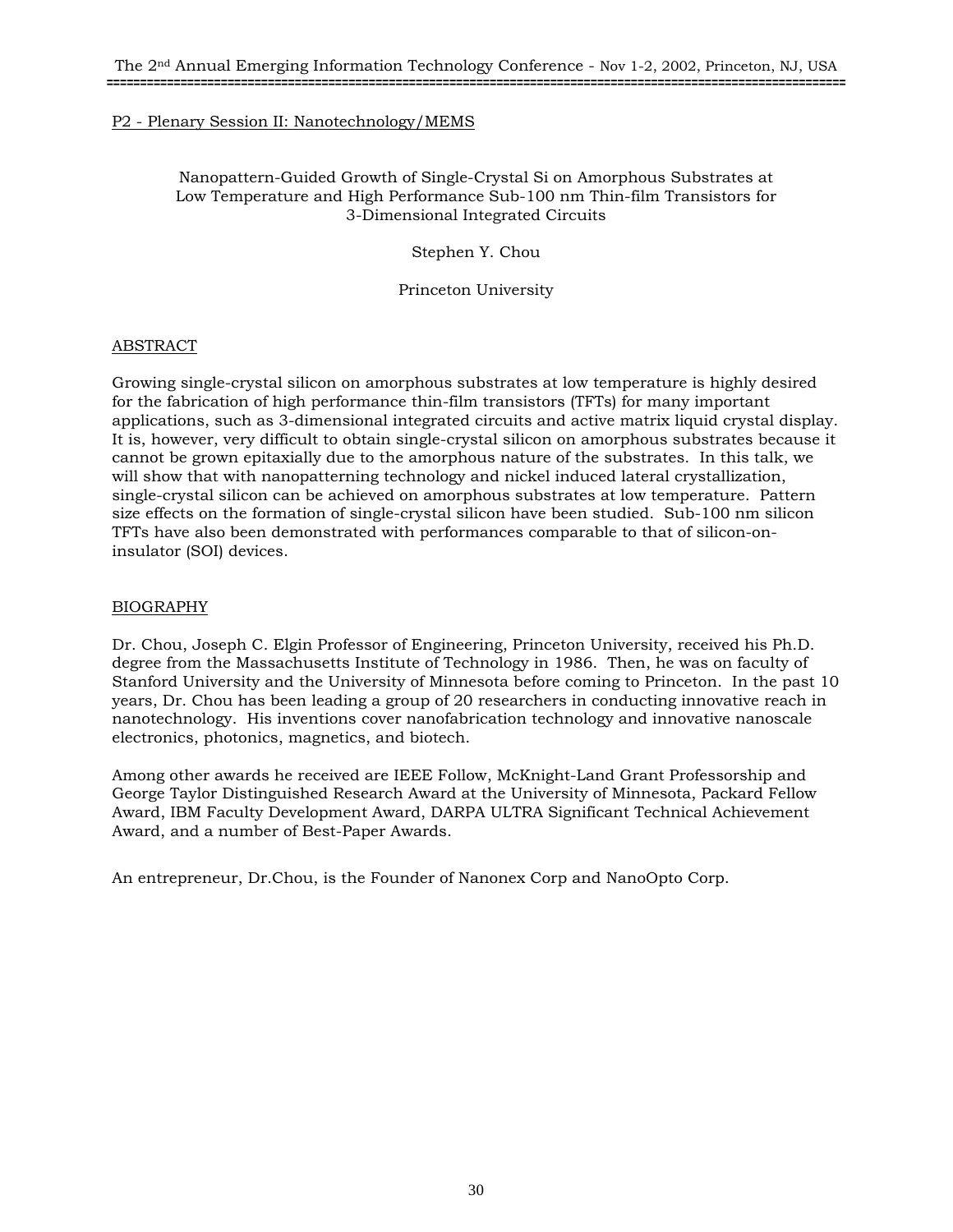#### Designing Reliable Optical MEMS for Telecommunications Applications

Susanne Arney

Bell Laboratories, Lucent Technologies 600 Mountain Ave. 1D-231 Murray Hill, NJ 07974 arney@lucent.com 908 582 3879

#### ABSTRACT

Optical Micro-Electro-Mechanical Systems (Optical MEMS, or MOEMS) are a disruptive technology whose application to telecommunications networks is transforming the horizon for lightwave systems. Design flexibility, functionality and commercialization of MOEMS are complex functions of materials systems, processing subtleties, and reliability requirements. Specific technology and design choices influence all aspects of product development. Our strategy for building reliability into emerging MOEMS products while accelerating their development into commercial offerings comprises a fundamentals-driven, tight inter-dependent feedback loop between Component/ Subsystem/ System Design, Fabrication, Packaging, Manufacturing and Reliability.

#### BIOGRAPHY

Dr. Arney has been involved in MEMS component design, fabrication, and reliability for over 15 years. She received her Ph.D. in Electrical Engineering from Cornell University in 1992, the same year in which she joined AT&T Bell Labs. She currently heads the Micromechanics Research Department at Bell Laboratories, Lucent Technologies in Murray Hill, New Jersey.

For more info on Lucent's research in the arena of MEMS, see the following web site: http://www.lucent.com/pressroom/lambda.html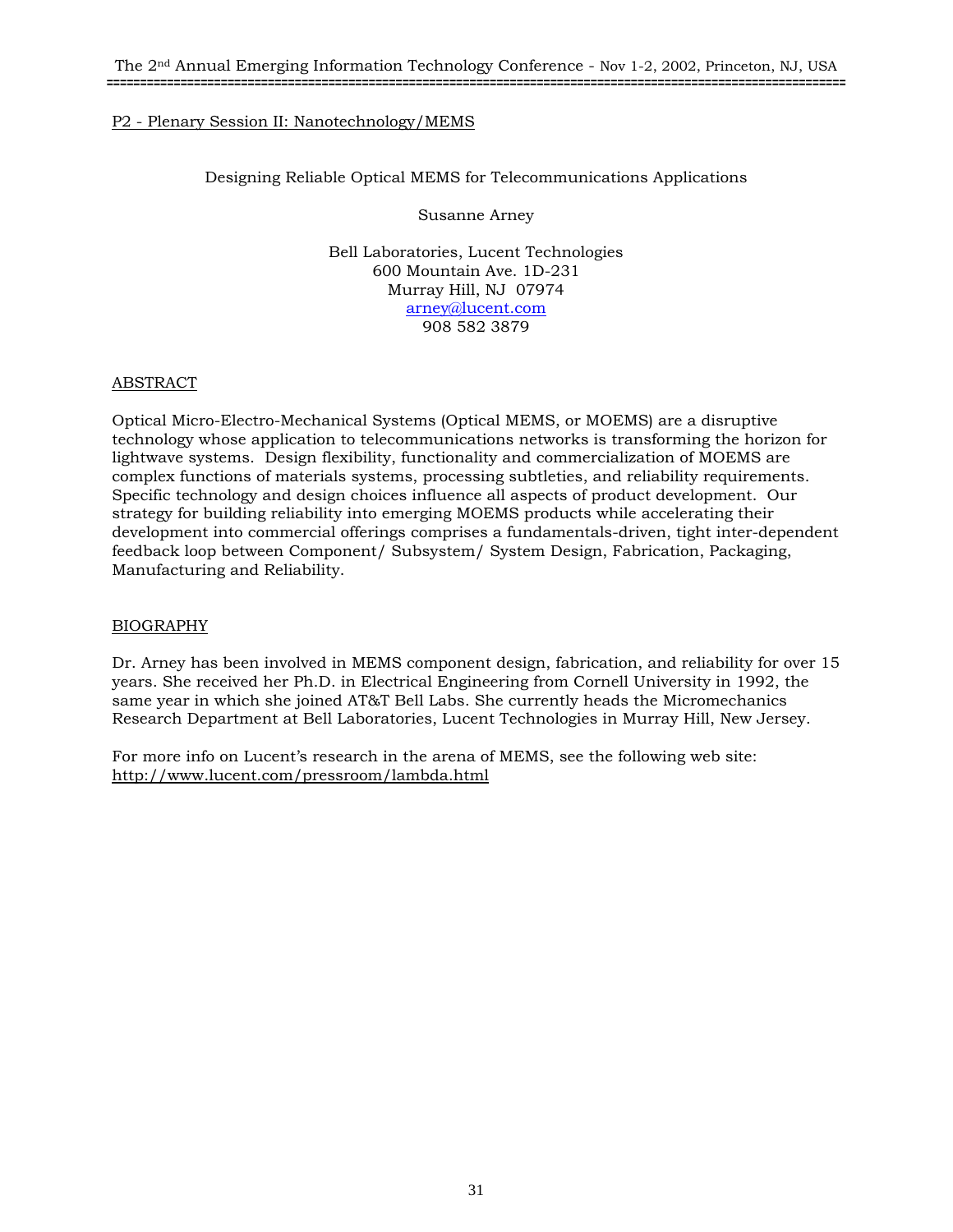The New Jersey MEMS Initiative: from Concept to Commercialization

Kenneth R. Farmer, II (Beau)

Assoc. Prof. Physics, Director, Microelectronics Research Center New Jersey Institute of Technology Tel: 973-596-5714 Fax: 973-596-6495 Email: farmer@njit.edu

#### ABSTRACT

In this talk I will describe the NJ MEMS Initiative (NJMEMSI), a research, education and commercialization program that links student and faculty research at NJIT and other area universities with real world industrial MEMS needs and applications. NJMEMSI was established in 1998 through funding from the NJ Commission on Science and Technology. Since that time the program has (1) undertaken the assessment and improvement of NJ MEMS fabrication and characterization capabilities at the university level, helping to strengthen and make more accessible the state's university MEMS research infrastructure; (2) conducted specific, industry-driven pilot projects, moving them along the pathway from concept to commercialization; (3) gone beyond the practice of commercialization to explore the theory of discontinuous innovation exemplified by the emerging MEMS field; and (4) developed an innovative educational program that attempts to couple training in leading-edge technological innovation with methodologies of entrepreneurship. While providing an overview of accomplishments in all four program areas, the talk will focus on technical accomplishments, particularly the development of novel devices, processes and products. We believe that the NJMEMSI marriage of multidisciplinary academic programs with real-world applications may become a new paradigm for mutually beneficial partnerships between industry and academia.

#### BIOGRAPHY

Kenneth R. Farmer, II (Beau) is an Associate Professor in the Department of Physics at New Jersey Institute of Technology, Director of the Institute's Microelectronics Research Center (http://www.njit.edu/mrc) and founder of a statewide Research and Development Excellence program called the NJ MEMS Initiative, sponsored through the NJ Commission on Science and Technology. Beau earned his B.S. in Engineering Science from the University of Virginia in 1983 and his Ph.D. in Applied Physics from Cornell University in 1990. He joined NJIT in 1992 after a two-year research position in the Department of Solid State Electronics at Chalmers University of Technology in Gothenburg Sweden. In ten years at NJIT he has developed an internationally recognized program of teaching and research that has led to university teaching awards, featured research in numerous invited presentations and publications, and many substantial state, federal and industrial grant-funded activities in microelectromechanical systems (MEMS) and microelectronics. Recently, in collaboration with researchers at Columbia University, he has developed a MEMS education program that gives students hands-on experience in MEMS design, modeling, fabrication, packaging and testing.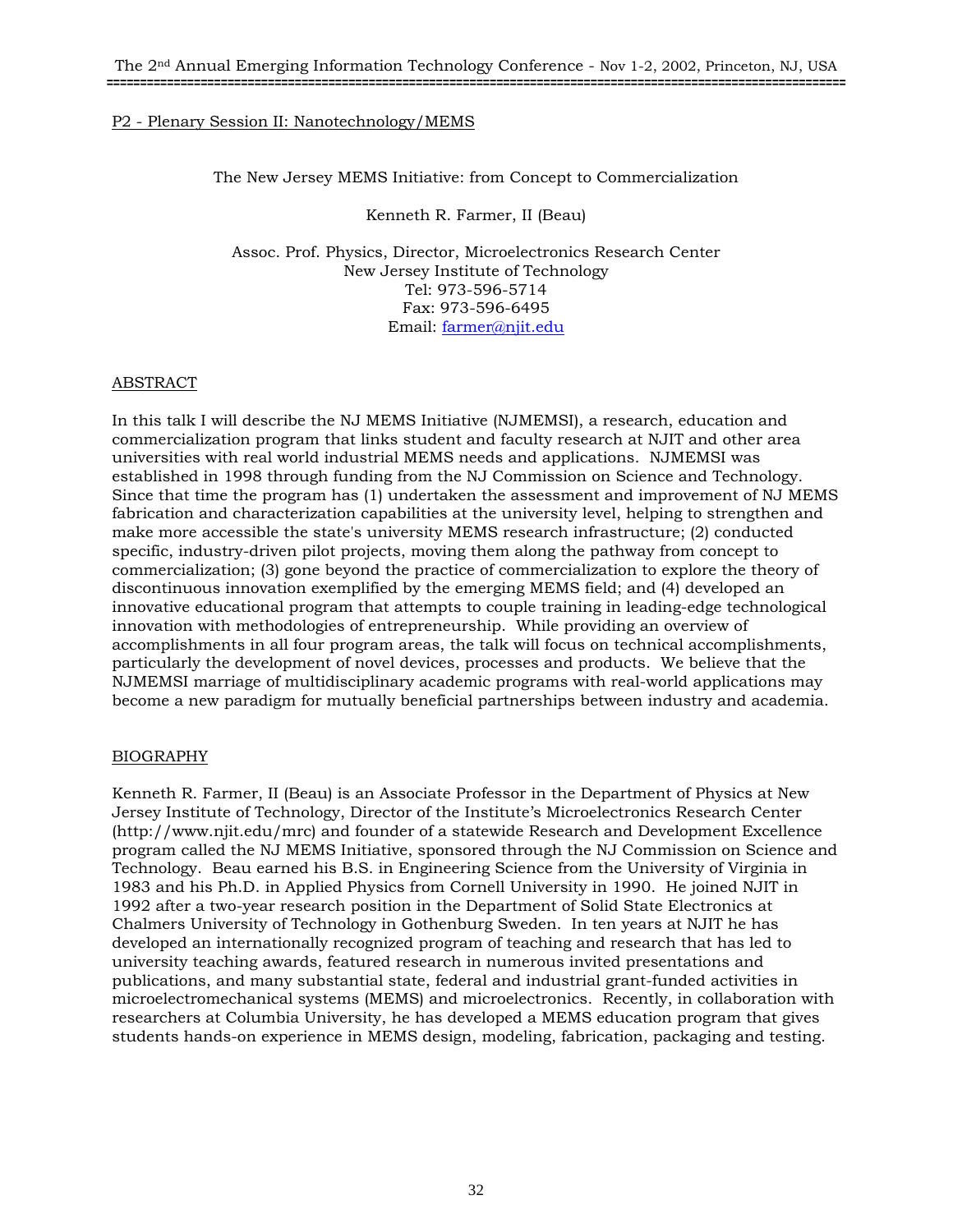The 2nd Annual Emerging Information Technology Conference - Nov 1-2, 2002, Princeton, NJ, USA **==============================================================================================================**

Luncheon Brown Bag Talks

#### Session Chair

#### Daniel Lou

#### New York Life Insurance Company

#### BIOGRAPHY

Daniel Lou is currently President of Chinese Investors Association, a leading professional and business network focused on investors' education, research and networking and business incubating.

Since the founding the association, Daniel has been intrumental in building up the professional image, network and business relationships for the group.

As a private investor and business writer, Daniel Lou has been involved in the planning of the launches of several startup financial and high-tech companies and published numerous articles on business and investment trends, entrepreneurship and others.

He is a partner of Univest Securities, CASB Ventures and Westport Financials.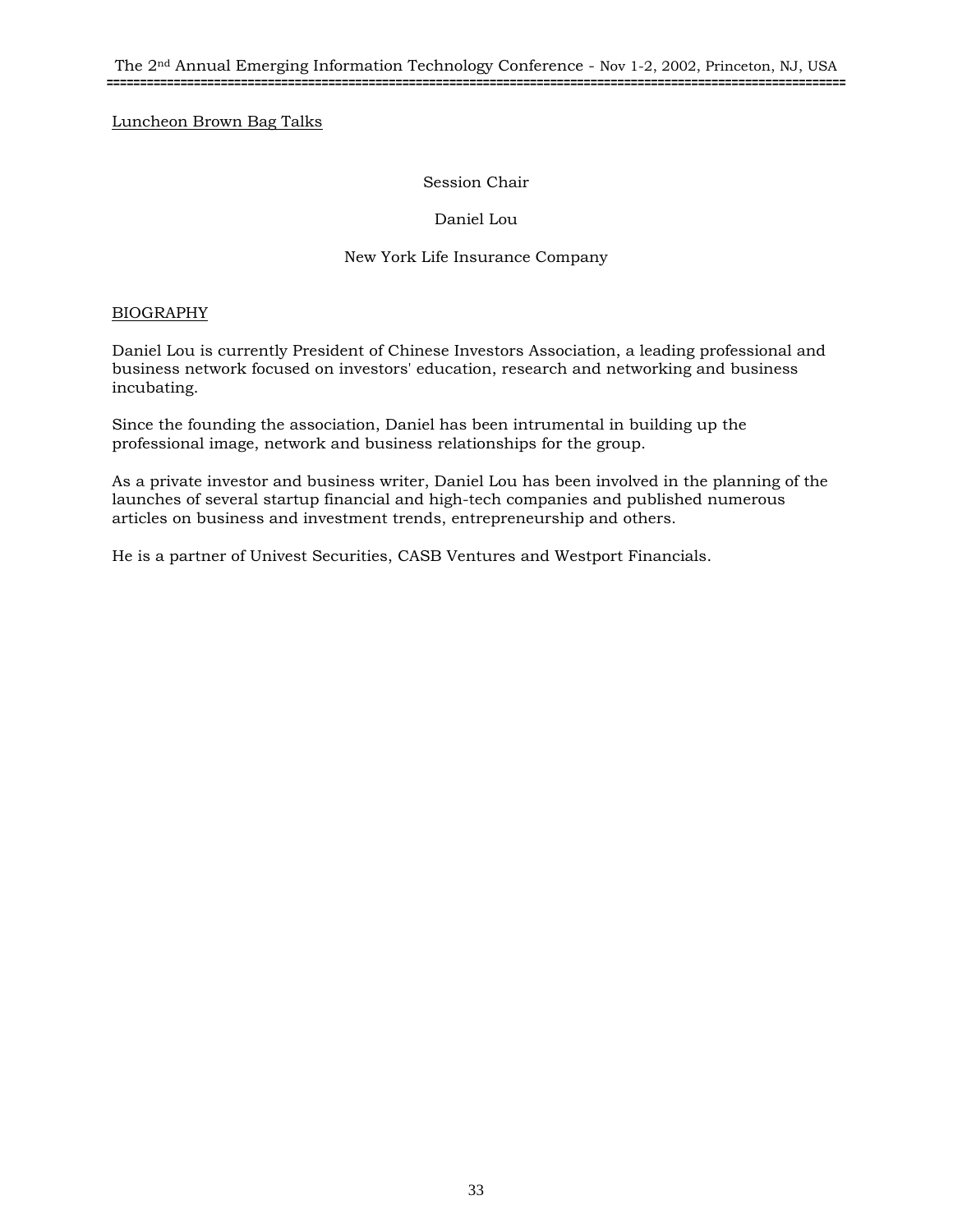#### Luncheon Brown Bag Talks

#### Zhenhong Fan

Merrill Lynch

#### BIOGRAPHY

Zhenhong Fan has been a technology strategist with Merrill Lynch since 2000, where he has written extensively on investment strategies in information technology sector. Prior to Merrill Lynch, he was an investment analyst with Argonaut Capital Management LLP in New York, where his responsibility included covering software companies as well as devising hedging strategies for the equity portfolio. Dr. Fan also had experience with complex fixed income products working at Credit Suisse First Boston, Enhance Financial Services Group Inc., and he has consulted at various departments at Chase Manhattan Bank. Dr. Fan received his Ph.D. degree in business administration from New York University in 1999. He also has a MS degree in electrical engineering from Rutgers University. He's been quoted in publications including Wall Street Journal, Financial Times, National Post, Reuters and CFO Magazine. He has also appeared on SinoVision and Phoenix TV.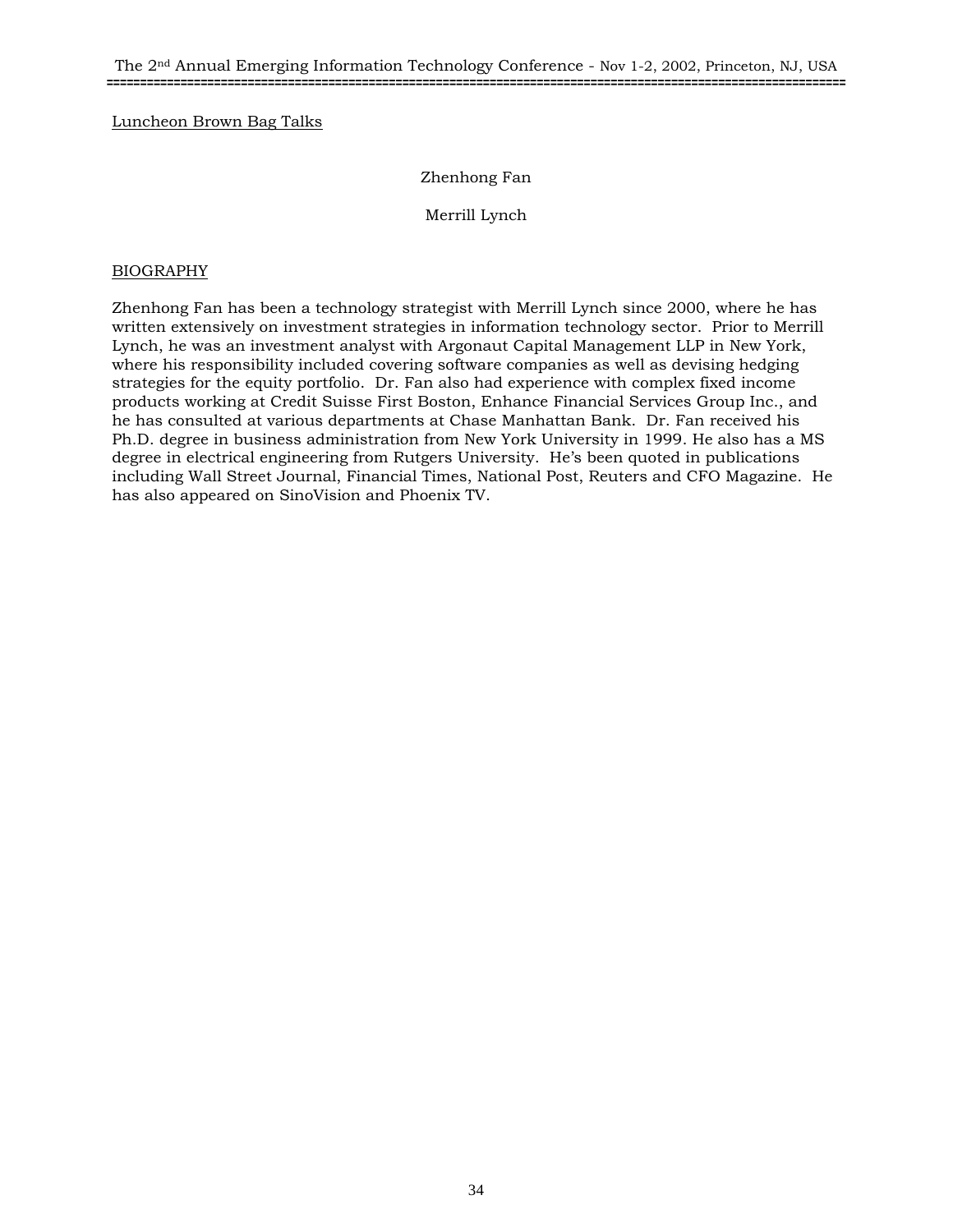The 2nd Annual Emerging Information Technology Conference - Nov 1-2, 2002, Princeton, NJ, USA **==============================================================================================================**

#### T1 - Technical Session I: Nanotechnology

#### Session Chair

#### Hon-Sum Philip Wong

#### IBM T. J. Watson Research Center

#### BIOGRAPHY

H.-S. Philip Wong received the Ph.D. degree in electrical engineering from Lehigh University, Pennsylvania, in 1988. He joined the IBM Thomas J. Watson Research Center, Yorktown Heights, New York, in 1988, as a Research Staff Member. He is now Senior Manager of the Nanoscale Materials, Processes, and Devices Department. His department is responsible for defining and executing IBM's nanoscale science and technology roadmap. Prior to this appointment, he was Senior Manager of the Exploratory Devices and Integration Technology Department. His department was responsible for defining and executing IBM's exploratory devices and technology roadmap for silicon technology.

While he has managed a wide range of technical activities from e-beam lithography, silicon materials and devices, molecular electronics and assemblies, nanotechnology, to quantum device modeling, he maintains an active personal research career that centers on solid-state devices, device physics and fabrication technology, system applications of nano- and microelectronic devices, and solid-state image sensors.

He is a Fellow of the IEEE and serves on the IEEE Electron Devices Society (EDS) as elected AdCom member. He serves on the IEDM committee from 1998 to 2002 and serves on the ISSCC program committee from 1998 – 2003. He is a Distinguished Lecturer of the IEEE EDS. He has taught several short courses at the IEDM, ISSCC, SOI conference, and SPIE conferences.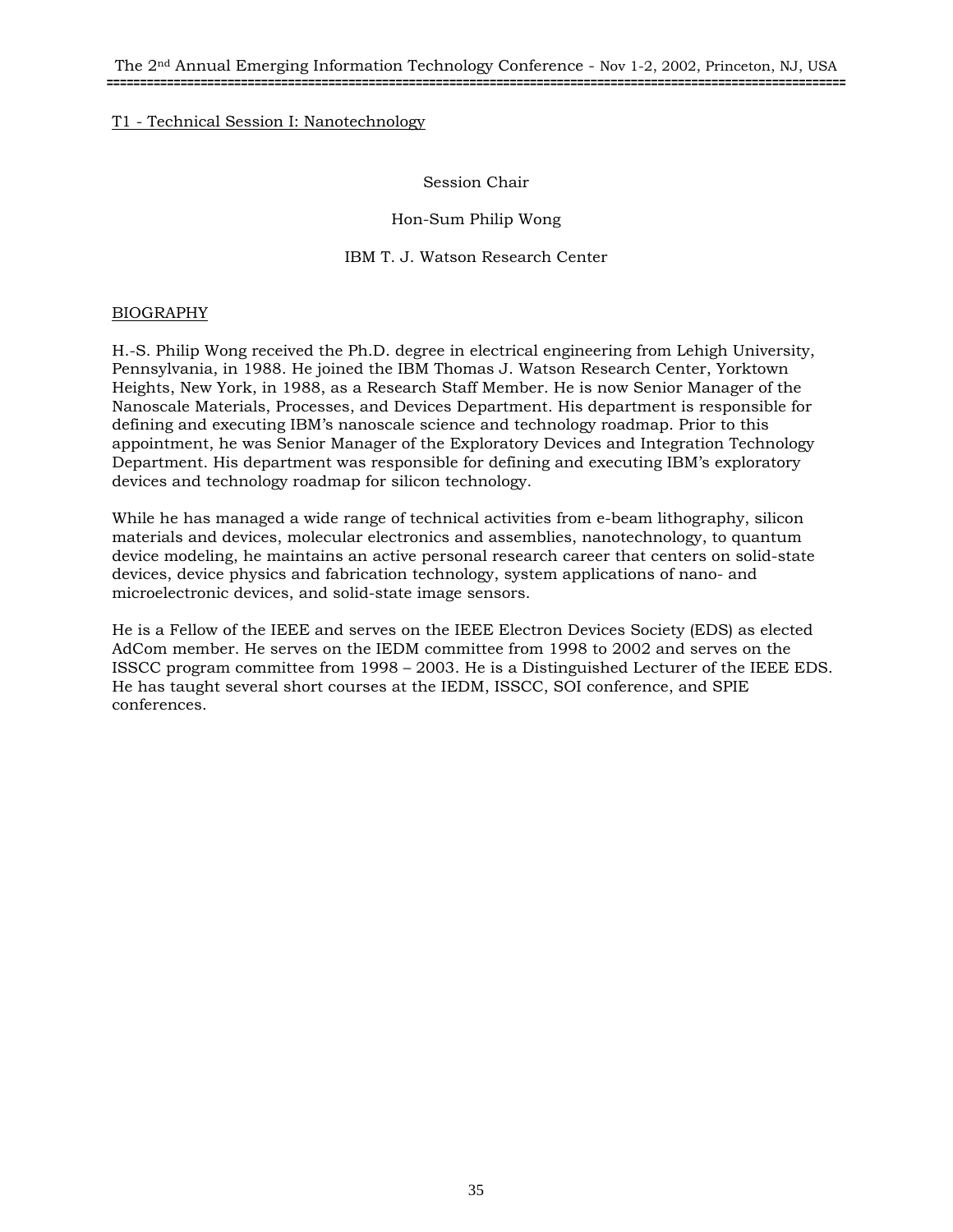#### T1 - Technical Session I: Nanotechnology

#### Organizer

#### Mow S. Lin

#### Brookhaven National Laboratory

#### BIOGRAPHY

Mow Lin, Chemist, Brookhaven National Laboratory, Ph D in chemistry, U. of Wyoming, MS in nuclear engineering, Polytech U. of NY, MBA Downling College. After two year NIH fellowship at U. Missouri, he has been working at the "Lab" since 1975. He has published more than a hundred papers and reports, granted ten US patents and won awards of R&D in biotechnology, fossil fuels and environment areas. He is currently conducting studies in nanofabrication of electronic and molecular imprinting process.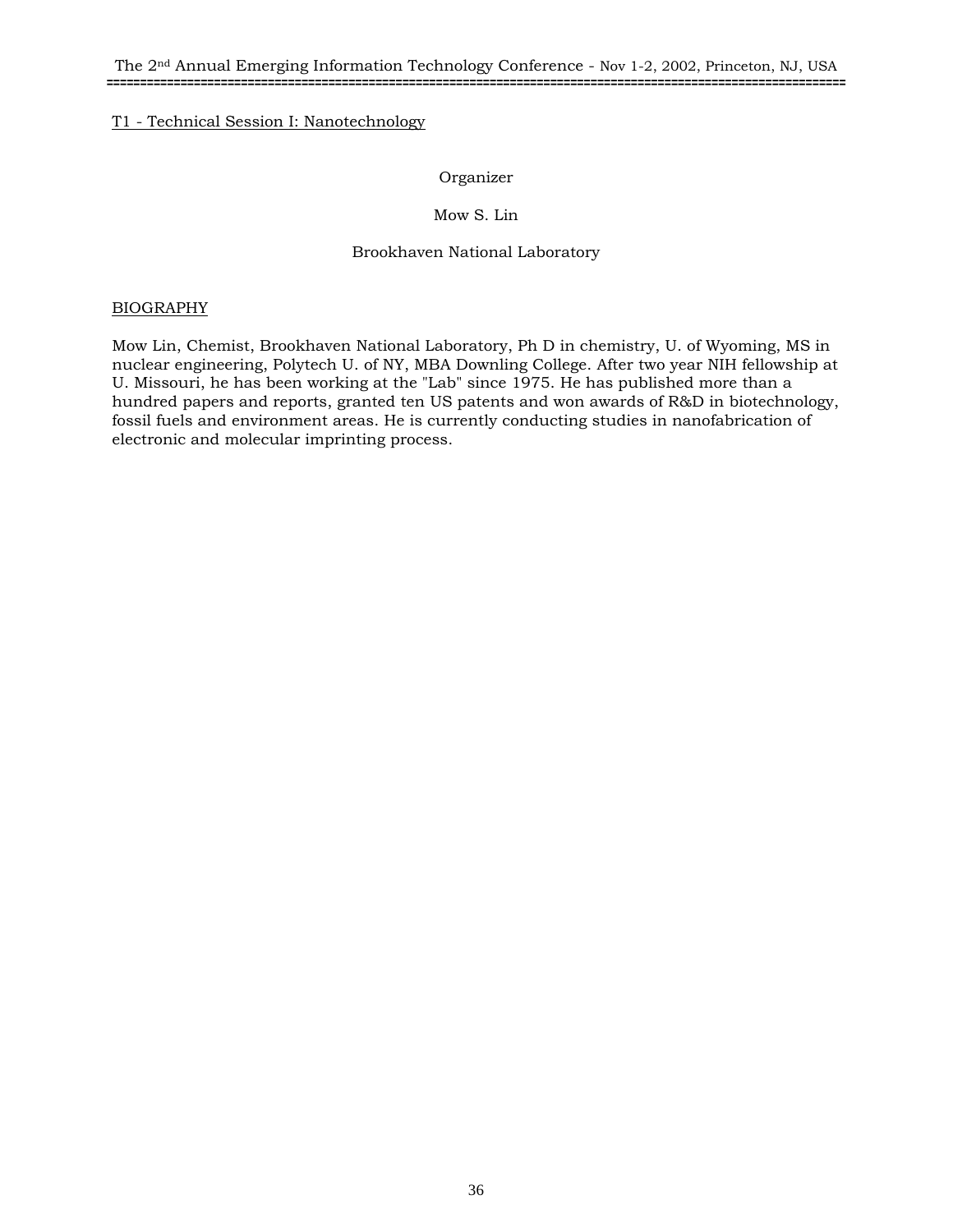## Nanopattern-Guided Growth of Single-Crystal Si on Amorphous Substrates at Low Temperature and High Performance Sub-100 nm Thin-film Transistors for 3-Dimensional Integrated Circuits

Jian Gu, N. Yao, H. Zandbergen, and S. Y. Chou

Princeton University

## ABSTRACT

Growing single-crystal silicon on amorphous substrates at low temperature is highly desired for the fabrication of high performance thin-film transistors (TFTs) for many important applications, such as 3-dimensional integrated circuits and active matrix liquid crystal display. It is, however, very difficult to obtain single-crystal silicon on amorphous substrates because it cannot be grown epitaxially due to the amorphous nature of the substrates. In this talk, we will show that with nanopatterning technology and nickel induced lateral crystallization, single-crystal silicon can be achieved on amorphous substrates at low temperature. Pattern size effects on the formation of single-crystal silicon have been studied. Sub-100 nm silicon TFTs have also been demonstrated with performances comparable to that of silicon-oninsulator (SOI) devices.

## BIOGRAPHY

Jian Gu was born in Kaifeng, China, in 1973. He received the B.S. degree in physics from Peking University, Beijing, China, in 1995, the M.S.E.E. degree from University of Minnesota, Minneapolis, MN, in 1998, and is graduating with the Ph.D. degree in Electrical Engineering from Princeton University, Princeton, NJ, in 2002.

His doctoral research interests include nanopattern-guided growth of electronic materials, Sibased nanoscale thin-film transistors, and novel nanoprinting technologies.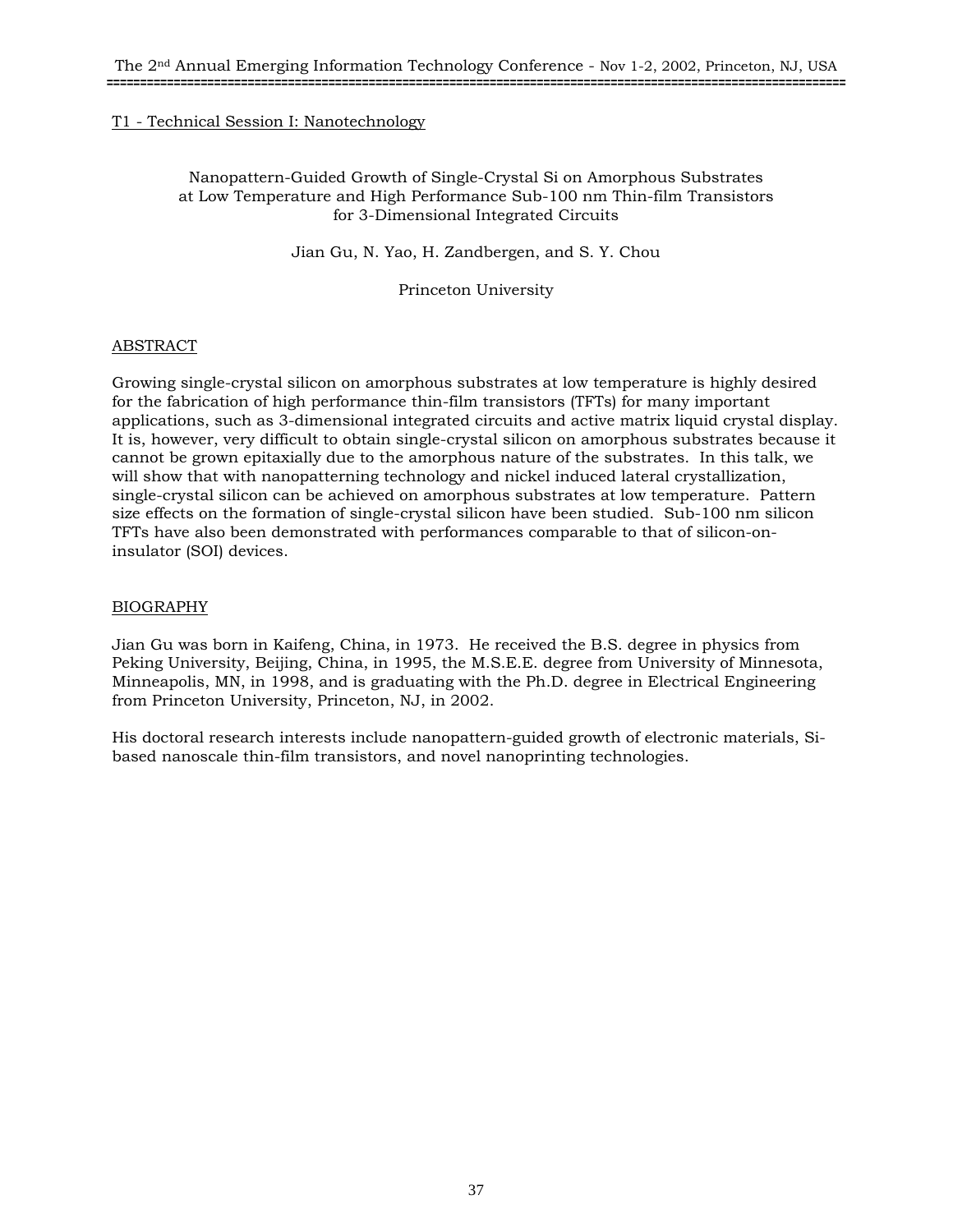Tunable Dielectric and Metallic Photonic Crystals for Info-Tech Applications

Anvar Zakhidov and Ray H. BAUGHMAN

NanoTech Institute, University of Texas at Dallas

#### ABSTRACT

Optical photonic crystals have periodicities in dielectric contrast on the scale of optical wavelengths. Novel features result from such periodicities, including photonic band gaps and intra-gap states that can be used for manipulating light in optical circuitry, just as analogous electronic features are used for semiconductor devices. Reflecting interest in both photonic crystal properties and applications, enormous effort has been devoted to fabricating photonic crystals..

Our fabrication method for three-dimensional photonic crystals is by the self-assembly of colloidal spheres, which is the process that nature uses for forming structurally related natural opal. Depending upon the composition and structure of the targeted photonic crystal, subsequent infiltration and extraction steps are used to provide a photonic crystal that is either the direct or inverse lattice of the original close-packed array of colloidal spheres. Possible applications could eventually be enabled, from fibrous photonic crystal colorants for plastics to one-dimensional photonic crystal wires for optical sensors and probes, and demonstrated properties, such as tunable intra-gap lasing, new type of combinational elementary excitations, called "Braggaritons", and other.

## BIOGRAPHY

Dr. Anvar A. ZAKHIDOV, presently Professor of Physics, and Adjunct Professor of Chemistry at University of Texas at Dallas (UTD), and Deputy director of UTD-NanoTech Institute, is a well known expert in nanotechnology, carbon nanostructures, (carbon nanotubes and fullerenes) and photonic crystals. Before joining UTD he was a senior principal scientist at Honeywell labs (former AlliedSignal. Inc. R and T). Dr. Anvar Zakhidov obtained his Ph.D. in Physics (1981) from Institute of Spectroscopy of Academy of Sciences of USSR and M.S. in Physics (1975) from Tashkent Technical University. He hold the following positions: Visiting Research Scientist at AlliedSignal Inc. (1996-present); Head of Thermal Physics Laboratory, Department of Thermo-Physics, Uzbek Academy of Sciences (1988-present: on-leave-of-absence);Visiting Professor in Department of Electronics, Osaka University and Visiting Professor of Solid State Chemistry lab of the Institute of Molecular Science, Okazaki, Japan (1992-95); Visiting Professor of the Consorzio INFM, Genova Institute of Molecular Spectroscopy, CNR, Bologna, Italy (1992-93). His research interests include: Physics and Chemistry of Advanced materials, Theory of excitons, polarons, solitons, phonons in solids; Optical and microwave spectroscopy; Molecular superconductivity and ferromagnetism; Conducting polymers and fullerenes; Electronic molecular devices. During his scientific career he has been awarded and honored by: Fellowship of Ministry of Science, Education and Culture, Japan (1990-1991, and 1994); Fellowship of Italian Consorcia "Phyzika Materiali", Genova (1992-1993); Fellowship of the Japan Society for Promotion of Science (1996). Prof. A. Zakhidov is a Managing Editor of *the International Journal of Nanosciences* (World Scientific), He is a member of Editorial Board of International Journal "*Molecular Materials",* and was a Guest Editor of Synthetic Metals, Vol. 64, No 2-3 (1994) and Editor for Proceedings ELORMA '87 Intern. Conference (Moscow, 1987.) He has over 160 papers in international journals, one review chapter, and three patents.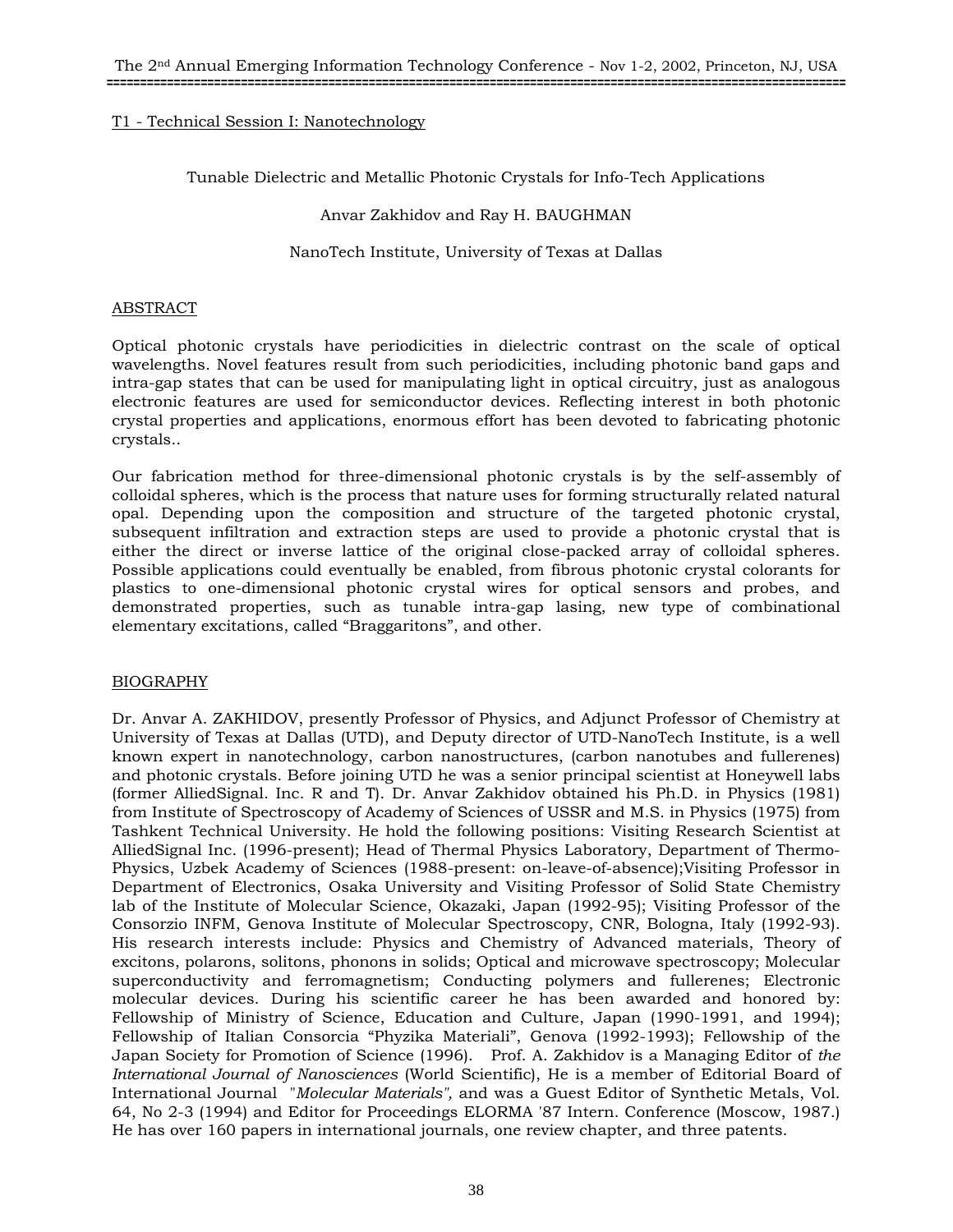## T1 - Technical Session I: Nanotechnology T1 - Technical Session I: Nanotechnology

Overview of BNL Nanoscience Center

Chi-Chang Kao

Brookhaven National Laboratory

# ABSTRACT

Department of Energy has recently approved the establishment of a Nanoscience research center at Brookhaven National Laboratory (BNL). The proposed BNL center will have close to 80,000 sq. ft. of laboratory space for advanced instrumentation. The total cost of the project is estimated to be 87 M with a staff of 70. The research at BNL center will focus on six areas: examining changes in the electronic response of metal oxides with nanoscale dimensions; probing magnetic interactions in nanomaterials; studying new ways to form nanocatalysts; understanding electronic conduction in molecular wires; studying the self-assembly of thin organic films; and applications such as building nanoscale electronic devices, ultrathin-film optical devices and advanced fuel cell catalysts. An overview of the center and the status of the project will be presented.

## BIOGRAPHY

Chi-Chang Kao received his Ph.D. in Chemical Engineering from Cornell University in 1988. He then joined the National Synchrotron Light Source (NSLS) at Brookhaven National Laboratory. Currently, he is a senior physicist and the associate chairman for user science atNSLS. His research interest is in the development of new experimental techniques using synchrotron radiation, and their applications to condensed matter physics and material science. Last few years, he has been working on the proposed BNL Nanoscience center. Currently, he is a member of the BNL Nanoscience center management team.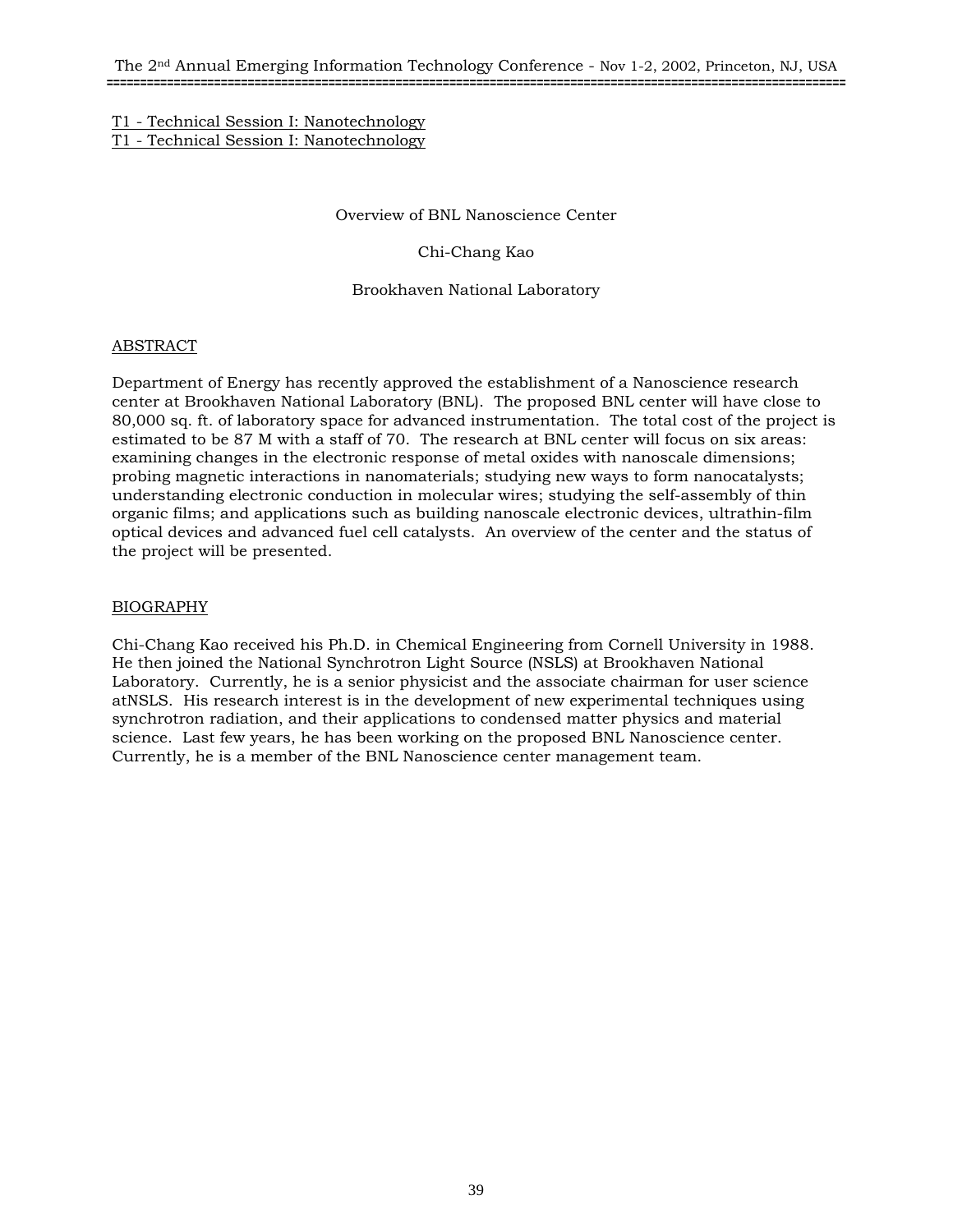## Nanoscale Functionalization Strategies

Sarbajit Banerjee, Michael G.C. Kahn, Landy K. Blasdel, and Stanislaus S. Wong\*

Department of Chemistry; State University of New York at Stony Brook; Stony Brook, NY 11794; Materials Science Department, Brookhaven National Laboratory; Building 480; Upton, NY 11973

# ABSTRACT

Understanding the chemistry of single-walled carbon nanotubes (SWNTs) is critical to rational manipulation of their properties. In this regard, we are interested in the synthesis of nanotubes covalently complexed to molecular coordination compounds. As an example, raw and oxidized SWNTs have been reacted with Vaska's complex. It has been found that Ir coordinates to these nanotubes by two distinctive pathways. With raw nanotubes, the metal attaches as if the tubes behaved as electron-deficient alkenes. With oxidized nanotubes, the reaction occurs by coordination through the increased number of oxygen atoms, forming a hexacoordinate structure around the Ir atom. The reaction process significantly increases oxidized nanotube solubility in dimethylformamide.

Another compound analyzed was Wilkinson's complex. It has been found that the Rh metal similarly coordinates to these nanotubes through the increased number of oxygenated species. The functionalization reaction, in general, appears to significantly increase oxidized nanotube solubility in DMSO and THF, traditionally poor solvents for nanotubes. The derivatization process results in exfoliation of larger bundles of SWNTs and may select for the presence of distributions of smaller diameter tubes. An application has been made of this particular system as supports for homogeneous catalysis.

In another experiment, oxidized SWNTs have been reacted with cadmium selenide nanocrystals as well as titanium dioxide nanocrystals to form nanoscale heterostructures, characterized by transmission electron microscopy and infrared spectroscopy. Based on the types of intermediary linking agents used, we have demonstrated a level of control over the spatial distribution of nanocrystals on these tubes.

## BIOGRAPHY

Professor Stanislaus S. Wong and his group have wide-ranging interests in the science of nanotechnology. The focus of the research is to understand intermolecular interactions at the nanometer scale, critical in understanding problems such as friction and lubrication, binding energies on surfaces essential for the design of effective catalysts, as well as phenomena such as chemical and biological self-assembly. Hence, we study fundamental structure-property correlations in unique nanostructures, such as carbon nanotubes and oxide nanocrystals, with an intent on exploiting them for novel applications in physics, chemistry, and biology. Some of Dr. Wong's work has been featured in a cover article in *Nature* (1998). Dr. Wong earned a B.Sc. (First Class Honours) from McGill University, received his A.M. (1996) and Ph.D. (1999) degrees from Harvard University (advisor: Charles M. Lieber), and completed a postdoctoral fellowship at Columbia University (mentor: Louis E. Brus). Since September 2000, he has been an Assistant Professor in Chemistry at SUNY Stony Brook with a joint appointment at Brookhaven National Laboratory.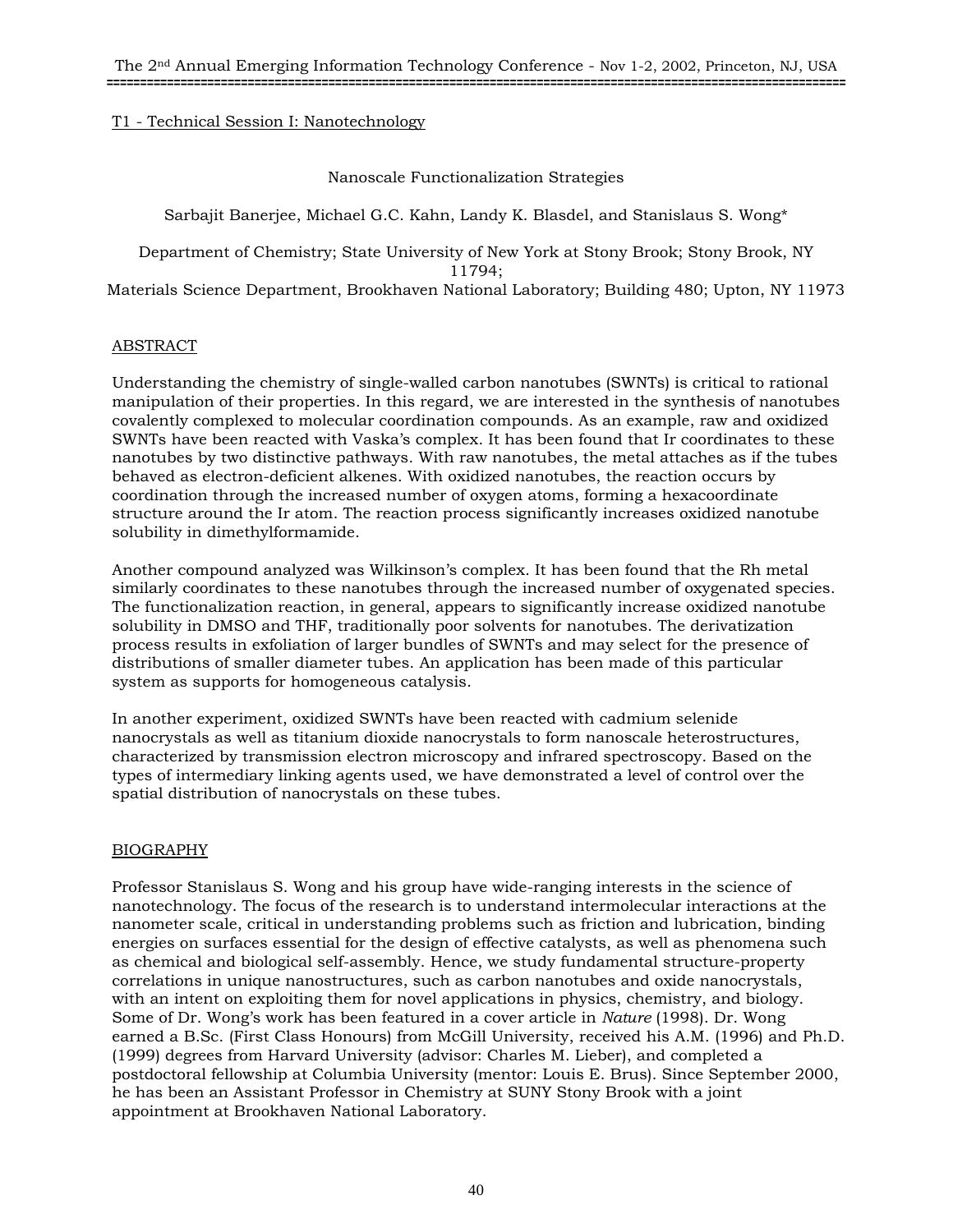## Session Chair

Benjamin Chu

## State University of New York - Stony Brook

## BIOGRAPHY

Professor Chu obtained his B.S., magna cum laude degree from St. Norbert College and his Ph.D. in physical chemistry from Cornell University. He was a post-doctoral student with the late Professor Peter J. W. Debye for four years before he started his academic career at the University of Kansas. In 1968, he moved to USB where he is now a Distinguished Professor.

Professor Chu was an Alfred P. Sloan Fellow, a John Simon Guggenheim Fellow, a Fellow and Visiting Professor of the Japan Society for the Promotion of Science, and a Humboldt Awardee for Senior U.S. Scientists from the Alexander von Humboldt Foundation in Germany. He is a Fellow of the American Physical Society and of the American Institute of Chemists. In 1992, he was appointed an Honorary Professor of the Chinese Academy of Sciences, in 1996, an Honorary Professor of Nankai University, and in 1998 an Honorary Professor of Xiamen University, all of PR China.

In 1993, Professor Chu received the High Polymer Physics Prize from the American Physical Society. He was the Langmuir Distinguished Lecturer sponsored by the Division of Colloid and Surface Science of the American Chemical Society in 1994, received the Award for Distinguished Service in Advancement of Polymer Science, sponsored by the Society of Polymer Science, Japan, in 1997, and the 1998 Outstanding Achievement Award of Chinese Institute of Engineers/USA.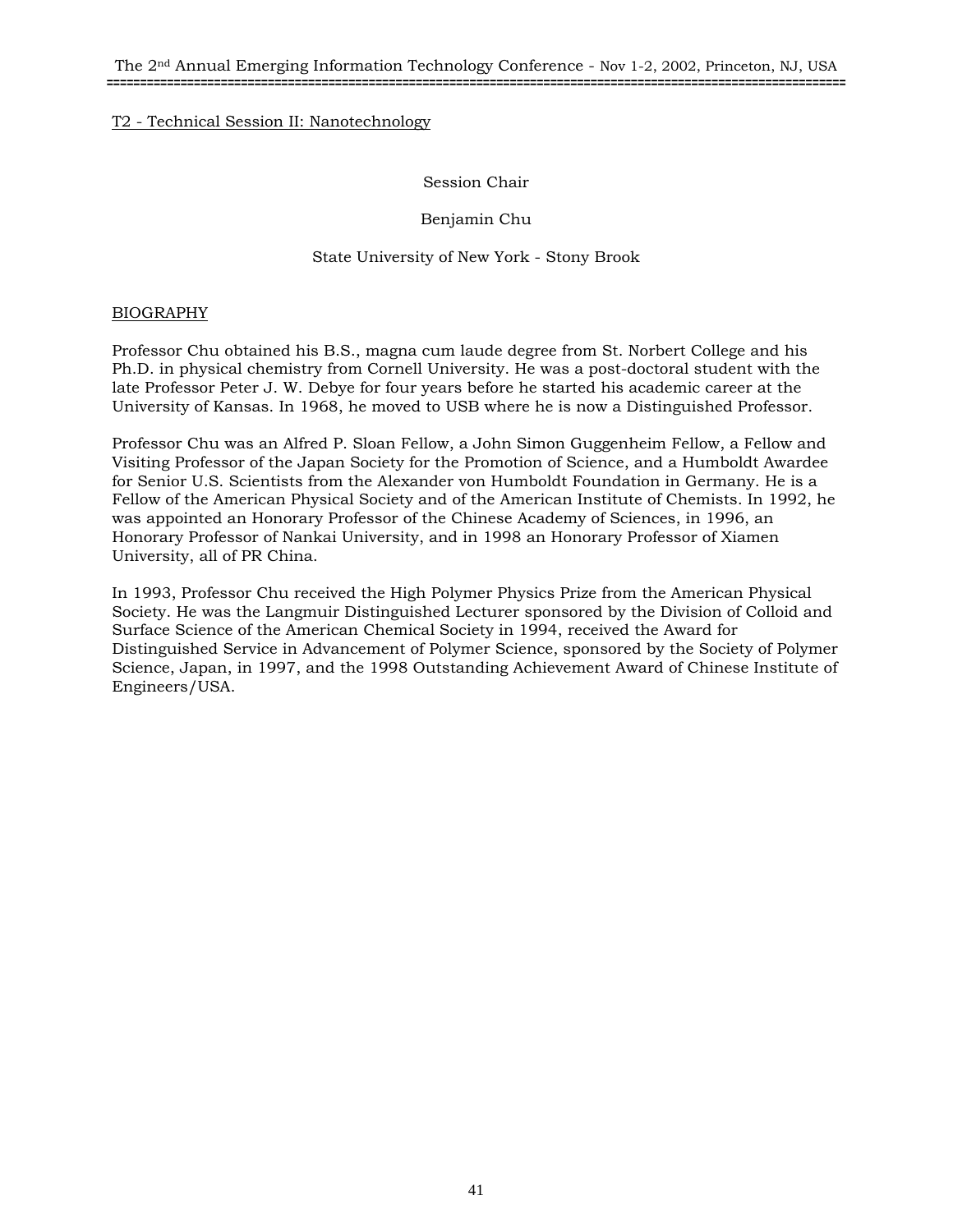## Organizer

## Mow S. Lin

## National Brookhaven Laboratory

## BIOGRAPHY

Mow Lin, Chemist, Brookhaven National Laboratory, Ph D in chemistry, U. of Wyoming, MS in nuclear engineering, Polytech U. of NY, MBA Downling College. After two year NIH fellowship at U. Missouri, he has been working at the "Lab" since 1975. He has published more than a hundred papers and reports, granted ten US patents and won awards of R&D in biotechnology, fossil fuels and environment areas. He is currently conducting studies in nanofabrication of electronic and molecular imprinting process.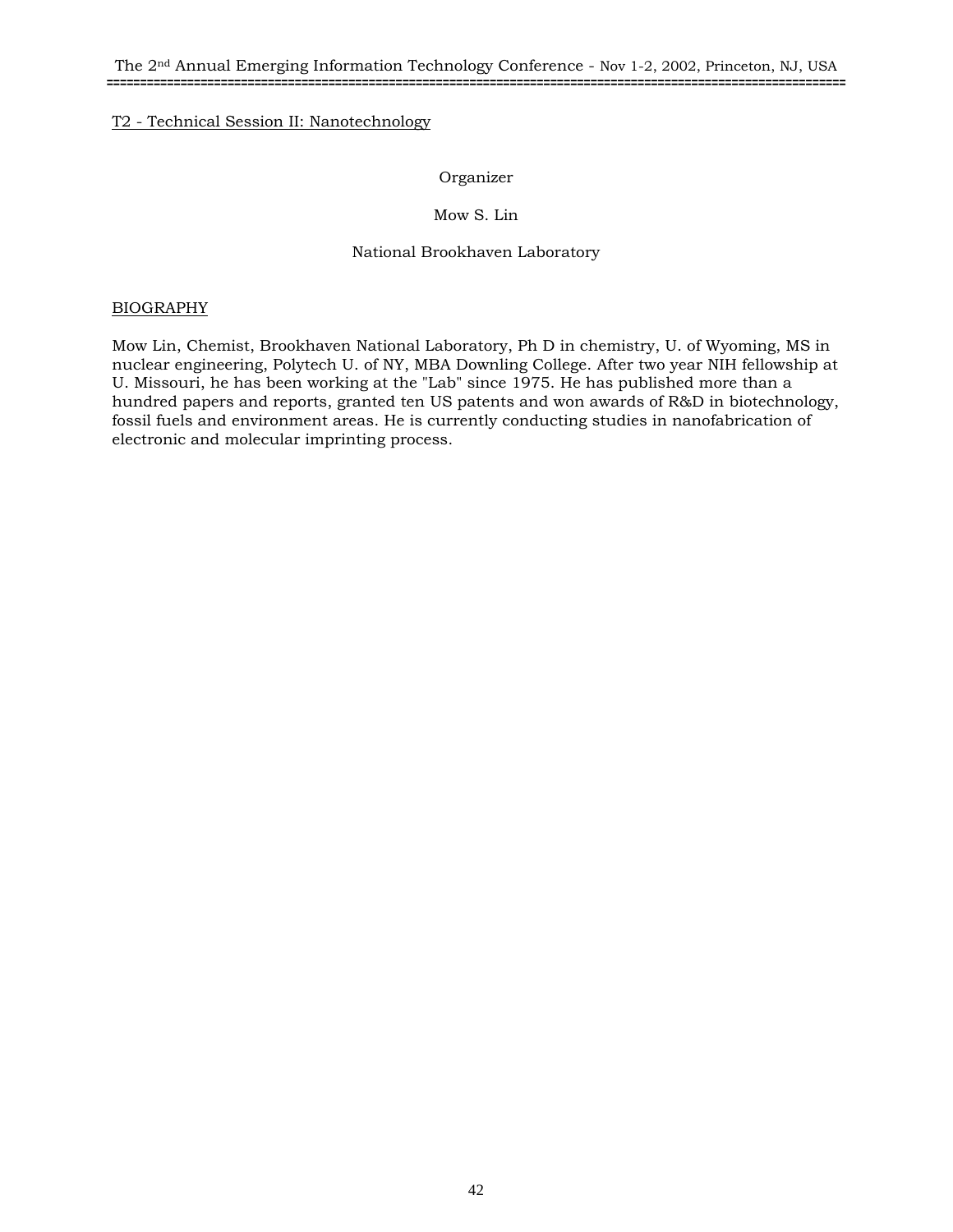The 2nd Annual Emerging Information Technology Conference - Nov 1-2, 2002, Princeton, NJ, USA **==============================================================================================================**

## T2 - Technical Session II: Nanotechnology

## Robert McGraw

## Brookhaven National Laboratory

## BIOGRAPHY

ROBERT L. MC GRAW, b Phillipsburg, NJ, Jan 18, 49. PHYSICAL CHEMISTRY, STATISTICAL MECHANICS. Educ: Drexel Univ, BS, 72; Univ Chicago, MS, 74, PhD(chem), 79. Prof Exp: Res assoc, Dept Chem and Biochem, Univ Calif, Los Angeles, 77-80; asst scientist, 81-83, assoc scientist 83-85, Brookhaven Nat Lab; member tech staff, 85-93, Rockwell Internat. Sci Cent; Concurrent Pos: Sci advis board, N. Am. Aircraft, div. Rockwell Internat., 90-93; SCIENTIST, BROOKHAVEN NAT LAB, 93-.

Res: Statistical mechanics; thermodynamics; nucleation phenomena, aerosols; nonlinear optics. Mailing Add: Dept Environmental Science, Bldg 815E, Brookhaven Nat Lab, Upton NY 11973.

Research Interests: I have a long-standing interest in the homogeneous and heterogeneous nucleation of supercooled vapors and liquids that began during my postdoctoral collaboration with Prof. Howard Reiss at UCLA, and has continued as a member of the scientific staff in the Atmospheric Sciences Division at Brookhaven National Laboratory. Since returning to Brookhaven, I have been Principal Investigator on a NASA program investigating nucleation and growth processes of atmospheric aerosols and clouds. Recent achievements include the successful development of computational techniques based on the method of moments for the simulation of coupled nucleation and growth processes in complex environments. These results have now been successfully applied in regional-to-global scale atmospheric models and in models of industrial processes and plumes. Other interests include development of nucleation-based scaling approaches to the calculation of molecular cluster and surface properties. I have also been collaborating for several years now with Yale University in the development of models for nano-particle formation in combustion systems using the method of moments. At the Rockwell Science Center my research centered on the statistical physics and computational modeling of light propagation and scattering in complex materials for nonlinear optics applications. Materials include liquid-phase suspensions of microparticles (artificial Kerr media), critical point fluids, and photorefractive glasses. Processes include optical beam combination, information storage, and light-scattering thermal and quantum noise. Major collaborative efforts resulted in the prediction and first observation of phase conjugation at millimeter wavelengths (with Prof. Harold Fetterman of UCLA), and noise measurements in two-wave mixing (with Prof. Roberto Pizzoferrato of the University of Rome).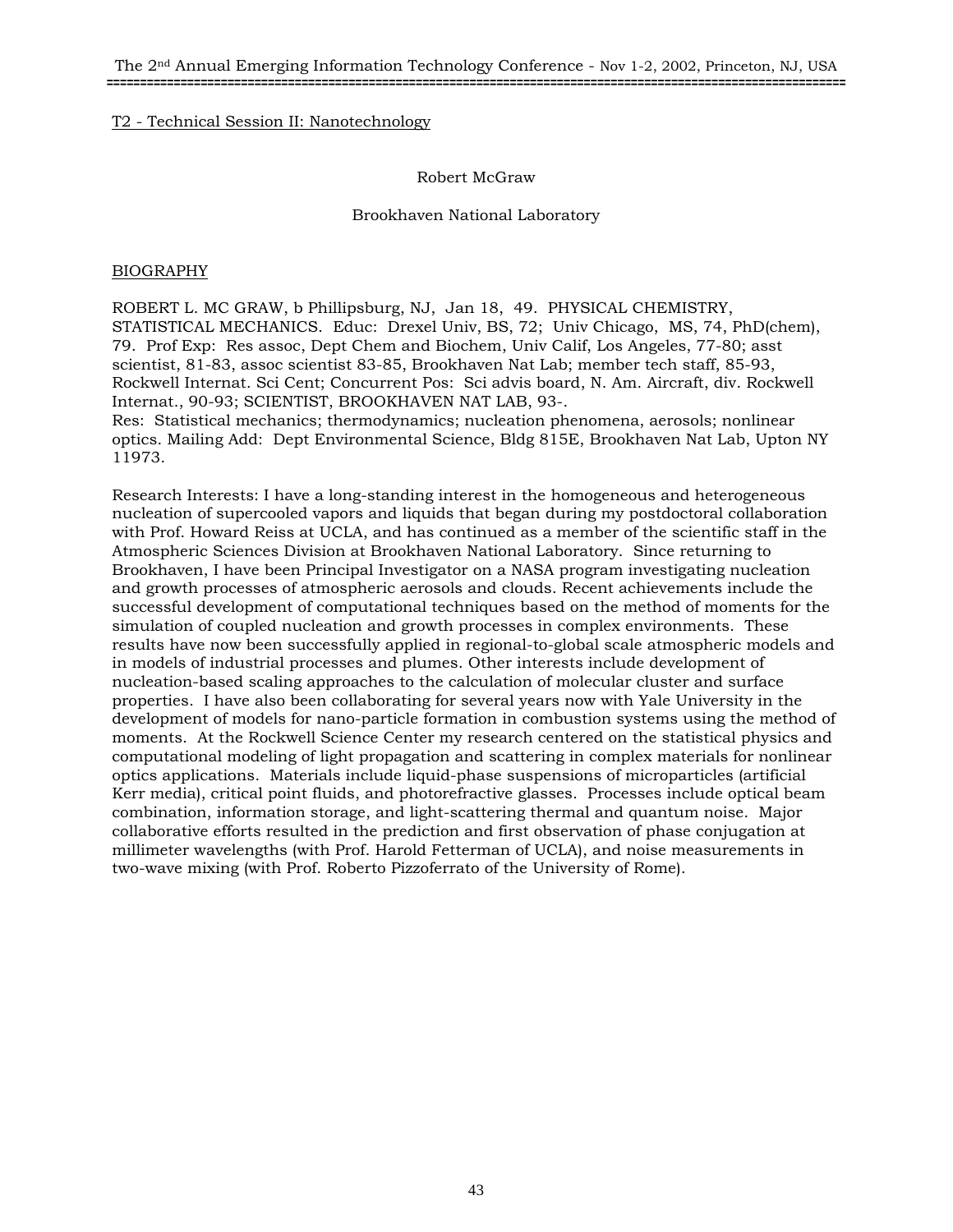## Nanoparticles and Nanostructures in Catalysis

Chuan-Jian Zhong\* and Jin Luo

Department of Chemistry State University of New York at Binghamton Binghamton, NY 13902.

## ABSTRACT

This presentation will discuss emerging challenges and opportunities in nanostructured catalysis. We will present recent findings of an investigation of core-shell assembled metal nanoparticles as catalysts for electrooxidation of C1 molecules (e.g., CO, methanol). One of our aims is to understand the structural and morphological evolution and reconstitution upon catalytic activation. Gold and alloy nanoparticles of 2-5 nm core sizes are linked by molecular linkers into a network thin film assembly on planar substrate as a model system of the nanostructured catalyst. In addition to the detection of the potential-driven catalytic activation and the formation of surface oxygenated species, infrared reflection spectroscopy and atomic force microscopy provided important insights into the structural and morphological reconstitution of the nanostructured catalysts. Morphological changes were detected in terms of the particle size and interparticle spatial properties. The catalytic activation in alkaline electrolytes is believed to involve a partial or complete desorption of the interparticle shell components and the formation of surface oxygenated species. The findings have demonstrated that the catalytic activity of the nanostructured catalysts can be activated and controlled by manipulation of the core-shell structures and reactivities. The implication of the results to the design and preparation of nanostructured catalysts will also be discussed.

## BIOGRAPHY

Professional Experience

Assistant Professor, (9/98-present), Dept of Chem., SUNY-Binghamton. Associate Scientist, (93-98), Microanal. Instr. Center, Ames Lab, Iowa State University. Postdoctoral Fellow, (91-92), Department of Chemistry, University of Minnesota. Postdoctoral Fellow, (89-90), Fritz-Haber Institute, Max-Planck-Gesellschaft.

## Education

Ph.D., Physical Chemistry, Xiamen University, 1988; M.S., Physical Chemistry, Xiamen University, 1985; B.S., Analytical Chemistry, Hunan University, 1982.

## Selected Publications

- 1. M.M. Maye, S.C. Chun, L. Han, D, Rabinovich, C.J. Zhong, "Novel Spherical Assembly of Nanoparticles Mediated by a Tetradentate Thioether", *J. Amer. Chem. Soc.*, 124, 4958 (2002).
- 2. L. Han, D. R. Daniel, M. M. Maye, C. J. Zhong, "Core-Shell Nanostructured Nanoparticle Films as Chemically-Sensitive Interfaces", *Anal. Chem.,* 4441 (2001).
- 3. M. M. Maye, J. Luo, L. Han, C.J. Zhong, "Probing pH-Tuned Morphological Changes in Core-Shell Nanoparticle Assembly Using AFM", *Nano Letts.*, 1, 575 (2001).
- 4. W.X. Zheng, M.M. Maye, F.L. Leibowitz, C.J. Zhong, "Imparting Biomimetic Ion-Gating Recognition Properties to Electrodes with Hydrogen-Bonding Structured Core-Shell Nanoparticle Network", *Anal. Chem.,* 72, 2190 (2000).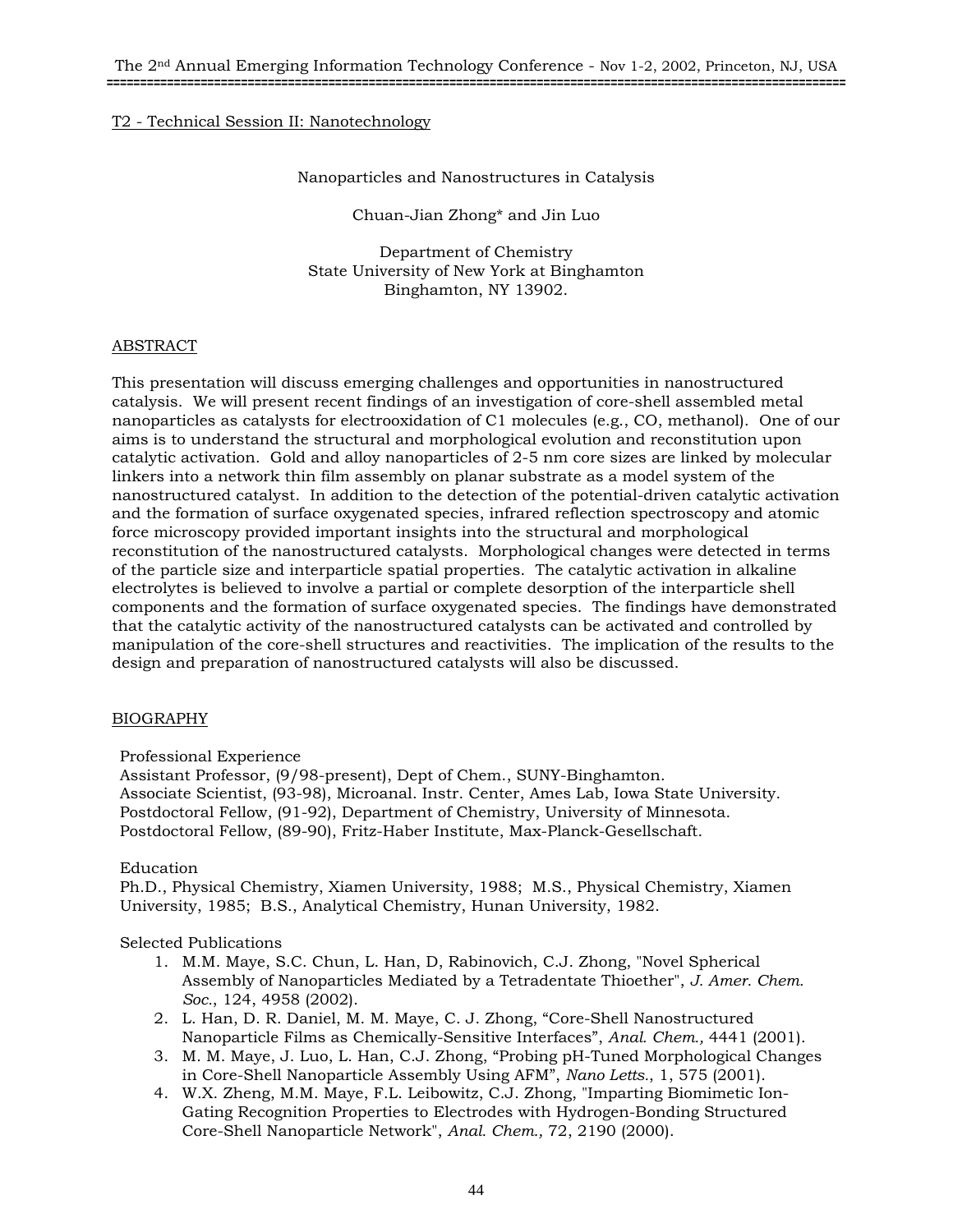- *5.* J. Luo, N. Kariuki, L. Han, M. M. Maye, L. W. Moussa, S. R. Kowaleski, F. L. Kirk, M. Hepel, C. J. Zhong, "Interfacial Mass Flux at 11-Mercaptoundecanoic Acid Linked Nanoparticle Assembly on Electrodes", *J. Phys. Chem*., in press.
- 6. C. J. Zhong, M. M. Maye, "Core-Shell Assembled Nanoparticles as Catalysts", *Adv. Mater.*, 13, 1507 (2001) (*invited*).
- 7. M. M. Maye, Y. Lou and C. J. Zhong, "Core-Shell Gold Nanoparticle Assembly as Novel Electrocatalyst of CO Oxidation", *Langmuir*, 16, 7520 (2000).
- 8. F. X. Zhang, W. Zheng, M. M. Maye, Y. Lou, L. Han, C. J. Zhong, "An Infrared Reflection Spectroscopic Assessment of Interfacial Derivatization and Reactivity at Inter-Shell Linked Nanoparticle Films" *Langmuir*, 16, 9639 (2000).
- 9. M. M. Maye, W. X. Zheng, F. L. Leibowitz, N. K. Ly, C. J. Zhong, "Heating-Induced Evolution of Thiolate-Encapsulated Gold Nanoparticles: A Strategy for Size and Shape Manipulations", *Langmuir*, *16*, 490 (2000).
- 10. F. L. Leibowitz, W.X Zheng, M.M. Maye, C. J. Zhong, "Structures and Properties of Nanoparticle Thin Films Formed via a One-Step Exchange-Crosslinking-Precipitation Route", *Anal. Chem.,* 71, 5076 (1999).
- 11. M. M. Maye, J. Luo, L. Han, C. J. Zhong, "Chemical Analysis using Scanning Force Microscopy: An Undergraduate Laboratory Experiment", *J. Chem. Edu.*, *79*, 207 (2002).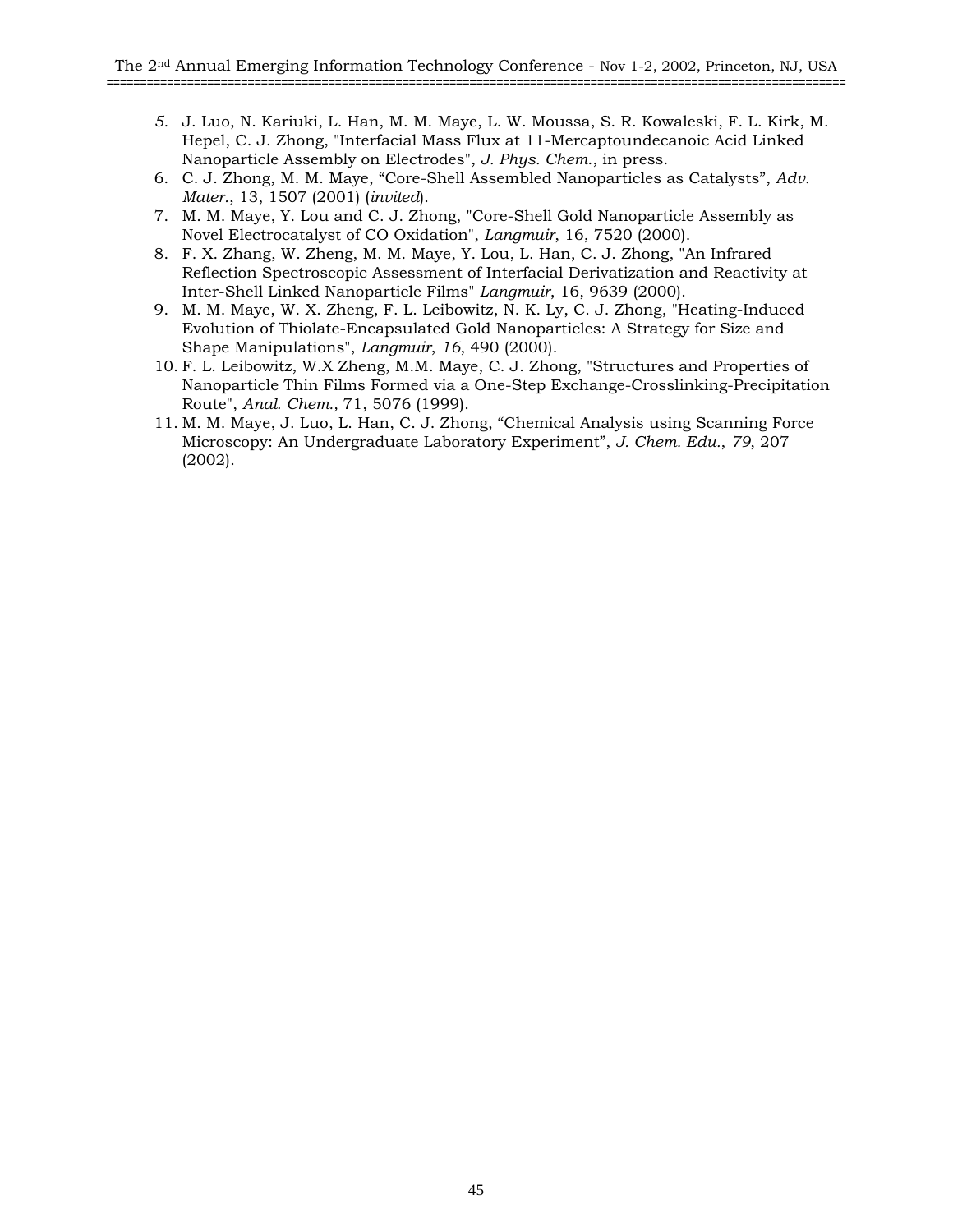## Polymer Nanocomposites Technology

Benjamin S. Hsiao

Professor, Departments of Chemistry and of Biomedical Engineering Spokesperson, Advanced Polymers Beamline (X27C), NSLS, BNL State University of New York at Stony Brook, Stony Brook, NY 11794-3400 Tel: 631-632-7793, Fax: 631-632-6518, Email: bhsiao@notes.cc.sunysb.edu

## ABSTRACT

Polymer nanocomposites consisting of nanosize fillers (e.g. clays and silsesquioxane molecules) and soft condensed materials (synthetic and natural polymers) can offer simultaneous improvements of mechanical and barrier properties, thermal stability, and reduced flammability. This new class of materials has found many applications in modern polymer industry. However, the improvements primarily depend on the degree of dispersion, exfoliation and orientation of nanofillers in the polymer matrix. We will describe several novel chemical and physical pathways to disperse/exfoliate these nanostructured fillers in the polymer matrix at the molecular level. In addition, we will describe the hierarchical structures (nano- to micro) in natural bone, a nanocomposite material containing nanosize inorganic apatite crystals embedded in an organic collagen matrix, and the current efforts to simulate the regeneration of bone-like materials.

## BIOGRAPHY

Benjamin S. Hsiao is currently a Full Professor in the Chemistry Department at SUNY-Stony Brook. He received a B.S. degree in Chemical Engineering from National Taiwan University in 1980, a Ph.D. degree in Materials Science from University of Connecticut in 1987. He spent 2 years as a Postdoctoral Fellow in the Polymers Science and Engineering Department at University of Massachusetts (1987-1989). He worked as a Staff Scientist in DuPont Fibers from 1989-1993, and then as a Senior Scientist in DuPont Central Research & Development from 1993-1997. During his tenure in DuPont, he also held an Adjunct Associate Professor in Materials Science at University of Delaware from 1994-1997. He joined SUNY-Stony Brook in 1997. Currently he is the Spokesperson for the Advanced Polymer PRT Beamline (X27C) in the National Synchrotron Light Source, Brookhaven National Laboratory (since 1997); a Guest Professor in both Changchun Institute of Applied Chemistry and Beijing Institute of Chemistry, Chinese Academic of Sciences. He is also a co-founder (together with Benjamin Chu and Dufei Fang) of Stonybrook Technology and Applied Research, Inc., a biomedical start-up company located at Stony Brook, New York.

Benjamin Hsiao's current research interests include polymer physics (structure, morphology, property and processing) with an emphasis of nanostructured materials, and bioabsorbable polymers for biomedical applications. He is a member of Editorial Advisory Board for Journal of Macromolecular Science- Physics, Journal of Polymer Research and High Performance Polymers. His research activities have been supported by National Science Foundation, National Institutes of Health, National Institute of Standards and Technology, Department of Energy, Department of Defense, Center of Biotechnology in the New York State and several industrial companies.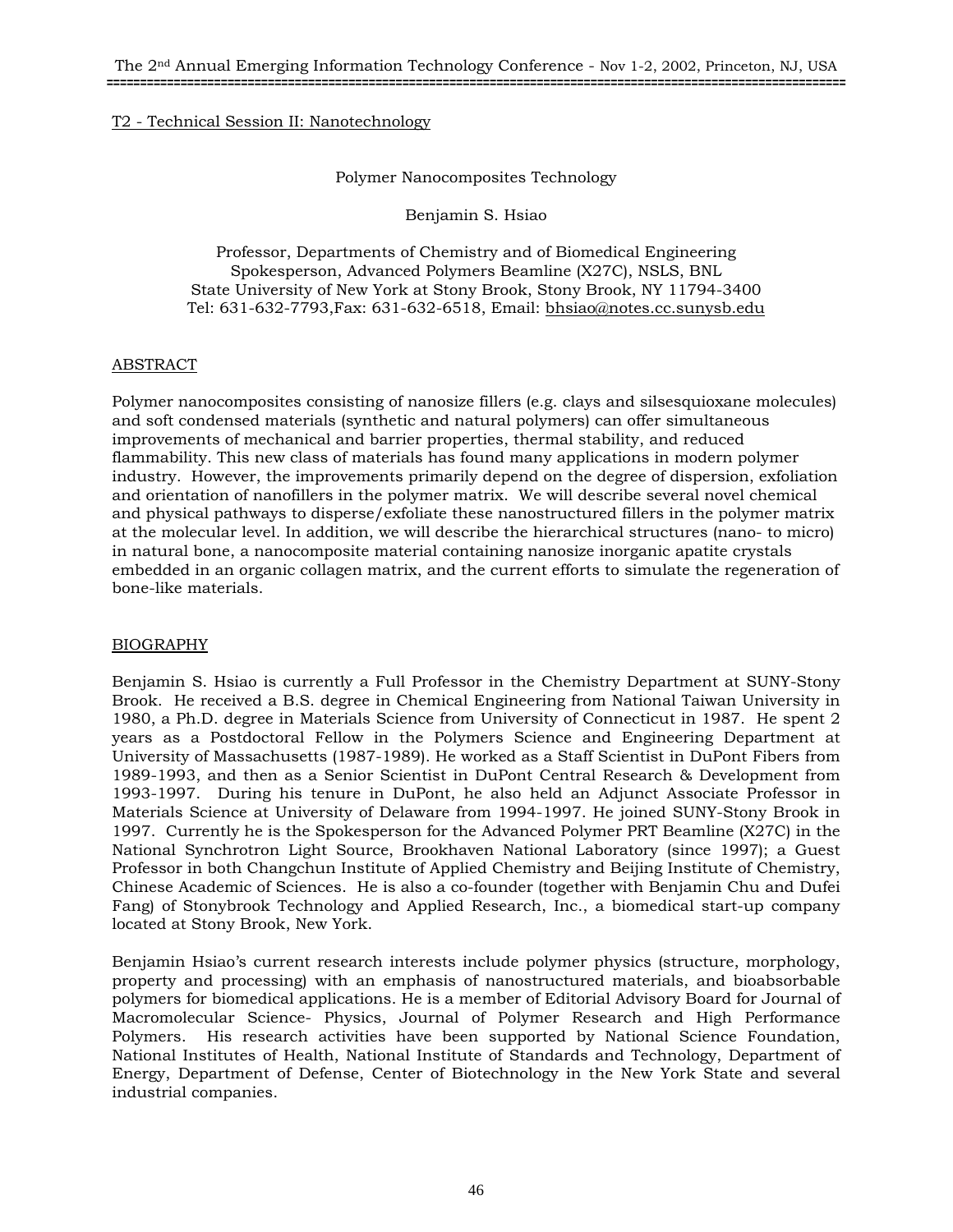Electrospinning and the Use of Nanostructured Polymers for Biomedical Applications

Benjamin Chu

State University of New York - Stony Brook

## ABSTRACT

A unique class of FDA-approved bioabsorbable non-woven membranes containing nanoscale filaments has been developed by scientists from Stonybrook Technology and Applied Research (STAR), and faculty members from the State University of New York at Stony Brook (SUNYSB) using a combination of chemical modifications and innovative processing technology, such as electrospinning. The products can be used to deliver medications at controlled rates; they can also be used as a new class of bioabsorbable scaffolds with controlled degradation rates and cell-compatibility for anti-adhesion applications. Some recent results will be presented.

## BIOGRAPHY

Professor Chu obtained his B.S., magna cum laude degree from St. Norbert College and his Ph.D. in physical chemistry from Cornell University. He was a post-doctoral student with the late Professor Peter J. W. Debye for four years before he started his academic career at the University of Kansas. In 1968, he moved to USB where he is now a Distinguished Professor.

Professor Chu was an Alfred P. Sloan Fellow, a John Simon Guggenheim Fellow, a Fellow and Visiting Professor of the Japan Society for the Promotion of Science, and a Humboldt Awardee for Senior U.S. Scientists from the Alexander von Humboldt Foundation in Germany. He is a Fellow of the American Physical Society and of the American Institute of Chemists. In 1992, he was appointed an Honorary Professor of the Chinese Academy of Sciences, in 1996, an Honorary Professor of Nankai University, and in 1998 an Honorary Professor of Xiamen University, all of PR China.

In 1993, Professor Chu received the High Polymer Physics Prize from the American Physical Society. He was the Langmuir Distinguished Lecturer sponsored by the Division of Colloid and Surface Science of the American Chemical Society in 1994, received the Award for Distinguished Service in Advancement of Polymer Science, sponsored by the Society of Polymer Science, Japan, in 1997, and the 1998 Outstanding Achievement Award of Chinese Institute of Engineers/USA.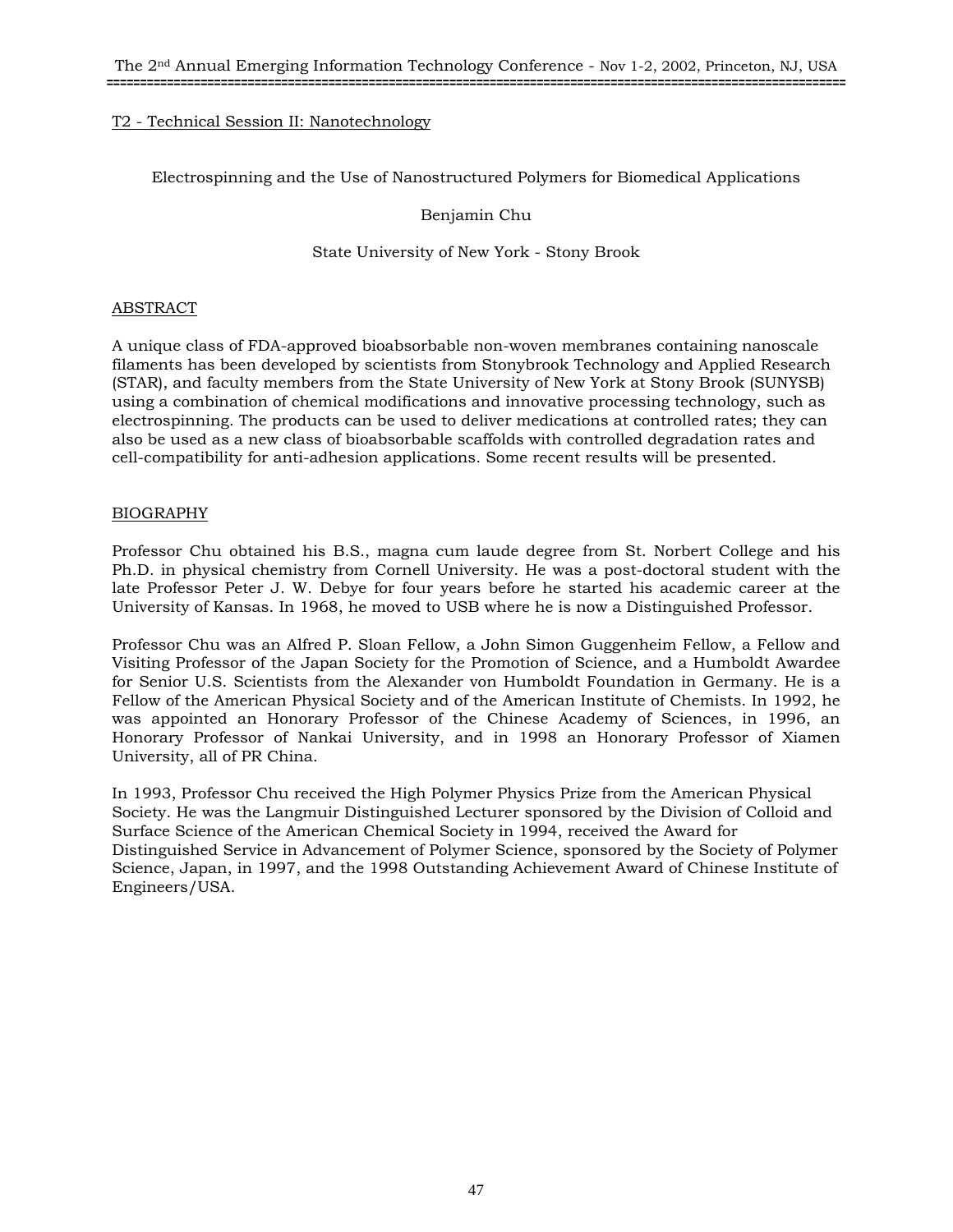## Session Chair

## Ruby Lee

## Department of Electrical Engineering Princeton University

#### BIOGRAPHY

Ruby B. Lee joined Princeton University in September 1998 as the Forrest G. Hamrick Professor of Engineering and Professor of Electrical Engineering with an affiliated appointment in the Computer Science department. She is the director of the Princeton Architecture Laboratory for Multimedia and Security (PALMS). Her research is in designing security and new media support into core computer and communications architecture. Prior to joining the Princeton faculty, Dr. Lee served as chief architect at Hewlett-Packard, responsible at different times for processor architecture, multimedia architecture and security architecture for e-commerce and extended enterprises. She was a key architect in the initial definition and the evolution of the PA-RISC processor architecture used in HP servers and workstations. Dr. Lee also co- led an Intel-HP multimedia architectural team for IA-64, recently released in Intel's Itanium microprocessors. As chief architect for HP's inter-disciplinary multimedia architecture team, Dr. Lee introduced innovative multimedia instruction-set architecture (MAX and MAX-2) in microprocessors, resulting in the industry's first real-time, high fidelity MPEG video and audio player, implemented entirely in software, on low-end desktop computers. Subsequently, every major microprocessor family has implemented similar subword-parallel, multimedia instructions in their instruction-set architectures, enabling more pervasive multimedia information processing. Concurrent with full-time employment at HP, Dr. Lee also served as Consulting Professor of Electrical Engineering at Stanford University. Dr. Lee has a Ph.D. in Electrical Engineering and a M.S. in Computer Science, both from Stanford University, and an A.B.(with distinction) from Cornell University, where she was in the College Scholar program. She is a Fellow of ACM, a senior member of IEEE, and a member of Phi Beta Kappa and Alpha Lambda Delta. She has been granted 88 U.S. and international patents, with several patent applications pending.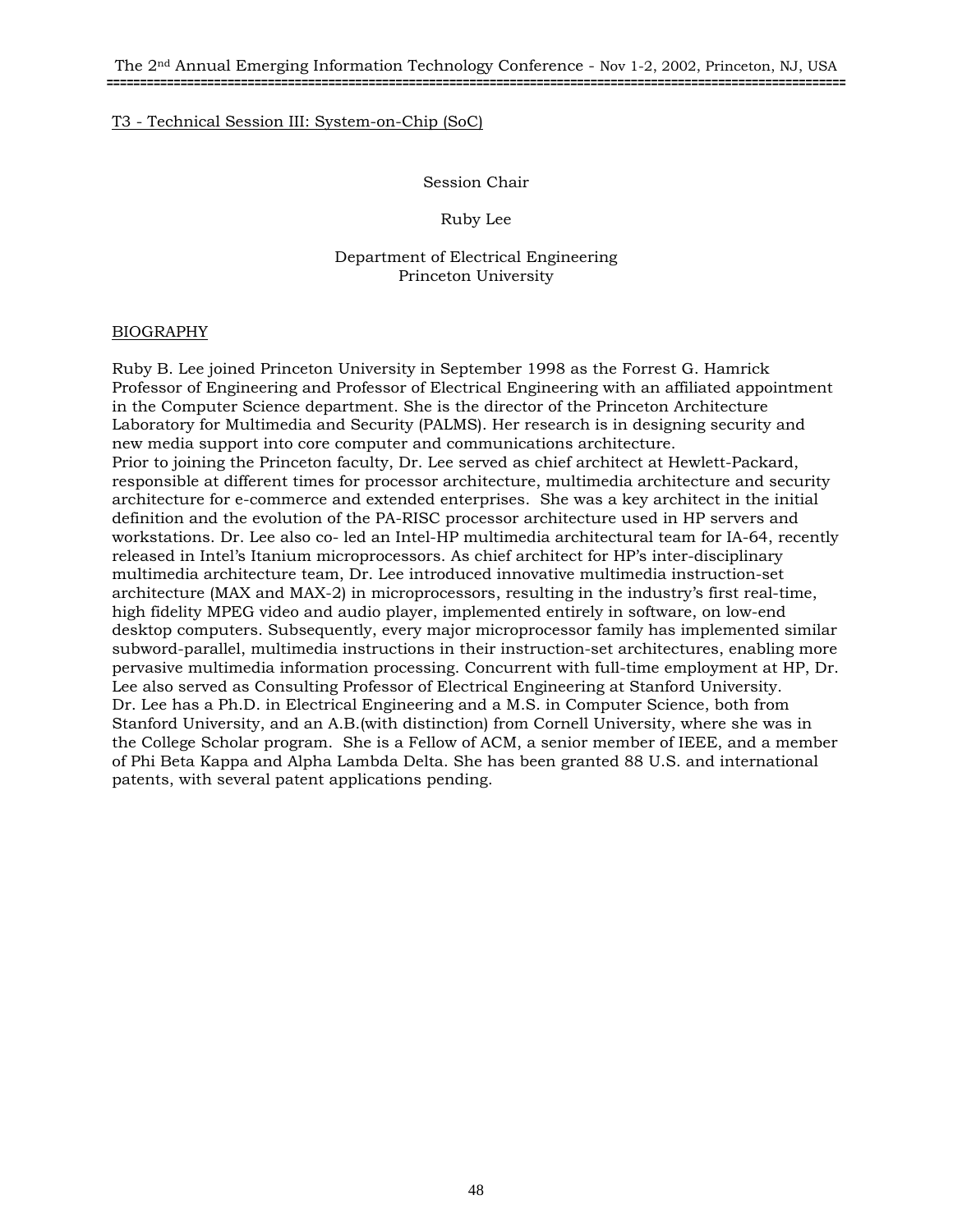The 2nd Annual Emerging Information Technology Conference - Nov 1-2, 2002, Princeton, NJ, USA **==============================================================================================================**

## T3 - Technical Session III: System-on-Chip (SoC)

## Organizer

## Richard Wang

## IBM T. J. Watson Research Center

## BIOGRAPHY

Dr. Li-Kong Wang received his Ph.D. degree in Physics from the University of Virginia in 1978. He worked at the AT&T Bell Laboratories from 1979 to 1983, and the IBM Thomas J. Watson Research Center from 1983 to 2002. Dr. Wang has reached the 17th IBM invention plateau with 70 patents filed. He has also received the IBM outstanding technical achievement award for the design of G4 processors, the IBM outstanding technical achievement award for 0.5um CMOS technology, the IBM technical group award for the x-ray lithography device program, and the IBM technical group award for 1um CMOS 64K SRAM process development.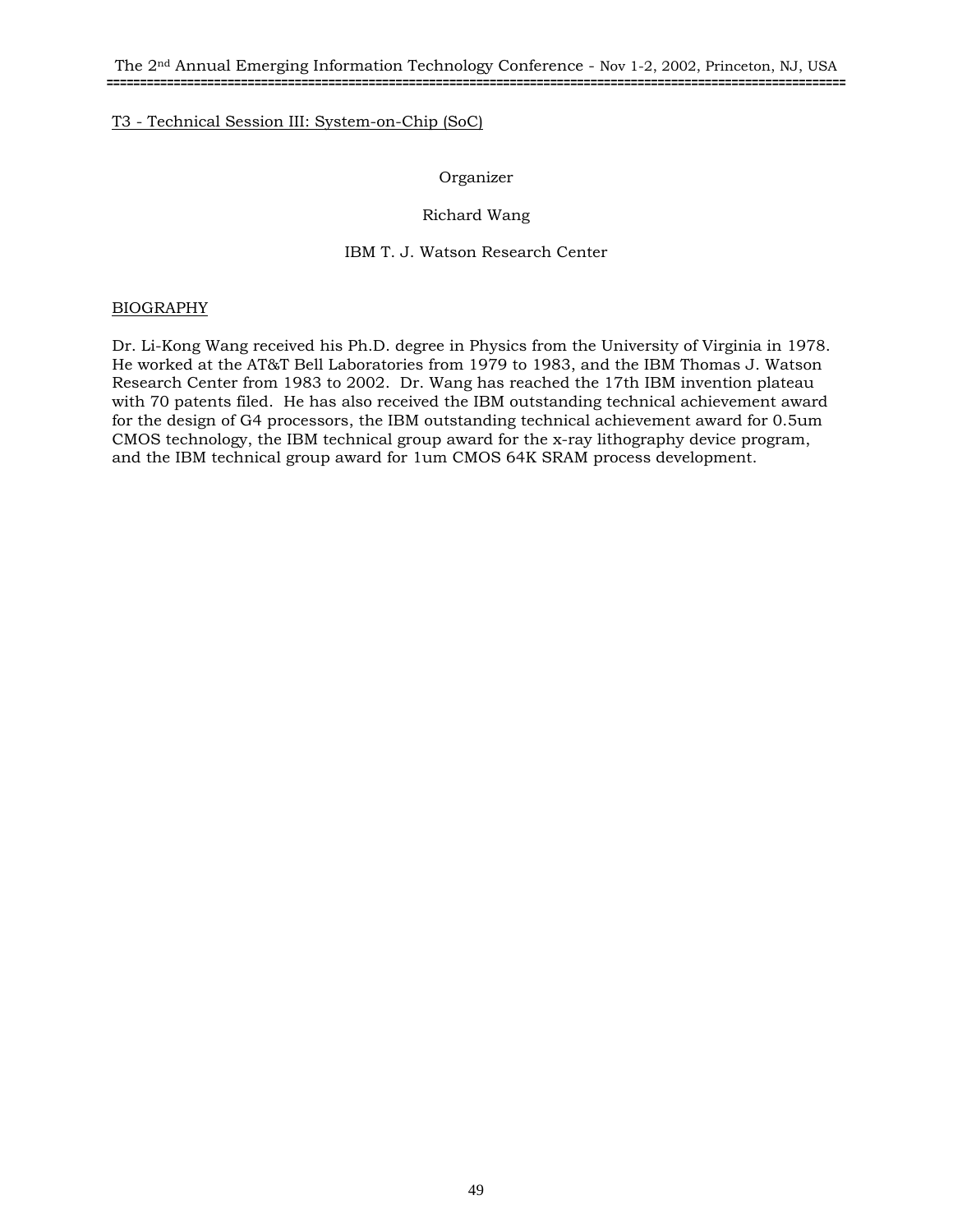#### Configurable Security Modules for System-on-Chip Designs

Ruby Lee and Zhijie Shi

Department of Electrical Engineering Princeton University

#### ABSTRACT

Many applications using SOCs need security functions like message confidentiality, data integrity, user authentication, service availability and digital rights management. While there are cryptographic algorithms that can achieve some of these security functions, just including IP-cores for cryptographic algorithms on the SOC does not guarantee the security of the system. Any tiny mistake in design or usage may break the whole system, voiding all security measures. To allow SOCs to include security features without significantly delaying the development cycle, we propose the addition of flexible and configurable security modules that can be added to SOC designs. The flexibility comes from the inclusion of a programmable crypto-processor that can execute any cryptographic algorithm - whether standard, proprietary or new - very quickly. The security module also includes other security features, which are parameterized and scalable. The security module is also configurable. This includes secure initialization of the security module, as well as configuration and re-configuration of the security module in the field by authorized users. Such configurable and flexible security modules allow the designer to implement security features in SOCs without becoming a security expert, and hence preserve the time-to-market advantage of SOC designs.

#### BIOGRAPHY

Ruby B. Lee joined Princeton University in September 1998 as the Forrest G. Hamrick Professor of Engineering and Professor of Electrical Engineering with an affiliated appointment in the Computer Science department. She is the director of the Princeton Architecture Laboratory for Multimedia and Security (PALMS). Her research is in designing security and new media support into core computer and communications architecture. Prior to joining the Princeton faculty, Dr. Lee served as chief architect at Hewlett-Packard, responsible at different times for processor architecture, multimedia architecture and security architecture for e-commerce and extended enterprises. She was a key architect in the initial definition and the evolution of the PA-RISC processor architecture used in HP servers and workstations. Dr. Lee also co- led an Intel-HP multimedia architectural team for IA-64, recently released in Intel's Itanium microprocessors. As chief architect for HP's inter-disciplinary multimedia architecture team, Dr. Lee introduced innovative multimedia instruction-set architecture (MAX and MAX-2) in microprocessors, resulting in the industry's first real-time, high fidelity MPEG video and audio player, implemented entirely in software, on low-end desktop computers. Subsequently, every major microprocessor family has implemented similar subword-parallel, multimedia instructions in their instruction-set architectures, enabling more pervasive multimedia information processing. Concurrent with full-time employment at HP, Dr. Lee also served as Consulting Professor of Electrical Engineering at Stanford University. Dr. Lee has a Ph.D. in Electrical Engineering and a M.S. in Computer Science, both from Stanford University, and an A.B.(with distinction) from Cornell University, where she was in the College Scholar program. She is a Fellow of ACM, a senior member of IEEE, and a member of Phi Beta Kappa and Alpha Lambda Delta. She has been granted 88 U.S. and international patents, with several patent applications pending.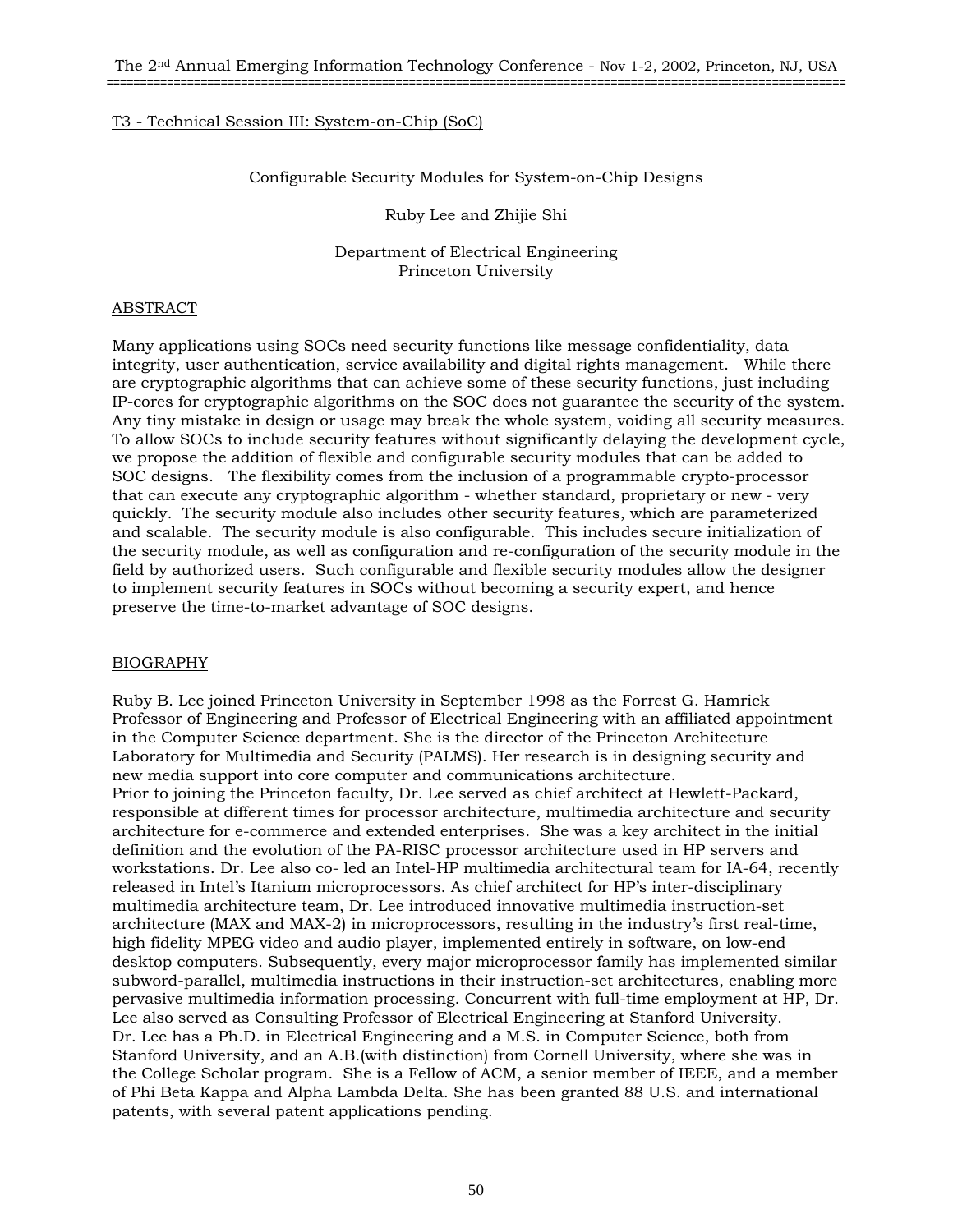IC Design Industries and Governmental R&D Funding Policies in Taiwan

Wen-Tsuen Chen

Professor, Department of Computer Science Dean, College of Electrical Engineering and Computer Science National Tsing Hua University

## ABSTRACT

In recent years, we have witnessed the proliferation of IC design companies in Taiwan. IC design industry plays an important role in supporting IT industries in Taiwan. For example, the LAN chips, PC chipsets, and CD/DVD-ROM controllers design companies have made the LAN, PC, CD/DVD industries and others the most successful ones in the world markets. IC design has been recognized as one of the most important segment of the IT industries, as evidenced by the governmental efforts in promoting IC Design through the National System-on-Chip (SoC) Project, beginning in 2001. In this talk, we first review development of IC industry and governmental efforts in promoting high-tech industries. Then we present the high-tech R&D funding mechanisms of the Ministry of Economic Affairs. We conclude this talk by assessing the impacts of these mechanisms on the development of IC design industry.

## BIOGRAPHY

Wen-Tsuen Chen received the B.S. degree in nuclear engineering from National Tsing Hua University, Taiwan, Republic of China, and the M.S. and Ph.D. degrees in electrical engineering and computer sciences both from University of California at Berkeley, in 1970, 1973, and 1976, respectively.

He has been with the National Tsing Hua University since 1976 and is currently a Professor of the Department of Computer Science. From 1983 to 1988 he served as the Chairman of the Department. In 1980, he was a Visiting Professor in the Department of Electrical Engineering and Computer Sciences of the University of California at Berkeley. From 1988 to 1996, he has been a member of the Science and Technology Advisory Office of the Ministry of Education, Republic of China. From 1992 to 1996, he served as the Director of the above Advisory Office. He is currently the Director of the Computer and Communication Research Center, and the Dean of the College of Electrical Engineering and Computer Science, National Tsing Hua University. From 1990 to 2001, he has been a Co-Chairman and the General Secretary of the Technical Evaluation Board of the Ministry of Economic Affairs for Promoting High-Tech Products and Technologies. He is currently the Chairman of the above Evaluation Board. His research interests include computer networks, wireless Internet, multimedia communications, and parallel algorithms.

In 1994, Dr. Chen received the Academic Award in Engineering from the Ministry of Education, the most prestigious engineering award given annually by the Ministry of Education to a researcher with outstanding academic achievement. From 1996 to 2001, he was an Outstanding Scholarship Chair, a prestigious chair endowed by the Foundation for the Advancement of Outstanding Scholarship, founded by Nobel Laureate Dr. Y. T. Lee. He was a recipient of the Technical Achievement Award of the IEEE Computer Society in 1999 and the Dr. W. Y. Pan Outstanding Research Award in 2000. From 1996 to 2001, he was a Research Fellow of the National Science Council. In 2001 he was elected as a National Chair of the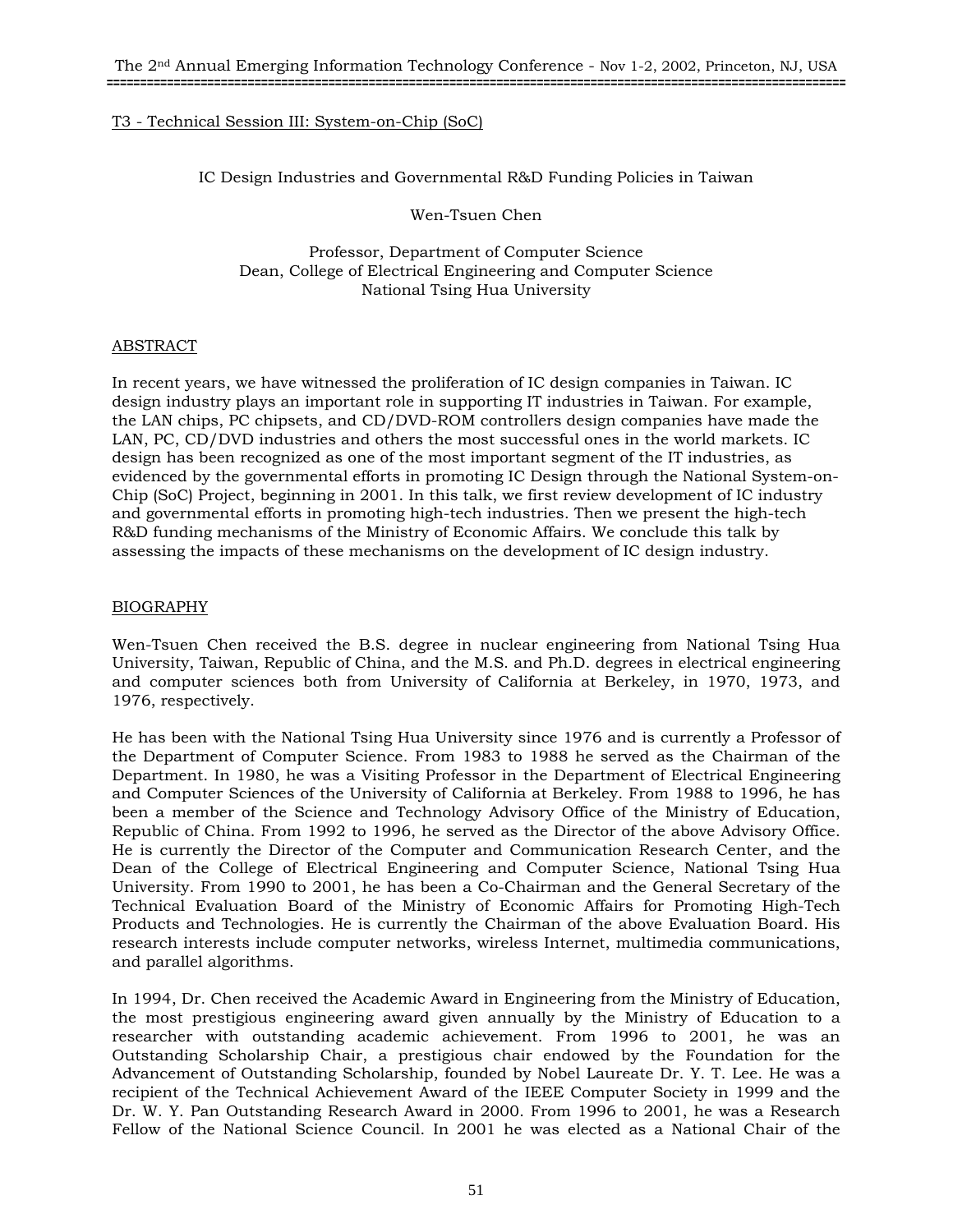Ministry of Education for his contributions to software engineering, parallel processing, and computer networking. In 1984, 1993, and 1995, he served as an IEEE Distinguished Visitor in region 10. He has also served as a member of the Board of Directors of the IEEE Taipei Section. Dr. Chen was the General Chair of the 2000 IEEE International Conference on Distributed Computing Systems and the Founding General Chair of the IEEE International Conference on Parallel and Distributed Systems. He is an IEEE Fellow and a member of the Chinese Institute of Engineers, the Chinese Institute of Electrical Engineers, and Phi Tau Phi.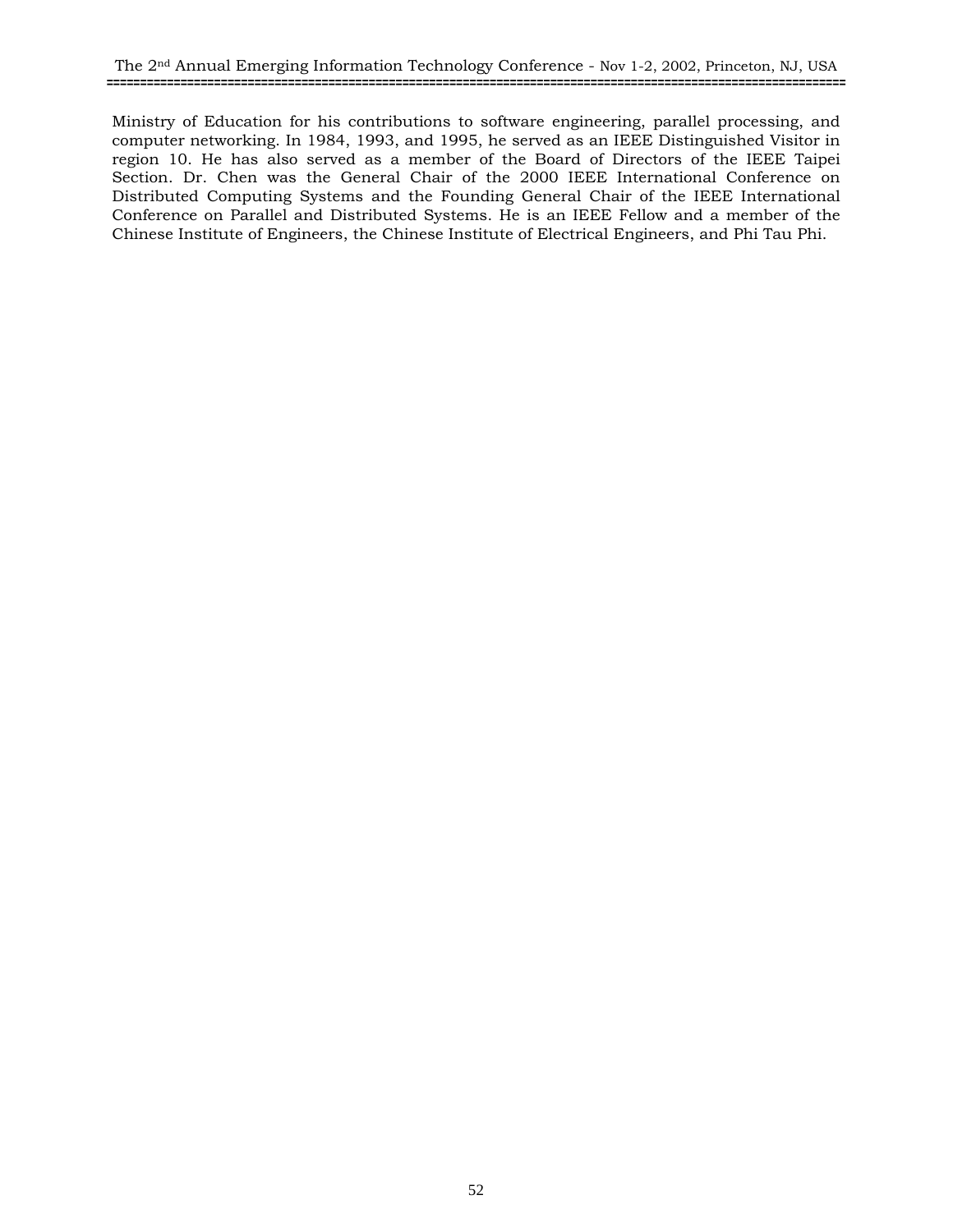## Design Methodology for Wireless SoC

Stella Kuei-Ann Wen

National Chiao-Tung University

## ABSTRACT

Due to the demands of multi-standards and user-friendly interface of target wireless communication systems, one of the key research issues in system realization is the reasonable development cost and turnaround time, no matter how system complexity is implied. In addition, due to the advance of VLSI technology, more functions can be integrated on a single chip to reduce system realization cost. The system-on-a-chip (SOC) design technology becomes a key for those innovative system explorations that would survive in the highly competitive world-wide technologies in the coming century. As a result, in this presentation, we would like to explain the thorough design flow development in NCTU with the long term cooperation with EDA, foundry, package, testing and even PCB manufactures. With the design flow being developed with the target for wireless design, RF, analog, digital, software portions are all included. Test design on Bluetooth, 802.11A/B had been done with this design flow and it proves that the design flow can drive a complete design platform to facilitate wireless SoC design. Moreover the design environment and flow is set up to reach more solid research results which are expected to improve the quality of local high-tech education as well as to promote the international visibility of local academic research.

## BIOGRAPHY

**Stella Kuei-Ann Wen** received her B.S., M.S. and Ph.D. degrees in electrical engineering from National Cheng-Kung University, Taiwan, in 1983, 1985 and 1988, respectively. She is currently a full Professor in the Dept. of EE at National Chiao-Tung University, Taiwan. Dr. Wen's research interests are in the areas of SoC design and VLSI wireless communication circuit/system also including RF circuits and baseband design. She covers and enhances the curriculum for SoC integration, VLSI computing & signal processing, and RF wireless communication.

Stella has been involved in several key research projects including *advanced IC/VLSI for academic excellence*, and *technology transfer for successful high-tech*. She also set up the research cooperation laboratories with Agilent, Mentor Graphics and Synopsys for the development of wireless SoC design automation as well as the flow for industrial experts. Besides, she leads the Trans. Wireless Technology (TWT) Laboratory sponsored by United Microelectronics Co. (UMC) for the development of advanced CMOS RF. She also serves as vice president of IP Center and the leader of SoC Center at NCTU.

Dr. Wen plays a key role in *Si-soft Grand Project in Taiwan* to facilitate IP and SoC Design Services that best linking with foundry powerhouses such as TSMC and UMC to facilitate international SoC development. Stella receives numerous awards and recognition from her research achievements and service contributions. Her participation at Editorial Board of IEEE Transactions on VLSI Systems will gives her the great opportunity to serve large IEEE membership.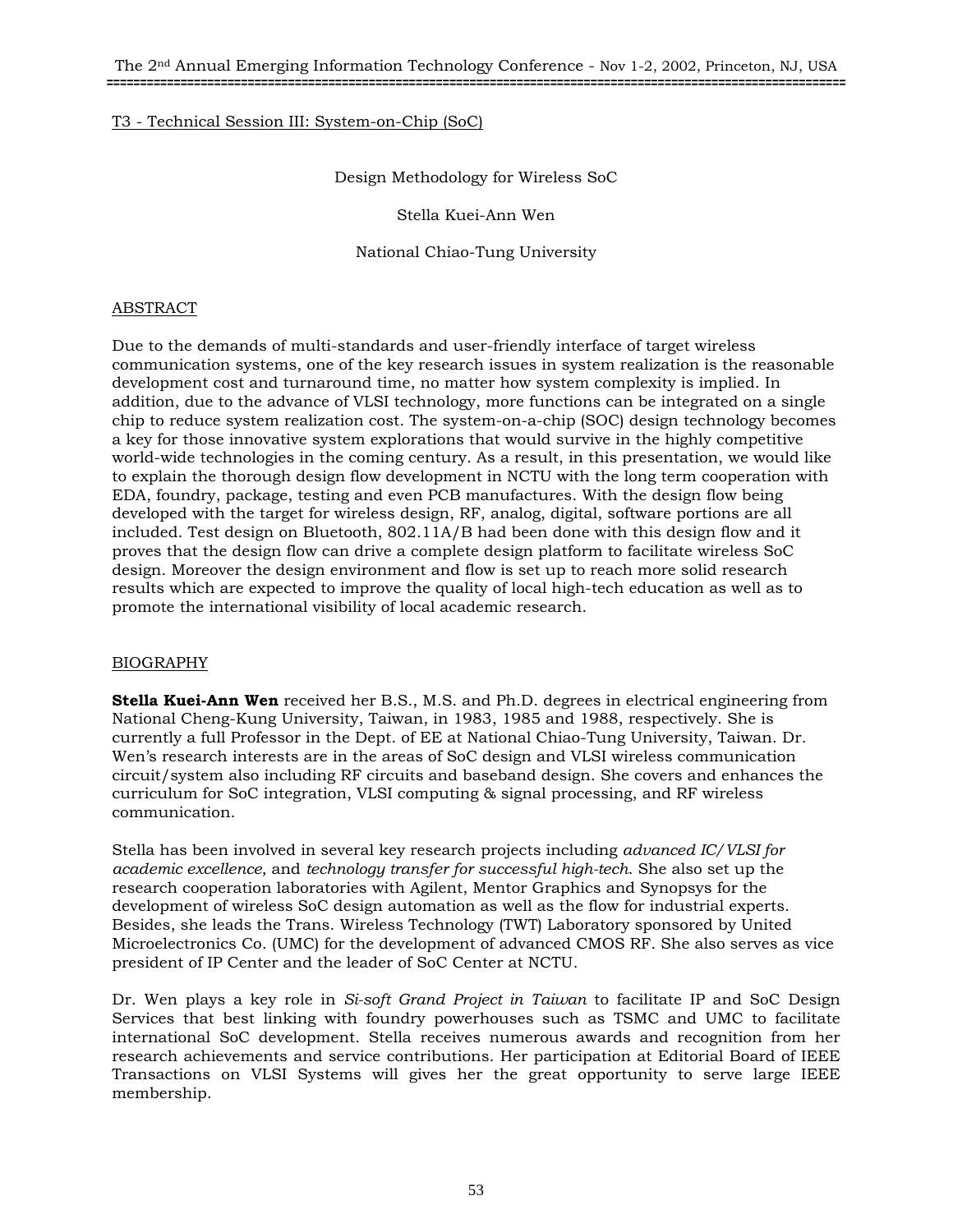## System-on-a-chip and the Coming Design Revolution

## Stephen Edwards

## Department of Computer Science Columbia University

#### ABSTRACT

The ongoing onslaught of Moore's Law has made once unimaginable levels of integration an everyday thing. The circuity in the nightstand-sized PDP-8 in my colleague's office can now be implemented in less than a square millimeter of chip area. Furthermore, its design complexity is now considered low enough to give as a project to beginning students.

What will we do with this ability to build fantastic, tiny, complex, intelligent devices? Simply put, put them everywhere. The ubiquity of cell phones, DVD players, and digital cameras are just the harbingers of a major change in the objectives of information technology. Instead of clunky, general-purpose computing systems that must do everything with mediocrity, the focus will shift to systems designed to do one or a few things.

Such embedded systems consist of an enormous amount of circuitry integrated on a chip running a stunning amount of software. Modern cell phones have something like a million lines of code in them, and this number will only grow. Designing such large systems "from scratch" is simply impractical; the ability to assemble systems from components is becoming crucial, yet tools and methodologies to do this effectively remain in their infancy.

The need to verify these systems before they are fabricated also brings a host of new problems. Previously, it was practical to build a prototype on a printed circuit board and debug the software on it, but now these systems are much too complicated to prototype this way. Instead, these systems must be verified before a single transistor is built, which can currently only be done using a mismash of simulation (slow, incomplete) and formal (more complete, but capacity-limited and difficult) techniques. Designers cry out for a better way to do this.

I believe better languages that facilitate correctly assembling large systems from pieces will be part of the eventual solution. In this talk, I will survey the state-of-the-art in this area and discuss some possible ways in which it can be improved.

## BIOGRAPHY

Stephen A. Edwards received the B.S. degree in Electrical Engineering from the California Institute of Technology in 1992, and the M.S. and Ph.D degrees, also in Electrical Engineering, from the University of California, Berkeley in 1994 and 1997 respectively.

He is currently an assistant professor in the Computer Science Department of Columbia University in New York, which he joined in 2001 after a three-year stint with Synopsys, Inc., in Mountain View, California.

His research interests include embedded system design, domain-specific languages, and compilers. He is the author of Languages for *Digital Embedded Systems* (Boston: Kluwer, 2000) as well as numerous journal and conference papers. He is a recipient of the NSF CAREER Award.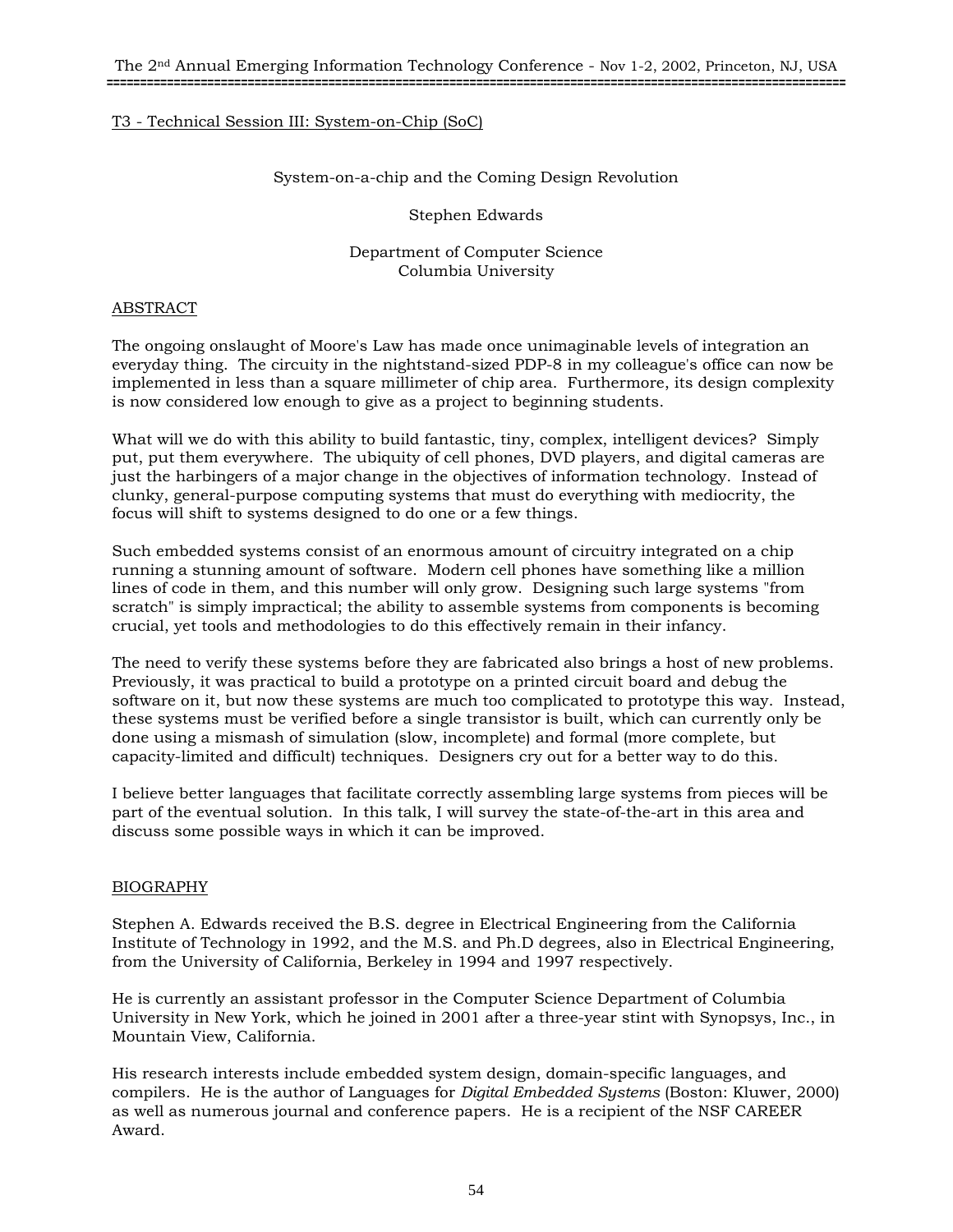# A 2.9ns Random Access Embedded DRAM Macro with Destructive Read Architecture and Direct Sensing

## Chorng-Lii Hwang

## IBM T. J. Watson Research Center

## ABSTRACT

A Destructive-Read architecture that reduces memory random access cycle time by delaying the write back operation to a later cycle is demonstrated. A single-ended direct sensing scheme is employed to further speed up the read and write operations. A prototype design fabricated in a 0.13um logic-based embedded DRAM technology is shown to improve the random access cycle time to 2.9ns.

## BIOGRAPHY

Chornglii Hwang received his Ph.D. in electrical engineering from Yale University, New Haven, CT in 1994. He has worked in IBM Microelectronics for 8.5 years on DRAM technology and design. He is currently working on high speed serial link development. He is a senior engineer in IBM.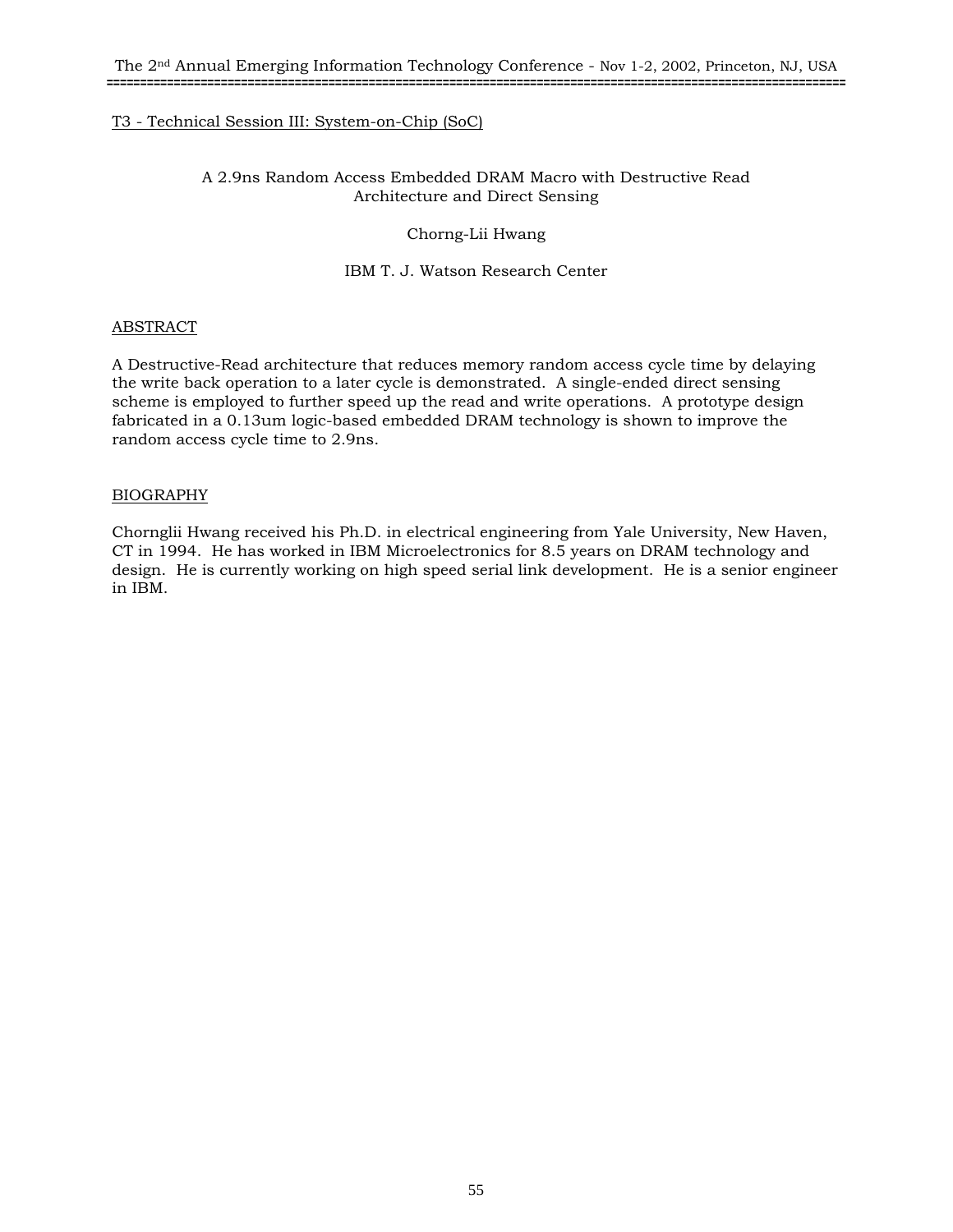Dynamic Power Management Techniques for System-On-a-Chip

Suhwan Kim, Wei Hwang, and Stephen Kosonocky

IBM T. J. Watson Research Center Yorktown Heights, NY 10598 suhwan@us.ibm.com

## ABSTRACT

Advances of integrated circuit technology have enabled development of complex system-on-achip (SoC). As SoC products such as handheld computer systems become more miniaturized and inexpensive, more demands on speed or performance are constantly being required of them. Since more power is required for faster and more powerful SoCs, innovative solutions are required to conserve power and thereby extend the battery operating duration. Recently, the dynamic choices of power management have been studied, because non-uniform workloads during the operation time are common in communication networks and in almost any interactive system. It minimizes power under performance constraints or maximize performance under power constraints. Since each core or macro may come with different power and performance characteristics from a different source, however, designing a SoC supports dynamic power management is difficult and error-prone process. In this paper, we will review key dynamic power management techniques that are emerging for SoCs and also discuss the industrial trends of strategies to address these problems.

## BIOGRAPHY

Suhwan Kim received the Ph.D degree in Electrical Engineering and Computer Science at the University of Michigan, Ann Arbor in 2001. Dr. Kim joined IBM T.J. Watson Research Center in 2001, where he currently is Research Staff Member. His research interests encompass high-performance and low-power circuits/micro-architecture and low-power design methodologies for high-performance VLSI signal processing.

Dr. Kim has received the 1994 Best Student Paper Award of the IEEE Korea Section and the First Prize in the VLSI Design Contest of the 2001 ACM/IEEE Design Automation Conference. He currently participates in the Technical Program Committee of the IEEE International ASIC/SOC Conference.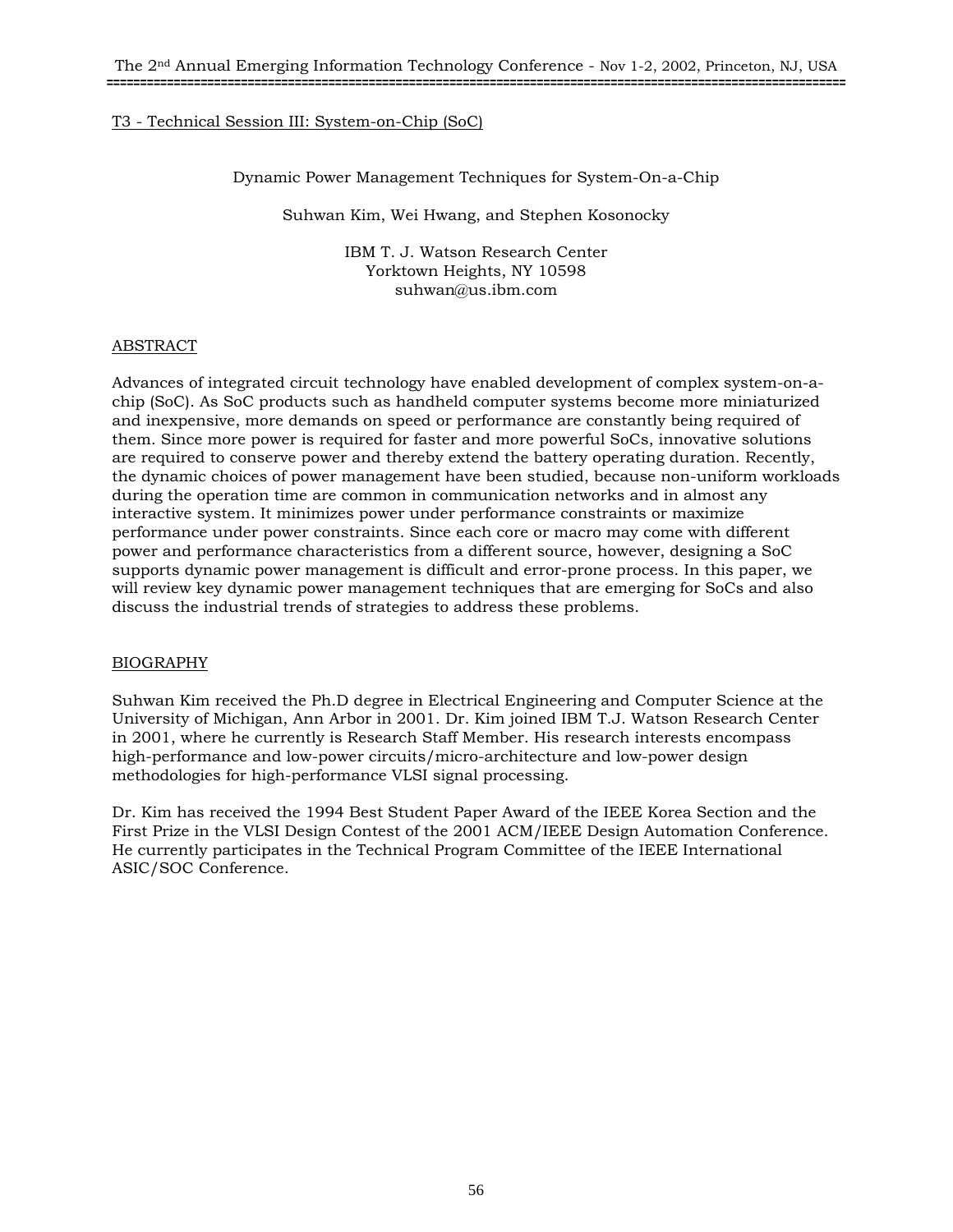## Session Chair and Organizer

## Ruhong Zhou

## IBM T. J. Watson Research Center

## BIOGRAPHY

Dr. Ruhong Zhou received his B.S in Physics (1988) and M.S in Theoretical Physics (1990) from Zhejiang University, China. He then joined the faculty (lecturer and then assistant professor) of Physics Department, Zhejiang University. He came to United States and enrolled in Columbia University in 1994, and received his Ph.D. in Chemistry from Columbia University with Prof. Bruce Berne in 1997. He joined IBM's Thomas J Watson Research Center as a staff scientist in 2000, working on protein folding and protein structure prediction projects along with many other IBM scientists worldwide. Before joining IBM, Dr. Zhou worked for Schrodinger as a senior scientist on polarizable force field development and ligand-receptor binding affinity predictions along with Prof. Richard Friesner (Columbia) and Prof. William Jorgensen (Yale). He is author of 48 publications and 3 patents. Dr. Zhou also won the Hammett Award from Columbia University and ACS Award on Computational Chemistry (for graduate students) from American Chemical Society.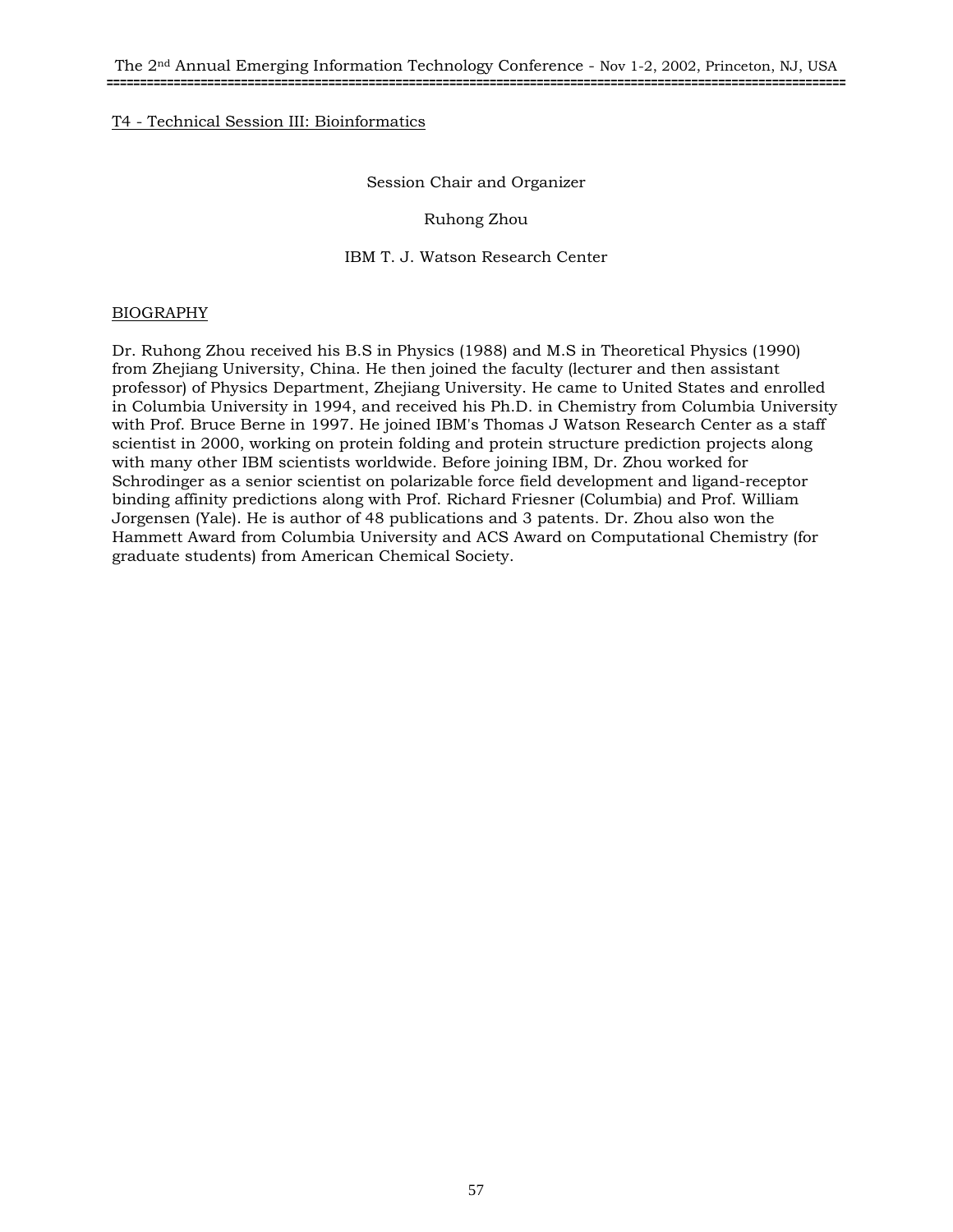## High-Performance Computing Needs in Pharmaceutical Discovery

Terry R. Stouch

Bristol-Myers Squibb Pharmaceutical Research Institute P.O. Box 5400 Princeton, NJ 08543-5400

## ABSTRACT

Questions posed by pharmaceutical research challenge the capabilities of computational chemistry on all fronts. Accuracy, precision, speed, and interpretability are all currently insufficient for computation to realize its desired potential. Current and desired future aspects of computation will be discussed; including structural genomics, dynamical simulation, ligand design, and chemical property calculation. Issues will include required advancements in molecular and atomic modeling sciences, increases in computational capability, and software enhancements to ease use and processing of results.

## BIOGRAPHY

Terry Stouch is a Principal Scientist in the Macromolecular Structure Division of the Bristol-Myers Squibb Pharmaceutical Research Institute in Princeton, New Jersey, USA where he has been since 1989. In the Department of Computer-Assisted Drug Design, he uses supercomputers to study large biological molecules and biomolecular complexes and assists in the development of new pharmaceuticals through the application of molecular modeling and other computational methods. He is responsible for the in silico predictive ADME (Absorption, Distribution, Metabolism, Excretion) effort at BMS which seeks to improve the quality of drug candidates by improving their physical and biological properties and profiles.

Prior to this, he was a research scientist in the protein crystallography laboratory at the Naval Research Laboratory (NRL) in Washington D.C. and an independent consultant in computeraided drug design and patenting issues. Under an Office of Naval Technology Postdoctoral Fellowship in the Laboratory for the Structure of Matter at the NRL, he pioneered some of the first supercomputing simulations of biological membranes, which he continues in studies of membrane permeation by drugs and in studies of the structure and dynamics of integral membrane proteins. Both his Ph.D. in chemistry (1985, with Prof. Peters Jurs) and B.S. in biochemistry (1980) were earned at the Pennsylvania State University.

His research interests include studies of molecular "potential energy functions" (for molecular modeling and molecular dynamics simulations), studies of molecular electrostatics, computer simulations of biomolecules, water and solvent structure, and methods of computer aided drug design, including pattern recognition, statistical analysis, database search, and molecular comparison.

He is author of over 45 publications and has presented over 90 invited lectures.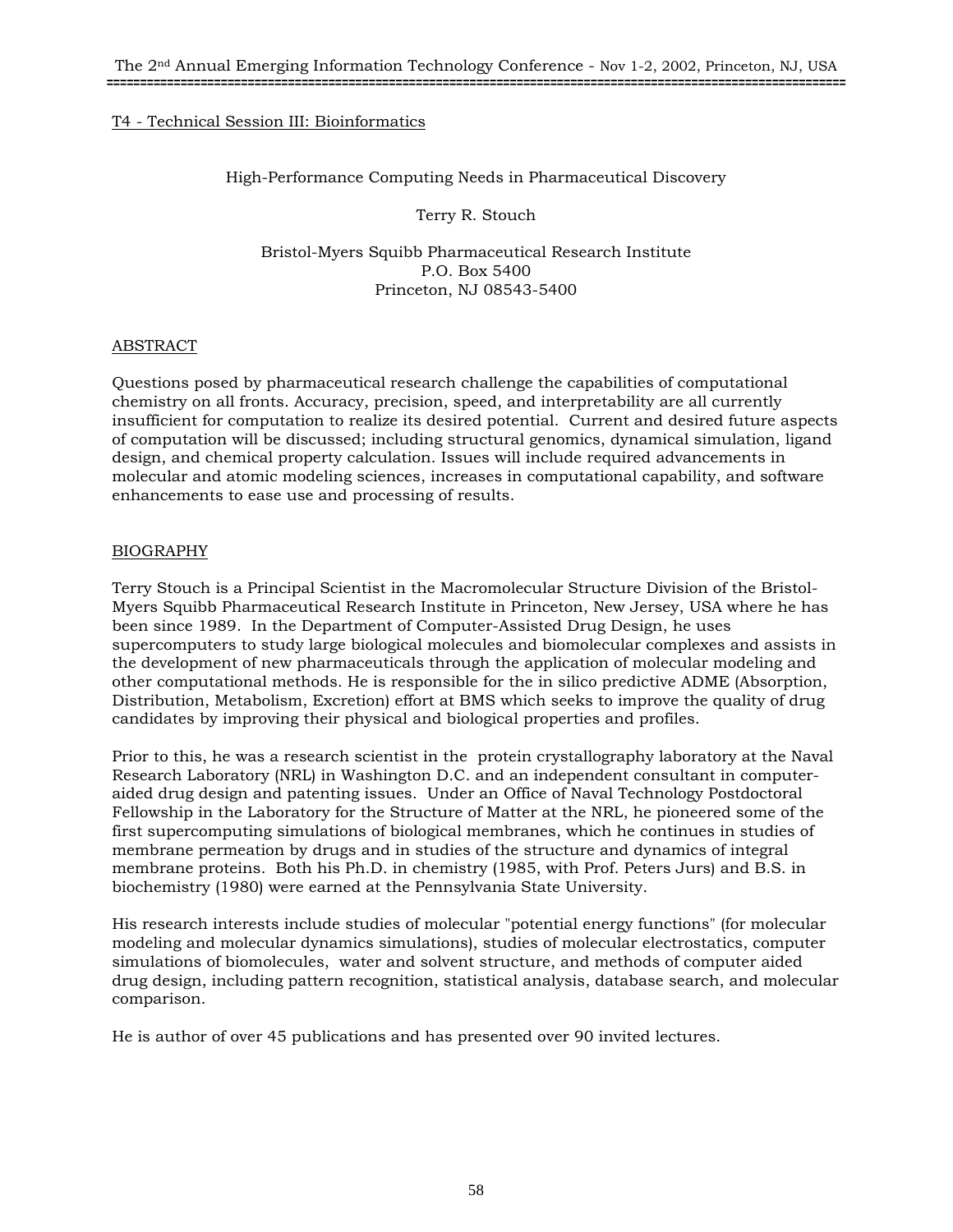## Gene expression microarray analysis: from technology to application

## Yuhai Tu

## IBM T. J. Watson Research Center Yorktown Hieghts, NY 10598'

## ABSTRACT

The ultimate goal of genome projects is to assign and understand the functions of all newly discovered proteins. A complete understanding of protein functions requires the knowledge of the structures of all

proteins. This is the task of structural genomics projects – a large-scale structural determination by experimental techniques. However, not all structures of proteins can be solved by experimental techniques. Thus, the development and application of theoretical and bioinformatic tools for structure validation, refinement, and prediction are essential for the successful completion of genome projects.

The backbone of the current state-of-art structure prediction algorithms is knowledge-based potential derived from known protein structures. Despite more than 10 years of efforts, the best predicted structures for most proteins targeted in the recent blind predictions (CASP IV) are still not accurate enough for functional studies. Thus, there is an urgent need for the improvement of potentials that describe the interactions between amino acid residues and between amino acid residues and aqueous environment.

Knowledge-based potentials are also called statistical potentials because they were all generated by employing statistical methods. In this talk, we shall show how the principal of statistical mechanics can be utilized to improve the quality of extracted potentials for structure selection and stability prediction.

## BIOGRAPHY

## **Education**

Ph. D., Physics, September, 1991 University of California, San Diego M.S., Physics, September, 1988 University of California, San Diego B.S., Physics, July, 1987 University of Science and Technology of China

## **Research Interests**

Biophysics; Statistical Physics; Dynamical Systems; Pattern Formation; Growth Phenomena in Material Science

## **Research Experience**

Research Staff Member, Physical Sciences Department IBM T. J. Watson Research Center, Yorktown Heights 1994-present Division Prize Research Fellow, California Institute of Technology, 1991-1994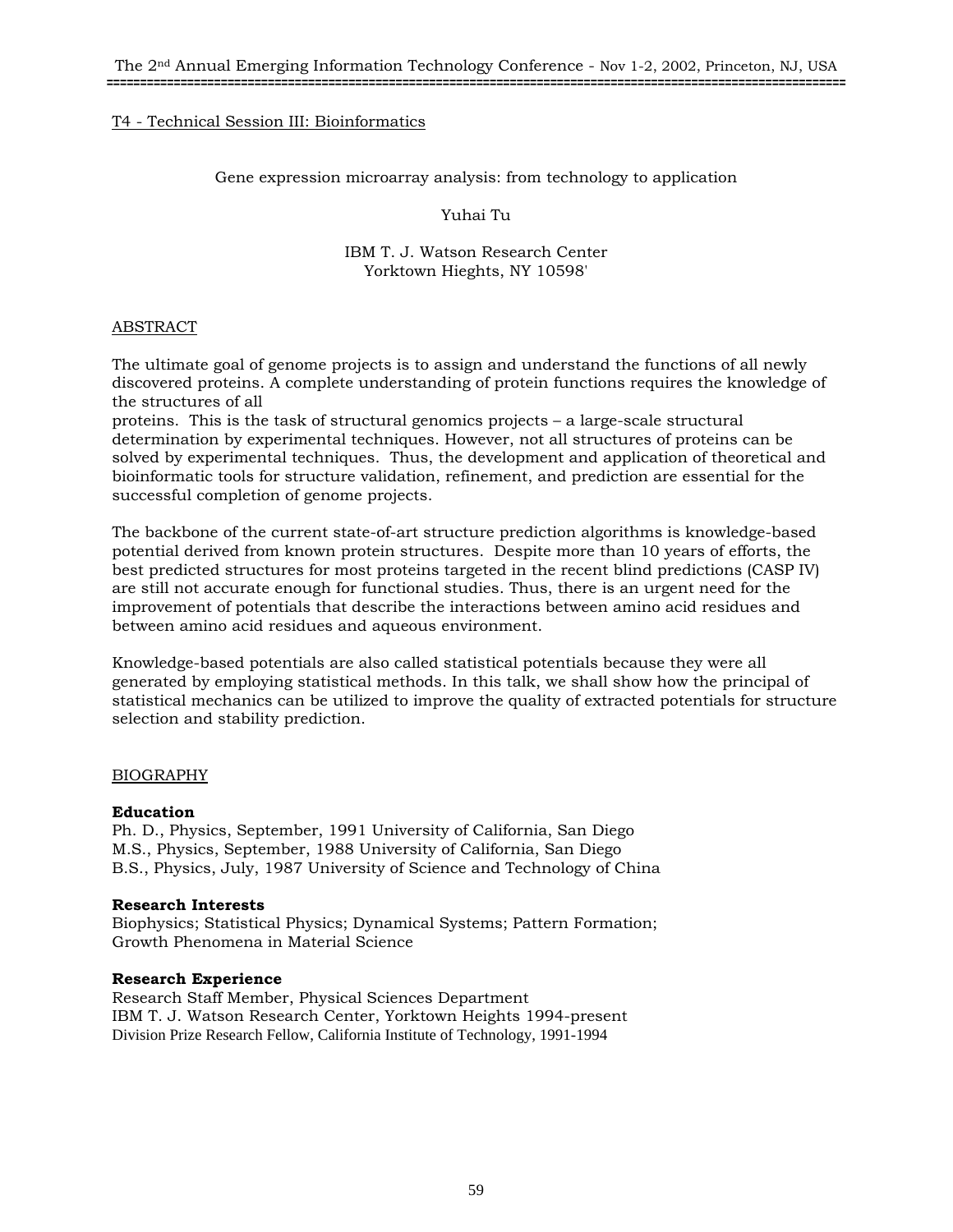## New knowledge-based potentials from known protein structures

Yaoqi Zhou

HHMI Center for Single Molecule Biophysics Department of Physiology/Biophysics State University of New York Buffalo, NY 14214

## ABSTRACT

The ultimate goal of genome projects is to assign and understand the functions of all newly discovered proteins. A complete understanding of protein functions requires the knowledge of the structures of all proteins. This is the task of structural genomics projects – a large-scale structural determination by experimental techniques. However, not all structures of proteins can be solved by experimental techniques. Thus, the development and application of theoretical and bioinformatic tools for structure validation, refinement, and prediction are essential for the successful completion of genome projects.

The backbone of the current state-of-art structure prediction algorithms is knowledge-based potential derived from known protein structures. Despite more than 10 years of efforts, the best predicted structures for most proteins targeted in the recent blind predictions (CASP IV) are still not accurate enough for functional studies. Thus, there is an urgent need for the improvement of potentials that describe the interactions between amino acid residues and between amino acid residues and aqueous environment.

Knowledge-based potentials are also called statistical potentials because they were all generated by employing statistical methods. In this talk, we shall show how the principal of statistical mechanics can be utilized to improve the quality of extracted potentials for structure selection and stability prediction.

## BIOGRAPHY

Dr. Yaoqi Zhou earned a B.S. degree in Chemical Physics from University of Science and Technology of China in 1984 and a Ph.D. degree in Chemical Physics from State University of New York at Stony Brook in 1990. After graduation, he took a research position in a newlyfounded company, Applied Physics and Chemistry Laboratory in southern California. In 1994, he came back to academics. He worked as a postdoctoral research fellow first with Dr. Carol Hall at North Carolina State University and then with Dr. Martin Karplus at Harvard University after receiving the awards of NSF and NIH postdoctoral fellowships. Since 2000, he is an Assistant Professor at State University of New York at Buffalo.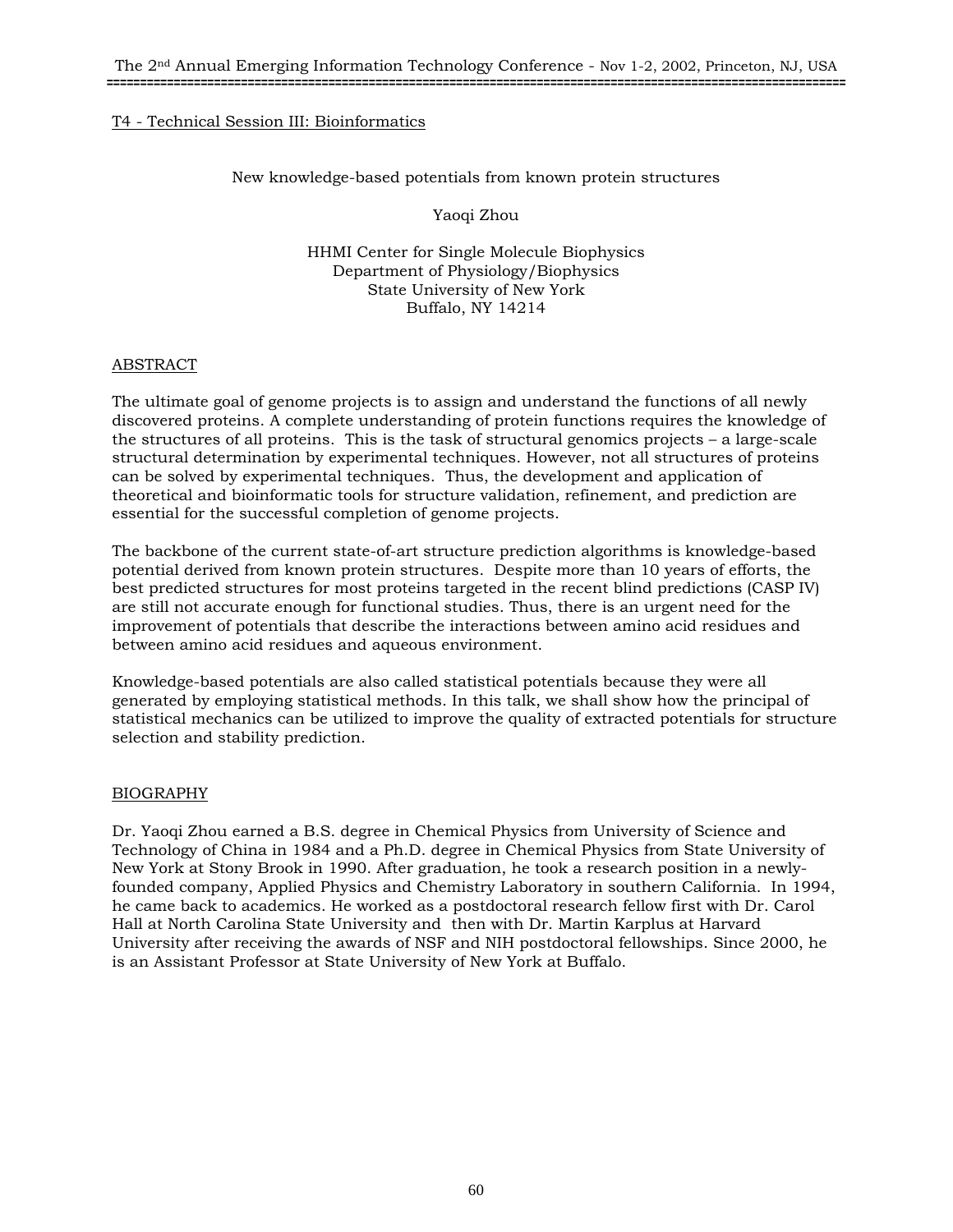## Protein structural codes: applications in protein sequence and structure analyses

An-Suei Yang

Department of Pharmacology Columbia University, 630 West 168th St., New York, NY 10032

## ABSTRACT

One of the main tasks in functional genomics projects is to identify sequence-structurefunction relationships for proteins in sequence and structure databases. Sequence motifs are useful discriminators in sequence family diagnosis. Computational procedures in local structure prediction are used to associate structural information with sequence motif databases. Structures for sequence motifs provide structural context to enhance the prediction capacities in sequence motif search procedures.

## BIOGRAPHY

POSITION: Assistant professor, Department of Pharmacology and Columbia Genome Center, Columbia University.

ADDRESS: Department of Pharmacology, Columbia University, 630 West 168th St., New York, NY 10032

EDUCATION: National Tsing Hua University, Taiwan B.S. 1979 Chemistry Johns Hopkins University, Baltimore Ph.D 1986 Chemistry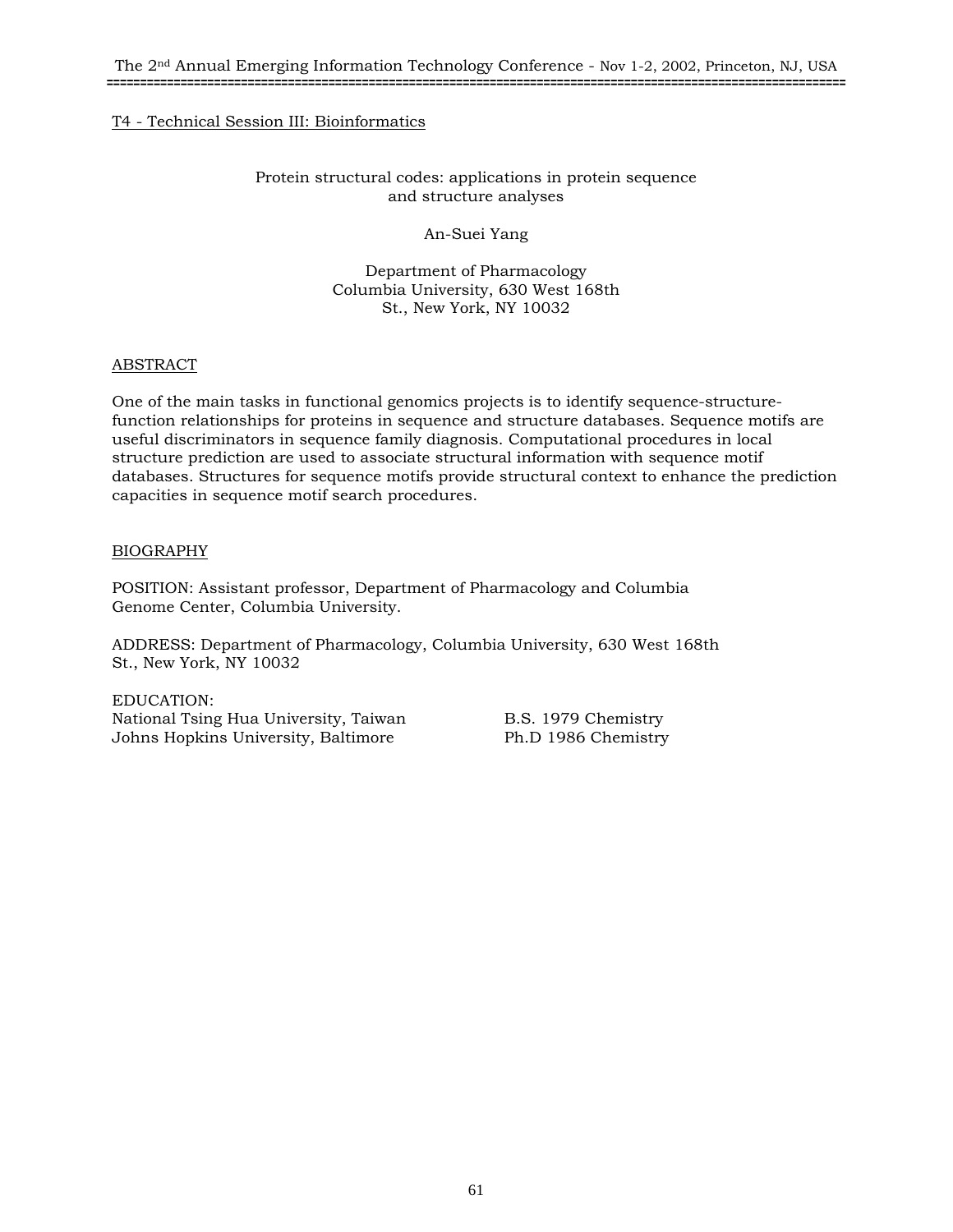#### Blue Gene: Protein folding with molecular dynamics

Ruhong Zhou

Computational Biology Center IBM T. J. Watson Research Center Yorktown Heights, NY 10598

## ABSTRACT

Computer simulations of large biomolecular systems are computationally demanding tasks due to the complex systems and long timescales involved. In this talk, I will be describing some of the early results from the Blue Gene science project that we have been working on recently. The talk will be mainly focused on novel molecular dynamics and Monte Carlo algorithms developed for protein folding studies. Also, a new Linear Response Method for ligand-receptor binding affinity prediction and its application to various binding sets will be presented. I will also spend some time to go over the Blue Gene hardware project, including its goals, architecture, parallelization, software development, etc.

## BIOGRAPHY

Dr. Ruhong Zhou received his B.S in Physics (1988) and M.S in Theoretical Physics (1990) from Zhejiang University, China. He then joined the faculty (lecturer and then assistant professor) of Physics Department, Zhejiang University. He came to United States and enrolled in Columbia University in 1994, and received his Ph.D. in Chemistry from Columbia University with Prof. Bruce Berne in 1997. He joined IBM's Thomas J Watson Research Center as a staff scientist in 2000, working on protein folding and protein structure prediction projects along with many other IBM scientists worldwide. Before joining IBM, Dr. Zhou worked for Schrodinger as a senior scientist on polarizable force field development and ligand-receptor binding affinity predictions along with Prof. Richard Friesner (Columbia) and Prof. William Jorgensen (Yale). He is author of 48 publications and 3 patents. Dr. Zhou also won the Hammett Award from Columbia University and ACS Award on Computational Chemistry (for graduate students) from American Chemical Society.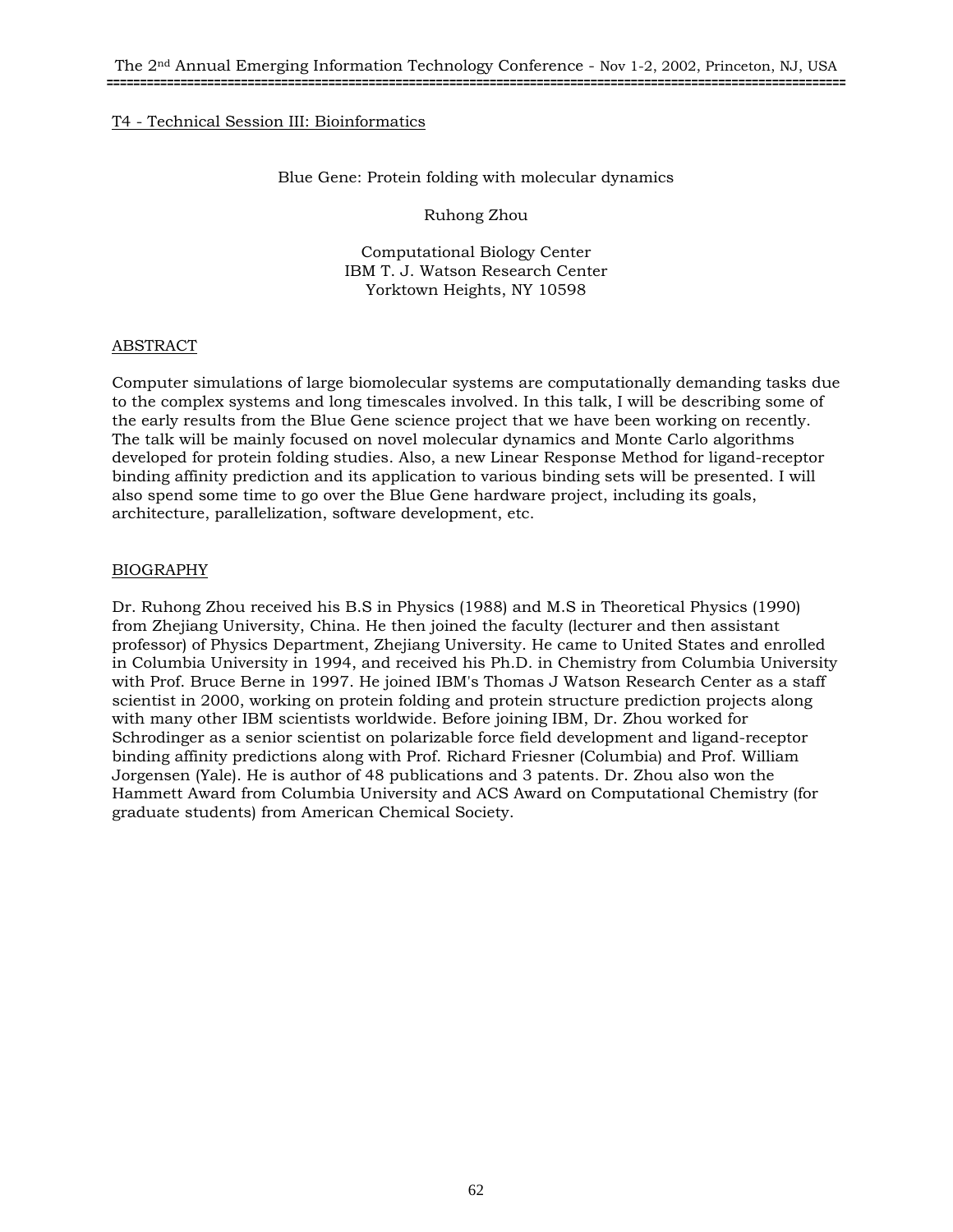# *Day 2*

# Opening Remarks

Conference Chair

Sun-Yuan Kung

Princeton University

## BIOGRAPHY

Professor Sun-Yuan Kung received his Ph.D. Degree in Electrical Engineering from Stanford University. Since 1987, he has been a Professor of Electrical Engineering at the Princeton University. In 1974, he was an Associate Engineer of Amdahl Corporation, Sunnyvale, CA. From 1977 to 1987, he was a Professor of Electrical Engineering-Systems of the University of Southern California, L.A. In 1984, he was a Visiting Professor of the Stanford University and the Delft University of Technology. In 1994 he was a Toshiba Chair Professor at Waseda University, Japan, and a Honorary Professor, Central China University of Science and Technology, China. In 2001, he was a Distinguished Chair of Multimedia Signal Processing, Hong Kong Polytechnic University, Hong Kong. His research interests include VLSI array processors, image/video/multimedia signal processing, neural networks for biometric and bioinformatic signal processing, and wireless digital communication.

Since 1990, he has served as an Editor-In-Chief of Journal of VLSI Signal Processing Systems. He was appointed as the first Associate Editor in VLSI Area (1984) and the first Associate Editor in Neural Network (1991) of the IEEE Transactions on Signal Processing. He served as a member of IEEE SPS (Signal Processing Society) Administration Committee (1989-1991). He was a founding member of IEEE-SPS Technical Committees (TC) on VLSI Signal Processing, TC on Neural Networks, and TC on Multimedia Signal Processing. He served as a founding member and General Chairman of various international conferences, including IEEE Workshops on VLSI Signal Processing, IEEE Workshops on Neural Networks and Signal Processing, IEEE Workshops on Multimedia Signal Processing, International Conference on Application Specific Array Processors, and International Computer Symposium.

Professr Kung has authored more than 300 technical publications. He has authored three books ``VLSI Array Processors'', (P-H, 1988) (with Russian and Chinese translations); ``Digital Neural Networks'', P-H, 1993; and ``Principal Component Neural Networks'', John-Wiley, 1996. He has edited numerous reference books, including: "VLSI and Modern Signal Processing," Prentice-Hall, 1985. (with Russian translation), ``VLSI Signal Processing, Vol.I&II (IEEE Press), ``Neural Networks for Signal Processing, Vol. I,II & III (IEEE Press), ``Multimedia Signal Processing, Vol. I (IEEE Press) and ``Systolic Arrays'', 1988, ``Application-Specific Array Processors, (IEEE Computer Society Press). He has recently co-edited a book on ``Multimedia Image and Video Processing'', CRC Press, 2001.

Dr. Kung is a Fellow of IEEE since 1988. He was the recipient of 1992 IEEE Signal Processing Society's Technical Achievement Award for his contributions on "parallel processing and neural network algorithms for signal processing". He was appointed as an IEEE-SP Distinguished Lecturer in 1994. He received 1996 IEEE Signal Processing Society's Best Paper Award for his publication on principal component neural networks. He was a recipient of the IEEE Third Millennium Medal in 2000.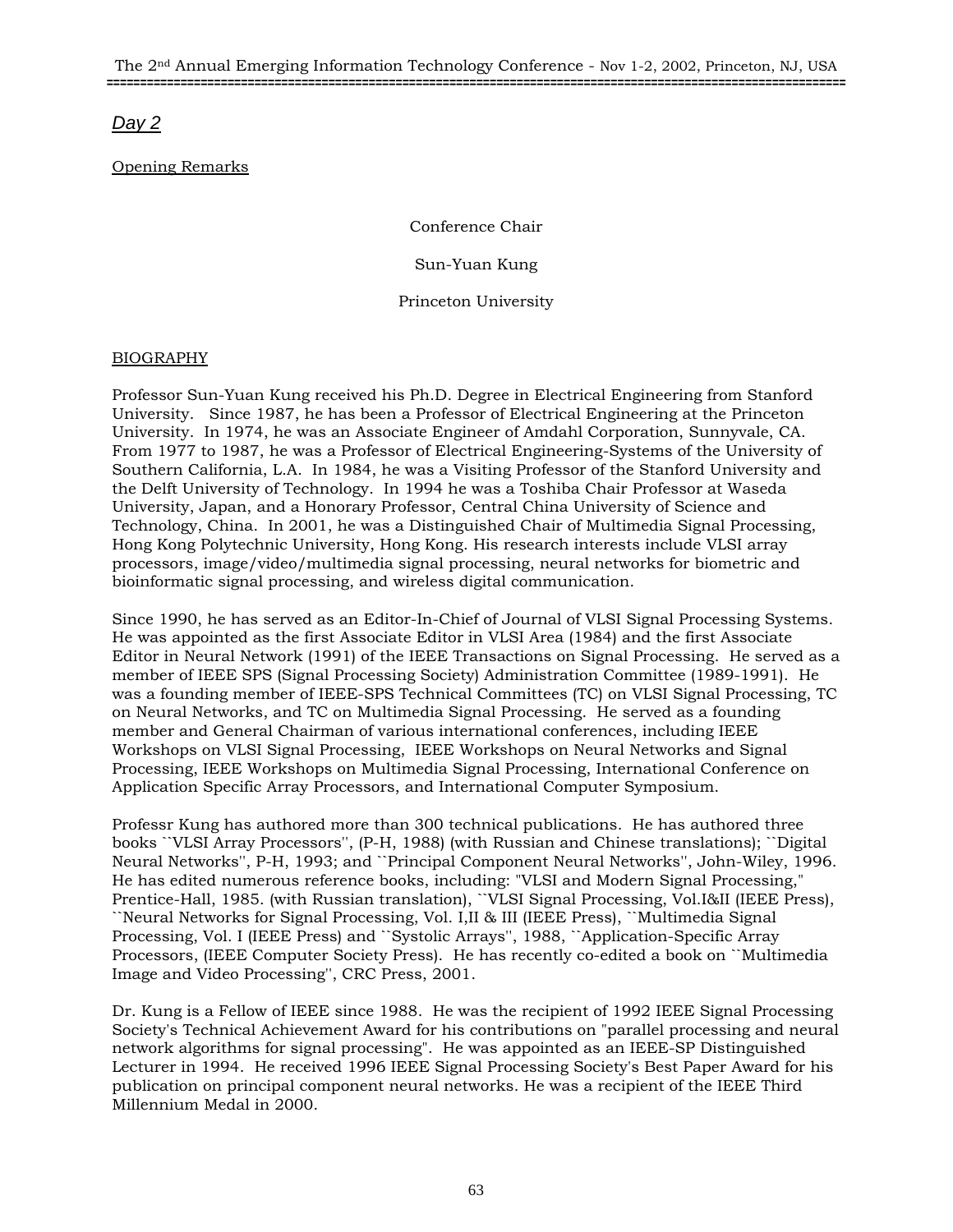## P3 - Plenary Session III: System-on-Chip

## Session Chair

## Wei Hwang

## National Chiao-Tung University

## BIOGRAPHY

Dr. Hwang is the Director of Microelectronic and Information Systems Research Center and Professor of Electronics Engineering Department of National Chiao-Tung University in Hsinchu, Taiwan since August 2002. Prior to that, he was a Research Staff Member at the IBM Thomas J. Watson Research Center, Yorktown Heights, NY from 1984 to 2002. He also served as an Adjunct Professor of Electrical Engineering at Columbia University in New York, NY from 1993 to 2001. He was Associate Professor of Electrical Engineering Department at Columbia University in New York from 1979 to 1984.He was Assistant Professor of Electrical Engineering at Concordia University in Montreal from 1975 to 1978. He received his M.S. and Ph.D. degrees from the University of Manitoba in 1970 and 1974 respectively, his M.S. degree from National Chiao-Tung University in 1967, and his B.S. degree from National Cheng-Kung University in 1964. His interests are in the general area of VLSI circuits and technology, semiconductor memories, high-frequency server microprocessors, and embedded systems. His current research interests are in low power SoC design and technology, emerging information technology, systems and applications. He has received several IBM Awards, including sixteen Invention Achievement Awards and four Research Division Technical Awards and has been elected an IBM Master Inventor. He holds 106 internation patents (including 53 U.S. patents). He has authored or coauthored one book, and over 110 technical papers in journals and conferences. Dr. Hwang is a Fellow of the IEEE.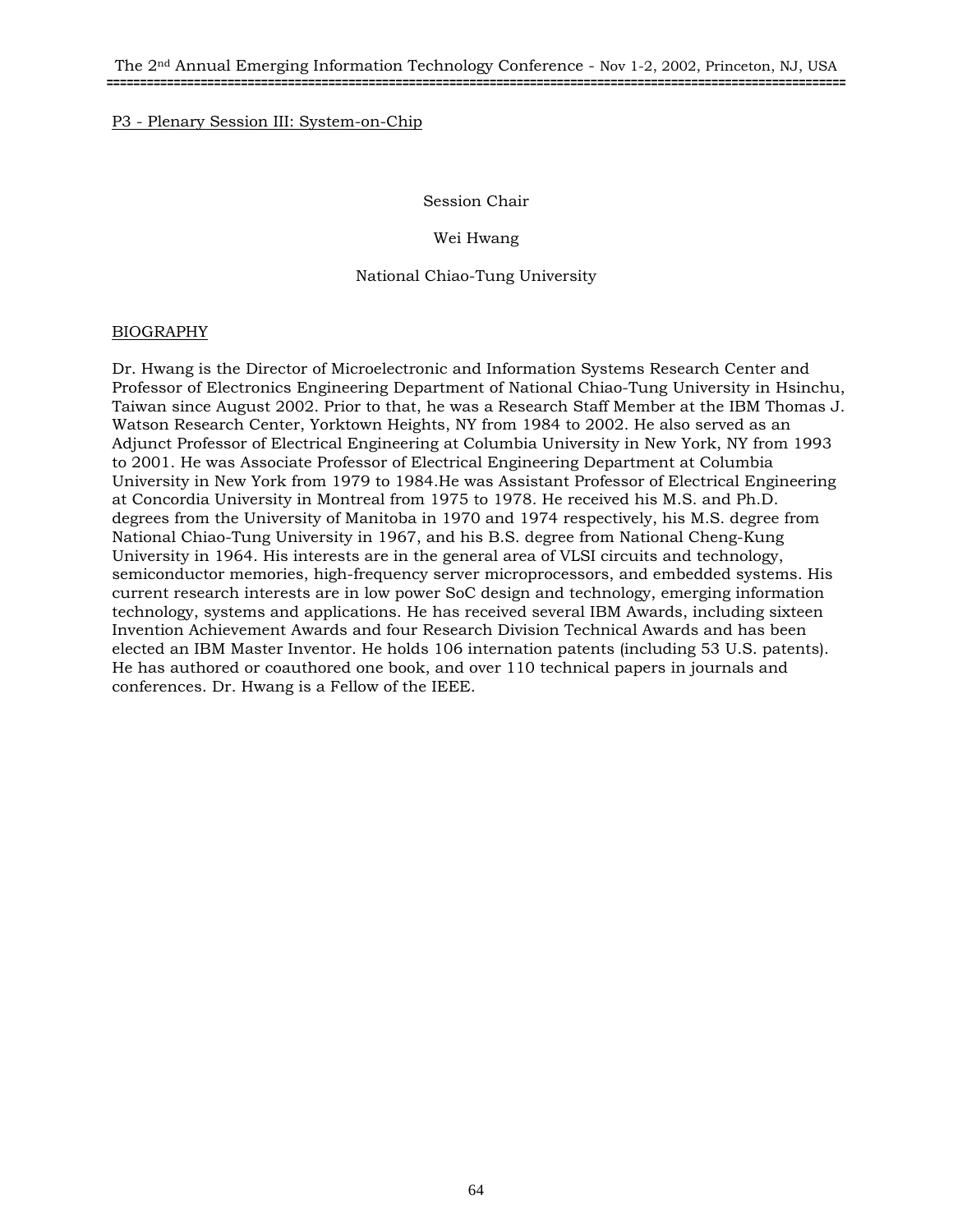## P3 - Plenary Session III: System-on-Chip

Systems-on-Chip

Reinaldo Bergamaschi

IBM T. J. Watson Research Center Yorktown Heights, NY. USA rab@watson.ibm.com

## ABSTRACT

In the last 20 years embedded systems have become the most widespread carriers of advanced hardware and software technologies. In this period the technologies implementing embedded systems evolved from micro-controllers and discrete components to fully integrated systemson-chip (SoC). SoCs and related technologies are the engines of embedded systems today and in the foreseeable future.

New and very demanding applications have appeared in the last 20 years, fueled by the boom of the PC, the Internet, and the home, office and wireless environments. These applications demanded processing power and levels of hardware integration much greater than could be offered by integrating discrete components on a printed circuit board. Product cycles continue to shrink as evidenced by the adoption rate of consumer electronics items. While color TV took over 10 years to sell 1 million units, DVD players took just over 1 year. This puts strong requirements on productivity increases and cost reduction.

CMOS technologies have evolved significantly in the last several years, allowing chip capacity to follow Moore's law and produce chips with over 70 million gates and gate delays of around 21ps. Large gate counts and high operating frequencies allied with new chip architectures led to considerable increases in processing power. At the same time, new design tools and methodologies were developed, which were able to take advantage of complex process technologies and deliver highly complex chips.

The concept of systems-on-chip is unique in leveraging the new technologies and architectures in order to provide the processing power and productivity increases needed by the new applications. Systems-on-chip started with the idea of integrating all components in a board into a single chip. To increase the productivity for future designs, the approach of reusable components was adopted. However, in the early days of SoCs, components were not really designed for reuse. The lack of standard deliverables as well as multiple interface protocols made it difficult for components to be taken from one design and reused in the next without modifications. Gradually component design evolved to include more parameterization, deliverables such as synthesis scripts and test vectors, and standard interfaces. This evolution led to a new industry devoted solely to the development of intellectual property cores (IPs), as the reusable building blocks of systems-on-chip.

The majority of embedded applications can be implemented on architectures built using common architectural blocks and customized with application specific components. Hence it was logical for SoC providers to develop these common architectural blocks formed by a CPU communicating with peripherals and memory over one or more shared busses. The common architectures typically include a CPU, memory and peripherals communicating over a fast bus (for the CPU and memory) and a slow bus (for the peripherals). This initial configuration can be extended with an MPEG decoder for video applications, or with an Ethernet controller for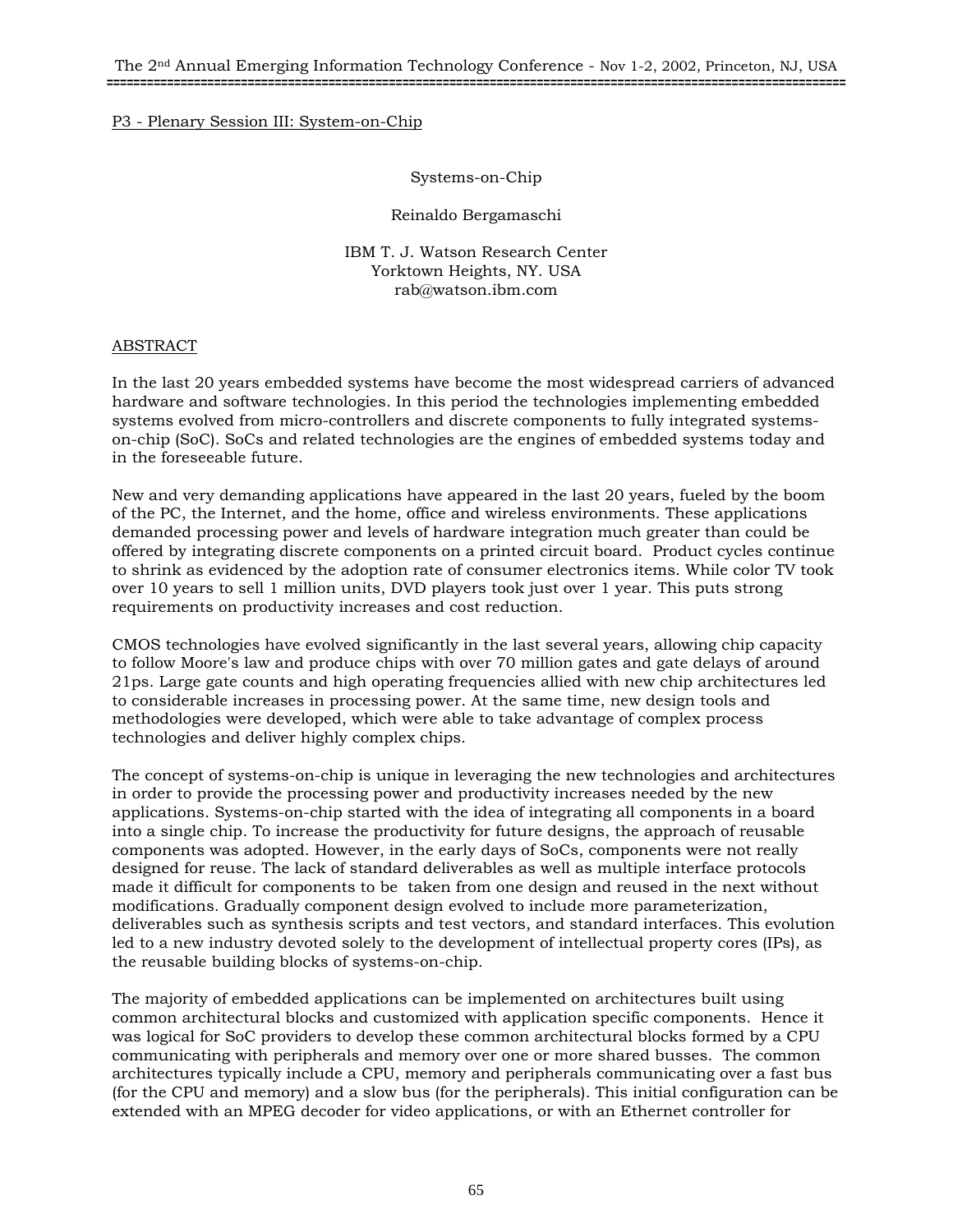communications applications. These common architectures and the supporting technologies (IP libraries and tools) are called platforms and platform-based designs.

The factors above led to the current state-of-the-art in SoCs as IP-based, Platform-based systems-on-chip. These SoCs are systems that contain IP blocks such as embedded CPUs, embedded memory, real world interfaces (e.g., PCI, USB, Ethernet), mixed-signal blocks, and software components, such as device drivers, real-time operating systems and application code. The advent of SoCs has become an absolute necessity for embedded systems companies to remain competitive. Designing an SoC, however, is extremely complex, as it encompasses a range of difficult problems in hardware and software design.

At the same time that advanced technologies are key enablers of SoCs, the complexities of deep sub-micron scaling also cause significant problems. Power dissipation, signal integrity, technology integration and cost are challenges that will need to be solved if SoCs are to continue increasing in complexity in future deep sub-micron technologies.

This presentation provides an overview of the most important issues involved with SoC design, including challenges associated with deep sub-micron technology scaling, and details on the SoC design methodology and tools. One important aspect of an SoC is that it is significantly more complex to design than a traditional ASIC (application specific integrated circuit). Although both SoCs and ASICs can be very large, ASICs are simpler to design because its optimization metrics are usually area and delay, whereas SoC design involves a multi-domain optimization problem. For example, even if the clock period target of the SoC is met, it may not work properly because of wrong architectural decisions, inefficient software or signal integrity problems due to mixed signal IP. In SoC design the high-level design decisions (e.g., architecture, software) are much more interdependent on the low level design decisions (logic synthesis, layout, technology), than in ASIC design. This cross-domain optimization problem makes the SoC design much more complex thus requiring specialized tools and methodologies.

# BIOGRAPHY

Reinaldo Bergamaschi graduated in Electronics Engineering (with Honors) from the Aeronautics Institute of Technology, Sao Jose dos Campos, Brazil, in 1982, and in 1984 he received the M.E.E degree (with Distinction) from the Philips International Institute, Eindhoven, The Netherlands. In 1989 he obtained the Ph.D. Degree in Electronics and Computer Science from the University of Southampton, England, and joined the IBM Thomas J. Watson Research Center, Yorktown Heights, USA. He has worked on several high-level tools and methodologies with the goal of improving design quality and productivity. His current interests are embedded systems design, high-level design languages and systems-on-chip.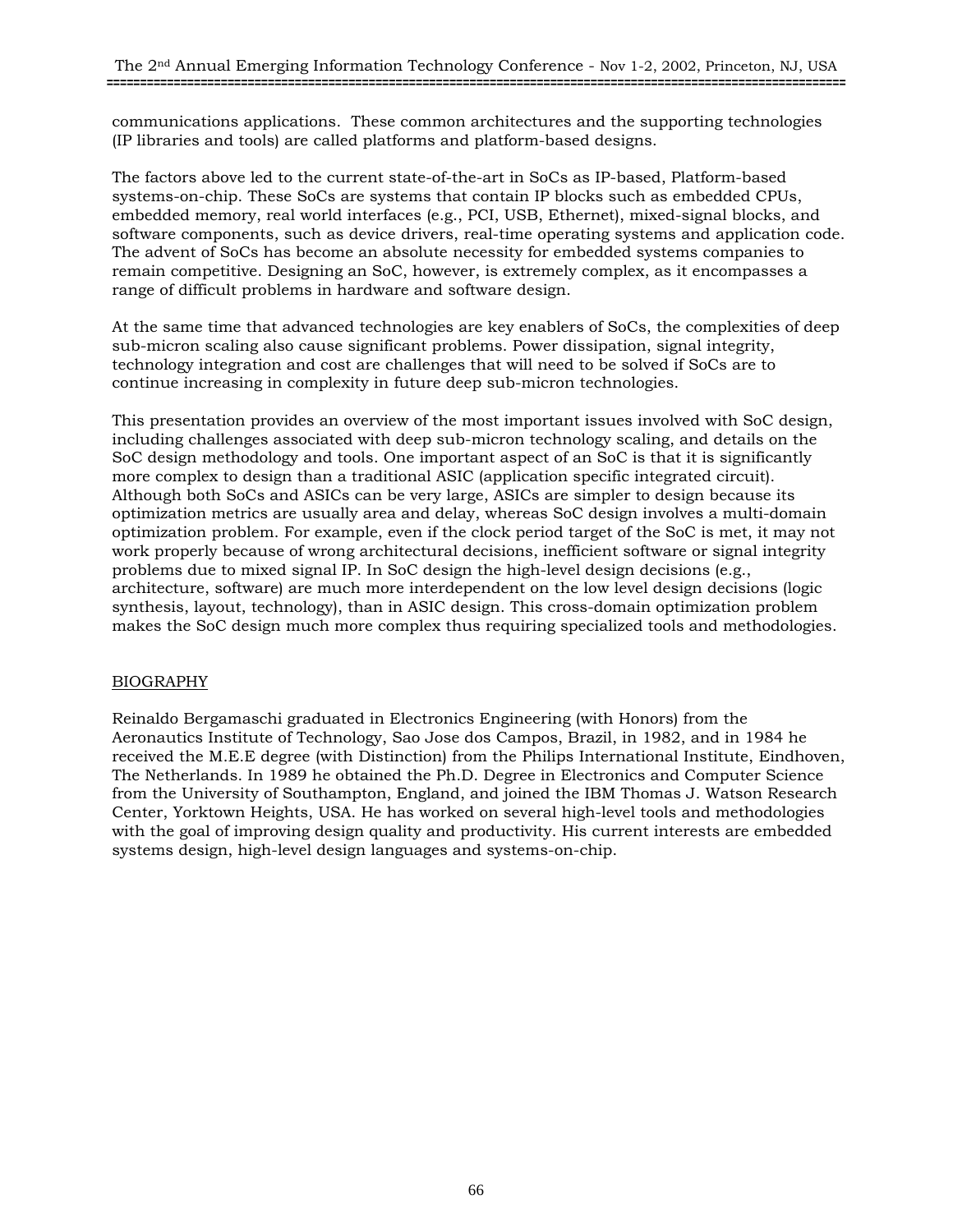## P3 - Plenary Session III: System-on-Chip

## Design Challenges for Systems-on-Chips

Wayne Wolf

Princeton University

#### ABSTRACT

Systems-on-chips open many new applications: communications, multimedia, etc. However, designing systems-on-chips requires design teams to master many new skills. This talk will cover some of the important problems in system-on-chip design methodologies, including embedded software, application-specific heterogeneous processors, and the role of mixedsignal design.

## BIOGRAPHY

Wayne Wolf is professor of electrical engineering at Princeton University. Before joining Princeton, he was with AT&T Bell Laboratories, Murray Hill, New Jersey. He received the B.S., M.S., and Ph.D. degrees in electrical engineering from Stanford University in 1980, 1981, and 1984, respectively. His research interests include embedded computing, VLSI CAD, and multimedia information systems. He is the author of Computers as Components: Principles of Embedded Computing System Design and Modern VLSI Design: Systems on Silicon. Wolf has been elected to Phi Beta Kappa and Tau Beta Pi. He is a Fellow of the IEEE and a member of the ACM and SPIE.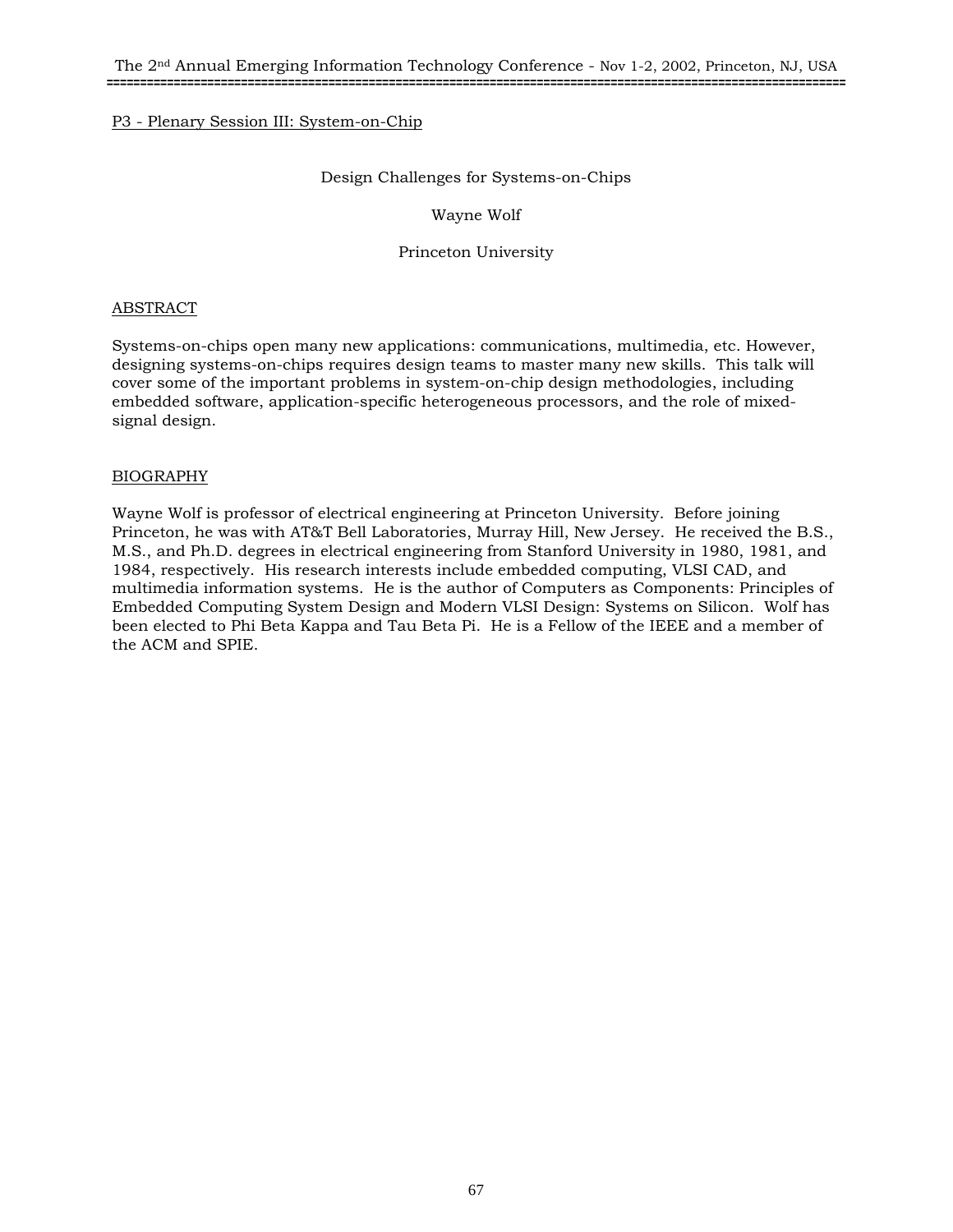## P3 - Plenary Session III: System-on-Chip

## SOC Research Activities in National Taiwan University

Sao-Jie Chen

National Taiwan University

## ABSTRACT

In this presentation, the speaker will introduce a new member of the College of Electrical Engineering and Computer Science at National Taiwan University (NTU), the Graduate Institute of Electronics Engineering (GIEE). The talk focuses on the organization of a new SOC Research Center established in GIEE, its missions, actvities, and research directions. Some of the research results related to SOC Design and Systems are also presented, which show that NTU-GIEE is ready to face the challenge of coming SOC era.

## BIOGRAPHY

Sao-Jie Chen received the B.S. and M.S. degrees in electrical engineering from the National Taiwan University, Taipei, Taiwan, ROC, in 1977 and 1982 respectively, and the Ph.D. degree in electrical engineering from the Southern Methodist University, Dallas, USA, in 1988.

Since 1982, he has been a member of the faculty in the Department of Electrical Engineering, National Taiwan University, where he is currently a full professor. From 1985 to 1988, he was on leave from National Taiwan University and working toward his Ph.D. at Southern Methodist University. During the fall of 1999, he was a visiting scholar in the Department of Computer Science and Engineering, University of California, San Diego. His current research interests include: VLSI physical design automation, RF IC design, and SOC hardware/software codesign.

Dr. Chen is a member of the Chinese Institute of Engineers, the Association for Computing Machinery, the IEEE, and the IEEE Computer Society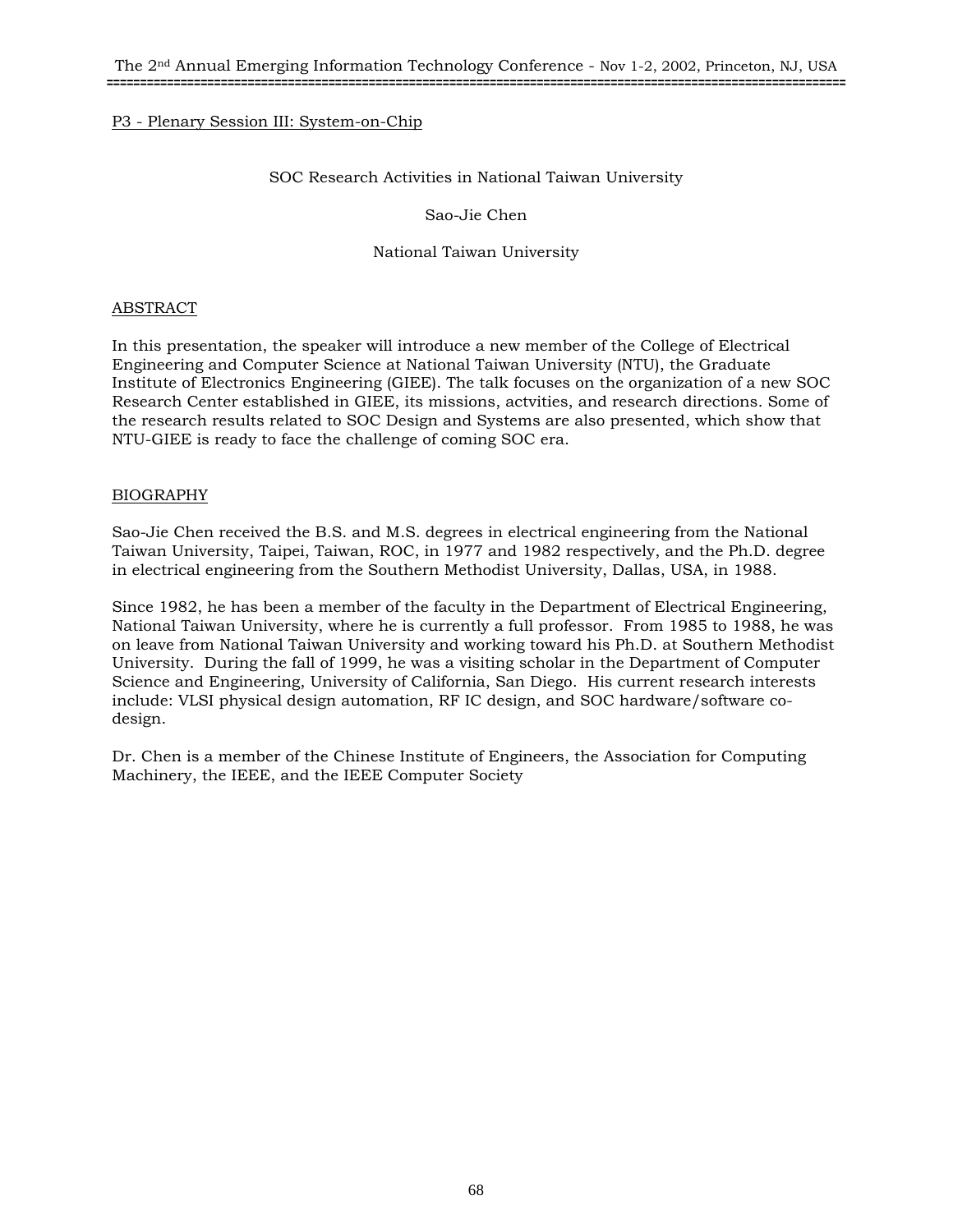## P4 - Plenary Session IV: Bioinformatics

## Session Chair

## Cathy H. Wu

## Georgetown University Medical Center

## BIOGRAPHY

## **Positions and Employment**

2001-Present: Professor of Biochemistry and Molecular Biology and Director of Protein Information Resource, Georgetown University Medical Center; 1999-2002: Director of Bioinformatics and Vice President, National Biomedical Research Foundation; 1990-1999: Assistant Professor (90-94), Associate Professor (94-98), Professor (98-99) of Biomathematics, University of Texas Health Center at Tyler

#### **Education**

B.S., Plant Pathology, National Taiwan University, 1978; M.S., Ph.D., Molecular Plant Pathology, Purdue University, 1982, 1984; M.S., Computer Science, University of Texas at Tyler, 1989

## **Primary Expertise/Activities**

Conducting bioinformatics research since 1990 and developed several protein family classification systems including neural network systems and protein databases; Directing the Protein Information Resource (PIR); Teaching bioinformatics; Mentoring graduate students

## **Publications**

Published over 75 research papers, authored a book and edited two books

## **Professional Activities**

- 1) Advisory Board: Serve on Board of Directors, International Society for Computational Biology; Advisory Board, Association of Chinese Bioinformaticians
- 2) Organizing Committees: Organized several international bioinformatics conferences, including ISMB-2002; PSB-2003; PSB-2002; CBGI-2002; CBGI-2001; BIOKDD-2002; BIOKDD-2001
- 3) Grant Review Panels: Serve as an *ad hoc* reviewer and on numerous review panels and site visit panels for National Institutes of Health (NIH), National Science Foundation (NSF), Department of Energy (DOE), and National Science Council, Taiwan.

## **Invited Presentations**

Over 30 invited seminars and tutorials in the last two years, including NIH Proteomics Course; ESF Training Course in Functional Genomics; Conference on Proteomics; CHI Beyond Genomics; Summer Institute on Bioinformatics, Taiwan; GCG/MSI Bioinformatics Workshop; ISMB-2001; BIBE-2001, SIAC-2001; CBGI-2001; MPSA-2000; University of Delaware; Medical College of Ohio; University of Alabama at Birmingham; George Mason University; Academia Sinica, National Taiwan University, National Chiao Tung University, National Health Research Institute, Yang Ming University, Taiwan

# **Profiled at** *The Scientist* **(10/15/2001)**

Cathy Wu at the Crossroads: She saved the Protein Information Resource database and now aims to restore it to the world's best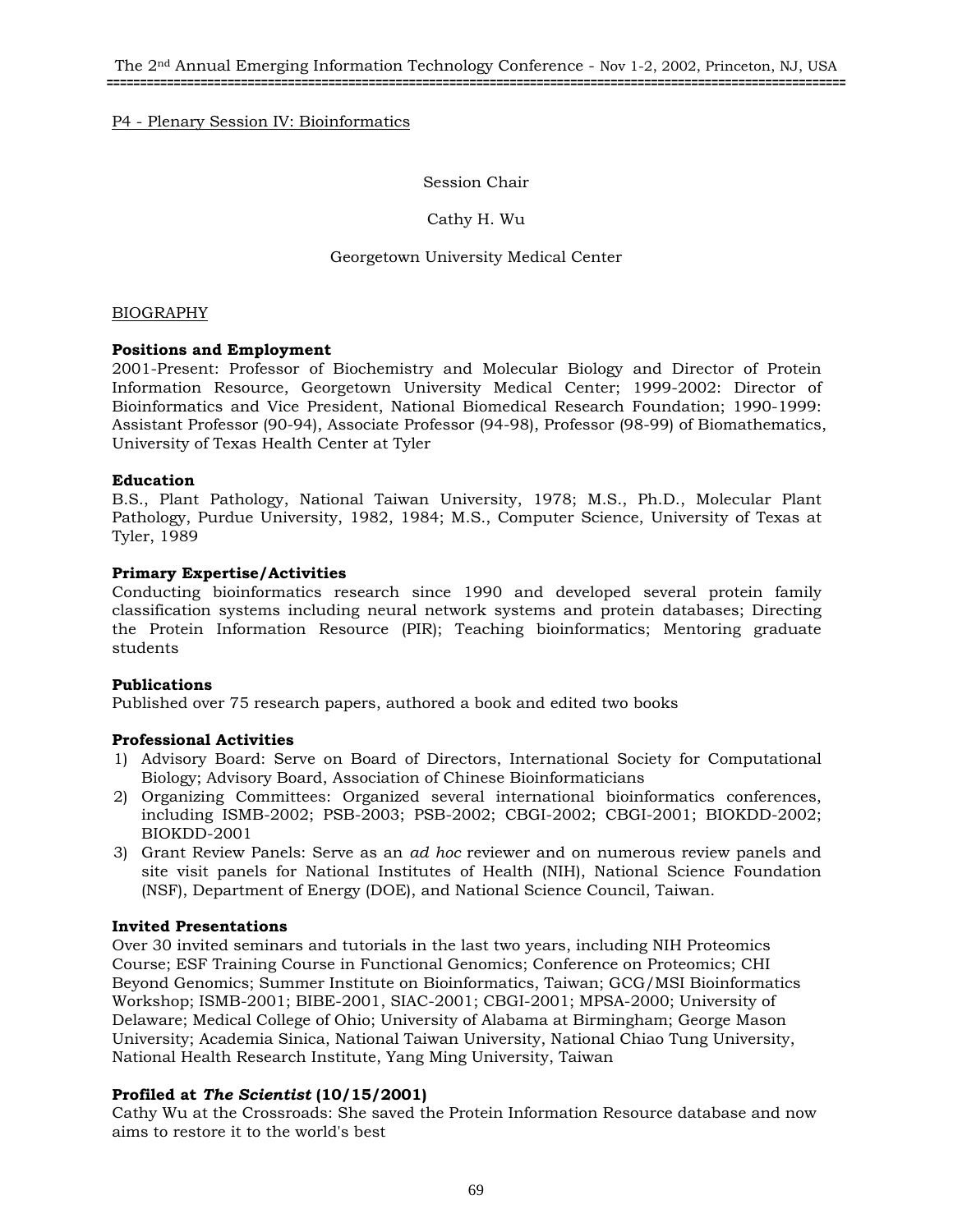The 2nd Annual Emerging Information Technology Conference - Nov 1-2, 2002, Princeton, NJ, USA **==============================================================================================================**

(http://www.the-scientist.com/yr2001/oct/prof1\_011015.html)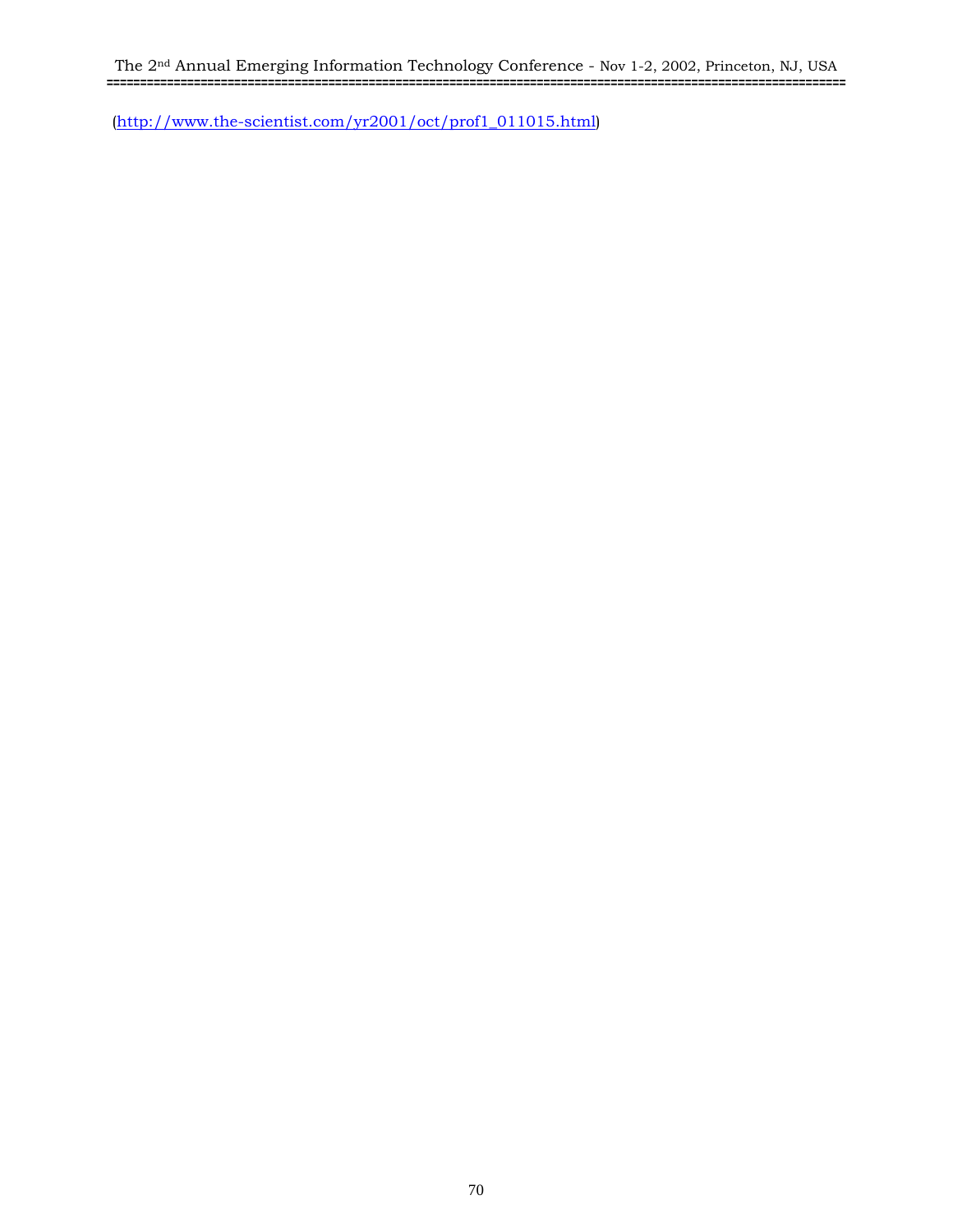## P4 - Plenary Session IV: Bioinformatics

Integrated Bioinformatics Projects on Functional Genomic Studies of Disease

Agnes Hsiung Chao

Director , Division of Biostatistics and Bioinformatics National Health Research Institutes , Taiwan Tel:886-2-26534401 # 7110 Fax:886-2-27890253

Email: hsiung1@nhri.org.tw

## ABSTRACT

Genes and environmental factors interact to control risk of the complex diseases such as hypertension, diabetes and various cancers, etc. There are many approaches to study the mechanism. In this talk we will share some of our experience in building up the infrastructure to conduct genetic studies in order to map the genes for diseases which are genetically complex. Analytical and statistical issues in the genetic studies will be discussed.

We will also talk about the experience in forming an integrated bioinformatics project on functional genomic studies of the mechanism of the infection diseases agent ---- enterovirus (EV), especially EV 71, which was the major factor in causing the death of infected children in Taiwan in the 1998 outbreak.

## BIOGRAPHY

Chao Agnes Hsiung is currently the Director of the Division of Biostatistics and Bioinformatics, National Health Research Institutes in Taiwan. The division works closely with scientists and clinicians to carry out research on bioinformatics and statistical genetics in genomic medicine. The division also provides statistical support on design and analyze of clinical trials.

Chao Agnes Hsiung was awarded her master and PhD degrees in statistics by Columbia University. She joined the Institute of Statistical Science, Academia Sinica in 1985 as a research fellow. In 1992, she started to be in charge of the statistical center of Taiwan Cooperative Oncology Group(TCOG. In 1997, she moved to National Health Research Institutes, where she is the founding director of the Division of Biostatistics and Bioinformatics.

She is an elected member of International Statistical Institutes since 1985 and an elected fellow of Institute of Mathematical Statistics since 1994. Her fields of interest are biostatistics, clinical trials and genetics/genomics statistics.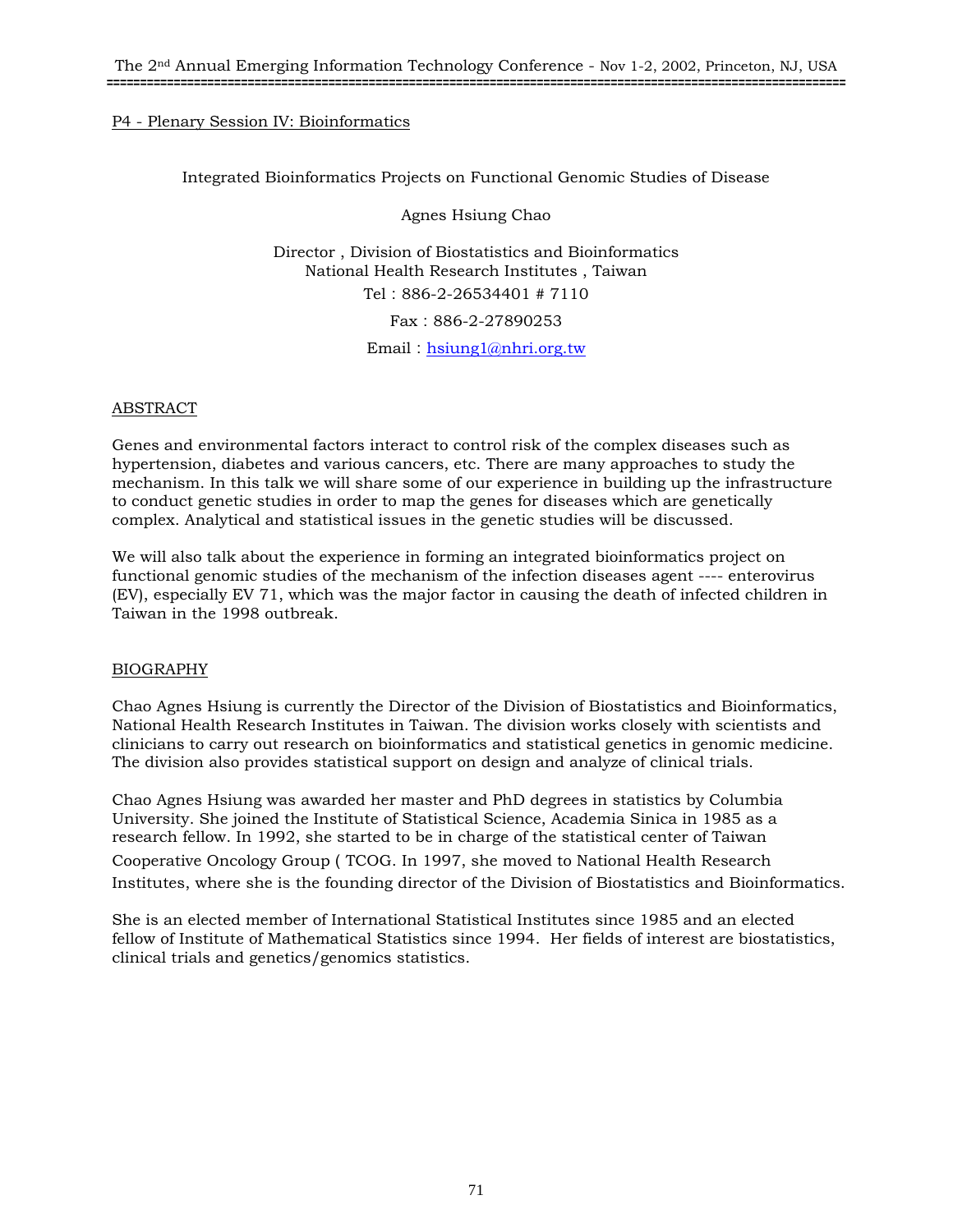## P4 - Plenary Session IV: Bioinformatics

## Research, Development and Education of Bioinformatics at EMBnet China Node

Jingchu Luo

Centre of Bioinformatics Peking University Beijing 100871, P.R. China Tel: +86 10 6275 7281 Fax: +86 10 6275 9001 Email: luojc@pku.edu.cn http://www.cbi.pku.edu.cn/

## ABSTRACT

The proposed presentation will give a brief view of the rapid growing infrastructure as well as the research, development and education of bioinformatics at the Centre of Bioinformatics, Peking University, the national node of at the European Molecular Biology Network. Topics will cover biological resource on the Internet, secondary database construction, software development, genome sequence assembly, molecular modeling and drug discovery as well as bioinformatics training and education.

## BIOGRAPHY

## **Education:**

Graduated from Department of Biology, Peking University in 1970

#### **Visiting experience:**

| 1987.11-1989.5 | University of Maryland, USA, Computer programming, molecular modelling |
|----------------|------------------------------------------------------------------------|
| 1991.8-1992.2  | Imperial Cancer Research Fund, UK, Molecular modelling                 |
| 1994.1-1994.5  | Imperial Cancer Research Fund, UK, Protein domain analysis             |
| 1995.9-1996.3  | Imperial Cancer Research Fund, UK, Protein domain database             |
| 1997.4-1997.10 | Imperial Cancer Research Fund, UK, Protein loop database               |
| 1998.7-1999.1  | Imperial Cancer Research Fund, UK, Bioinformatics                      |

#### **Research Experience:**

Professor Luo is a principle investigator of the several projects on bioinformatics supported by China High-Tech (863) program, the Ministry of Education, Beijing Municipal Committee of Science and Technology. He is the node manager of the European Molecular Biology Network since 1996 and organized several bioinformatics workshops and courses in PKU. He has published some 40 papers and written some chapters on molecular modeling and bioinformatics. He is taking care of the bioinformatics service at CBI and running a course "Introduction to Bioinformatics" for graduate students at PKU.

## **Selected Publications:**

- 1. Luo JC, et al, Chinese translation of Introduction to Bioinformatics (Attwood and Parry-Smith), Peking University Press, 2002.
- 2. Zhou Yu, Jingchu Luo, etc, PGAAS: A prokaryotic genome assembly assistant system, *Bioinfromatics,* 2002(5) 661-665.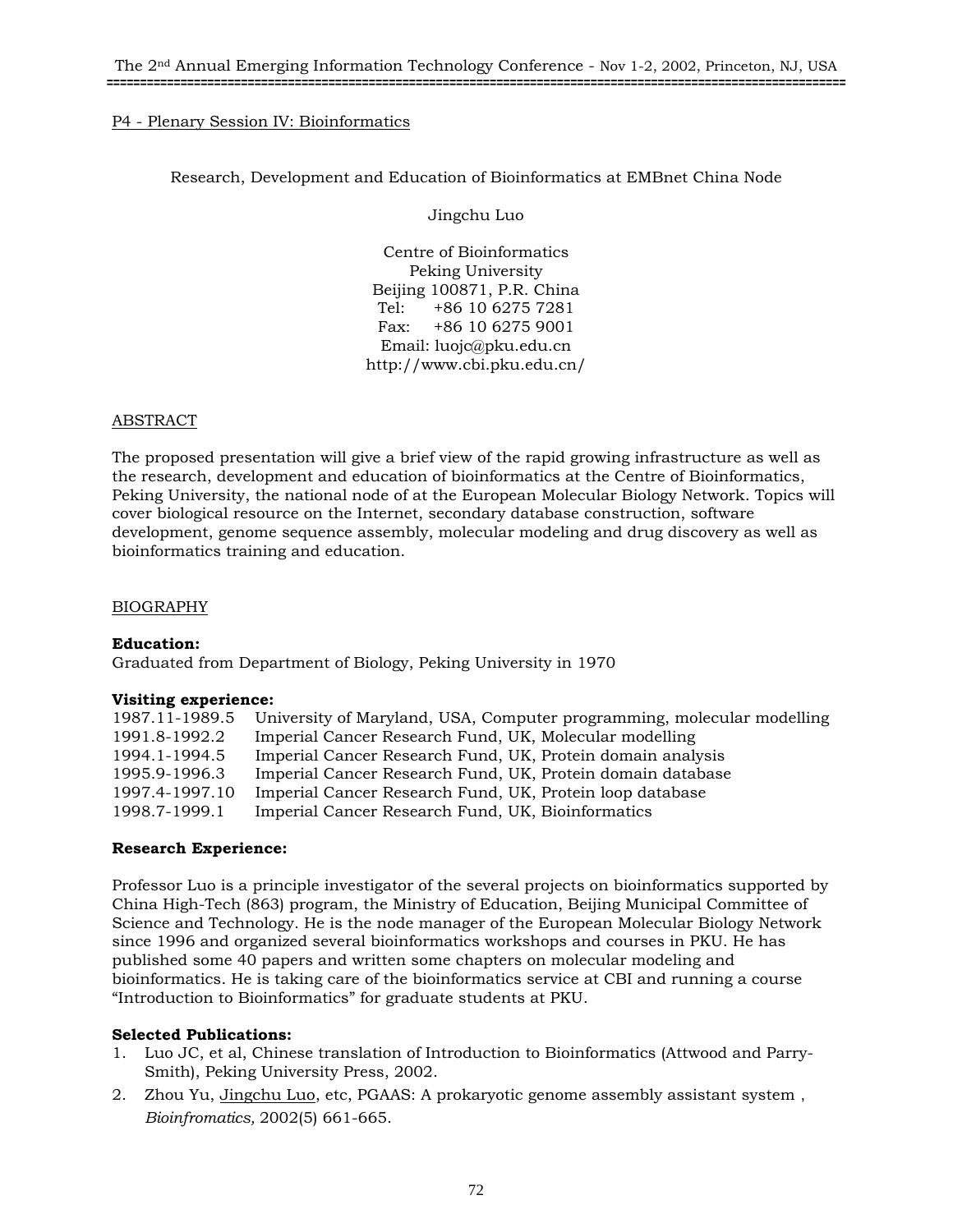3. Su YH, QU H, Luo JC, ZhuYX, Toxicity assessment and molecular modeling of α4 helix membrane channel of *Basillus thuringiensis* Cry1Aa, Science in China (Seies C),

32(2):147-152,2002. (in Chinese)

- 4. Carugo O, Lu S, Luo J, Gu X, Liang S, Strobl S, Pongor S. Structural analysis of free and enzyme-bound amaranth alpha-amylase inhibitor: classification within the knottin fold superfamily and analysis of its functional flexibility. Protein Eng 2001 Sep;14(9):639-46.
- 5. Wang JM, Luo Jc, Qu H, Li Y, Wu GY, GU XC, Construction of rice dwarf virus genome, J. Microbiology, 41(1):43-448, 2001. (in Chinese)
- 6. Luo JC, PC/Linux bases bioinformatics database query system, Science Bulletin, 45(9):1006-1008, 2000 (in Chinese).
- 7. Li B, Luo JC, etc , Bioinformatics software development and integration, Hereditas, 21(4), 43-44, 1999 (in Chinese).
- 8. Luo JC, etc, Molecular design and simulation, in "the Frontiers in molecular biology". (eds, Fang FD etc), Beijing Medical University Press, 1998.
- 9. Zhu Y, Zhang, Y, Luo J, Davies PJ, Ho DT, PPF-1, A Post-floral-specific Gene Expressed in Short-day Grown G2 Pea, May Be Important for its never-senescing phenotype. Gene, 16(1), 1-6, 1998.
- 10. Luo JC, Islam SA, Russell RB and Sternberg MJE. A world-wide web server of protein domain assignment. In Peptides – Biology and Chemistry (ed. Xu XJ etc), KLUWER & ESCOM, p235-236, 1998.
- 11. Islam SA, Luo J, Sternberg MJ (1995), Identification and analysis of domains in proteins, *Protein Eng*, **8**(6):513-25.
- 12. Jingchu Luo, Qiuanyan Liu, Charles R. Coombers, Paul A. Bates and Michael J.E. Sternberg. Prediction of the three dimensinal structure of activin. In Peptides - Biology and Chemistry (ed. Lu GS, etc), ESCOM, Leiden. p214-216, 1995.
- 13. Sternberg MJ, Hegyi H, Islam SA, Luo J, Russell RB, Towards an intelligent system for the automatic assignment of domains in Globular proteins, Ismb, 3, 376-383, 1995.
- 14. Suhail A. Islam, Jingchu Luo and Michael J. E. Sternberg, Identification and Analysis of Domains in Proteins. Protein Engineer. 8(6), 513-525,1995.
- 15. Liang SP, Luo JC, Zhong X, Jin H, Gu XC, Secondary structure study of Huwentoxin-I, a neurotoxin from the venom of spider Selenocosmis huwena. Acta Scientiarum Naturalium Universitatis Pekinensis, 29, 668-674, 1993.
- 16. Aihua Pan, Feng Tie, Meizhu Yang, Jingchu Luo, Zhengxing Wang, Xiang Ding, Lingyuan Li, Zhanglian Chen and Binggen Ru. Construction of multiple copy of alpha domain gene fragment of human liver metallothionein-IA in tandem arrays and its expression in transgenic tobacco plants. Protein Engineer. 6, 775-762, 1993.
- 17. Paul A. Bates, Jingchu Luo and Michael J.E. Sternberg. A predicted three-dimensional structure for the carcinoembryonic antigen(CEA). FEBS Letters, 301,207-214, 1992.
- 18. Jingchu Luo, Paul A. Bates and Michael J. E. Sternberg. (1992) Knowledge-based computer modelling for the N-terminal domain of Carcinoembryonic Antigen (CEA). Proceedings of Chinese Peptide Symposium, 1992, November 4-7, Hang Zhou, China, Science Press, Beijing.
- 19. Jingchu Luo, Xincheng Wei and Binggen Ru. (1991) Computer modelling of linkage peptide of a metallothionein alpha domain polymer. Proceedings of Chinese Peptide Symposium, August, 1990, Shanghai, China, Science Press, Beijing. pp.59-60.
- 20. Jingchu Luo and Herman L. Ammon & Gary L. Gilliland. (1989) PLOTMD an interactive program to modify molecular plots on a graphics terminal. J. Appl. Cryst., 22,186.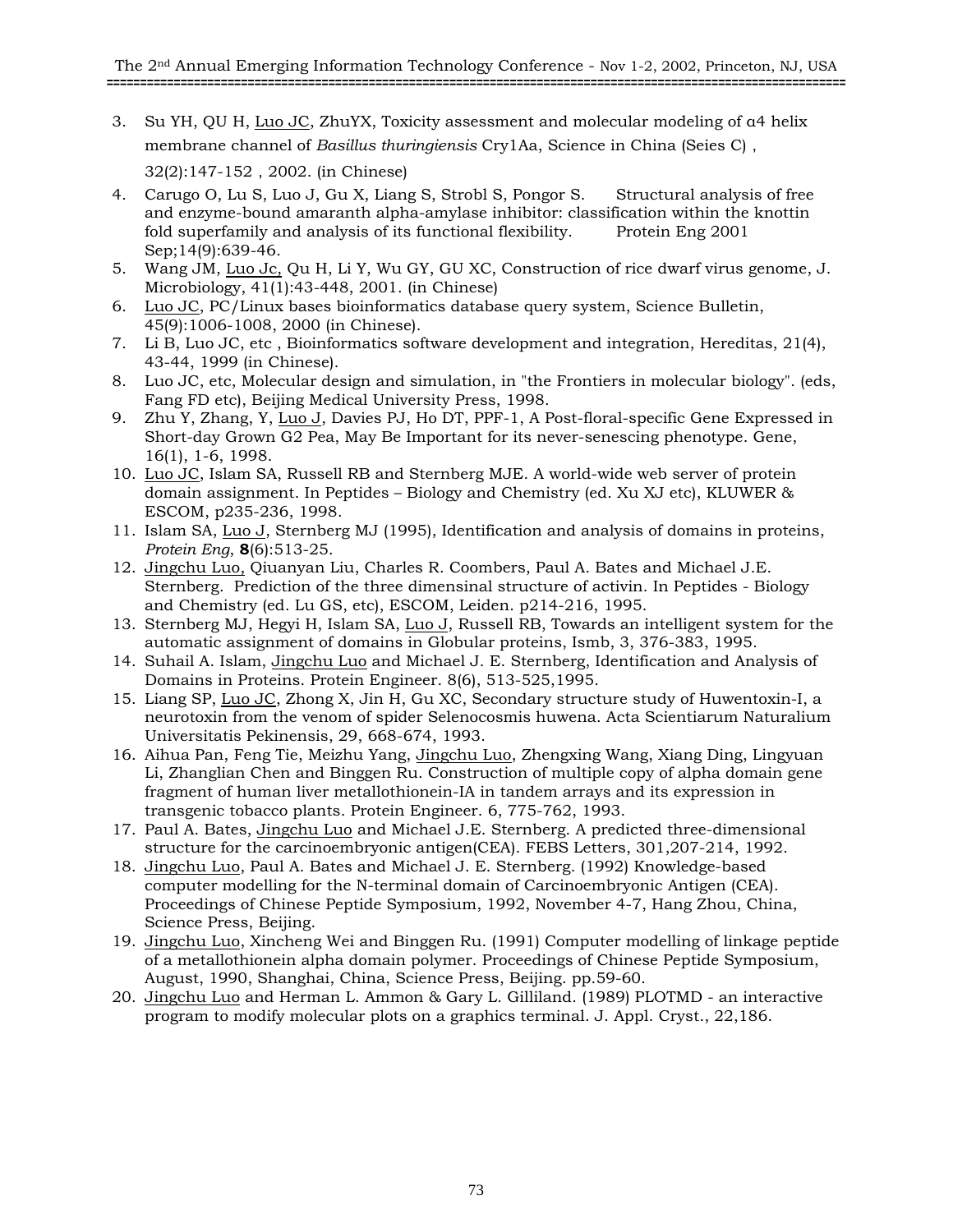# P4 - Plenary Session IV: Bioinformatics

Bioinformatics and Functional Genomics/Proteomics: The Protein Information Resource

## Cathy H. Wu

## Georgetown University Medical Center

#### ABSTRACT

The human genome project has revolutionized the practice of biology and the future potential of medicine. With the accelerated accumulation of high-throughput genomic and proteomic data, computational approaches are increasingly important for deriving scientific knowledge and hypotheses. There is a pressing need to develop advanced bioinformatics infrastructure for biological knowledge discovery. As an integrated public resource of protein informatics, the Protein Information Resource (PIR) provides many databases and analytical tools to support genomic and proteomic research and scientific discovery. The Protein Sequence Database (PSD) is the major annotated protein database in the public domain, containing more than 283,000 sequences covering the entire taxonomic range. To provide high quality annotation and promote database interoperability, the PIR uses rule-based and classification-driven procedures based on controlled vocabulary and accepted ontologies, and includes evidence attribution to distinguish experimentally determined from predicted protein features. PIR-NREF, a non-redundant database containing over 1,000,000 proteins from PIR-PSD, Swiss-Prot, TrEMBL, GenPept, RefSeq, and PDB, provides a timely and comprehensive sequence collection with source attribution for protein identification, ontology development of protein names, and detection of annotation errors. The iProClass database addresses the database interoperability issues arising from the voluminous, heterogeneous, and distributed data. It provides comprehensive family relationships and functional and structural features for about 830,000 proteins in PIR-PSD, Swiss-Prot, and TrEMBL, with rich links to over 50 databases of protein families, functions, pathways, protein-protein interactions, post-translational modifications, structures, genomes, ontologies, literature, and taxonomy. An integrated protein knowledgebase, connecting the underlying data warehouse and sequence analysis and data mining tools with graphical user interfaces, is being developed for large-scale gene expression and proteomic data analysis, functional categorization, and pathway identification. The PIR databases are implemented in an object-relational database system and accessible from our web site (http://pir.georgetown.edu) for exploration of proteins and their comparative analysis. It helps users to answer complex biological questions that may typically involve querying multiple sources and detect interesting relationships among protein sequences and groups. Such knowledge is fundamental to the understanding of protein evolution, structure, and function, and crucial to functional genomic and proteomic research.

The PIR is supported by the NIH grants P41 LM05798 and U01 HG02712; the iProClass project is supported by the NSF grants DBI-9974855 and DBI-0138188; and the Protein Name Ontology project is supported by the NSF grant ITR-0205470.

### BIOGRAPHY

### **Positions and Employment**

2001-Present: Professor of Biochemistry and Molecular Biology and Director of Protein Information Resource, Georgetown University Medical Center; 1999-2002: Director of Bioinformatics and Vice President, National Biomedical Research Foundation; 1990-1999: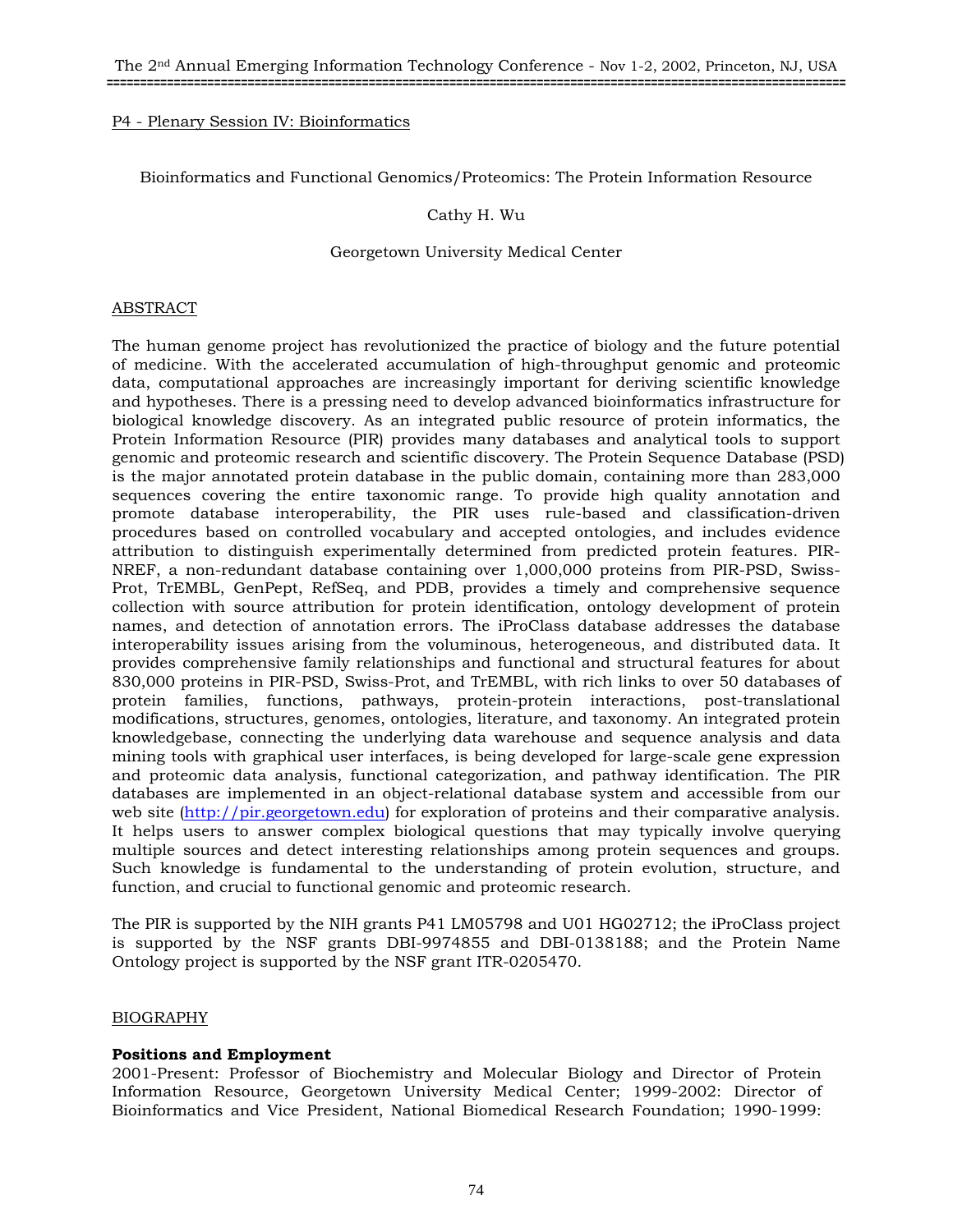Assistant Professor (90-94), Associate Professor (94-98), Professor (98-99) of Biomathematics, University of Texas Health Center at Tyler

# **Education**

B.S., Plant Pathology, National Taiwan University, 1978; M.S., Ph.D., Molecular Plant Pathology, Purdue University, 1982, 1984; M.S., Computer Science, University of Texas at Tyler, 1989

# **Primary Expertise/Activities**

Conducting bioinformatics research since 1990 and developed several protein family classification systems including neural network systems and protein databases; Directing the Protein Information Resource (PIR); Teaching bioinformatics; Mentoring graduate students

# **Publications**

Published over 75 research papers, authored a book and edited two books

# **Professional Activities**

- 4) Advisory Board: Serve on Board of Directors, International Society for Computational Biology; Advisory Board, Association of Chinese Bioinformaticians
- 5) Organizing Committees: Organized several international bioinformatics conferences, including ISMB-2002; PSB-2003; PSB-2002; CBGI-2002; CBGI-2001; BIOKDD-2002; BIOKDD-2001
- 6) Grant Review Panels: Serve as an *ad hoc* reviewer and on numerous review panels and site visit panels for National Institutes of Health (NIH), National Science Foundation (NSF), Department of Energy (DOE), and National Science Council, Taiwan.

## **Invited Presentations**

Over 30 invited seminars and tutorials in the last two years, including NIH Proteomics Course; ESF Training Course in Functional Genomics; Conference on Proteomics; CHI Beyond Genomics; Summer Institute on Bioinformatics, Taiwan; GCG/MSI Bioinformatics Workshop; ISMB-2001; BIBE-2001, SIAC-2001; CBGI-2001; MPSA-2000; University of Delaware; Medical College of Ohio; University of Alabama at Birmingham; George Mason University; Academia Sinica, National Taiwan University, National Chiao Tung University, National Health Research Institute, Yang Ming University, Taiwan

# **Profiled at** *The Scientist* **(10/15/2001)**

Cathy Wu at the Crossroads: She saved the Protein Information Resource database and now aims to restore it to the world's best (http://www.the-scientist.com/yr2001/oct/prof1\_011015.html)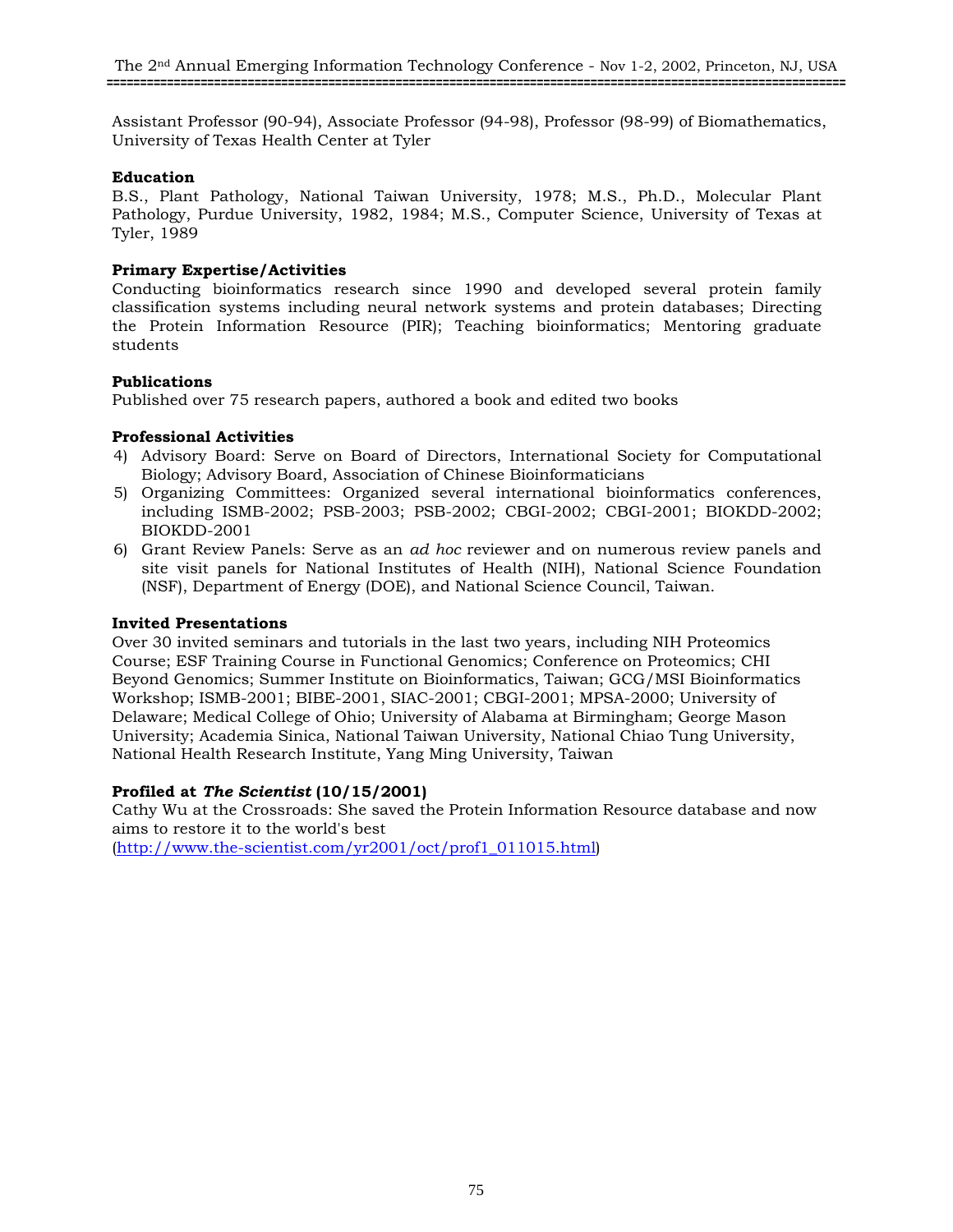Luncheon Brown Bag Talks

Session Chair

Albert H. Wang

Phillips Nizer Benjamin Krim & Ballon LLP 666 Fifth Avenue, New York, NY 10103 Phone: 212.841.0531, awant@phillipsnizer.com

# BIOGRAPHY

Albert H. Wang is a senior attorney in the Corporate Department of Phillips Nizer LLP. Mr. Want concentrates his practice in the area of corporate and financial transactions, including securities transactions, mergers and acquisitions, international and domestic joint ventures, acquisitions of distressed assets, broker-dealer regulation and aircraft finance and leasing transactions.

Mr. Wang graduated from the University of California, Los Angeles, *Phi Beta Kappa* with a B.A. in Business Economics and an M.A., *Magna Cum Laude*, in Economics in 1990. He received his J.D. from Cornell University, School of Law in 1994, where he was a member of the Niagara International Moot Court Team from 1992-1994.

Mr. Wang is the legal counsel and an advisory member of the Asian American Business Development Center, and a member of the Chinese Finance Society, the American Bar Association and the New York State associate at Schulte Roth & Zabel LLP. He is admitted to practice in the State of New York. Mr. Wang is fluent in Mandarin Chinese and Taiwanese, and conversational in Spanish.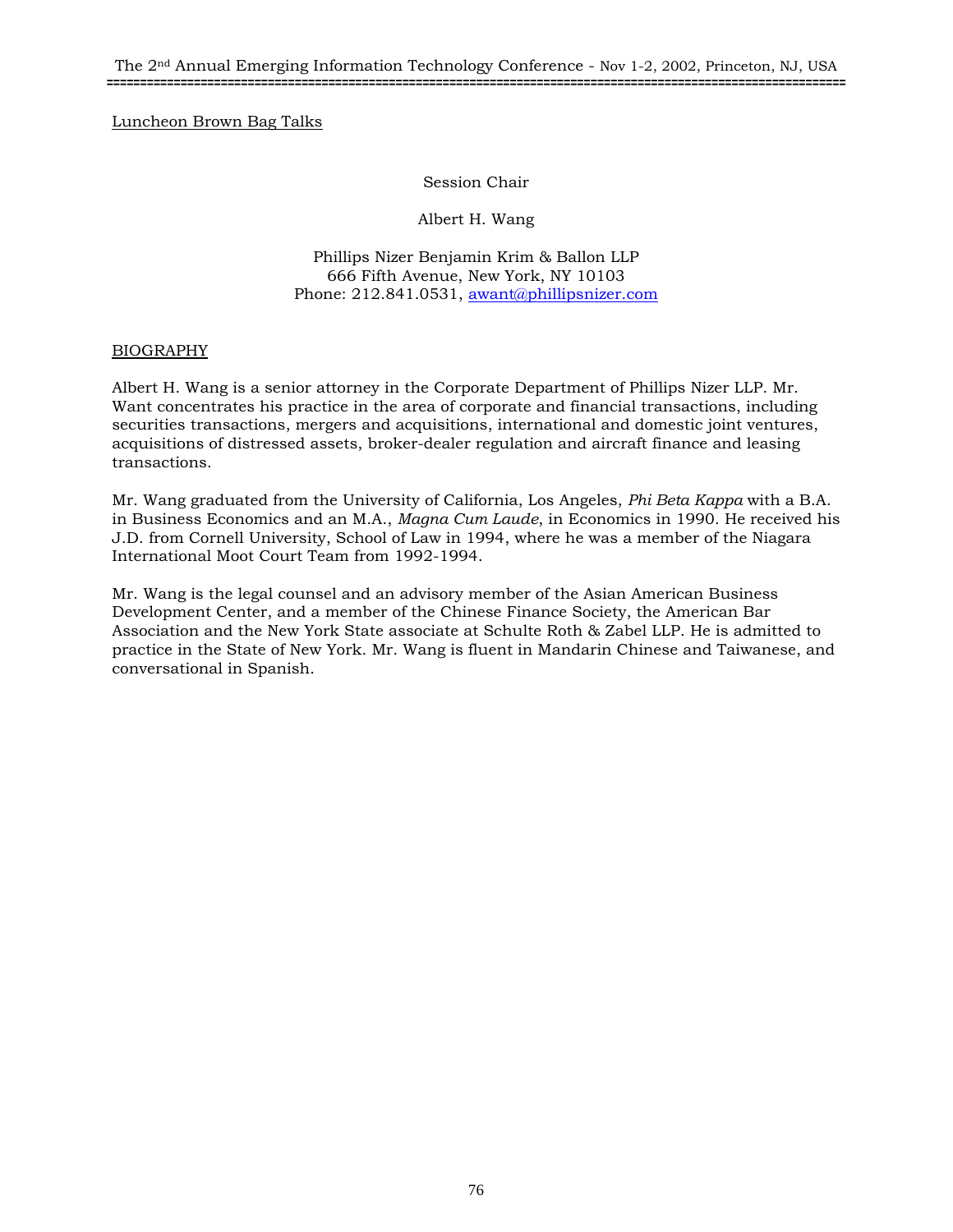Luncheon Brown Bag Talks

#### Kenneth K. Fisher

Phillips Nizer Benjamin Krim & Ballon LLP Phone: 212.841.0552, kfisher@phillipsnizer.com

#### BIOGRAPHY

Kenneth Fisher is a partner of Phillips Nizer LLP. Mr. Fisher has a broad ranging practice that includes general corporate and corporate litigation, with an emphasis on public policy, including administrative and regulatory law, government contracting, health care, labor & employment and real estate. For many of his clients, Mr. Fisher acts as outside general counsel and provides strategic business and legal advice, as well as direct legal services such as negotiations and litigation.

Prior to joining Phillips Nizer, Mr. Fisher ran a solo practice based in Brooklyn and Manhattan. Earlier, he was as a partner at the law firm founded by his father, Harold L. Fisher, the late chairman of the New York Metropolitan Transportation Authority. He has represented public figures, public agencies, major real estate developers, health care institutions, public employee unions and not for profit organizations. Mr. Fisher has appeared in the United States Court of Appeals and Federal District Courts, as well as the New York State Court of Appeals, three Appellate Divisions, numerous state trial courts, and administrative agencies including the NYS Insurance Department, NYS Liquor Authority, NYS Board of Elections, NYC Board of Standards & Appeals, NYC Tax Commission and the NYC Landmarks Preservation Commission. Mr. Fisher served as a Member of the New York City Council from 1991 - 2001. Ranked by the *New York Daily News* as one of the five "most effective" Members of the Council in 1993, Mr. Fisher's district included the neighborhoods of Park Slope, Brooklyn Heights, Downtown Brooklyn, Williamsburg and Greenpoint.

As Chair of the Council's Land Use Subcommittee on Landmarks, Public Siting & Maritime Uses, Mr. Fisher helped shape the landscape of New York and oversaw the approval of hundreds of millions of dollars of public works. Mr. Fisher was the prime sponsor of the Landmarks Protection Act of 1998, as well as Mayor Rudolph Giuliani's organized crime legislation regulating the City's wholesale food markets, including the Fulton Fish Market, and the private carting industry. The latter was one of the first local laws formally incorporating the

IPSIG approach. Mr. Fisher served as Chair of the Council' s Committee on Standards and

Ethics, and as a member of the Council ' s Committee on Contracts. He has extensive experience in public integrity matters.

Mr. Fisher chaired the Youth Services Committee of the Council and is credited with creating the NYC Childhood Asthma Initiative and the New American Youth Initiative, as well as having led the effort to save the Summer Youth Employment Program for teenagers. He also served at various times on the Council's Contracts, Economic Development, Ethics, and Parks Committees.

Mr. Fisher has authored numerous articles on public policy and has been the recipient of many awards for his work on the City Council, including a Certificate of Commendation, the New York City Police Department's highest civilian award for bravery; the Landmark Conservancy's Lucy G. Moses Award; and a special Public Awareness Award from the American Lung Association. He also is host of 'Citywide', a monthly public affairs television show produced by the CUNY-TV, and is a frequent lecturer at various colleges.

Mr. Fisher received his law degree from the Syracuse University College of Law in 1976 and his Bachelor of Arts from the University of the Pacific in 1973. He served in the House of Delegates of the New York State Bar Association, and is also a member of the Brooklyn Bar Association. Mr. Fisher previously chaired the Insurance Law Committee of the Association of the Bar. Mr. Fisher is admitted in the State of New York, the United States District Courts for the Eastern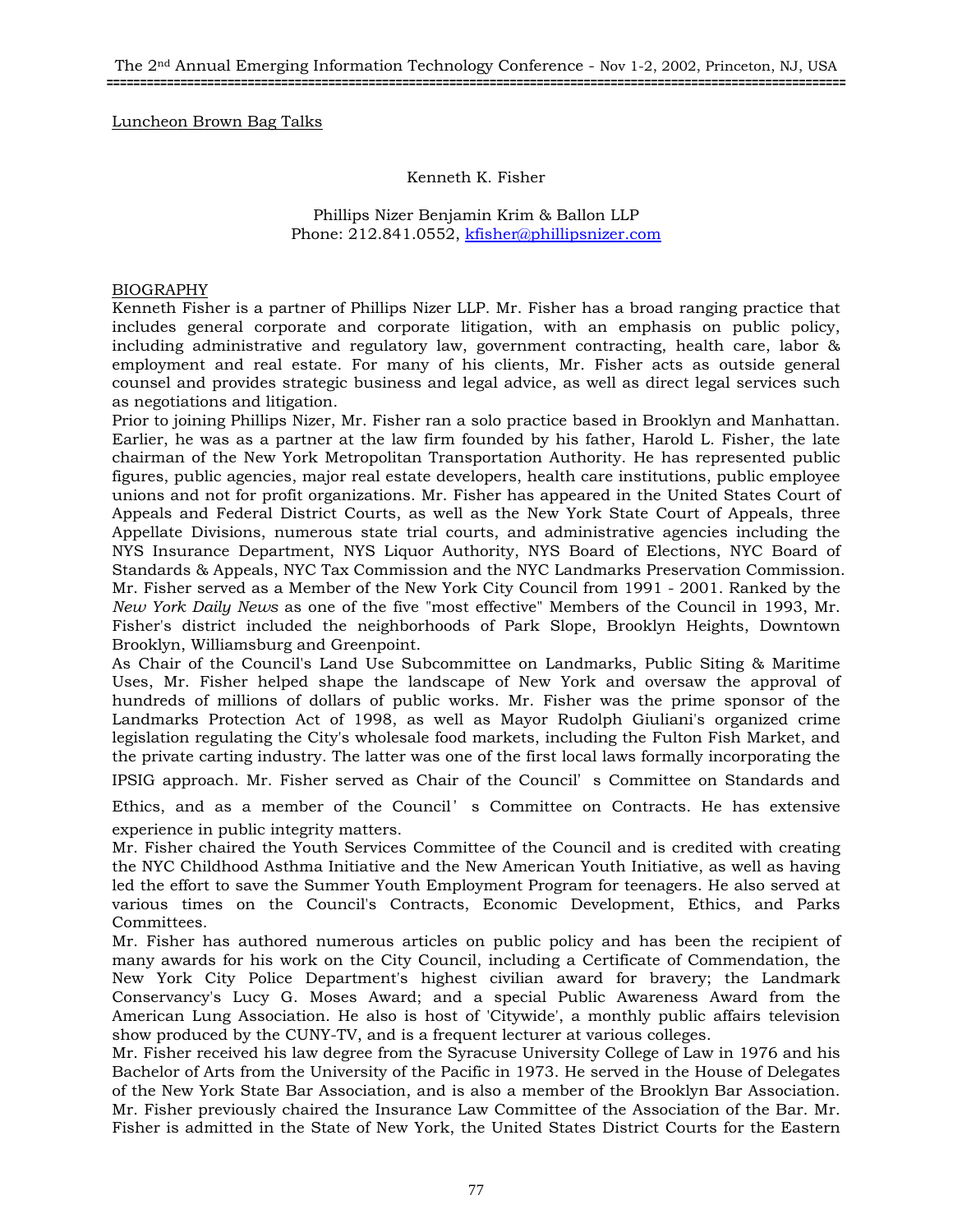and Southern Districts, the Second Circuit Court of Appeals and the United States Supreme Court.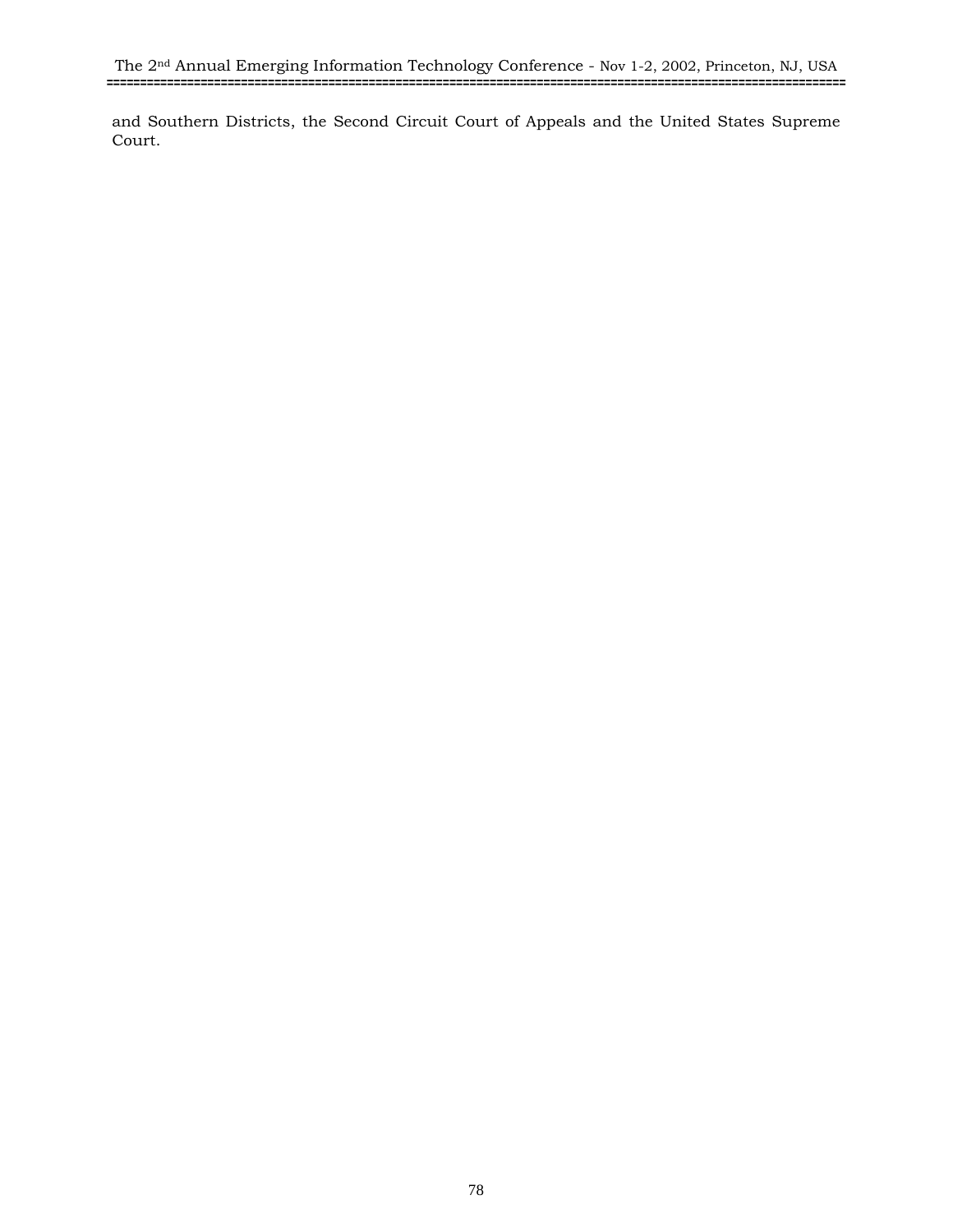Luncheon Brown Bag Talks

## Peter A. Fileds

## Phillips Nizer Benjamin Krim & Ballon LLP Phone: 212.841.0705, awant@phillipsnizer.com

# BIOGRAPHY

Peter A. Fields concentrates his practice in the areas of corporate law, entertainment law and technology law.

In the corporate area he advises U.S. and international clients in connection with public and private financings, mergers and acquisitions and the day-to-day aspects of organizing, operating and expanding their businesses. His entertainment law practice involves representation of motion picture, television and video producers, distributors and investors as well as actors, writers, directors, musicians and authors in a variety of intellectual property related transactions. Prior to practicing law Peter worked at Tri-Star Pictures and Columbia Pictures in New York. He draws upon this industry experience when counseling his entertainment clients. As part of his technology law practice, he works regularly with software developers and distributors, e-commerce ventures and Internet service and content providers. His practice in this area was highlighted two years in a row by AlleyCat News in its yearly issue on the leading lawyers focused on technology matters.

Peter is the founder and director of the firm' s New Business Networking Group. With over 500 members in a variety of fields, the Group meets periodically at the firm to network and discuss current topics of interest. Peter acts as a moderator and speaker at each meeting together with guest speakers.

Peter has lectured and written on media, technology and general business topics in the U.S. and abroad. The contract of the contract of the contract of the contract of the contract of the contract of the contract of the contract of the contract of the contract of the contract of the contract of the contract of th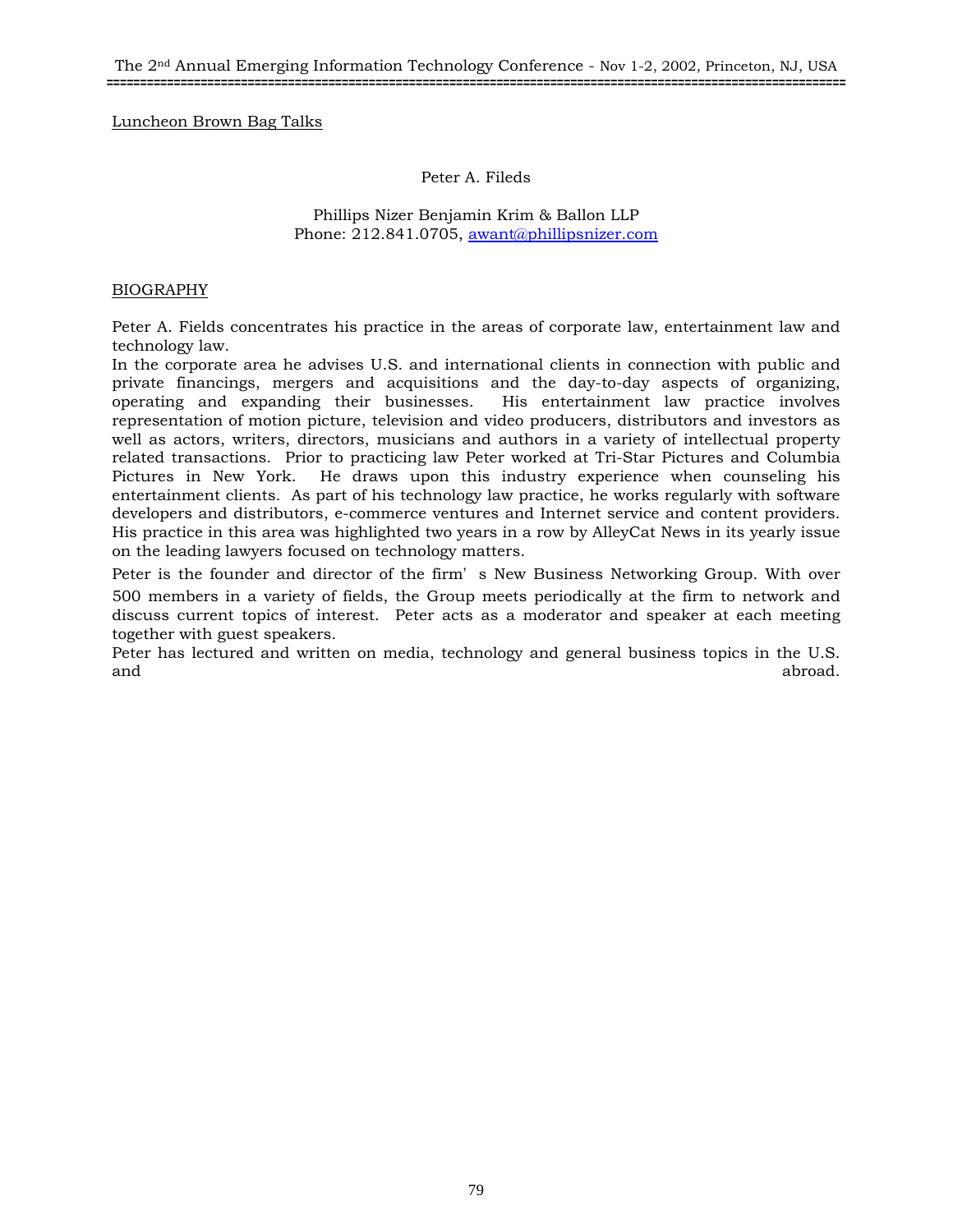The 2nd Annual Emerging Information Technology Conference - Nov 1-2, 2002, Princeton, NJ, USA **==============================================================================================================**

Luncheon Brown Bag Talks

Stephen M. Nagler

Phillips Nizer Benjamin Krim & Ballon LLP

# BIOGRAPHY

Mr. Nagler is counsel in the Corporate Department of Phillips Nizer LLP. Through a wide ranging network of investment bankers, venture capitalists, merchant bankers, and asset and non-asset based lenders, Steve Nagler assists clients of the firm in arranging financing to accomplish their goals. Both private and public financings, as well as mergers and acquisitions have been accomplished through his efforts. His clients include biotechnology, health services, medical devices, media, technology, software and consumer products companies, both foreign and domestic. His list of clients includes companies and investors in Canada (especially Quebec), Hungary, France, Italy, Switzerland, China, Japan and Australia. Mr. Nagler's activities focus on the introduction of clients to financing contacts and the active negotiation of financing terms and conditions. He successfully closed five financing transactions and two acquisitions in 2001.

Mr. Nagler previously served as General Counsel of Patlex Corporation where he structured the successful licensing program on which the success of the company was based. He also established contacts throughout the corporate world which enable him to assist his corporate clients with the development of corporate partnering arrangements. He understands the needs of his clients to form such alliances as a means of expanding their ability to secure financing as well as in the manufacturing and marketing of their products.

Mr. Nagler's ability to arrange and structure financings meshes with the entrepreneurial capabilities of his partners and their ability to complete the corporate and securities documentation needed to close transactions.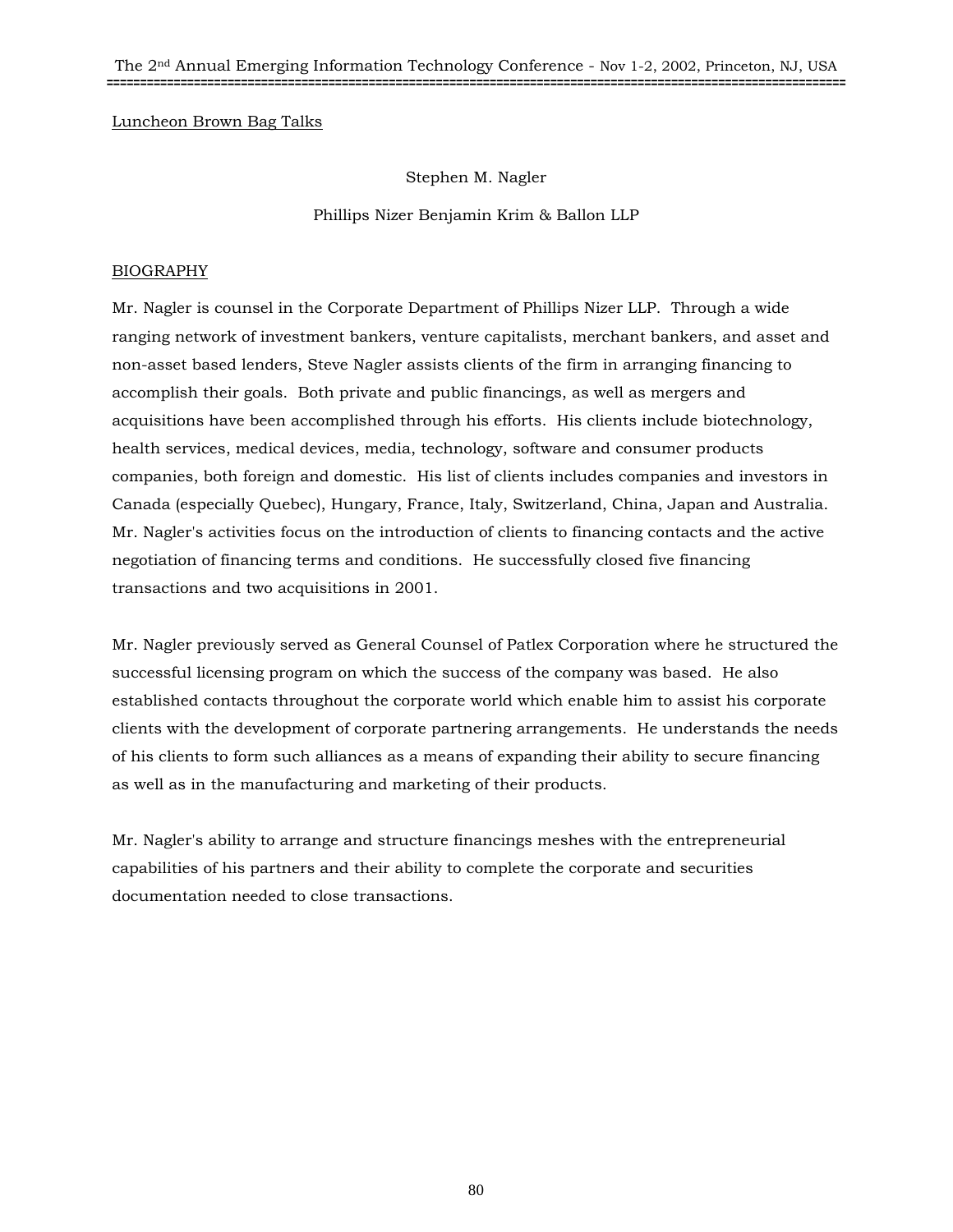# Organizer

# Wen H. Ko

Electrical Engineering and Computer Science Department Case School of Engineering Case Western Reserve University Cleveland, Ohio, 44106, USA

# BIOGRAPHY

Dr. Wen H. Ko received his B.S. in E.E. from Amoy (Xiamen) University of China in l946, and his M.S. and Ph.D. degrees from Case Institute of Technology, Cleveland, Ohio, USA, in l956 and l959 respectively. He has been an assistant, an associate and a full professor of Electrical Engineering Department and Biomedical Engineering Department, at Case Western Reserve University (CWRU), Cleveland, Ohio, USA. since l959, l962 and l967, respectively. He becomes a Professor Emeritus in Electrical Engineering of CWRU in 1993.

Dr. Ko has 317 publications, with 131 in referenced journals and chapters in books, in areas of: solid state electronics, micro-sensors and actuators, bio-medical instrumentation, implant electronics and control system design. He also has l8 patents and three pending in industrial control systems, electronic devices, medical electronics and micro sensors and actuators. He supervised 185 graduate students on their theses.

Dr. Ko is a fellow of IEEE and American Institute of Medical and Biological Engineering. He is on the editorial board of Sensors and Actuator, Sensors and Materials, Micro-system Technologies, Telemetry and Patient Monitoring (1974--1984), and Medical Progress Through Technology (1983--1988) and is a reviewer

for professional journals in his fields of interest. (Such as IEEE Trans. Electron Devices and Trans. on Bio-Med. Engineering, J. of Bio-Med. Eng. Etc.) He was the chairman of International steering committee on solid state sensors and actuators conferences from l983 to l987, and the general chairman of 1985 conference in Philadelphia, USA. He also was the chairman of the international steering committee on chemical sensor meetings from 1991 to 1993. He is the president of the Transducer Research Foundation that sponsors the Hilton Head Conferences on Sensors and actuators, in America, since 1992

{Telephone: 216-368-3081 (Office). Fax: 216-368-6039 (Office). e-mail: whk@po.cwru.edu.}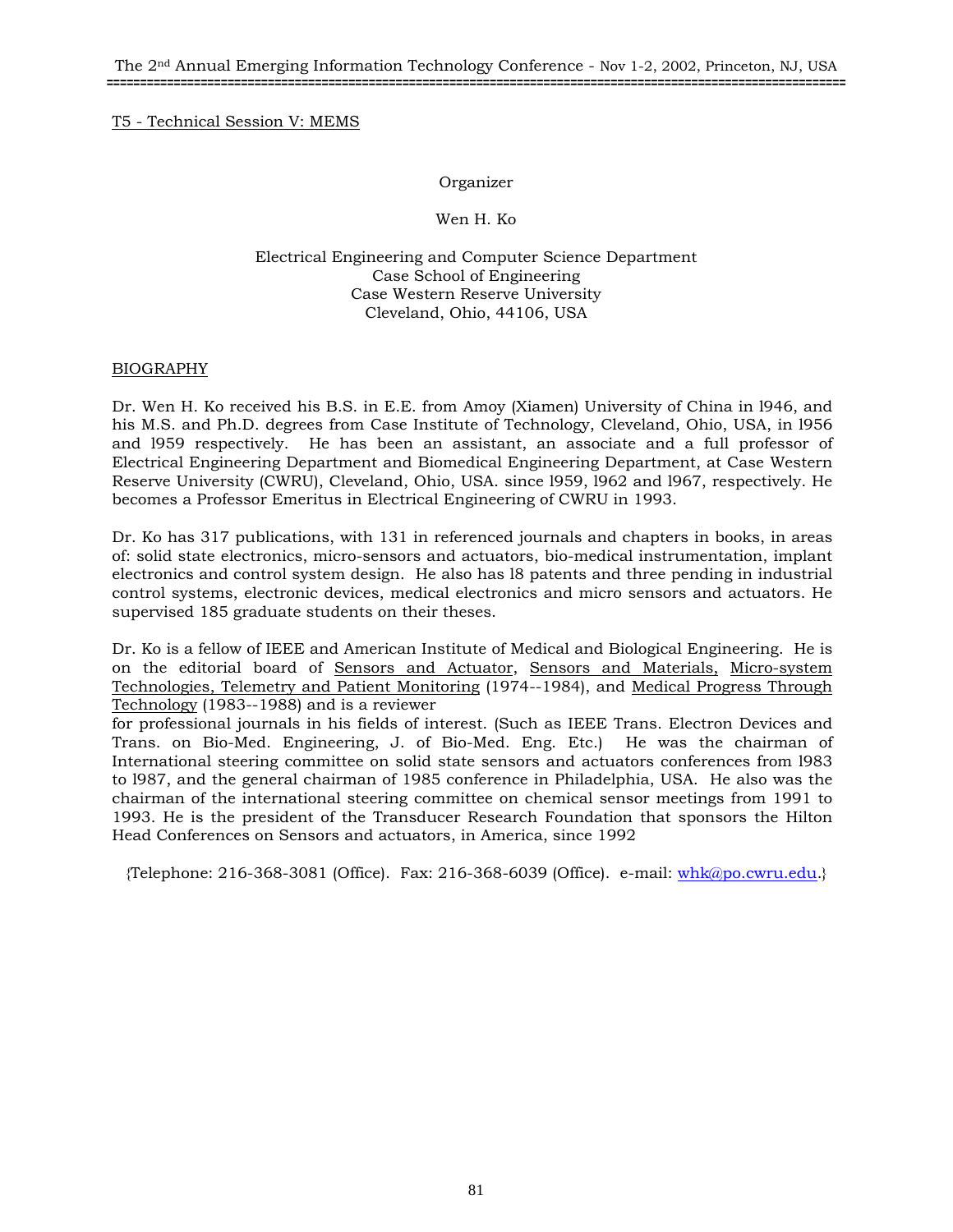# Micromachined Variable Capacitors with Wide Tuning Range

Zhixiong Xiao<sup>1\*</sup>, Wuyong Peng<sup>1</sup>, R. F. Wolffenbuttel<sup>2</sup> and K. R. Farmer<sup>1</sup>

<sup>1</sup>Microelectronics Research Center, New Jersey Institute of Technology 121 Summit St., Newark, NJ 07103 2Lab. EI, Delft University of Technology Delft, The Netherlands<br>Tel: (973) 596-3360, Fax: (973) 596-6495, E-mail: xiao@adm.njit.edu\*

# ABSTRACT

Electronically tunable capacitors are key elements in communication circuits such as voltagecontrolled oscillators and tunable capacitor filters. In an integrated circuit design, a variable capacitor is usually realized with a reversed p-n junction, which gives a 335% tuning range. However, the silicon p-n junction usually has large series resistance plus parasitic capacitance to the substrate. Here, we present two kinds of micromachined variable capacitors with parallel plate drive and comb drive electrode structures. Ultra-thin silicon wafers, SU-8 bonding and deep reactive ion etching technology have been combined for the fabrication of folded spring, dual electrostatic drive and vertical plate devices with displacement limiting bumpers. The SU-8 bonding replaces the use of expensive SOI wafers and decreases the parasitic substrate capacitance. Due to the presence of the bumpers, our variable capacitor with parallel plate drive electrodes has two tuning voltage regimes: first a parabolic region that achieves roughly a 290% tuning range, then a linear region that achieves an additional 310%, making the total tuning range about 600%. Our variable capacitor with comb drive electrodes has a similar performance, with a total tuning range of about 240%.

### BIOGRAPHY

Wuyong Peng is currently working on his Ph.D. degree in Materials Science and Engineering at New Jersey Institute of Technology (NJIT) with particular interest in MEMS. His work involves bimorph structure optimization, thermal and RF MEMS. He worked for China Petroleum & Chemical Corporation (SINOPEC) as a Research Engineer from 1993 to 1998 before he started his study at NJIT. Wuyong Peng received his B.S. degree in Materials Science from Zhejiang University, P. R. China, in 1993.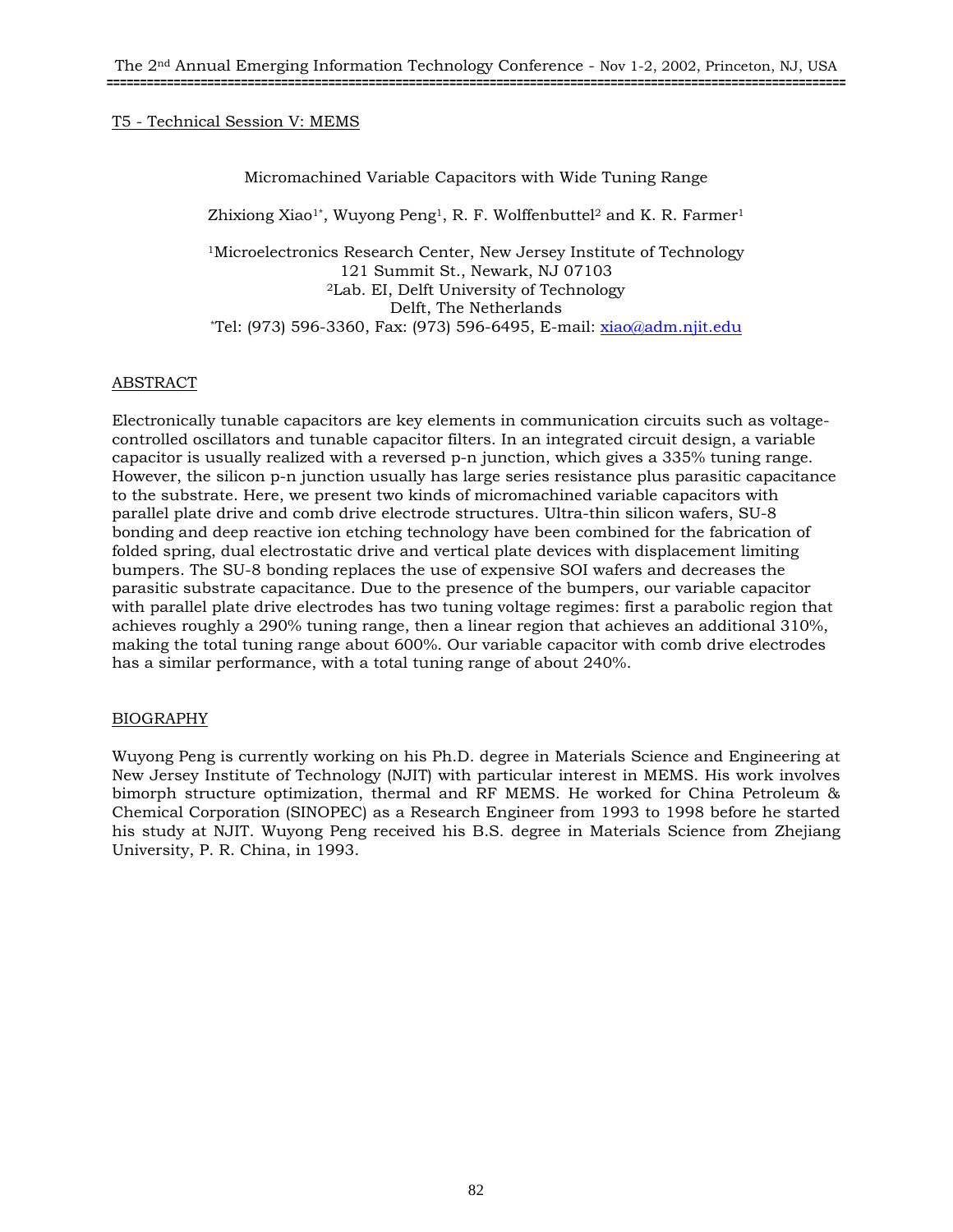### RF MEMS – A Brief Overview

James C. M. Hwang

Lehigh University Jh00@lehighe.du

### ABSTRACT

This overview will start with typical MEMS for RF applications that include both passive and active RF components. Comparison will be made between RF MEMS and conventional siliconbased MEMS for other applications. Advantages of RF MEMS in terms of performance, size and cost will be reviewed. MEMS applications in the RF front ends of many systems will be illustrated. MEMS switches, both the ohmic and capacitive types, will be used as examples to illustrate the packaging, performance, reliability, and commercialization issues faced by RF MEMS.

# BIOGRAPHY

James C. M. Hwang graduated from National Taiwan University with a B. S. degree in Physics in 1970. He completed his M. S. and Ph. D. in Materials Science and Engineering from Cornell University in 1973 and 1976, respectively. He had twelve years of industrial experience working at IBM, AT&T, GE and GAIN. In 1988, he joined Lehigh University as Professor of Electrical Engineering and Director of Compound Semiconductor Technology Laboratory. Most recently, he helped establish the \$30+ million Center for Optical Technologies of Lehigh University and became its first director. In addition, he currently holds a part-time appointment as Nanyang Professor at Nanyang Technological University, Singapore and dabbles in as a business angel. He has been a consultant for the U. S. Government and many electronic companies, in the area of RF/microwave devices and integrated circuits. He cofounded GAIN and QED and saw the former go bankrupt while the latter become a public company (IQE). He has published over 150 technical papers and has been granted four U. S. patents. He is a Fellow of the Institute of Electrical and Electronic Engineers.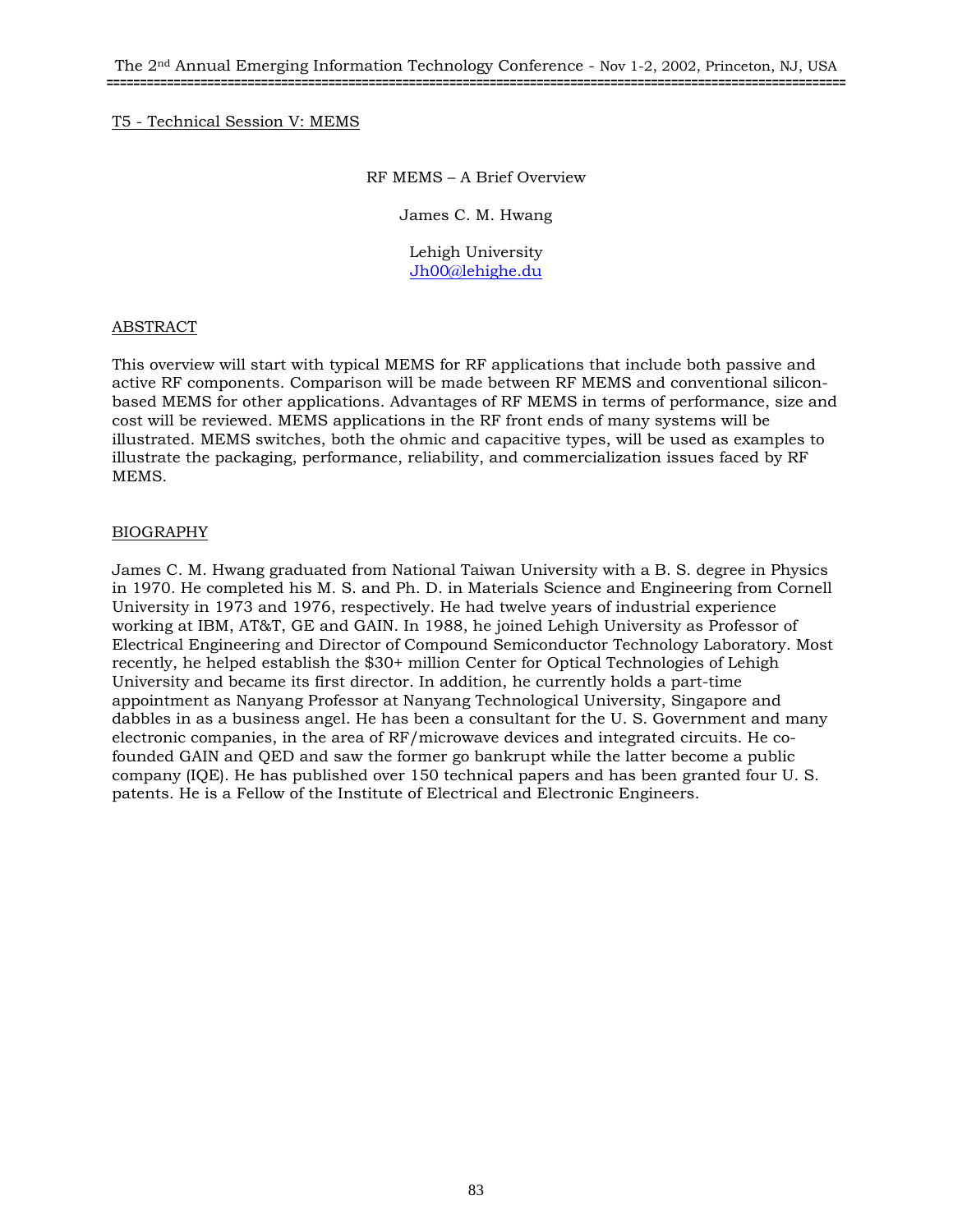# Optically-Power Wireless Transmitter for High-Temperature MEMS Sensing and Communications

Darrin J. Young

EECS Department, Case Western Reserve University

#### ABSTRACT

Low-power high-temperature wireless sensor communication network with on-board power supply is critical for industrial, automotive and aerospace sensing and data communications. Typical temperature for these applications ranges from 200  $\degree$ C to 600  $\degree$ C. Conventional microelectronics and battery technologies suffer from severe performance degradation and failure for temperature above 150  $\degree$ C. In this presentation, a low-power (micro-Walt) wireless sensor communication module with an on-board optical-based power generator is proposed for high-temperature applications. The wireless system employs a silicon tunnel diode oscillator capable of transmitting pressure information inside a high-temperature test chamber to an external receiver. A GaAs photodiode is used to convert an incoming laser beam into electrical energy to power the system thus eliminating any feed-through wire. The prototype design achieves a telemetry distance of 1.5 meters up to 250 °C.

### BIOGRAPHY

**Darrin J. Young** received his BS, MS, and PhD degrees from the Department of Electrical Engineering and Computer Sciences at University of California at Berkeley in 1991, 1993, and 1999, respectively. His doctoral dissertation emphasizes on microelectromechanical devices design and fabrication technologies for radio frequency analog signal processing. Between 1991 and 1993, he worked at Hewlett-Packard Laboratories in Palo Alto, California, where he designed a shared memory system for a DSP-based multiprocessor architecture. During the summer of 1997, he worked at Rockwell Semiconductor Systems in Newport Beach, California, where he designed silicon bipolar RF analog circuits for cellular telephony applications. Between 1997 and 1998, he was also at Lawrence Livermore National Laboratory, working on the design and fabrication of three-dimensional RF coil inductors for wireless communications. Dr. Young joined the Department of Electrical Engineering and Computer Science at Case Western Reserve University as an assistant professor in 1999. His main research interests include MEMS device design and fabrication, and integrated analog circuits design for wireless communications, sensing, biomedical implant, and general industrial applications.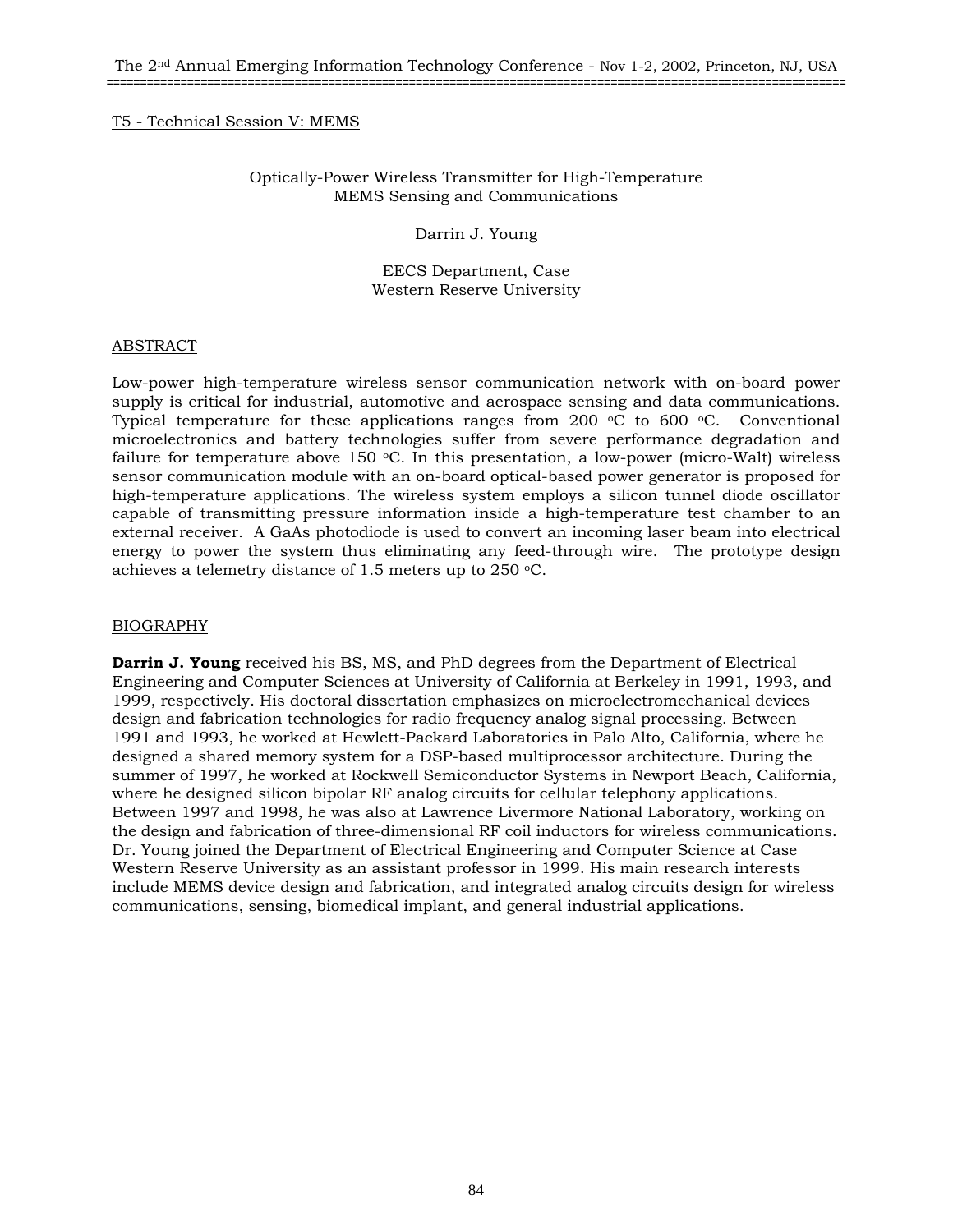Electrolytic bubble based actuation for microfluidics without mechanically moving parts

Susan Z. Hua<sup>a</sup>, Frederick Sachs<sup>b</sup> and Harsh Deep Chopra<sup>c</sup>

*aCenter for Bio-MEMS, School of Medicine, SUNY at Buffalo, Buffalo, NY 14260 bDepartment of Physiology & Biophysics, SUNY at Buffalo, Buffalo, NY 14214* cMechanical and Aerospace Engineering Department, SUNY at Buffalo, Buffalo, NY 14260

### ABSTRACT

Development of microfluidic systems is a rapidly growing area of MEMS for applications in fields ranging from microbiology, biotechnology, and drug delivery, to combinatorial and analytical chemistry. Large-scale manufacture of microfluidic systems requires development of fluid handling protocols that would enable ease of microfabrication, on-chip electrical control, and low power consumption. Toward this goal, various actuation methods (such as, piezoelectric, electrostatic, thermopneumatic, and electromagnetic) have been devised and prototyped. Electrolysis bubbles have also been used as one of the actuation mechanisms in which a membrane or a flexible moving mechanical part is displaced by the bubble. In this work we directly use electrolytic bubbles in the role of active control element (valves, pumps, switches), thus eliminating the need for any moving mechanical parts. The approach is based on the fact that gas bubble are generated in an aqueous solution by applying an appropriate voltage between two electrodes; the dynamics of bubble formation and collapse follows electrochemical principles. Such an approach requires no manufactured moving parts, thus eliminating the need for precision micromachining. The actuator units are electrically addressable, and can function in digital or analog modes. Response times can be in the millisecond range and the power requirements are small  $\mu$ W).

Using standard photolithography technology, we have built prototype valves, pumps, fluid switches and distribution networks to demonstrate the working principle of our approach. The fluid components were tested under different input pressures, corresponding to different flow rates, ranging from 5mm/s to 30mm/s. We have also run tests on a broad range of solvents and solutes, including aqueous solutions of salts, weak and strong acids and bases, mixtures of water and organic solvents such as ethanol and acetonitrile, and tissue culture media to demonstrate the broad applicability of this technology. The bubbles are not toxic to cells.

Results show that the actuation is highly controllable, repeatable, and reversible. This technology can be used to build portable, dispensable lab-on-a-chip for bio/chemical analysis as well as implantable microdevices for drug delivery.

### BIOGRAPHY

Dr. Susan Zonglu Hua Room 340 Jarvis Hall, SUNY-Buffalo, Buffalo, NY 14260

Ph.: (716) 645-2593 ext. 2358 E-mail: zhua@eng.buffalo.edu

### Education:

Ph.D. Materials Science & Engineering, University of Maryland, College Park, MD. 1993 M.S. Physics, Peking University, Beijing, China. 1984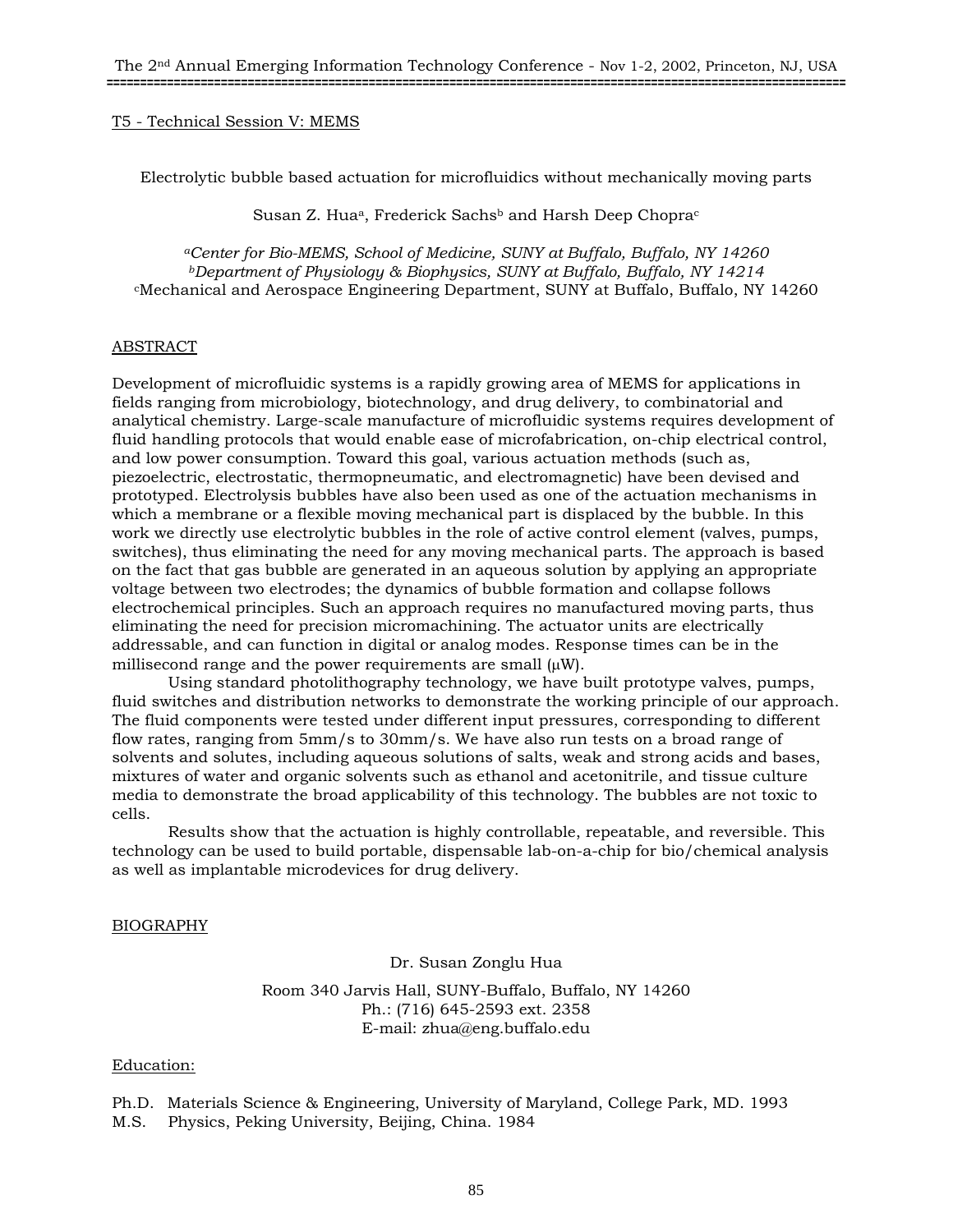# B.Sc. Physics, Peking University, Beijing, China. 1982

Professional Experience:

| $9/00$ -present: | Bio-MEMS Facility Director, School of Medicine, SUNY, Buffalo, NY.              |
|------------------|---------------------------------------------------------------------------------|
|                  | 12/00-present: Research Associate Professor, Mechanical & Aerospace Engineering |
|                  | Department, SUNY, Buffalo, NY                                                   |
| 11/94-08/00:     | Senior Scientist, and Co-Technical Director, Materials Innovation Inc., West    |
|                  | Lebanon, NH.                                                                    |
| $6/93 - 11/94$ : | Postdoctoral Research Associate, National Institute of Standards &              |
|                  | Technology, MD.                                                                 |

# Professional Membership and Activities:

Memberships: Society for Bio-MEMS and Bio-Medical Nanotechnology American Society of Mechanical Engineers Materials Research Society

Awards & Honors:

- ¾ Honored as a "Promising Inventor" within SUNY system by Chancellor R. L. King at State University Plaza on May 20, 2002.
- ¾ Following paper highlighted by various scientific bodies: ["Ballistic magnetoresistance exceeding 3000% in Ni nanocontacts at room temperature", Harsh Deep Chopra and Susan Z. Hua, *Physical Review B*, Vol. 66, 020403 (2002)] by AAAS, Science, Science News, Physics World, AIP/APS Physics News Update, NSF, etc.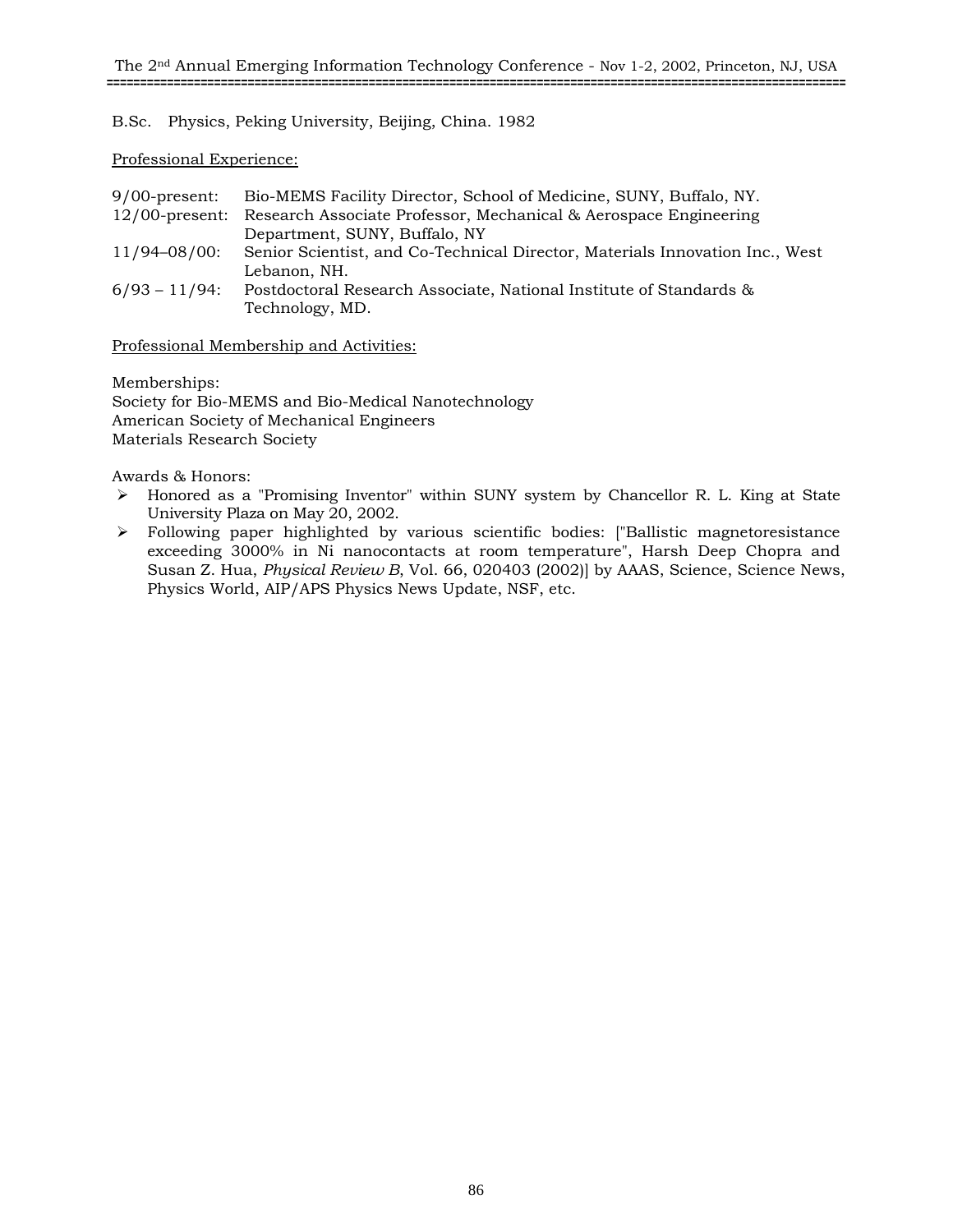#### Radiation Hardness/Tolerance of Si Sensors

### Zheng Li

#### Brookhaven National Laboratory, NY 11973-5000, USA

### ABSTRACT

Silicon sensors, widely used in high energy and nuclear physics experiments, suffer severe radiation damage that leads to degradations in sensor performance. These degradations include significant increase in leakage current, bulk resistivity, and space charge concentration. The increase in space charge concentration is particularly damaging since it can significantly increase the sensor full depletion voltage, causing either breakdown if operated at high biases or charge collection loss if operated at lower biases than full depletion. Si sensors can be, however, made more radiation hardness/tolerant by employing three different engineering technologies: Material/Impurity/Defect Engineering (MIDE), Device Structure Engineering (DSE), and Device Operational Mode Engineering (DOME). Sensor radiation hardness/tolerance can be improved by a factor from 2-10 using these three engineering technologies. In this paper, details of radiation induced sensor degradations and current sensor radiation hardness/tolerance techniques will be reviewed. Future trends in this field will be predicted.

Key words: Si sensor, radiation, hardness, tolerance.

### BIOGRAPHY

Zheng Li received his B.S. degree in physics from Peking University in 1982. He got his Ph.D. in physics from Pennsylvania State University in 1986. From the end of 1986 to present, he has been working in Brookhaven National Laboratory. He is now a Physicist and the group leader of the BNL Instrumentation Division's Semiconductor Detector Development and Processing Lab. His research interests are: development and fabrication of novel position sensitive Si detectors for nuclear and physics experiments; analysis of radiation induced defects; and development of radiation hard Si detectors.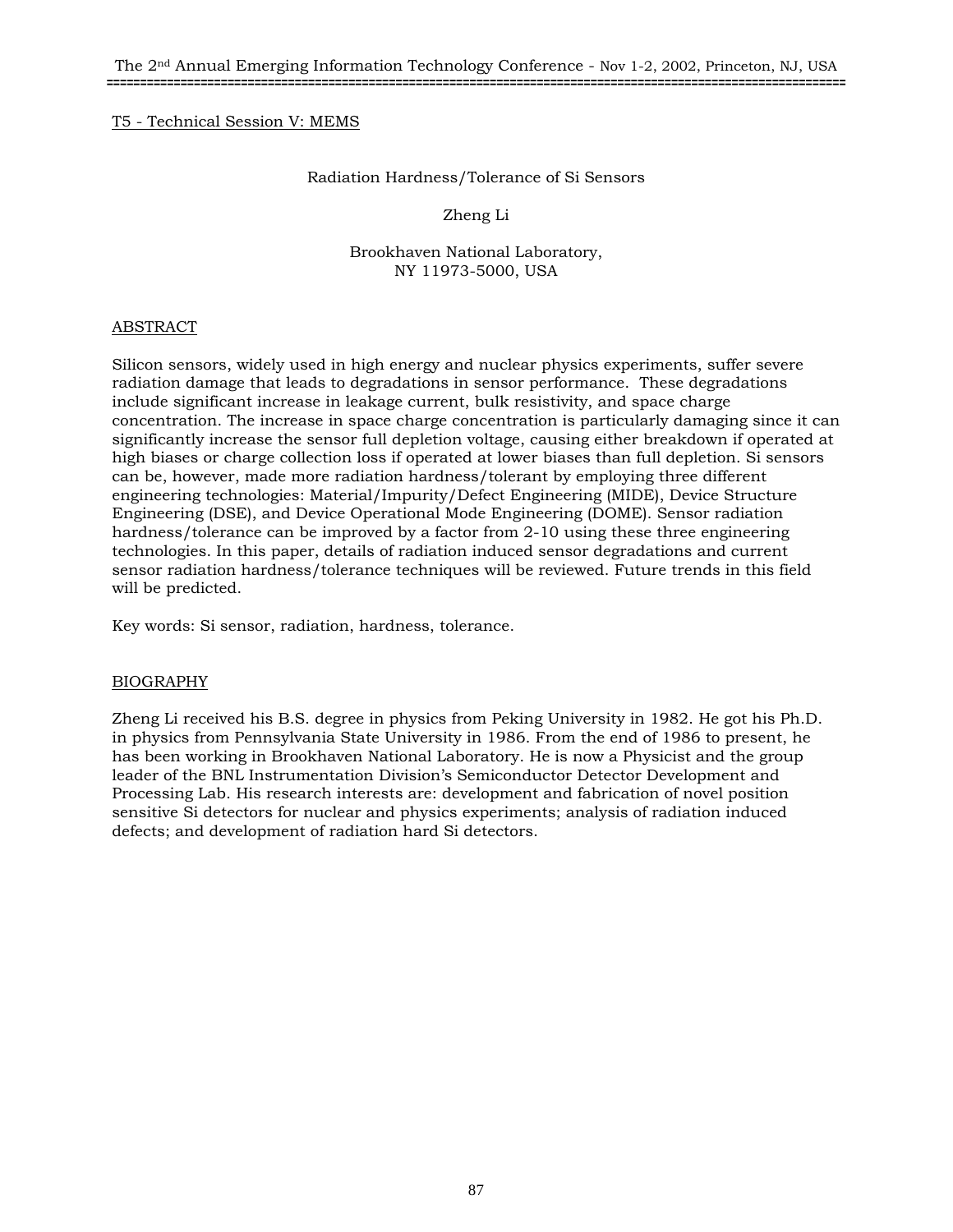Comparison of Piezo-resistive, Capacitive and Resonant Type Physical Sensors

Wen H. Ko

Electrical Engineering and Computer Science Department Case School of Engineering Case Western Reserve University Cleveland, Ohio, 44106, USA

### ABSTRACT

This overview will start with typical MEMS for RF applications that include both passive and active RF components. Comparison will be made between RF MEMS and conventional siliconbased MEMS for other applications. Advantages of RF MEMS in terms of performance, size and cost will be reviewed. MEMS applications in the RF front ends of many systems will be illustrated. MEMS switches, both the ohmic and capacitive types, will be used as examples to illustrate the packaging, performance, reliability, and commercialization issues faced by RF MEMS.

# BIOGRAPHY

Dr. Wen H. Ko received his B.S. in E.E. from Amoy (Xiamen) University of China in l946, and his M.S. and Ph.D. degrees from Case Institute of Technology, Cleveland, Ohio, USA, in l956 and l959 respectively. He has been an assistant, an associate and a full professor of Electrical Engineering Department and Biomedical Engineering Department, at Case Western Reserve University (CWRU), Cleveland, Ohio, USA. since l959, l962 and l967, respectively. He becomes a Professor Emeritus in Electrical Engineering of CWRU in 1993.

Dr. Ko has 317 publications, with 131 in referenced journals and chapters in books, in areas of: solid state electronics, micro-sensors and actuators, bio-medical instrumentation, implant electronics and control system design. He also has l8 patents and three pending in industrial control systems, electronic devices, medical electronics and micro sensors and actuators. He supervised 185 graduate students on their theses.

Dr. Ko is a fellow of IEEE and American Institute of Medical and Biological Engineering. He is on the editorial board of Sensors and Actuator, Sensors and Materials, Micro-system Technologies, Telemetry and Patient Monitoring (1974--1984), and Medical Progress Through Technology (1983--1988) and is a reviewer

for professional journals in his fields of interest. (Such as IEEE Trans. Electron Devices and Trans. on Bio-Med. Engineering, J. of Bio-Med. Eng. Etc.) He was the chairman of International steering committee on solid state sensors and actuators conferences from l983 to l987, and the general chairman of 1985 conference in Philadelphia, USA. He also was the chairman of the international steering committee on chemical sensor meetings from 1991 to 1993. He is the president of the Transducer Research Foundation that sponsors the Hilton Head Conferences on Sensors and actuators, in America, since 1992

{Telephone: 216-368-3081 (Office). Fax: 216-368-6039 (Office). e-mail: whk@po.cwru.edu.}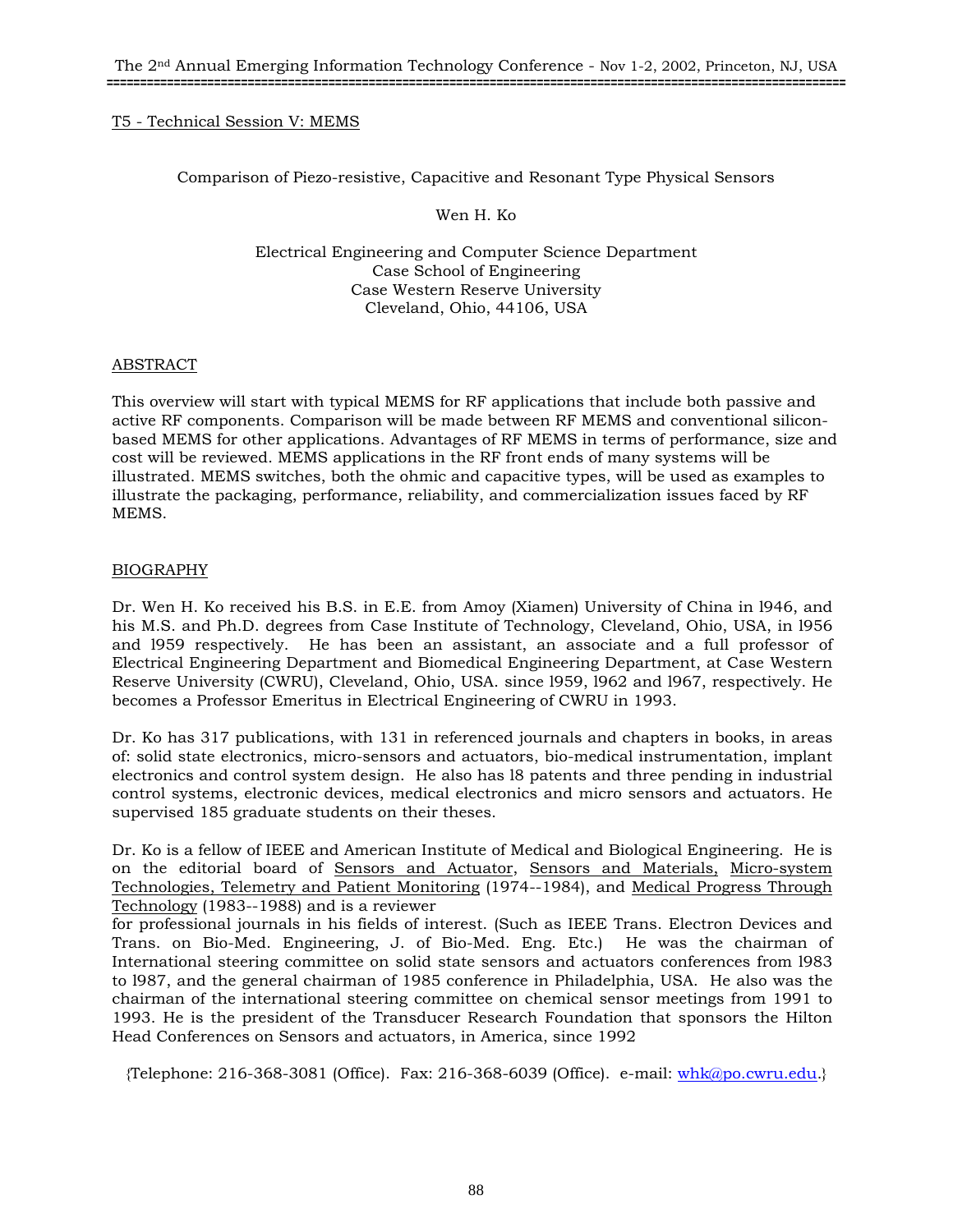Session Chair

Li-Ji Wu

Internet Photonics Inc. Tel: 732-578-2166 Fax: 732-389-4694 Email: lwu@internetphotonics.com lijiwu669@yahoo.com

# BIOGRAPHY

Liji Wu received the B.S., M.S., and Ph.D. degrees in electronic engineering from Tsinghua University, Beijing, China, in 1988, 1991 and 1997, respectively. After his research and development work on multimedia DSP chips, in April 1997, he joined Center for Advanced Technology in Telecommunications, Dept. of Electrical Engineering, Polytechnic University, Brooklyn, New York, as a Postdoctoral Fellow, worked on design and implementation of highspeed digital control circuits and systems utilized in WDM ATM Multicast optical switching systems sponsored by DARPA. In May 2000, he joined TyCom Laboratories (former AT&T Bell Labs on Undersea Optical Fiber Communications), Eatontown, New Jersey, as a senior member of technical staff, worked on design and implementation of HPOE (High Performance Optical Equipment). In October of 2001, he joined Internet Photonics Inc., Shrewsbury, New Jersey, working on carrier-grade Gigabit Optical Ethernet solutions with 10Gigabit DWDM transport. His current interest is on high-speed circuits and systems for optical fiber communications and ASIC design of ATM switch chips and DSP chips, he had numerous papers published in the related fields and received Tsinghua University Excellence Graduate Award and Medal in 1988. He is a member of IEEE and OSA, a lifetime member of CIE-USA, Opto-Electronics Session Chair of WOCC'2002. He is a reviewer of IEEE Photonics Technology Letters and ICC.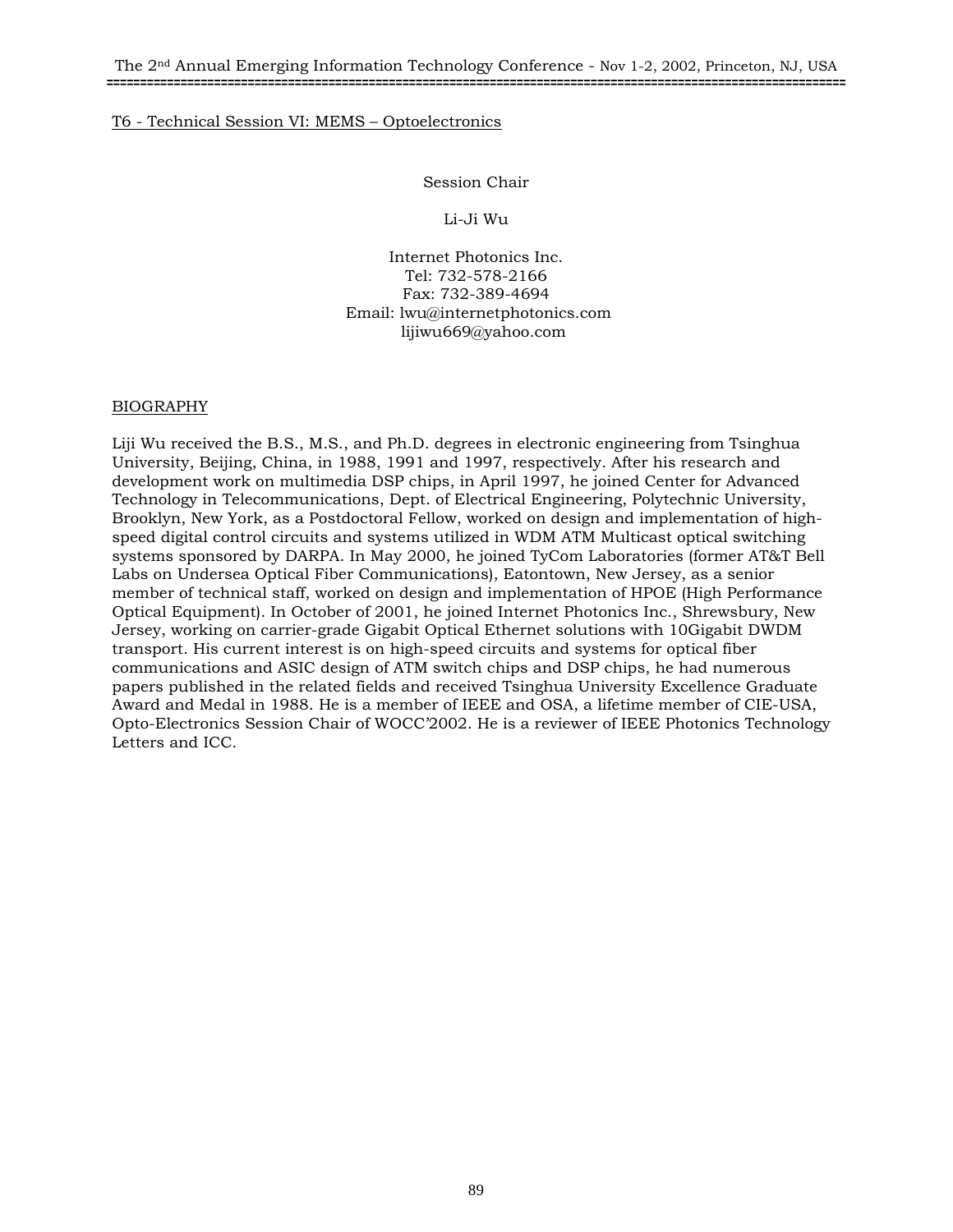## Organizer

Chuan Pu

Senior Member of Technical Staff Tellium, Inc. Oceanport, NJ 07757 Tel: 732-483-3029 Fax: 732-728-9862 Email: cpu@tellium.com chuanpu@hotmail.com

### BIOGRAPHY

Chuan Pu is a senior member of technical staff at Tellium, Inc, New Jersey since November of 2000. He is a member of the CTO group that is responsible for forward-looking research on optical networking technologies and network architectures. He has primarily participated in the research and development of MEMS based large-scale optical crossconnects (OXC). Prior to joining Tellium, Chuan Pu was a senior member of technical staff at AT&T research labs from 1999 to 2000. He was with the division of lightwave networks performing research in the areas of optical transmission and networking. His major research work was on optical MEMS and its applications in optical switching, PMD compensation, and in various aspects of transmission systems.

Chuan Pu majored in physics at Peking University from 1990 to 1994. He later received an MS and a Ph.D. in applied physics from Cornell University in 1998 and 1999, respectively. Chuan Pu has published about twenty journal and conference papers, and holds two US patents. He is a member of IEEE, OSA and SPIE. He is also a reviewer for JLT, JSTQE, and JM3.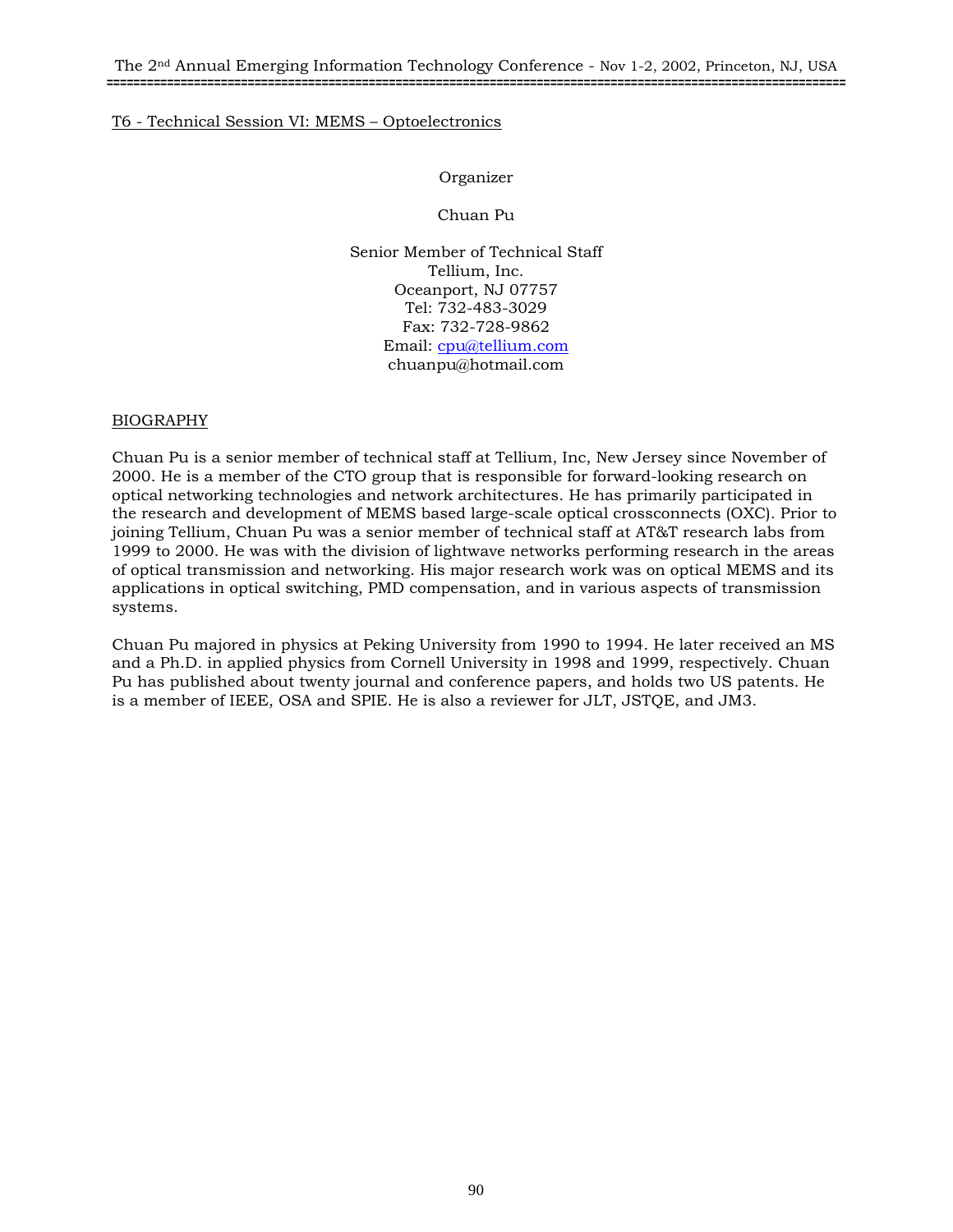Technologies for Large-Scale Optical Switching

Shi-Sheng Lee

Private Consultant Tel: 732-796-1192 Email: slee1982@yahoo.com

### ABSTRACT

For the past decade, the explosive growth of Internet data communication, together with the ever-increasing traffic demand for traditional voice service, has fueled the rapid development of optical communication systems. While the aggregate traffic demand is largely met by the deployment of DWDM technologies and higher transmission bit rates toward OC-768, the current optical communication system has also evolved into a complicated multi-wavelength system, which asks for many innovative technologies for realizing its vast capacities and promises. One such greatly desired network element is a large-scale optical cross-connect (OXC) in the core network to handle traffic at the wavelength level, because the traffic volume at the core network is mostly aggregated at OC48, OC192 and above. OXCs facilitate optical layer networking, provide fast provisioning and network restoration at the wavelength level, and therefore greatly improve the network efficiency. An OXC can either have an electronic switch fabric (OEO), or an optical switch fabric (OOO). In recent years many technologies have been studied as potential candidates. Many advances have been made, and many new lessons learned. In this presentation, we will discuss the architectural and performance requirements for OXC, and analyze various optical switching technologies. Primarily we will focus on the micro-electro-mechanical-systems (MEMS) technology that has demonstrated vast promise for large-scale OXCs, with detailed discussions on its optics, devices, as well as position control mechanisms.

### BIOGRAPHY

**Shi-Sheng Lee** received the M.S. and Ph.D. degrees in electrical engineering from University of California, Los Angeles, in 1995 and 1998, respectively. In 1998, he joined the Global Optoelectronics Division of AMP, Inc. as a Senior Development Engineer, where he was involved in the development of MEMS-based optical switches. In 1999, he joined the Microelectromechnical Systems (MEMS) Department of Rockwell Science Center as a Member of Technical Staff, where he conducted researches on MEMS technologies in optical and space applications. In May 2000, he joined Tellium, Inc. as a Senior Member Technical Staff, where he is currently working on the development of core optical cross-connect switches based on MEMS technologies. Currently, Dr. Lee is working as a private consultant. He has authored and co-authored more than forty technical publications in the area of MEMS processing and optical MEMS. Dr. Lee is a member of IEEE and Eta Kappa Nu.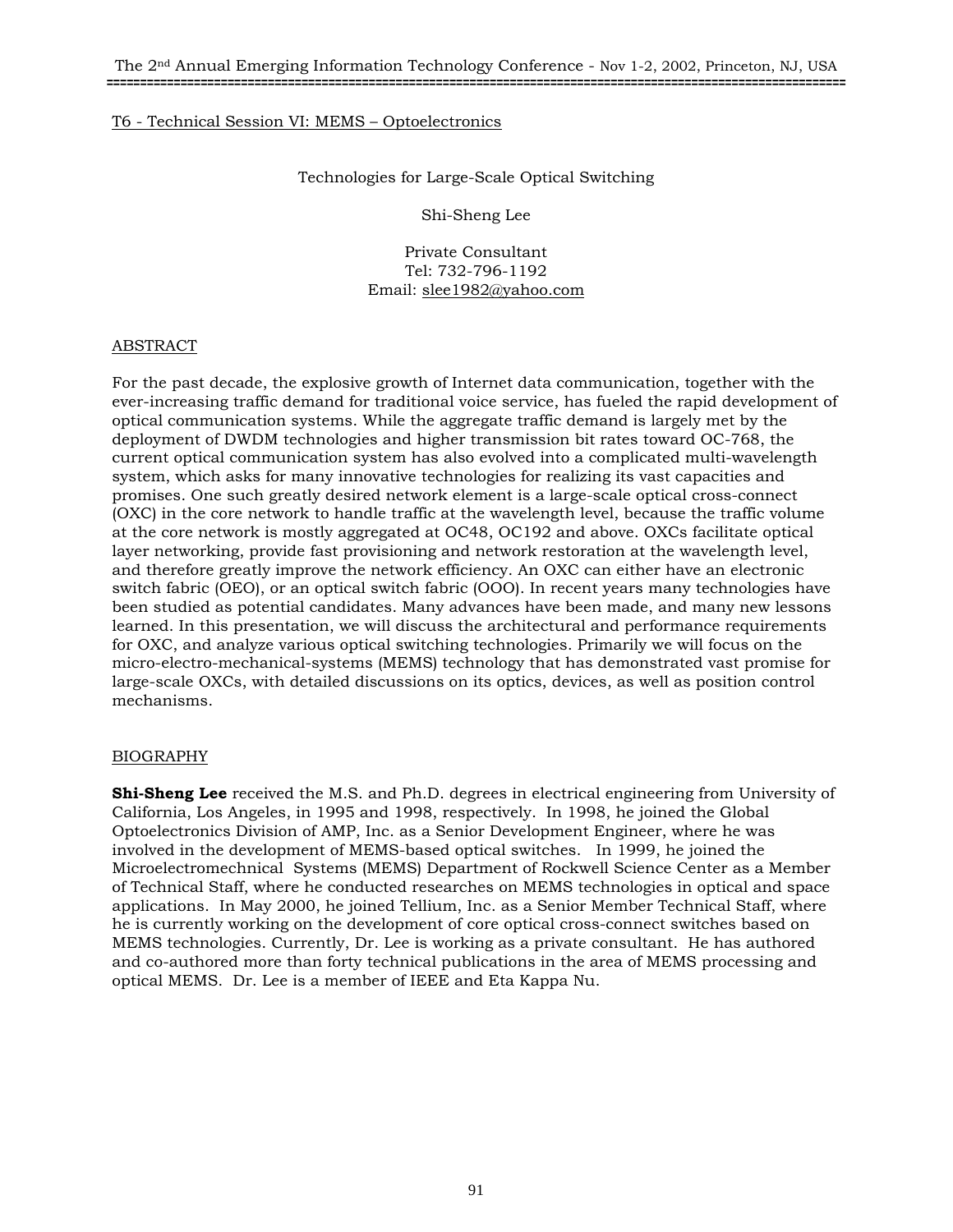# Frame-Based Exhaustive Matching (FEM) Scheme for Photoinc Packet Switch

Zhi-Gang Jing

Ph.D. ECE Dept Polytechnic University Tel: 718-260-4004 Fax: 718-260-3906 Email: zgjing@kings.poly.edu URL: http://acts.poly.edu/~zgjing

### ABSTRACT

Photonic interconnect technologies that are capable of providing a scalable, transparent bandwidth while offering large-dimensional interconnections have shown great potentials in the implementation of switching fabric for next-generation packet-centered applications. A large port count of 1296x1296 based on a single-stage MEMS cross-connect has been demonstrated with a 2.07-petabit/s capacity. Several other approaches also demonstrate terabit capacity with large-dimension interconnections using a single stage switch. Since the switching action takes place on a per-packet basis, two stringent time constrains are currently limiting the potential use of such photonic technologies for the packet switching applications: 1) The time required to reconfigure the switch interconnections must be much less than the packet time. 2) The arbitration time needed to resolve the contention by the switch arbitrator must be less than the slot time as the dimension and port speed increase in the switch. For example, an increase of port speed to 40 Gbits/s requires the arbitration time to be less than 12.6 ns, which becomes extremely challenging with today's electronic technology. We propose an extended frame-based packet-scheduling scheme that relaxes the time constrains by aggregating multiple packets to form a photonic frame. A new scheduling scheme, called frame-based exhaustive matching (FEM), is proposed and analyzed to show its capability of resolving the contention efficiently while providing high throughput, no input starvation, and satisfactory delay performance under various traffic conditions.

### BIOGRAPHY

Dr. Zhigang Jing is currently with Department of Electrical and Computer Engineering, Polytechnic University, NY. His current research areas are focused on highly scalable switching technology (Optical & Electrical), implementable scheduling schemes, high-speed networking, Buffer Management and Congestion Control, multimedia communication, Differentiated Services, Multi-Protocal Label Switching. In these areas, he published more than 20 Journal and conference papers, and two book chapters published by John Wiley & Sons, Inc.

Zhigang Jing was awarded his Ph.D., M.S.E.E, and B.S.E.E. degrees in Electrical Engineering from University of Electronic Science & Technology of China. Then he was accepted in EE department, Tsinghua University as a Postdoctorate Fellow. Since March 2000, he joined ECE department, Polytechnic University, NY, as a Postdoctorate Fellow.

He is a member of IEEE and ACM. He is a reviewer of IEEE/ACM Transaction on Networking, IEEE Journal of Selected Area on Communications, IEEE Communication Letters, INFOCOM'2002, ICC'2002, and Globecom'2002 etc.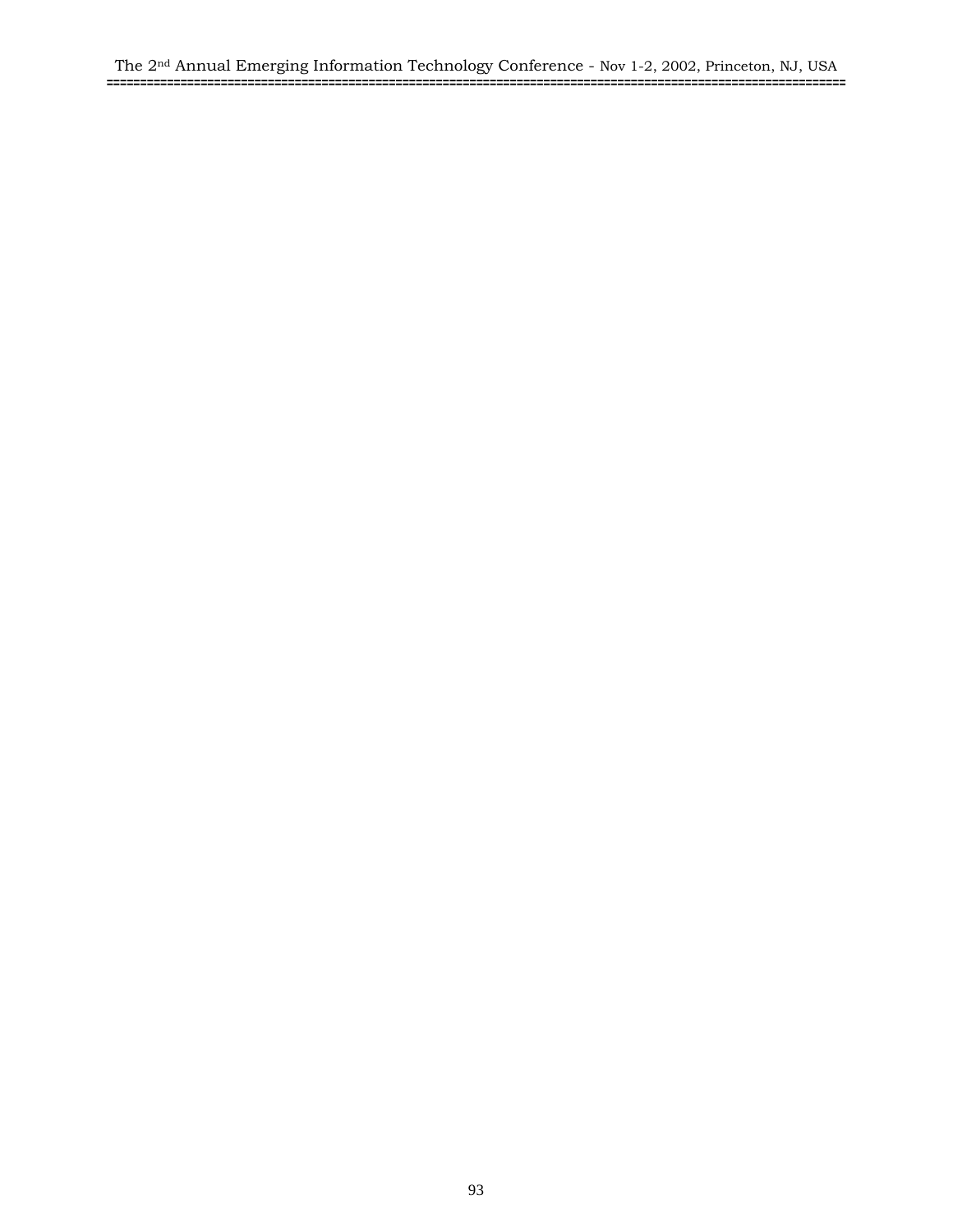Experimental Study of Micromachined Electrostatic Torsion Actuators with Full Travel Range

Zhixiong Xiao\*, and K. R. Farmer

New Jersey Institute of Technology, Microelectronics Research Center 121 Summit Street, Newark, NJ 07102<br>Tel: (973) 596-3360, Fax: (973) 596-6495, E-mail: xiao@adm.njit.edu\*

# ABSTRACT

Electrostatic torsion actuators are an important component in microelectromechanical systems (MEMS), especially for applications in the emerging all optical telecommunications network such as cross-connects, switches and variable attenuators, and for use in optical scanning technology for imaging and display applications. A number of papers have addressed rectangular torsion actuators and the related pull-in voltage, beyond which the applied electrostatic torque overcomes the spring restoring torque. Design approaches that use variable length fixed electrodes under the moving plate have been proposed to realize full travel range devices. Full travel range occurs when the pull-in angle  $\theta$  pin, measured as a percentage of the maximum tilt angle for a given design, reaches 100%. In torsion mode dominated systems, if the ratio of the electrode length to the actuator length,  $\beta = a2/a3$ , is smaller than 44%, no pull-in is expected.

In this paper, we investigate the pull-in effect in rectangular electrostatic torsion actuators designed for full travel range using fractional buried electrodes. We find that the presence of charge, due at least in part to moisture on silicon dioxide or silicon nitride surfaces under the actuator, has a large effect on the pull-in performance. This charge decreases the measured travel range and pull-in voltage well below designed values. Two ambient environments, vacuum and dry nitrogen, are used in an attempt to remove this charge effect, but we find that while these methods can reduce the impact of the charge, they cannot entirely eliminate it. In addition to these experiments, we also investigate the use of ground shield electrodes and find that they almost entirely remove the charge effect. Coventor 2001 finite element analysis software is used to compare simulation with experimental results.

# BIOGRAPHY

Zhixiong Xiao received the B.S. and Ph.D. degree in semiconductor physics from Southeast University, China, in 1992 and 1996, respectively. From 1996 to 1998 and 1999 to 2000, he was with the Microelectronics Center, Peking University, and the Instrumentation Laboratory, Delft Technology University, The Netherlands, as a Postdoctoral Associate on MEMS, respectively. In July 2000, he joined the Microelectronics Research Center, New Jersey Institute of Technology (NJIT), Newark, as a Research Professor. His current research interests are in the design and fabrication of MEMS micromirrors and cross-connects and other optical devices.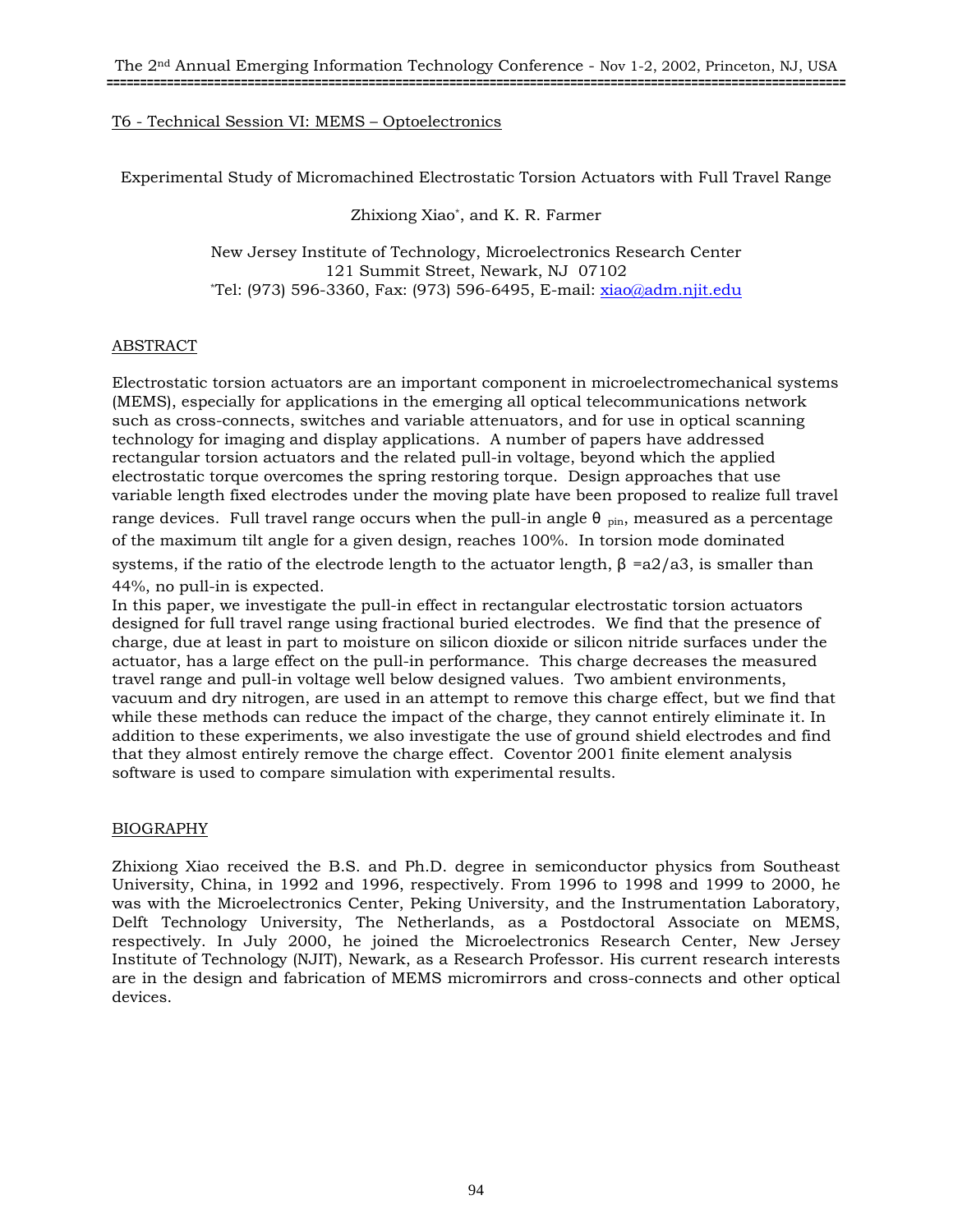Integrated Optoelectronics—Key to Future Metro Optical Networks

Zheng Zheng

Metro EON Business Unit, Lucent Technologies Tel: 732-332-6954, Fax: 732-332-7044, Email: zzheng4@lucent.com

### ABSTRACT

In contrast to the current economic downturn and the burst of the 'fiber bubble', metro market remains as a bright spot left, if not the only, in the optical fiber telecommunication industry with still sizable investments. Carriers still see the deployment of metro fiber systems as a means to break the bandwidth bottleneck and to generate the desperately needed revenue. The challenge faced by the telecom equipment manufacturers is to design and deliver low-cost and high-performance optical metro systems to meet this need. The characteristics of the metro optical systems can be vastly different from those of the long haul systems. Network flexibility for traffic growth and changes and the need to support a large variety of customer service, from FICON/ESCON, Gig Ethernet to OC-192, are the emphases in metro system designs. The existence of the diverse legacy infrastructure and technologies may further complicate the issue. A balance has to also be struck between lowering the start-up costs and the fully-loaded system costs. The hefty performance/cost requirements put on the next generation optical metro products may only be realized through technical innovations. Many new technologies may see their first applications in the metro networks, in order to bring dramatic cost reduction and performance improvements. Programmable optical add drop, low-cost optical amplification and dispersion compensation are some of the critical areas of interests for metro optical systems, where integrated optical devices may offer tremendous savings in component and operating costs and yet realized good performance and functionality. Photonic integrated circuits, tunable lasers, integrated optical gain blocks and other novel optical components and their system impacts are illustrated here. Novel high-speed electronic chips also make their way into the optical systems to replace their traditional, more costly optical counterparts.

### BIOGRAPHY

Zheng Zheng is currently a Member of Technical Staff in the Metro Optical Technologies and Application Group of Lucent's Metro EON BU in Holmdel, NJ. The group is responsible for designing Lucent's next generation metro/regional optical WDM systems, as well as forwardlooking studying and evaluating the emerging optical technologies for metro communication applications. He is currently involved in studying new technologies in optical transport layer relating to optical transmitters and receivers, novel optical dispersion compensation techniques, and specifying requirements for the related components for Lucent metro optical products.

In his previous assignment, he was with the Advanced Optical Networking and Technology Department of Lucent Technologies. He carried out research work of fiber optic technology, systems and networks in support of the design and development of all-optical crossconnect and optical layer networking products.

Zheng Zheng received his Bachelor's degree with honor in Electronic Engineering at Tsinghua University, Beijing, China and received his Master's and Ph. D. degree in Electrical Engineering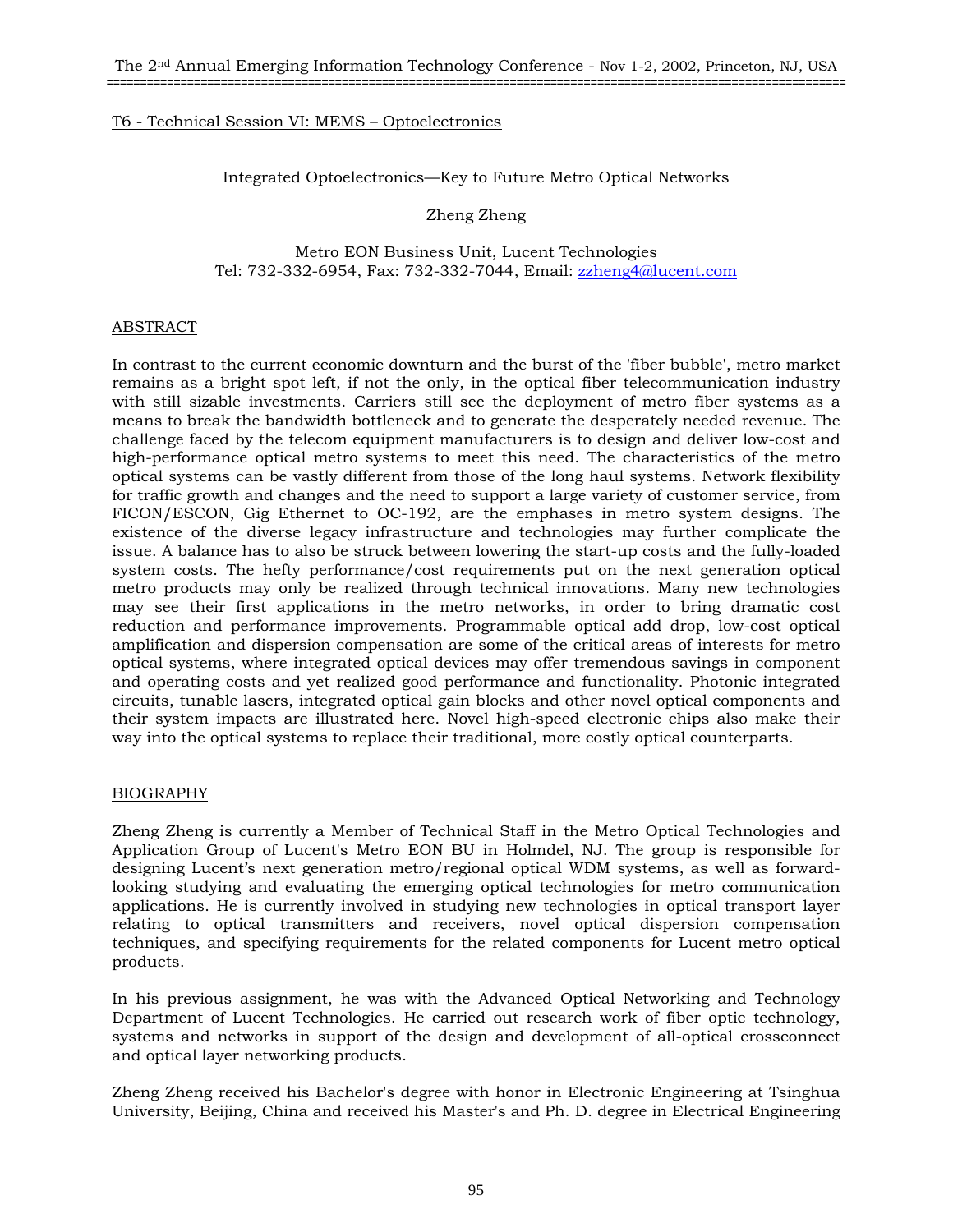from Purdue University. He joined Lucent Technologies in 2001. He has authored or coauthored ~20 journal papers and conference talks.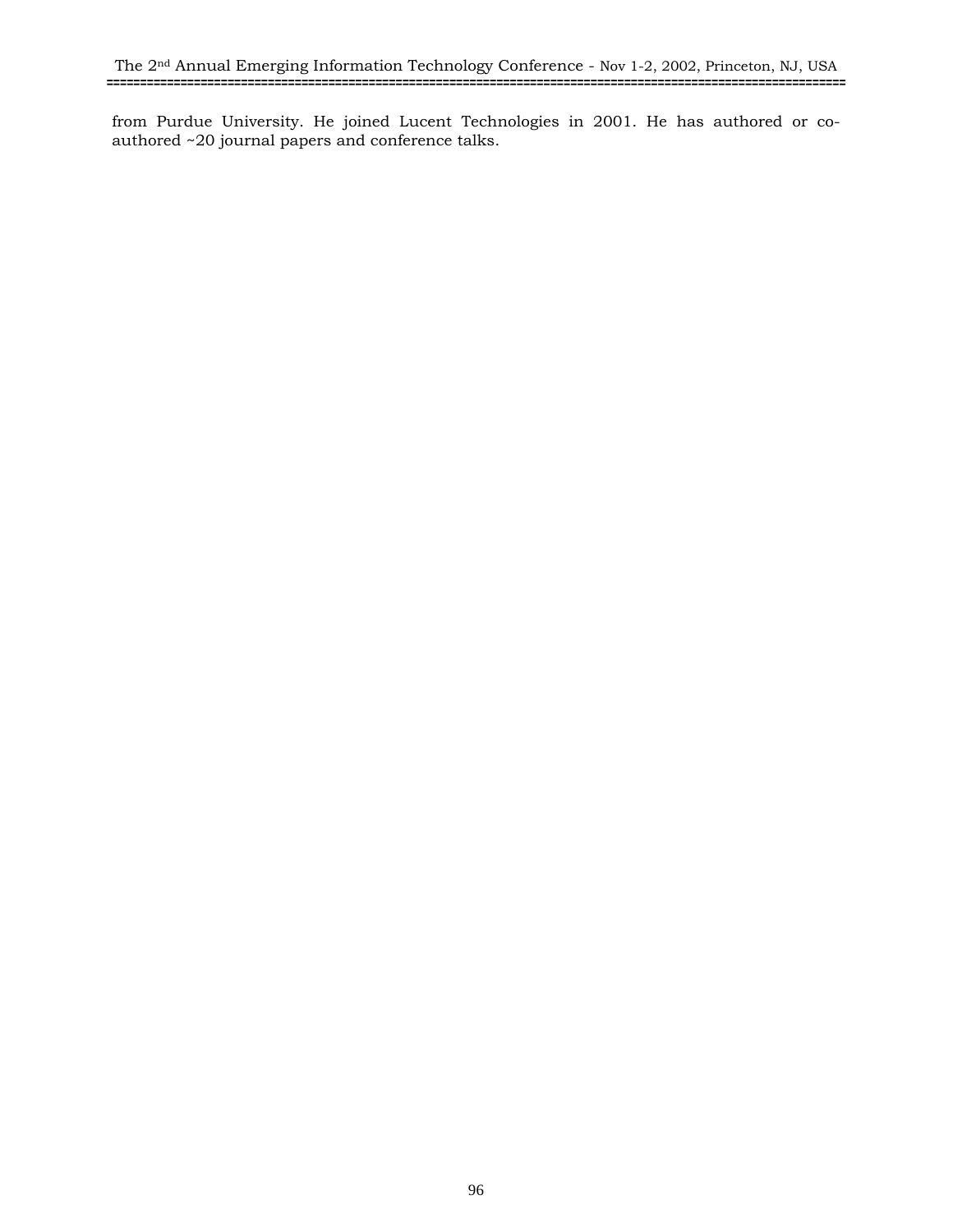Availability and Application of Free Space Optics (FSO) in Cellular Transport Radio Access Network (CT RAN)

Ti-Shiang Wang

Senior Research Engineer Nokia Research Center 5 Wayside Road, Burlington, MA 01803 Email: ti-shiang.wang@nokia.com (O) 781-993-3781

#### ABSTRACT

The advent of 3G communication systems with their ability to process real-time multimedia applications and large bandwidths will greatly enhance mobile Internet access and the evolution to the all IP target has been widely discussed. That is, the advent of 3G communication systems with their ability to process real time multimedia applications and their large bandwidth will greatly enhance mobile Internet access. The progressive introductions of 3G illustrate the evolution from voice-only to multimedia mobile service. In the future beyond, the technology map can be extended to include access technology for transmission at more than 50 Mb/s for fast moving users as well as ultra wide band systems for wider area coverage.

In this talk, we will in general discuss the architecture of cellular transport radio access network (CT RAN and its possible evolution path will also be introduced. Then we will summarize some key features (pros and cons) of free space optics (FSO) and its availability from vendor's points of view. Due to its "fiber-like" property, applications and impact of FSO on CT RAN will be described. Finally we draw a conclusion.

### BIOGRAPHY

Ti-Shiang Wang (ti-shiang.wang@nokia.com) received the B.S. and M.S. degree from Automatic Control Engineering, Feng Chia University, Taiwan, in 1986 and 1988. He received the Ph.D. degree from Electrical Engineering, Polytechnic University, New York, USA, in 1998. He has served as a lecturer in Nan-Kai Institute of Technology, Taichung, Taiwan, during 1991. From 1991 to 1998, his works were focused on control theory, detection and estimation, digital signal processing and optical packet switching systems areas. Since 1999, Dr. Wang has been working as a senior research engineer and a project manager in Nokia Research Center, Boston, USA. His areas of works are currently engaged in the research and development of IP and WDM networks, optical/radio access networks, terabit optical packet switches and wireless networks. Dr. Wang has published more than 20 papers in conferences and journals, and also has one patent granted in the optical networking area. Dr. Wang is a senior member of IEEE.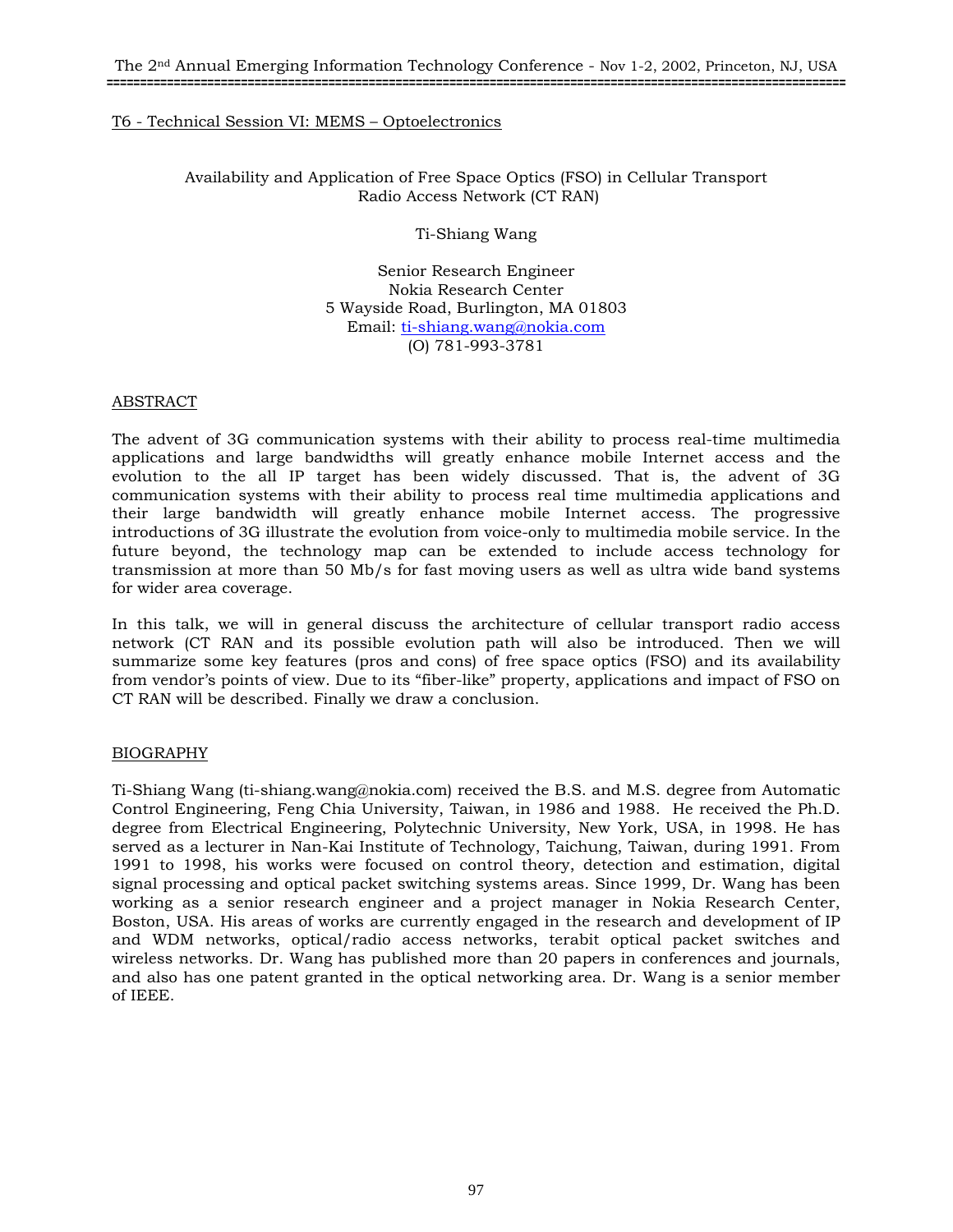# Hands-On MEMS

Luc Frechette<sup>1</sup>, Vijay Modi<sup>2</sup>, Floyd Miller<sup>3</sup> and Kenneth Farmer<sup>4</sup>

1Assist. Prof., Dept. of Mechanical Engineering, Columbia University, New York, NY 10027 2Chairman, Dept. of Mechanical Engineering, Columbia University, New York, NY 10027 <sup>3</sup>Manager, Microelectronics Research Lab, Lehigh University, Bethlehem, PA 18015<br><sup>4</sup>Assoc. Prof., Applied Physics and Dir., Microelec. Res. Ctr., NJIT, Newark, NJ 07102

### ABSTRACT

We have developed an innovative MEMS education program that combines virtual fabrication with actual testing of classic MEMS devices. This approach is suitable both for large classes and in university environments that do not have access to large fabrication facilities. The virtual fabrication software tool allows students to create mask designs, and then construct devices using simulated process steps, from wafer cleaning and photolithography to oxidation, deposition and etching. The students control all aspects of fabrication including process time, temperature and environment, loading wafers, dispensing chemicals, starting pumps and opening and closing valves. The software has the added benefits of time compression and showing device cross-sections in real time. Once the students fabricate their device using virtual reality, they are given an actual version of the device fabricated by the MRC staff. To date, we have had the students test classic, bulk micromachined, piezoresistance-sensed acceleration, pressure and flow sensors, and an electrostatic microactuator formed by fusion wafer bonding and deep reactive ion etching. In groups of three or four, the students mount and test their devices using simple control and data acquisition equipment such as DC supplies and multimeters, and compare their measurements to theoretical predictions. In the last two years, over 90 students at NJIT and Columbia University have taken the course, attracting mechanical, electrical, chemical, biomedical and computer engineers, physicists and materials scientists enrolled at the two schools, and about 10 non-matriculated students from area industries. Currently we are refining the curriculum to allow the course to be easily adopted by other schools.

### BIOGRAPHY

Kenneth R. Farmer, II (Beau) is an Associate Professor in the Department of Physics at New Jersey Institute of Technology, Director of the Institute's Microelectronics Research Center (http://www.njit.edu/mrc) and founder of a statewide Research and Development Excellence program called the NJ MEMS Initiative, sponsored through the NJ Commission on Science and Technology. Beau earned his B.S. in Engineering Science from the University of Virginia in 1983 and his Ph.D. in Applied Physics from Cornell University in 1990. He joined NJIT in 1992 after a two-year research position in the Department of Solid State Electronics at Chalmers University of Technology in Gothenburg Sweden. In ten years at NJIT he has developed an internationally recognized program of teaching and research that has led to university teaching awards, featured research in numerous invited presentations and publications, and many substantial state, federal and industrial grant-funded activities in microelectromechanical systems (MEMS) and microelectronics. Recently, in collaboration with researchers at Columbia University, he has developed a MEMS education program that gives students hands-on experience in MEMS design, modeling, fabrication, packaging and testing.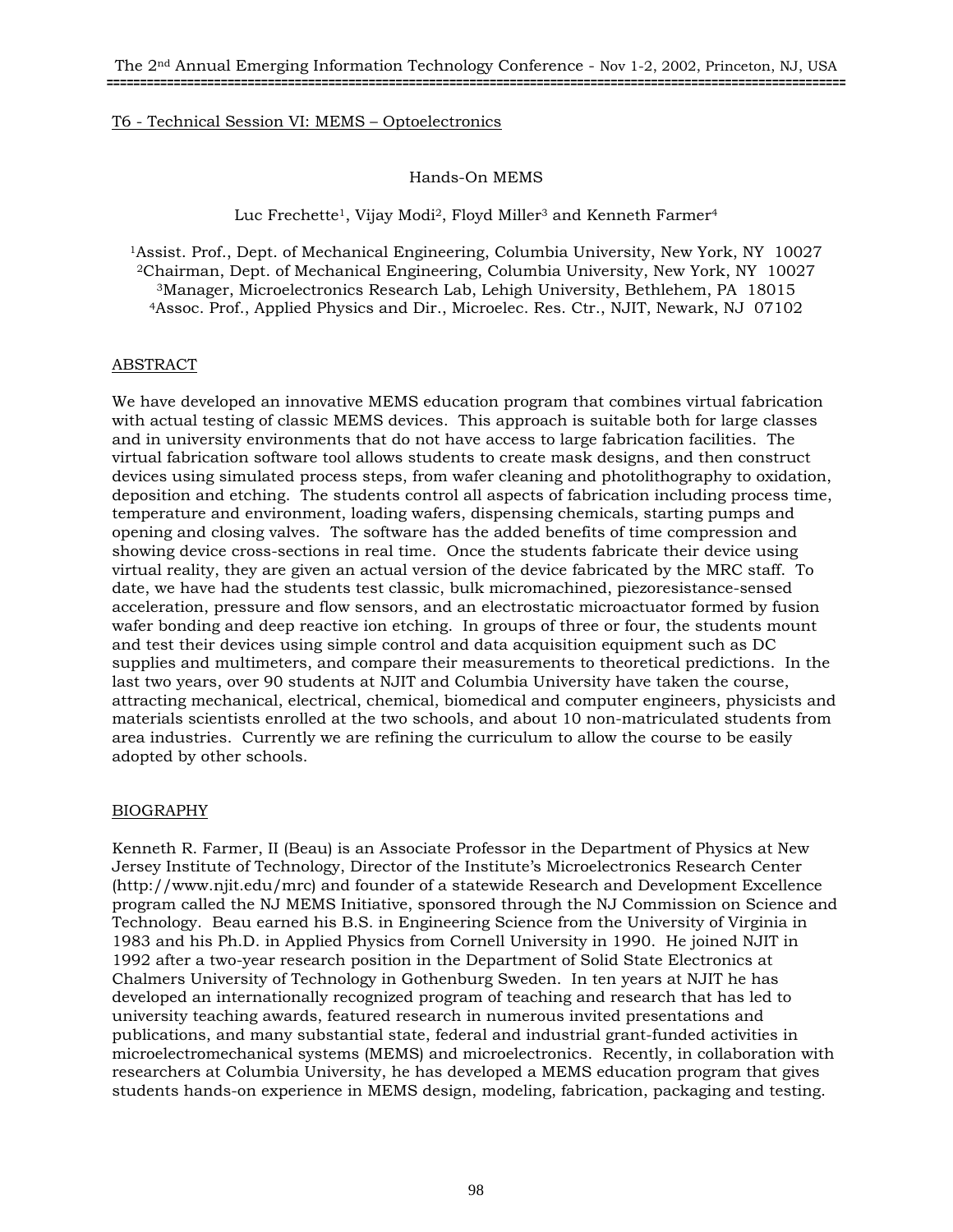# Session Chair

## Yar-Sun Hsu

## National Tsing-Hua University

## BIOGRAPHY

Dr. Hsu received both the B.S. and M.S. degrees in electronics engineering from National Chiao Tung University, Taiwan, in 1971 and 1973, respectively, and his Ph.D. degree from Rensselaer Polytechnic Institue in 1979. After working three years at General Electric Company, he joined the IBM Thomas J. Watson Research Center in 1982 as a research staff member. Since 1984, he had been involved in the design and analysis of multiprocessor systems, initially working on a MIN-based (Multistage Interconnection Network) shared-memory scalable parallel system, and lately on technologies for IBM SPx machines. From 1988 to 1999 he was the manager of a system group responsible for performance modeling and parallel input/output, as well as the design and implementation of a parallel file system. In 1999 he took a one year leave of absence to teach at National Tsing Hua University, Hsinchu, Taiwan. From 2000 to 2002 he worked on a high speed network protocol engine using silicon on chip technology with IBM Blue Gene as the core. He returned to the same university in 2002 to become a professor in the Department of Electrical Engineering. Dr. Hsu received 9 US patents, one IBM Outstanding Technical Achievement Award, and several IBM Research Division Awards. He has also received the best system paper award in the 2000 ACM SIGMETRICS Conference.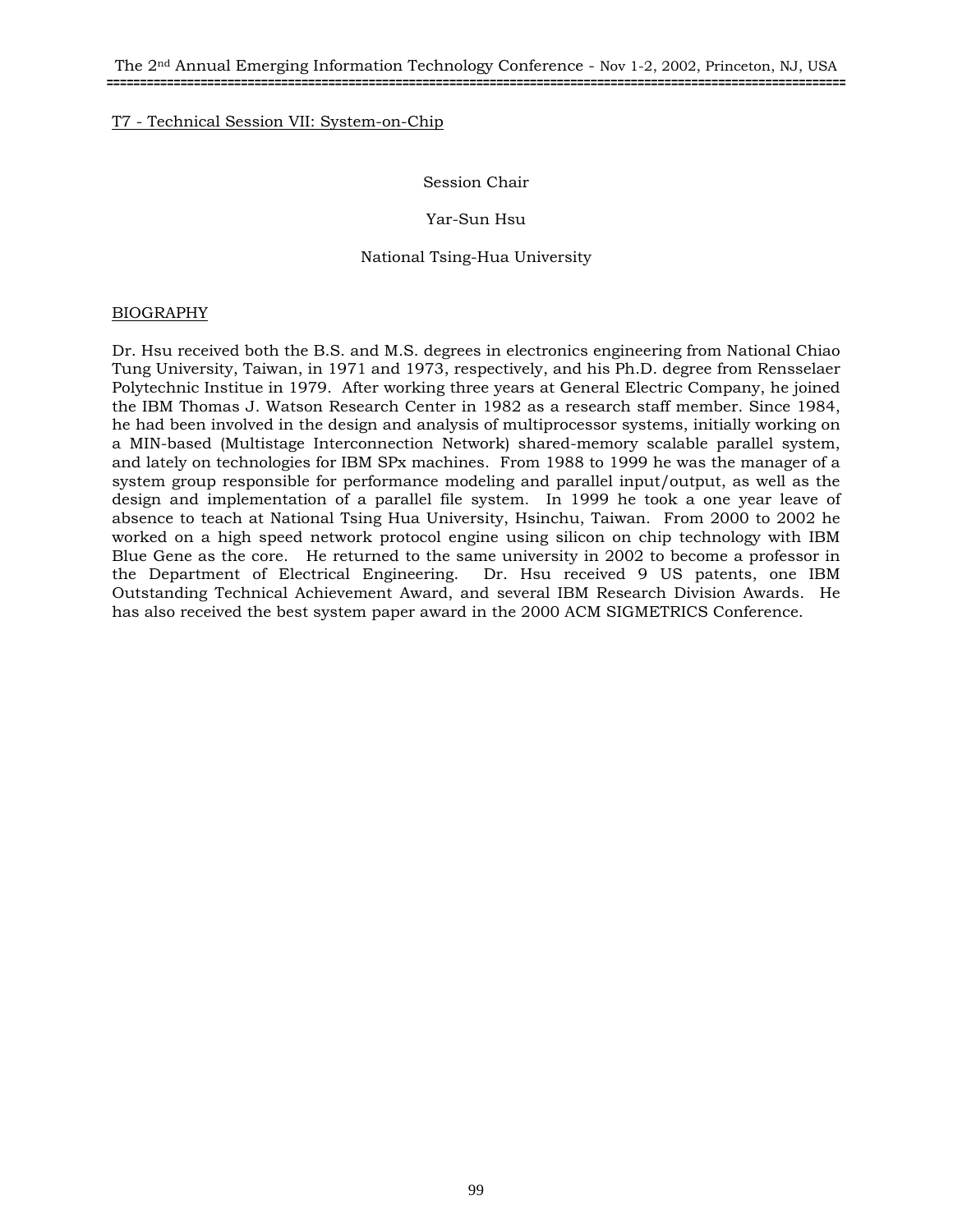## Organizer

# Howard Chen

## IBM T. J. Watson Research Center

### BIOGRAPHY

Dr. Howard Chen received his Ph.D. degree from the University of California, Berkeley in 1987. Since then, he has been with the IBM Research Division, Thomas J. Watson Research Center, in Yorktown Heights, New York, where he is currently a research staff member. Dr. Chen has received the IBM Invention Achievement Award for 7 U.S. patents, the IBM Research Division Award for contributions to the design and realization of the Alliance G4 microprocessor, the IBM Outstanding Contribution Award for design and realization of the Alliance G5 microprocessor, and the IBM Research Division Award for design and implementation of Freeway G7 microprocessor.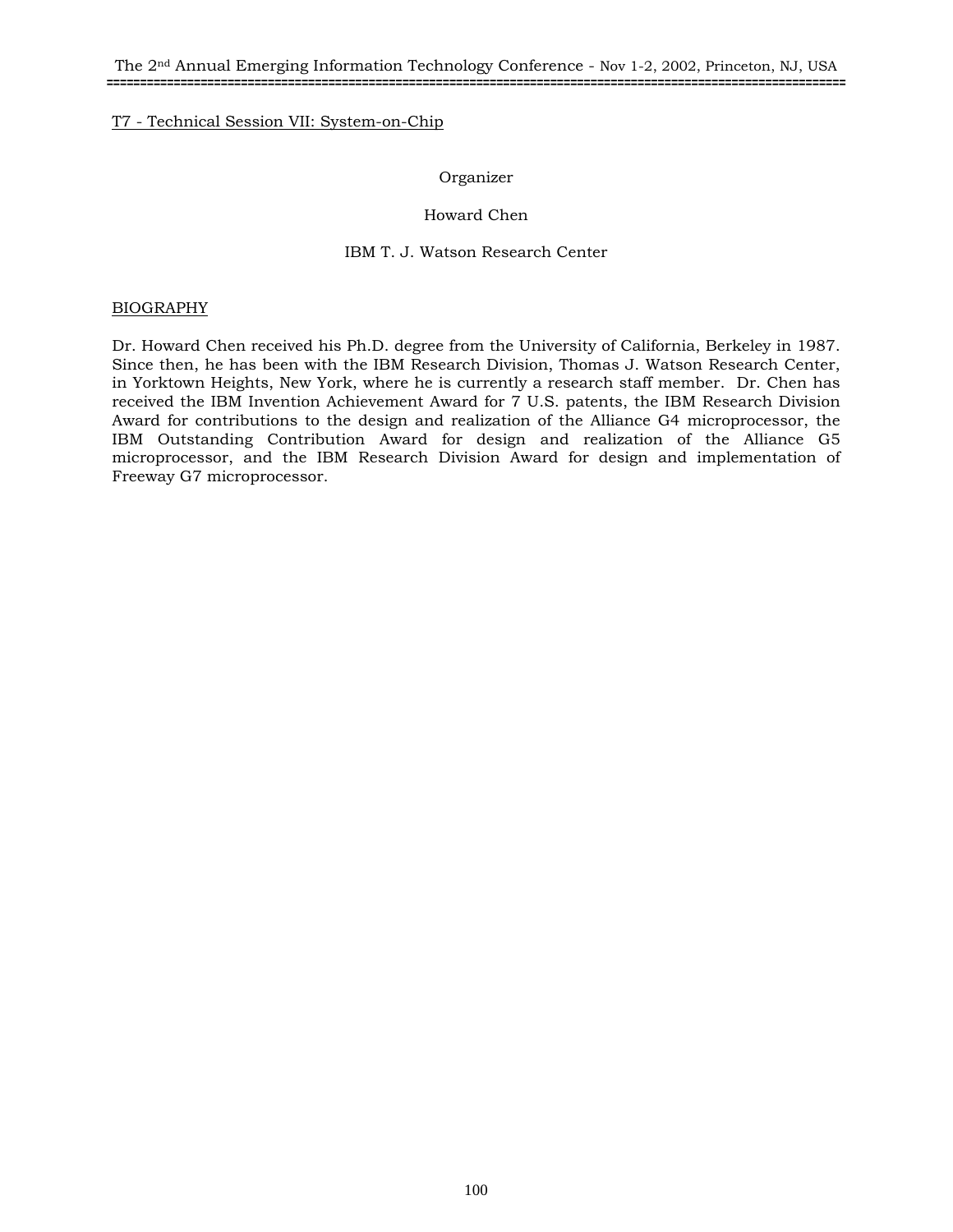# New Trend of Chip Design for Digital Speech/Audio Signal Processing

Jhing-Fa Wang

National Cheng Kung University

### ABSTRACT

We start with a review of the current developments and products of digital speech/audio. This includes the current speech/audio algorithms and products. In spite of the significant progress in this field, there is still much that can be greatly improved. We then give some new trends at the speech/audio algorithms and discuss where they can be used. Finally, the potential hardware architectures for new speech/audio algorithms will be examined and discussed.

In summary, the outline of this talk is show below:

- Introduction
- Current developments of digital speech/audio signal processing
- New trends of the speech/audio IP design
- Conclusion and Future Research
- References

### BIOGRAPHY

Jhing-Fa Wang is now a professor in National Cheng Kung University, Tainan, Taiwan. He received his Master and Bachelor degrees in the department of Electrical Engineering from National Cheng Kung University in 1979 and 1973, respectively and Ph.D. degree in the Department of Computer Science and Electrical Engineering from Stevens Institute of Technology, U.S.A. in 1983. He is now a board Chairman of Journal of The Chinese Institute of Electrical Engineering. He is now also on the Board of Governors of IEEE Taipei Section. He got outstanding awards from Institute of Information Industry in 1991 and National Science Council in 1990, 1995, and 1997, respectively. His current research areas include VLSI/CAD, speech recognition, speech coding, optical character recognition, and natural language processing. He has developed a Mandarin speech recognition system called Venus-Dictate known as a pioneering system in Taiwan. He has published about 77 journal papers and 185 conference papers since 1983. He was elected as an IEEE Fellow in 1999 for contributions to software-hardware co-development of large-vocabulary Mandarin speech processing and recognition systems.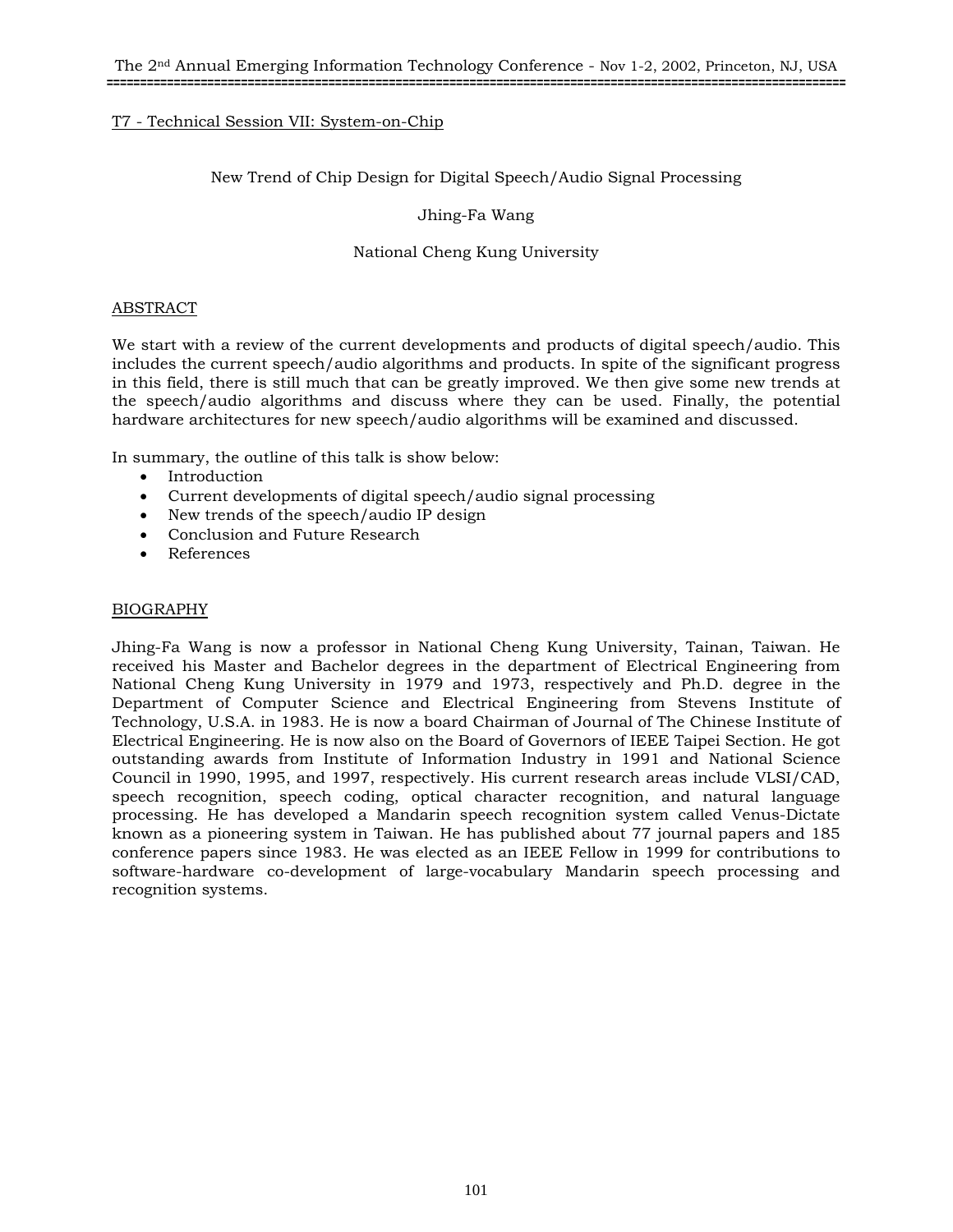# System-on-Chip (SoC) Implementation of Multimedia Systems

## Yu-Hen Hu

# University of Wisconsin at Madison

## ABSTRACT

SoC-based design will integrate ready-made designs (Intellectual Properties, IP) of programmable cores, data processing blocks with caches, peripherals, and analog (mixed signal) components into the same chip. Challenges and opportunities when applying SoC design to implement real time multimedia systems will be discussed. Specifically, two issues will be investigated: communication, and interface.

While it is well known that physical layer on-chip communication cost is a major factor in designing sub-micron SoC chips, it is equally important to address communication issues at higher level of abstraction. We will discuss the impact of communication on algorithm design, and memory access and data movement design in the context of multimedia system implementation.

Current available IP market lacks a De facto standard similar to that of the basic MSI logic devices. As such, interface between different IPs becomes major bottleneck in a SoC based project. We stress the need to develop novel interface component IPs that promise selfreconfigurable IP interface logic that is capable of auto-sensing, and plug-n-play functions.

To incorporate these design issues into multimedia system implementation, we will survey several existing approaches.

### BIOGRAPHY

Yu Hen Hu is a faculty member at the Department of Electrical and Computer Engineering, University of Wisconsin, Madison. He received BSEE from National Taiwan University, and MSEE and PhD degrees from University of Southern California. Prior to joining University of Wisconsin, he was faculty in the Electrical Engineering Department of Southern Methodist University, Dallas, Texas. His research interests include multimedia signal processing, artificial neural networks, fast algorithms and design methodology for application specific micro-architectures, as well as computer aided design tools. He has published more than 180 technical papers in these areas.

Dr. Hu is a fellow of IEEE. He is a former associate editor (1988-1990) for the IEEE Transaction of Acoustic, Speech, and Signal Processing in the areas of system identification and fast algorithms. He is currently associate editor of IEEE Signal Processing letters (2002- 2003), Journal of VLSI Signal Processing, and European Journal of Applied Signal Processing. He is a founding member of the neural network signal processing technical committee of IEEE signal processing society and served as chair from 1993-1996. He is a former member of VLSI signal processing technical committee of the signal processing society. He served as the secretary of the IEEE signal processing society (1996-1998), a board member at IEEE neural network council. He is currently a steering committee member of the international conference of Multimedia and Expo on behalf of IEEE Signal processing society, an associate editor for IEEE signal processing letters, European Journal of Applied signal processing, and an area editor for IEEE signal processing magazine.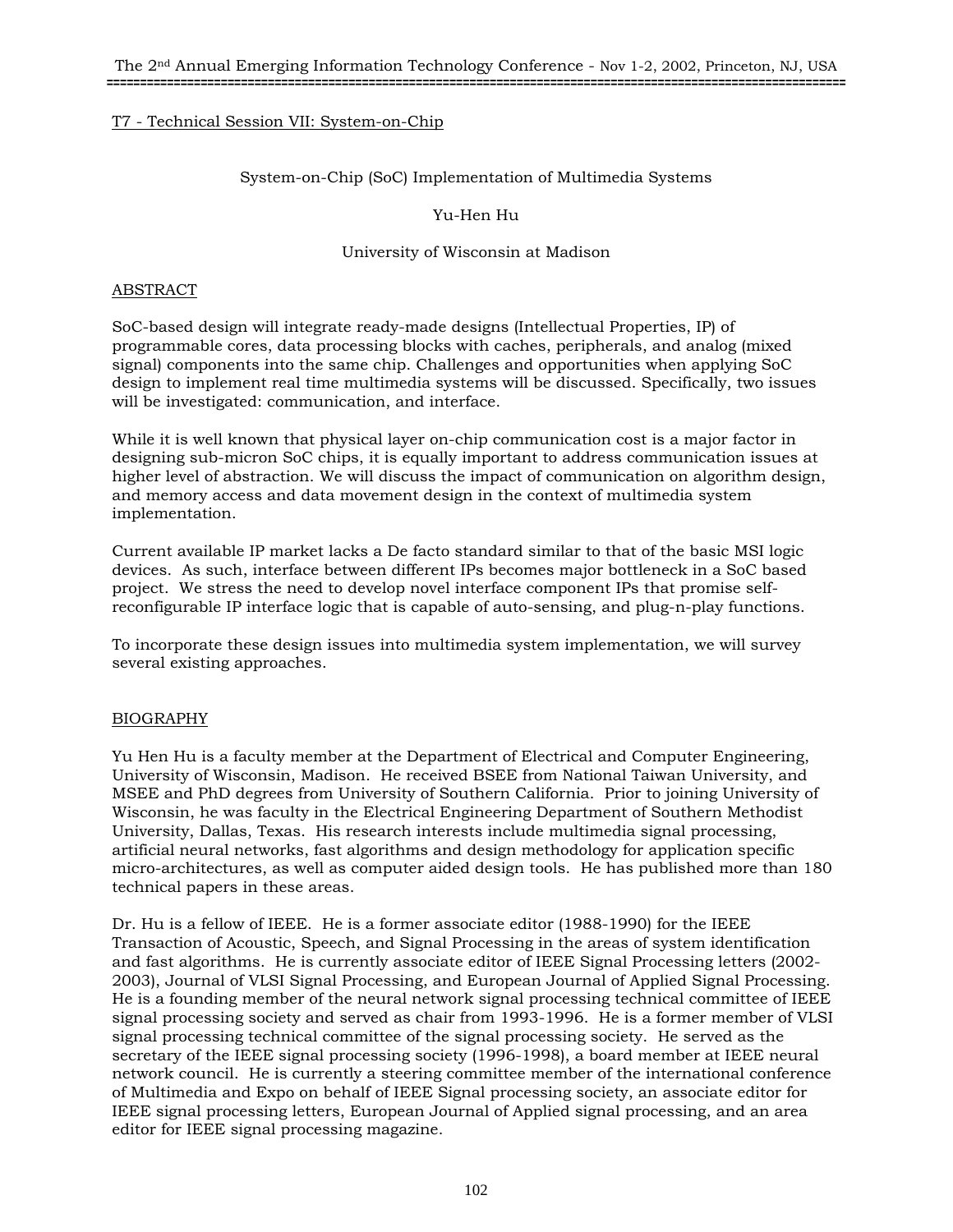SoC Signal Integrity and Power Delivery Design Challenges and Solutions

Charlie Chung-Ping Chen

University of Wisconsin at Madison

### ABSTRACT

This talk presents signal integrity and power delivery design challenges and possible solutions for high-speed, low power, deep sub-micron, and millions-of-transistors SoC VLSI design. Starting from technology scaling trends, several signal integrity issues such as capacitance and inductance modeling, electrical and magnetic coupling noises will be discussed. Novel signal integrity analysis algorithms, optimization methods, and design methodology will be presented. Power delivery issues such as IR drop, Ldi/dt drop, and packaging resonance problems will also be discussed in details. Several comprehensive power delivery design methodology and efficient analysis techniques such as preconditioned Krylov space method and Alternative Direction Implicit method will also be presented.

# BIOGRAPHY

Charlie Chung-Ping Chen received his B.S degree in computer science and information engineering from the National Chiao-Tung University, Hsinchu, Taiwan, in 1990 and his M.S. and Ph.D. degrees in computer science from the University of Texas at Austin in 1996 and 1998. From 1996-1999 he

was with Intel Corporation as a senior CAD engineer with Strategic CAD Labs. He was in charge of several interconnect and circuit synthesis projects in the micro-processor group. Since 1999, he has been an assistant professor in the ECE Department at the University of Wisconsin, Madison. His

research interests are in the areas of computer-aided design and microprocessor circuit design with an emphasis on interconnect and circuit optimization as well as signal integrity analysis and optimization.

Prof. Chen received the D2000 award from Intel Corp. and National Sciences Foundation Faculty Early Career Development Award (CAREER) at 1999 and 2001, respectively. He also received the 2002 Sigda/ACM Outstanding Young Faculty award and 2002 Peter Schneider Faculty Development award.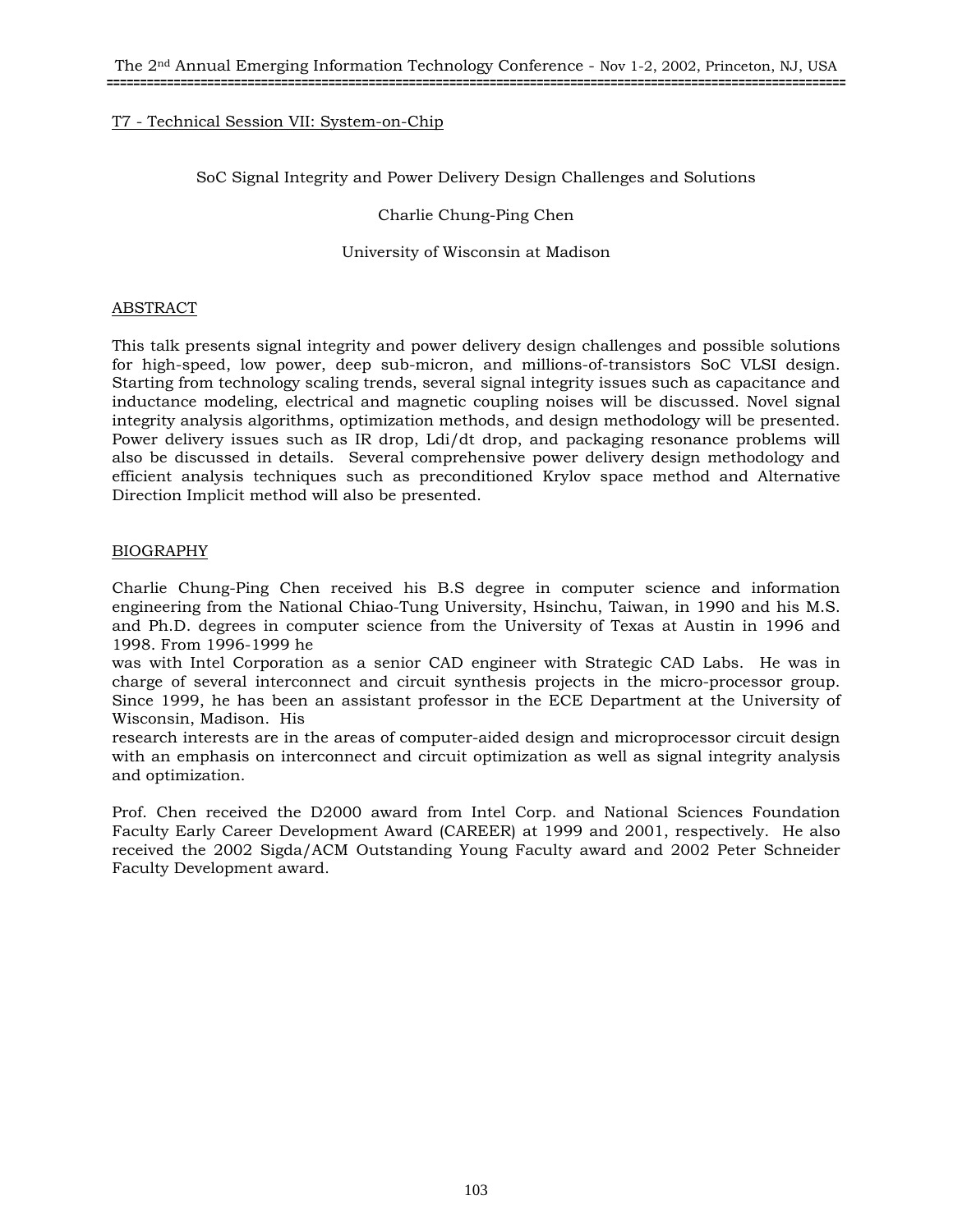# A Practical Paradigm for Optimization-based Design Systems and its Applications to VLSI CAD

### Hsiao-Dong Chiang

## Cornell University

# ABSTRACT

Optimization technology has practical applications in almost every branch of science, business and technology. For most practical applications, the task of searching the solution space of a nonlinear optimization problem to find the global optimal solution is very challenging. Relatively speaking, searching for a local optimal solution is a much easier task. From the engineering and the economic viewpoints, the value of obtaining the global optimal solution is the highest when compared to alternative solutions. The great majority of existing numerical methods/techniques, and heuristic for solving nonlinear optimization problems usually find a local optimal solution, but not the global one. They usually become trapped at every local optimal solution and are unable to escape from those solutions. This drawback has motivated the recent development of a number of more sophisticated numerical methods designed to find better solutions by introducing some mechanisms that allow the search process to escape from local optimal solutions. However, many research and numerical studies indicate that these sophisticated numerical methods suffer from several problems, among others, requiring intensive computational efforts and yet still unable to find the global optimal solution; and yielding inconsistent solutions. To resolve these difficulties, we have developed a practical paradigm for finding the global optimal solution. This paradigm has numerous desired features and advantages that surpass all the other optimization technologies.

### BIOGRAPHY

Dr. Hsiao-Dong Chiang received B.S. and M.S. in Electrical Engineering from National Taiwan University in 1979 and 1981 respectively, and PhD in Electrical Engineering from University of California, Berkeley in 1986. He is currently Professor of Electrical and Computer Engineering at Cornell University, Ithaca, NY. His research interests include nonlinear computations and applications in electric signals, circuits and power systems and global optimization technology and practical applications

Prof. Chiang received the Presidential Young Investigator Award in 1989, the Outstanding Educator Award (from Cornell University) in 1990 and was elected to IEEE Fellow in 1996. He and his research co-workers have published about 160 refereed papers and was awarded 6 U.S. patents with another 3 pending. Dr. Chiang and his development team has developed 10 computer packages for industrial applications with more than 30 users world-wide.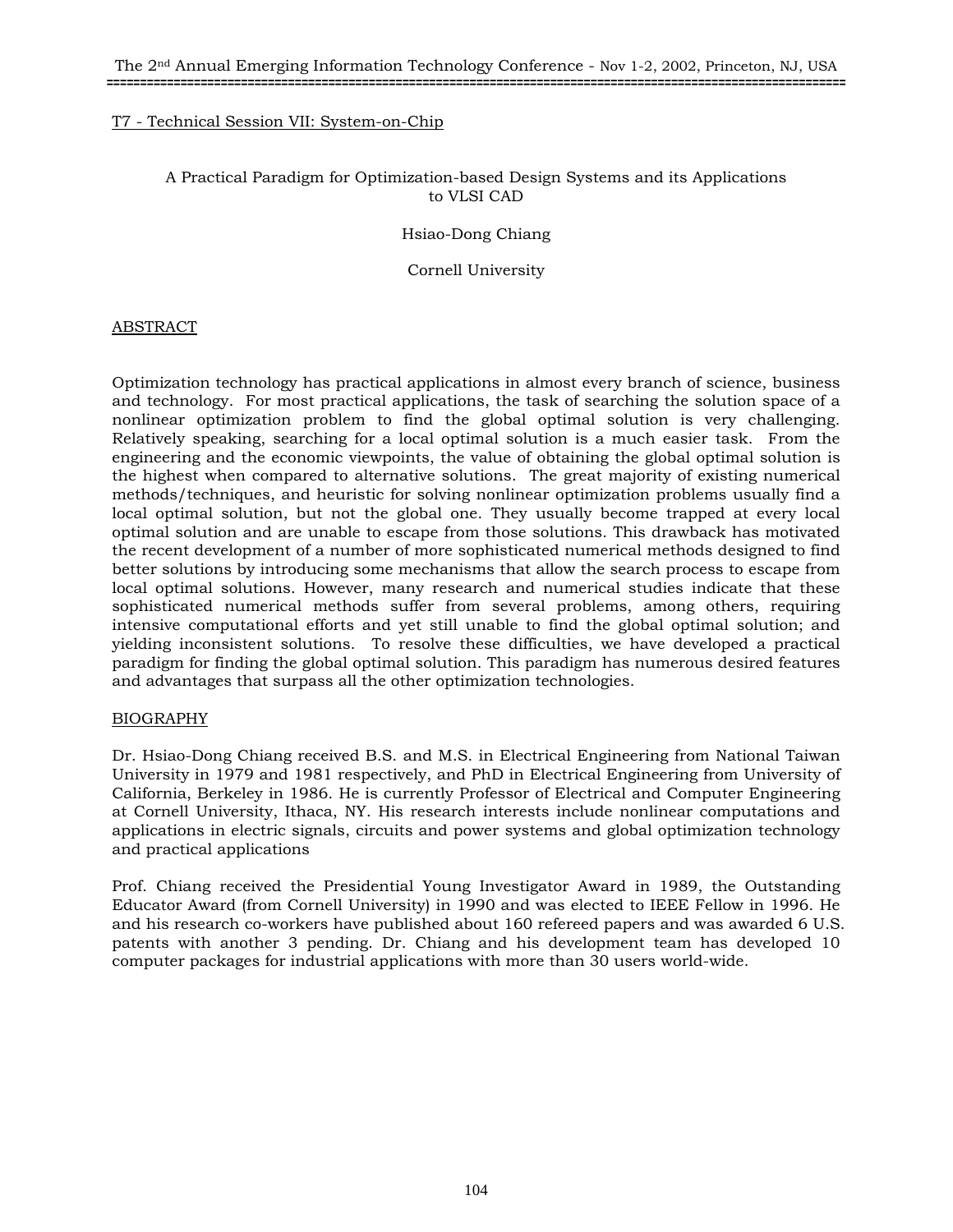Firm IP Methodology for Low-Power, High-Performance ASIC and SoC Designs

George Diedrich Gristede

IBM T. J. Watson Research Center 101 Kitchawan Road, Route 134 Yorktown Heights, N.Y. 10598 gristede@us.ibm.com

# ABSTRACT

A novel design methodology for low-power, high-performance ASIC and SoC designs is presented allowing mixed, custom/semi-custom designs in much less time than previously possible. Schematics, layouts etc. are generated by small programs calling toolkit library functions layered above design system programming languages, significantly reducing initial design time, fully exploiting hierarchy, repetition and advanced technology features, maximizing technology independence, re-mapping and re-design efficiency, and optimizing power/delay trade-offs. The re-use methodology has been demonstrated in 0.18µm and 0.13µm CMOS technologies and is being used for the datapath and register arrays of an ultralow-power, high-performance embedded processor and system-on-chip (SoC) designs.

# BIOGRAPHY

**George Diedrich Gristede** was born in Mt. Kisco, N.Y., USA in 1962. In 1984, he graduated from Columbia College with a B.A. degree in Professional Option Engineering. In 1985, 1988, 1990 and 1992, he received the B.S., M.S.,P.Phil and Ph.D. degrees from Columbia University, all in Electrical Engineering. His Ph.D. thesis dealt with the derivation of a new mathematical formulation for analyzing the convergence properties of relaxation-based simulation methods. In 1992 Dr. Gristede joined the IBM Thomas J. Watson Research Center as a Research Staff Member where he has

done extensive work in the areas of high-performance circuit design and the development of a new generation of custom CAD tools to support such designs. His research interests include high-performance circuit design, automated circuit checking and optimization, and automated custom physical design. Dr. Gristede is a member of Tau Beta Pi and Eta Kappa Knu.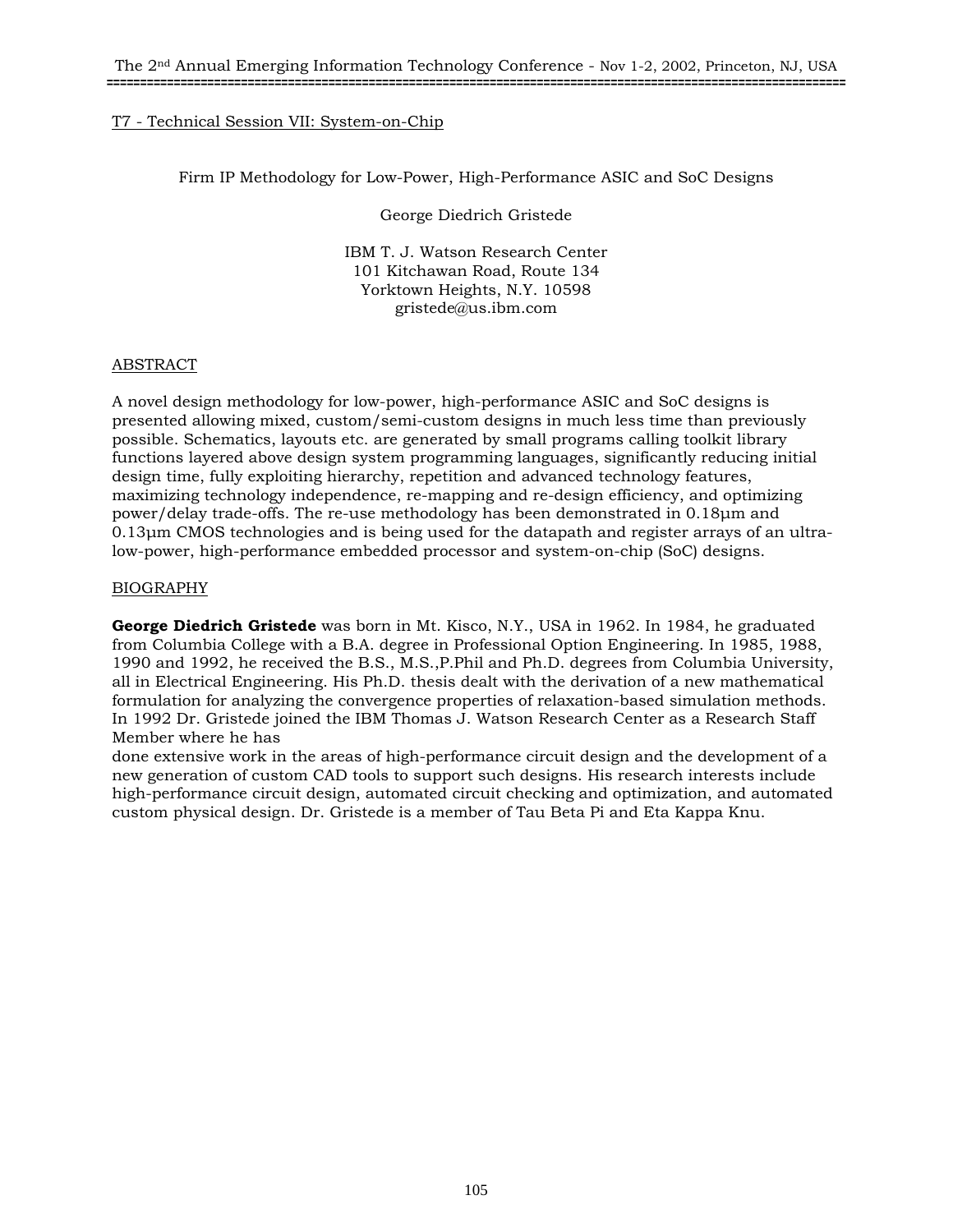# T8 - Technical Session VIII: Bioinformatics

# Session Chair

Sue-Jane Wang

U.S. Food and Drug Administration

### BIOGRAPHY

Dr. Sue-Jane Wang received her master degree from University of California, Los Angeles, CA and Ph.D. from University of Southern California. She is currently the biostatistics representative of FDA/CDER Pharmacogenomics/Pharmacogenetics Working Group. Dr. Wang's major activities include controlled clinical trials; genetic and epidemiologic studies; statistical methods for analysis of microarray data and pharmacogenomics/ pharmacogenetics data in drug development; and teaching in biostatistics. Her professional activities include Editor-in-Chief: International Chinese Statistical Association (ICSA) Bulletin; Section Editor: Controversial Statistical Issues; Member: the Board of Directors, Publication committee and Award committee of ICSA; Chair: statistics sessions and biotechnology sessions in conferences, symposium, workshops including Pharmacogenomics Session at the FDA/Industry workshop, Statistics in Genetic Epidemiology at the ICSA applied statistics symposium, Bio-Chip Technology and Data Mining session at the Symposium on Biomedical Technology Development, etc. Dr. Wang received FDA Award of Merits and FDA/CDER Excellence in communication Award.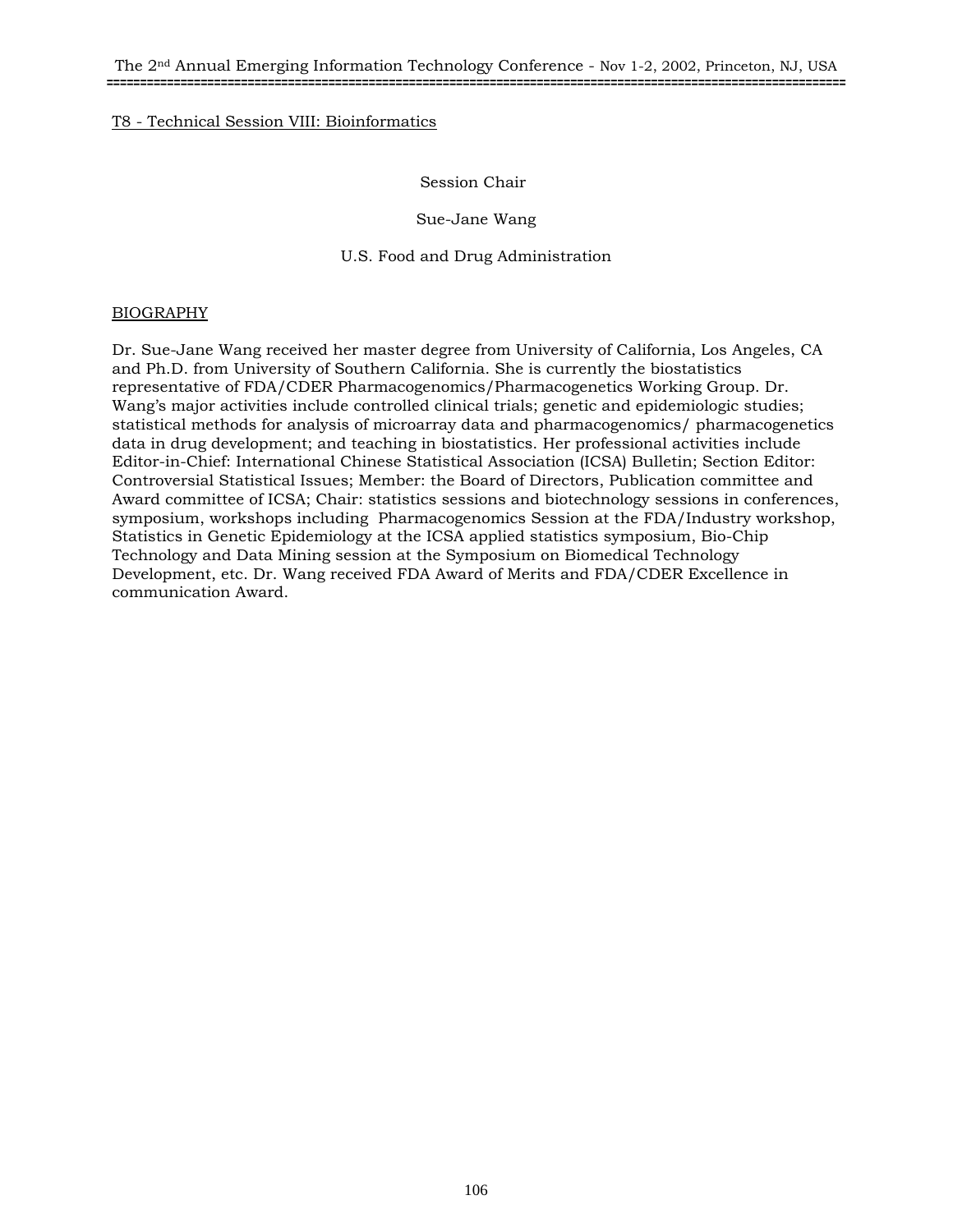The 2nd Annual Emerging Information Technology Conference - Nov 1-2, 2002, Princeton, NJ, USA **==============================================================================================================**

## T8 - Technical Session VIII: Bioinformatics

## Organizer

# Tsu-Han Chen

## Carnegie Mellon University

### BIOGRAPHY

Tsuhan Chen has been with the Department of Electrical and Computer Engineering, Carnegie Mellon University, Pittsburgh, Pennsylvania, since October 1997, where he is now a Professor. He directs the Advanced Multimedia Processing Laboratory, striving to turn multimedia technologies from science fiction into reality. His research interests include multimedia signal processing and communication, audio-visual interaction, multimodal biometrics, processing of 2D/3D graphics, bioinformatics, and building collaborative virtual environments. From August 1993 to October 1997, he worked in the Visual Communications Research Department, AT&T Bell Laboratories, Holmdel, New Jersey, and later at AT&T Labs-Research, Red Bank, New Jersey, as a senior technical staff member and then a principle technical staff member.

Tsuhan helped create the Technical Committee on Multimedia Signal Processing, as the founding chair, and the Multimedia Signal Processing Workshop, both in the IEEE Signal Processing Society. His endeavor later evolved into the founding of the IEEE Transactions on Multimedia and the IEEE International Conference on Multimedia and Expo, both joining the efforts of multiple IEEE societies. He has recently been appointed as the Editor-in-Chief for IEEE Transactions on Multimedia for 2002-2004.

Before serving as the Editor-in-Chief for IEEE Transactions on Multimedia, he also served in the Editorial Board of IEEE Signal Processing Magazine and as Associate Editor for IEEE Trans. on Circuits and Systems for Video Technology, IEEE Trans. on Image Processing, IEEE Trans. on Signal Processing, and IEEE Trans. on Multimedia. He has co-edited a book titled Advances in Multimedia: Systems, Standards, and Networks.

Tsuhan received the B.S. degree in electrical engineering from the National Taiwan University in 1987, and the M.S. and Ph.D. degrees in electrical engineering from the California Institute of Technology, Pasadena, California, in 1990 and 1993, respectively. He received the Charles Wilts Prize for outstanding independent research in Electrical Engineering leading to a Ph.D. degree at the California Institute of Technology. He has published many technical papers and holds thirteen U.S. patents. He is a recipient of the National Science Foundation CAREER Award, titled "Multimodal and Multimedia Signal Processing," from 2000 to 2003.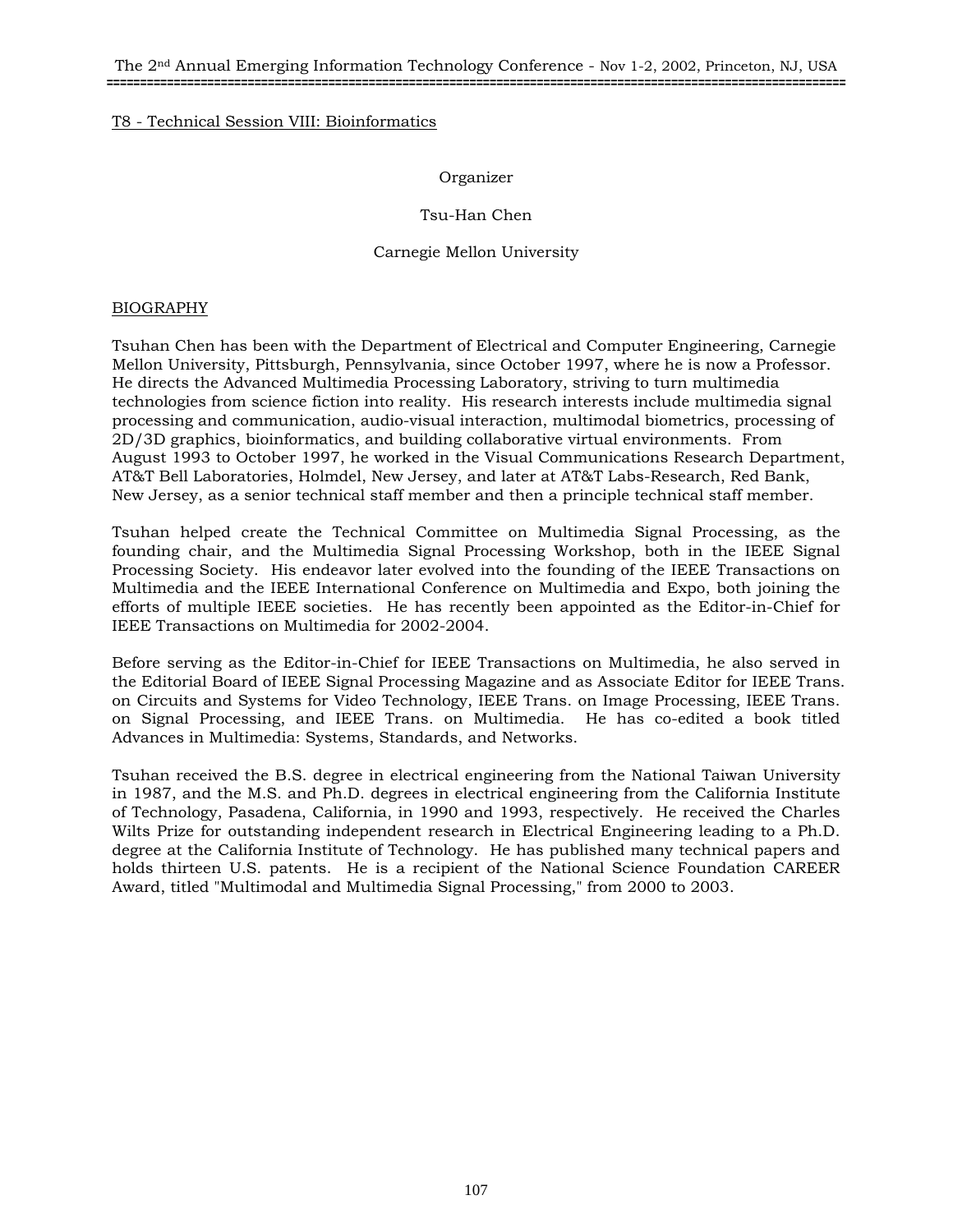# T8 - Technical Session VIII: Bioinformatics

3D Graphics and Bioinformatics: Protein Retrieval by Matching 3D Surfaces

ShannChing Chen

Electrical and Computer Engineering Carnegie Mellon University Tel: 412-268-2528 Fax: 412-268-3890 Email: shanncc@andrew.cmu.edu

# ABSTRACT

Folding into complex 3D structures, protein molecules are responsible for carrying out nearly all of the essential functions in living cells by properly binding to other molecules with a number of chemical bonds connecting neighboring atoms. Locations of these atoms are called the binding sites. To help biologists identify the protein functions, which is essential important to drug design and disease prediction, it is desirable to retrieve common binding sites among proteins. We use the geometric hashing algorithm to identify similar binding sites among protein structures. Biologists have suggested that, in the next decade a large amount of proteins structures will be derived without knowing its functions. Our work is promising in helping biologists identify the functions of unknown proteins and to discover new functions of known proteins.

### BIOGRAPHY

ShannChing Chen is currently a second year graduate student of Electrical and Computer Engineering, Carnegie Mellon University. With strong signal processing background, he has been evolved in the field of bioinformatics. He works on protein structure comparison and has been developing a system that can retrieve proteins with similar three-dimensional structures.

ShannChing Chen got his Bachelor degree in Computer Science and Information Engineering Department of National Taiwan University in 1999. In 2001, he joined Electrical and Computer Engineering, Carnegie Melon University (CMU), as a graduate student.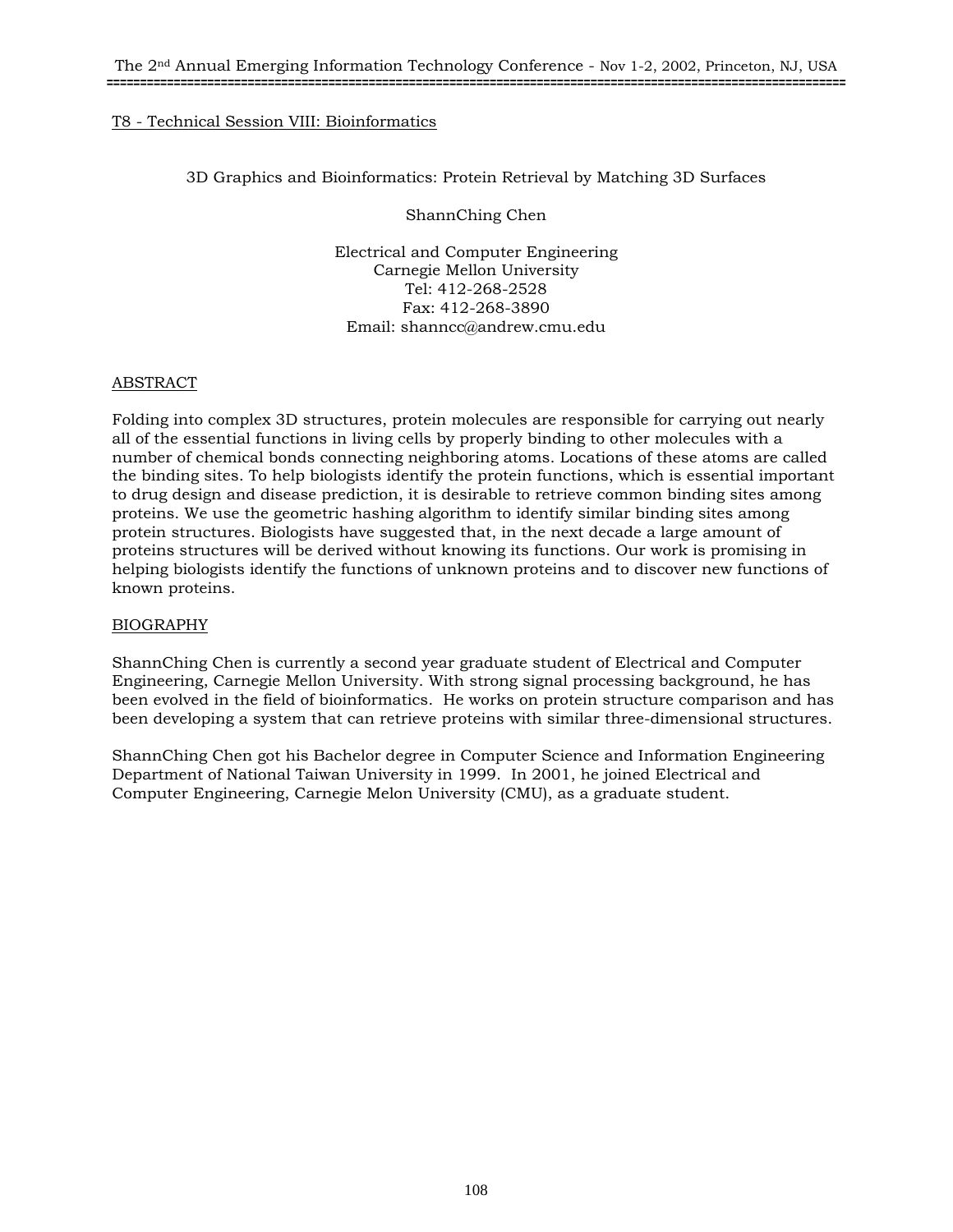# T8 - Technical Session VIII: Bioinformatics

Building a fully integrated informatics tool to exploit the sequence databases

Andrew Kuo<sup>1,2</sup>, John Jay Liljeberg<sup>2</sup>, Corey L. Samuels<sup>2</sup>, Kai Wang<sup>2</sup>

1. Taiwan Genome Sciences 22F, No.92, Building C, Sec 1 Hsin-Tai 5th Rd. Hsichih, Taipei, Taiwan.

2. PhenoGenomics Corporation 22026 20th Ave SE suite 101 Bothell Washington 98021 U.S.A.

# ABSTRACT

One of the challenges for experimental biologists in the post-genome era is to rapidly identify interesting sequences and decipher their biological functions from massive amount of sequence information in various databases. The informatics tools currently available, in general, are low throughput; and most importantly those are difficult to use for bench scientists, whom are most capable of interpreting and designing experiments to explore the functionality of interesting sequences. In the past two years, we have built a web based fully integrated bioinformatics tool for bench scientists to harness the high speed computing tools so that they can use such information in combination with high throughput genomics experimental tools, like microarray, to render the genome sequences.

The tool we have developed centered on the well-documented blast algorithm; however, it allows individual user to manage and interact with search results and sequence databases. The tool supports multiple sequences search against a plurality of databases regardless the format of the sequences. It also allows user to perform multiple sequence alignment, survey expression profile with EST information, and generate PCR primer sets with a click of button from sequence search result. The user can also create and manage their own sequence of interest and create their own searchable sequence databases. We believe tools like this will facilitate the discovery process for bench scientists in the post genome era.

# BIOGRAPHY

Andrew T.Y. Kuo, is the CEO of Taiwan Genome Sciences, Inc. in Taiwan, Republic of China. Mr. Kuo has over ten years of industry experience in project management and an extensive experience in the biotechnology industry in both operation and investment side. Mr. Kuo is the founder of many biotechnology companies in North America including partnering with Dr. Leroy Hood in forming PhneoGenomics Corporation, an informatic-driven drug discovery company located in Seattle, WA. In the field of bioinformatics, Mr. Kuo is the Board of Director of LifeSpan Biosciences in Seattle, WA. On the investment side, Mr. Kuo is the executive director of Alliance Biomedica, a bioscience venture fund in Taiwan. Mr. Kuo's distinguished career in venture management made him the 1997 Alfred P. Sloan Fellow, Sloan School of Management, MIT. Mr. Kuo received his MBA and M.S. in Mechanical Engineering from MIT.